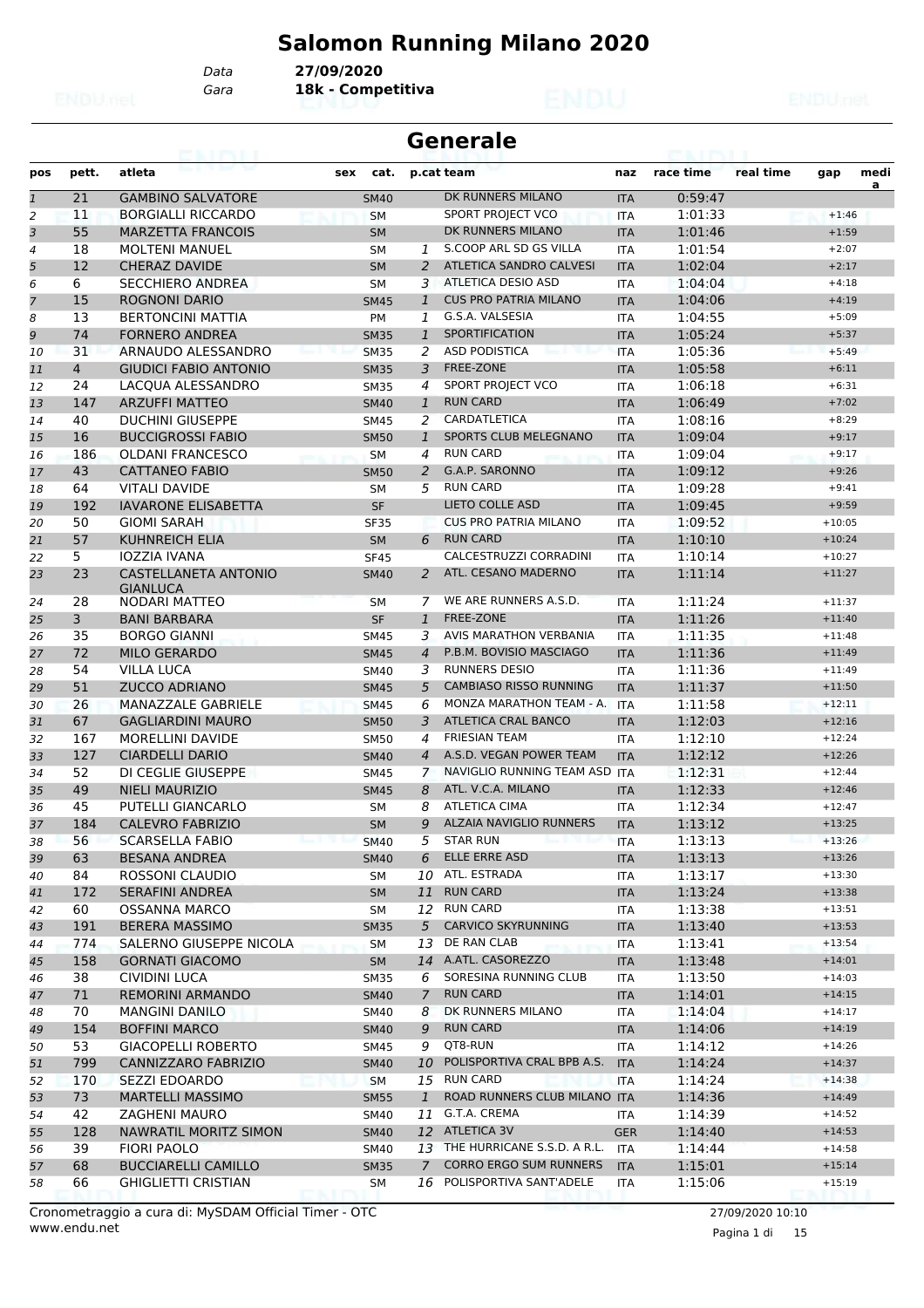| pos        | pett.          | atleta                                     | sex | cat.                       |              | p.cat team                                         | naz                      | race time          | real time | gap                  | medi<br>a |
|------------|----------------|--------------------------------------------|-----|----------------------------|--------------|----------------------------------------------------|--------------------------|--------------------|-----------|----------------------|-----------|
| 59         | 41             | <b>BURGARETTA CORRADO</b>                  |     | <b>SM45</b>                |              | 10 ATLETICA INTESA                                 | <b>ITA</b>               | 1:15:12            |           | $+15:26$             |           |
| 60         | 161            | <b>BATTISTA GIANLUCA</b>                   |     | <b>SM45</b>                |              | 11 P.B.M. BOVISIO MASCIAGO                         | <b>ITA</b>               | 1:15:16            |           | $+15:29$             |           |
| 61         | 10             | <b>TONIN FRANCESCA</b>                     |     | <b>SF</b>                  | 2            | <b>G.S.IL FIORINO</b>                              | <b>ITA</b>               | 1:15:17            |           | $+15:30$             |           |
| 62         | 164            | <b>VERDELLI DANIELE</b>                    |     | <b>SM35</b>                | 8            | <b>SPORTS CLUB MELEGNANO</b>                       | <b>ITA</b>               | 1:15:17            |           | $+15:30$             |           |
| 63         | 417            | <b>FERLONI ROBERTO</b>                     |     | <b>SM50</b>                | 5            | <b>URBAN RUNNERS</b>                               | <b>ITA</b>               | 1:15:20            |           | $+15:33$             |           |
| 64         | 33             | CARRUBBA ANDREA                            |     | SM40                       |              | 14 SPORTS CLUB MELEGNANO                           | <b>ITA</b>               | 1:15:40            |           | $+15:53$             |           |
| 65         | 133            | <b>BRENNA LAURA</b>                        |     | <b>SF35</b>                | $\mathbf{1}$ | A.S.D.ARIES COMO ATHLETIC                          | <b>ITA</b>               | 1:15:50            |           | $+16:03$             |           |
| 66         | 772            | PAGGIARO MARCO                             |     | <b>SM50</b>                | 6            | ROAD RUNNERS CLUB MILANO ITA                       |                          | 1:16:00            |           | $+16:13$             |           |
| 67         | 183            | <b>FURIA DIEGO FRANCESCO</b>               |     | <b>SM45</b>                | 12           | ATL. SAN MARCO U.S. ACLI                           | <b>ITA</b>               | 1:16:09            |           | $+16:22$             |           |
| 68         | 195            | <b>FIORITO FABRIZIO</b>                    |     | <b>SM50</b>                | 7            | <b>RUN CARD</b>                                    | <b>ITA</b>               | 1:16:13            |           | $+16:26$             |           |
| 69         | 85             | <b>FLORIAN MATTEO</b>                      |     | PM                         | 2            | <b>RUN CARD</b>                                    | <b>ITA</b>               | 1:16:14            |           | $+16:27$             |           |
| 70         | 129            | VITTORI VENENTI CAMILLA                    |     | SF                         | 3            | <b>RUN CARD</b>                                    | ITA                      | 1:16:15            |           | $+16:29$             |           |
| 71         | 93             | <b>TERRANEO GIOVANNA</b>                   |     | <b>SF40</b>                | $\mathbf{1}$ | A.S.D. MARCIACARATESI                              | <b>ITA</b>               | 1:16:26            |           | $+16:40$             |           |
| 72         | 131            | <b>CODEGA GIANNI</b>                       |     | <b>SM</b>                  |              | 17 POL. PAGNONA                                    | <b>ITA</b>               | 1:16:49            |           | $+17:03$             |           |
| 73         | 107            | <b>GAVAZZI ALBERTO</b>                     |     | <b>SM55</b>                | 2            | <b>RUNNERS BERGAMO</b><br>AMATORI ATL. CASORATE S. | <b>ITA</b>               | 1:16:53            |           | $+17:07$             |           |
| 74         | 171<br>115     | MALTAGLIATI ANDREA<br><b>SOLA FABIO</b>    |     | <b>SM45</b><br><b>SM45</b> | 13           | 14 G.A.P. SARONNO                                  | <b>ITA</b>               | 1:16:57<br>1:17:05 |           | $+17:10$<br>$+17:18$ |           |
| 75         | 104            | <b>BERMUDO PEDRO</b>                       |     |                            |              | 15 RUN CARD                                        | <b>ITA</b><br><b>ESP</b> | 1:17:06            |           | $+17:20$             |           |
| 76<br>77   | 118            | <b>BARRA FLAVIO</b>                        |     | SM45<br><b>SM35</b>        |              | 9 S. D. BAUDENASCA                                 | <b>ITA</b>               | 1:17:10            |           | $+17:23$             |           |
| 78         | 46             | <b>BENZI GIANLUCA</b>                      |     | <b>SM45</b>                |              | 16 ATL. V.C.A. MILANO                              | <b>ITA</b>               | 1:17:18            |           | $+17:32$             |           |
| 79         | 123            | <b>GIARAMIDA GIUSEPPE</b>                  |     | <b>SM40</b>                |              | 15 LA MICHETTA                                     | <b>ITA</b>               | 1:17:20            |           | $+17:34$             |           |
| 80         | 188            | ROSELLI CHRISTIAN                          |     | <b>SM35</b>                |              | 10 RASCHIANI TRIATHLON                             | <b>ITA</b>               | 1:17:23            |           | $+17:37$             |           |
| 81         | 137            | MILESI OSVALDO                             |     | <b>SM50</b>                | 8            | S.CLUB LIB. SESTO                                  | <b>ITA</b>               | 1:17:24            |           | $+17:37$             |           |
| 82         | 800            | <b>FIGAROLI MASSIMO</b>                    |     | <b>SM45</b>                |              | 17 C.B.A. CINISELLO BALSAMO                        | <b>ITA</b>               | 1:17:28            |           | $+17:42$             |           |
| 83         | 407            | <b>FRIGERIO ALESSIO</b>                    |     | <b>SM</b>                  |              | 18 G.S. AVIS - SEREGNO                             | <b>ITA</b>               | 1:17:34            |           | $+17:47$             |           |
| 84         | 82             | <b>MIGLIO MARCO</b>                        |     | <b>SM40</b>                |              | 16 ASD RUNRIVIERARUN                               | <b>ITA</b>               | 1:17:46            |           | $+18:00$             |           |
| 85         | 110            | SAIZ MARTINEZ ROBERTO                      |     | <b>SM40</b>                | 17           | NRDC-ITA RUNNING CLUB                              | <b>ESP</b>               | 1:17:47            |           | $+18:00$             |           |
| 86         | 126            | <b>CARONELLI DANIELE</b>                   |     | <b>SM45</b>                | 18           | NAVIGLIO RUNNING TEAM ASD                          | <b>ITA</b>               | 1:17:52            |           | $+18:05$             |           |
| 87         | 182            | <b>TURRA PIERFRANCESCO</b>                 |     | <b>SM50</b>                | 9            | <b>RUN CARD</b>                                    | <b>ITA</b>               | 1:17:59            |           | $+18:13$             |           |
| 88         | 62             | DE BLASI PIERPAOLO                         |     | <b>SM40</b>                | 18           | <b>RUN CARD</b>                                    | <b>ITA</b>               | 1:18:21            |           | $+18:34$             |           |
| 89         | 173            | <b>BRANNETTI ANDREA</b>                    |     | <b>SM35</b>                | 11           | POL. PORTA SARAGOZZA                               | <b>ITA</b>               | 1:18:21            |           | $+18:34$             |           |
| 90         | 78             | <b>BOTTOLI DARIO</b>                       |     | <b>SM35</b>                |              | 12 RUN CARD                                        | <b>ITA</b>               | 1:18:29            |           | $+18:43$             |           |
| 91         | 153            | <b>BONIZZI MARCO</b>                       |     | <b>SM35</b>                | 13           | <b>CUS PRO PATRIA MILANO</b>                       | <b>ITA</b>               | 1:18:35            |           | $+18:48$             |           |
| 92         | 61             | PASQUARELLI GIUSEPPE                       |     | <b>SM40</b>                | 19           | QT8-RUN                                            | <b>ITA</b>               | 1:18:43            |           | $+18:56$             |           |
| 93         | 348            | <b>CRIVELLARI PAOLO</b>                    |     | <b>SM50</b>                |              | 10 BIO CORRENDO AVIS                               | <b>ITA</b>               | 1:18:53            |           | $+19:06$             |           |
| 94         | 279            | <b>ERMINIO</b><br><b>SCALERCIO MASSIMO</b> |     | <b>SM45</b>                |              | 19 SETTE LAGHI RUNNERS                             | <b>ITA</b>               | 1:18:53            |           | $+19:06$             |           |
| 95         | 315            | <b>VIEIRA FLORENT</b>                      |     | <b>SM40</b>                | 20           | <b>RUN CARD</b>                                    | <b>FRA</b>               | 1:18:56            |           | $+19:09$             |           |
| 96         | 203            | <b>COGLIATI CRISTIAN</b>                   |     | <b>SM35</b>                |              | 14 O.S.A. ORG.SPORTIVA                             | <b>ITA</b>               | 1:19:01            |           | $+19:14$             |           |
| 97         | 117            | PASOTTI CRISTIANO                          |     | <b>SM45</b>                |              | 20 G.S. ZELOFORAMAGNO                              | <b>ITA</b>               | 1:19:04            |           | $+19:17$             |           |
| 98         | 101            | LA ROCCA FORTUNATO                         |     | SM40                       |              | 21 TEAM OTC SSD ARL                                | ITA                      | 1:19:04            |           | $+19:18$             |           |
| 99         | 138            | <b>CAPRA ANDREA</b>                        |     | <b>SM50</b>                | 11           | <b>STAR RUN</b>                                    | <b>ITA</b>               | 1:19:08            |           | $+19:21$             |           |
| 100        | 423            | <b>GHELMA PAOLO</b>                        |     | <b>SM35</b>                |              | 15 URBAN RUNNERS                                   | ITA                      | 1:19:32            |           | $+19:45$             |           |
| 101        | $\overline{2}$ | AMBROSINI MASSIMO                          |     | <b>SM40</b>                |              | 22 RUN CARD                                        | <b>ITA</b>               | 1:19:43            |           | $+19:56$             |           |
| 102        | 112            | DE CANIO GIROLAMO                          |     | SM                         |              | 19 ATLETICA INTESA                                 | ITA                      | 1:19:52            |           | $+20:06$             |           |
| 103        | 155            | <b>BASSI CRISTIAN</b>                      |     | <b>SM</b>                  |              | 20 G.P. CASALESE                                   | <b>ITA</b>               | 1:19:57            |           | $+20:10$             |           |
| 104        | 349            | LEONI DANIELA                              |     | <b>SF50</b>                | $\mathbf{1}$ | ATL. VIRTUS SENAGO                                 | ITA                      | 1:19:57            |           | $+20:11$             |           |
| 105        | 80             | <b>MERIS MARCO</b>                         |     | <b>SM50</b>                |              | 12 ATLETICA BRESCIA                                | <b>ITA</b>               | 1:20:38            |           | $+20:52$             |           |
| 106        | 149            | BELLINZONA GIOVANNI                        |     | SM40                       |              | 23 RUN CARD                                        | ITA                      | 1:20:47            |           | $+21:00$             |           |
| 107        | 69             | ROTA MIRCO LUIGI                           |     | <b>SM50</b>                |              | 13 TEAM OTC SSD ARL                                | <b>ITA</b>               | 1:20:48            |           | $+21:01$             |           |
| 108        | 130            | <b>GALLI FABIO</b>                         |     | <b>SM35</b>                |              | 16 RUN CARD                                        | ITA                      | 1:20:51            |           | $+21:04$             |           |
| 109        | 119            | <b>FIORAMONTI MICHELE</b>                  |     | <b>SM50</b>                |              | 14 RUN CARD                                        | <b>ITA</b>               | 1:20:54            |           | $+21:08$             |           |
| 110        | 89             | <b>GALLO MATTEO</b>                        |     | <b>SM35</b>                |              | 17 U.S. SAN MAURIZIO                               | ITA                      | 1:20:59            |           | $+21:12$             |           |
| 111        | 159            | <b>MASCHERI AMBRA</b>                      |     | <b>SF40</b>                | 2            | QT8-RUN<br>24 ATLETICA COGNE AOSTA                 | <b>ITA</b>               | 1:21:00            |           | $+21:13$             |           |
| 112        | 539            | <b>TROPIANO SALVATORE</b>                  |     | SM40                       |              | <b>GRUPPO ETHOS RUNNING</b>                        | ITA                      | 1:21:07            |           | $+21:20$             |           |
| 113        | 301<br>395     | <b>CAPPA MAURIZIO</b><br>CARINI MAURIZIO   |     | <b>SM60</b><br><b>SM50</b> | $\mathbf{1}$ | 15 NAVIGLIO RUNNING TEAM ASD ITA                   | <b>ITA</b>               | 1:21:10<br>1:21:12 |           | $+21:23$<br>$+21:25$ |           |
| 114        | 832            | ZARINELLI ALESSANDRO                       |     | <b>SM50</b>                |              | 16 RUNNER'S ANGELS ASD                             |                          | 1:21:14            |           | $+21:27$             |           |
| 115<br>116 | 194            | <b>GIACONIA ANTONIO</b>                    |     | <b>SM50</b>                |              | 17 RUN CARD                                        | <b>ITA</b><br><b>ITA</b> | 1:21:20            |           | $+21:33$             |           |
| 117        | 262            | <b>BIAGI VASCO</b>                         |     | <b>SM40</b>                |              | 25 ALZAIA NAVIGLIO RUNNERS                         | <b>ITA</b>               | 1:21:21            |           | $+21:34$             |           |
| 118        | 152            | DEFENDENTI ROBERTO                         |     | SM40                       |              | 26 RUN CARD                                        | ITA                      | 1:21:21            |           | $+21:35$             |           |
| 119        | 805            | <b>TROMBINI ENRICO</b>                     |     | <b>SM55</b>                | 3            | <b>CORRINTIME</b>                                  | <b>ITA</b>               | 1:21:41            |           | $+21:54$             |           |
| 120        | 166            | SANTAGOSTINI LUCA                          |     | SM                         |              | 21 STAR RUN                                        | ITA                      | 1:21:42            |           | $+21:55$             |           |
| 121        | 266            | <b>GATTI PAOLO</b>                         |     | <b>SM40</b>                |              | 27 G.S. ZELOFORAMAGNO                              | <b>ITA</b>               | 1:21:47            |           | $+22:00$             |           |
|            |                |                                            |     |                            |              |                                                    |                          |                    |           |                      |           |

Pagina 2 di 15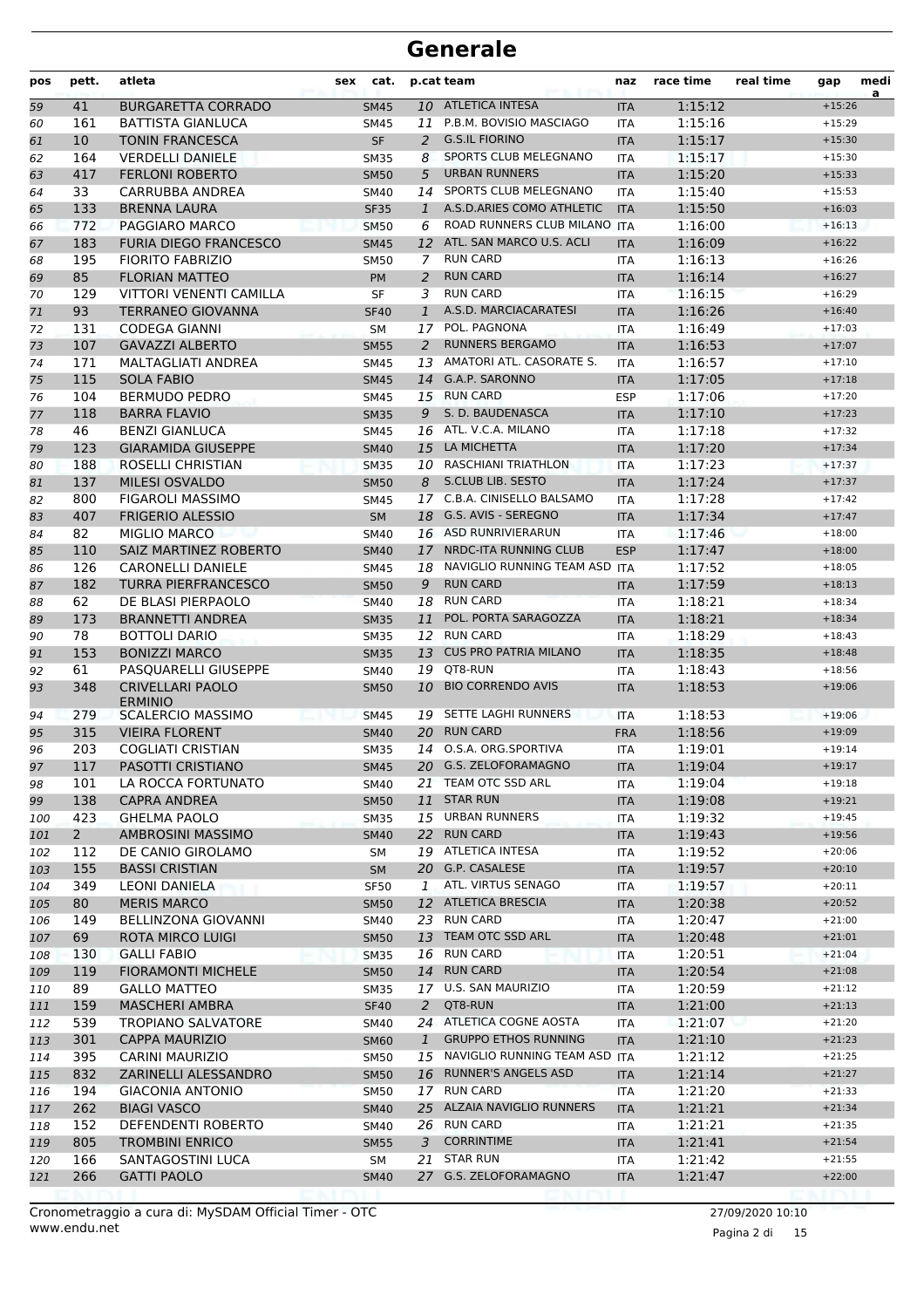| pos        | pett.      | atleta                                              | sex | cat.                       |                | p.cat team                                         | naz                      | race time          | real time | gap                  | medi |
|------------|------------|-----------------------------------------------------|-----|----------------------------|----------------|----------------------------------------------------|--------------------------|--------------------|-----------|----------------------|------|
| 122        | 116        | PARRAVICINI ANDREA<br><b>GIUSEPPE</b>               |     | <b>SM50</b>                | 18             | G.A.P. SARONNO                                     | <b>ITA</b>               | 1:21:52            |           | $+22:06$             | a    |
| 123        | 97         | <b>MASCHERONI ANDREA</b>                            |     | <b>SM</b>                  |                | 22 RUN CARD                                        | <b>ITA</b>               | 1:21:54            |           | $+22:08$             |      |
| 124        | 94         | <b>TANSI MARCO</b>                                  |     | <b>SM40</b>                | 28             | <b>RUN CARD</b>                                    | <b>ITA</b>               | 1:21:55            |           | $+22:08$             |      |
| 125        | 187        | <b>CALO' ANTONIO</b>                                |     | SM45                       |                | 21 ATL. SAN MARCO U.S. ACLI                        | <b>ITA</b>               | 1:21:56            |           | $+22:09$             |      |
| 126        | 257        | <b>LORENZATO SIMONE</b>                             |     | <b>SM40</b>                | 29             | POL.UNICREDIT CIRCOLO                              | <b>ITA</b>               | 1:21:56            |           | $+22:10$             |      |
| 127        | 277        | <b>GENTILE LUIGI</b>                                |     | SM45                       | 22             | SETTE LAGHI RUNNERS                                | <b>ITA</b>               | 1:21:58            |           | $+22:11$             |      |
| 128        | 120        | <b>CASONI DANIELE</b>                               |     | <b>SM40</b>                | 30             | NAVIGLIO RUNNING TEAM ASD                          | <b>ITA</b>               | 1:21:59            |           | $+22:12$             |      |
| 129        | 179        | <b>MORTINI MASSIMO</b>                              |     | <b>SM35</b>                | 18             | MANERANNERS                                        | <b>ITA</b>               | 1:22:05            |           | $+22:18$             |      |
| 130        | 246        | <b>MARCHETTI MARIO</b>                              |     | <b>SM55</b>                | 4              | <b>G.S. MONTESTELLA</b>                            | <b>ITA</b>               | 1:22:05            |           | $+22:18$             |      |
| 131        | 557        | <b>GIANNOTTI ANDREA</b>                             |     | <b>SM35</b>                |                | 19 S.CLUB LIB. SESTO                               | <b>ITA</b>               | 1:22:07            |           | $+22:20$             |      |
| 132        | 404        | <b>TURCHETTI ADRIANO</b>                            |     | <b>SM45</b>                | 23             | <b>RUN CARD</b>                                    | <b>ITA</b>               | 1:22:15            |           | $+22:28$             |      |
| 133        | 83         | ERBA EDOARDO                                        |     | SM40                       | 31             | MONZA MARATHON TEAM - A.                           | <b>ITA</b>               | 1:22:19            |           | $+22:33$             |      |
| 134        | 382        | <b>BORGONOVO DANILO</b>                             |     | <b>SM45</b>                | 24             | TEAM OTC SSD ARL                                   | <b>ITA</b>               | 1:22:20            |           | $+22:33$             |      |
| 135        | 48         | FAI ANDREA ANTONIO<br><b>MARIO</b>                  |     | <b>SM50</b>                | 19             | <b>VERDE PISELLO GROUP</b>                         | <b>ITA</b>               | 1:22:20            |           | $+22:34$             |      |
| 136        | 180        | <b>CIOCE SERGIO</b>                                 |     | <b>SM40</b>                | 32             | <b>RUN CARD</b>                                    | <b>ITA</b>               | 1:22:21            |           | $+22:34$             |      |
| 137        | 291        | FERRARA ANDREA<br>ERMANNO                           |     | <b>SM35</b>                | 20             | POL.UNICREDIT CIRCOLO                              | <b>ITA</b>               | 1:22:25            |           | $+22:39$             |      |
| 138        | 390        | ALESA SALVATORE                                     |     | <b>SM40</b>                | 33             | <b>CORRERE OLTRE ASD</b>                           | <b>ITA</b>               | 1:22:38            |           | $+22:51$             |      |
| 139        | 156        | DI MATTIA RICCARDO                                  |     | SM40                       |                | 34 RUN CARD                                        | <b>ITA</b>               | 1:22:38            |           | $+22:51$             |      |
| 140        | 162        | <b>TRUSSARDI RICCARDO</b>                           |     | <b>SM60</b>                | $\overline{2}$ | POOL SOC.ATL.ALTA                                  | <b>ITA</b>               | 1:22:40            |           | $+22:54$             |      |
| 141        | 311        | <b>BERTACCHI ANDREA</b>                             |     | <b>SM45</b>                | 25             | ASD AVIS OGGIONO                                   | <b>ITA</b>               | 1:22:41            |           | $+22:55$             |      |
| 142        | 926        | <b>MICALIZIO ALFONSO</b>                            |     | <b>SM40</b>                | 35             | <b>ALZAIA NAVIGLIO RUNNERS</b>                     | <b>ITA</b>               | 1:22:47            |           | $+23:00$             |      |
| 143        | 769        | SPADA MATTEO                                        |     | SM40                       | 36             | <b>RUN CARD</b>                                    | <b>ITA</b>               | 1:22:51            |           | $+23:05$             |      |
| 144        | 177        | PAMPAGNIN DAVIDE                                    |     | <b>SM35</b>                | 21             | ASD GP GARLASCHESE                                 | <b>ITA</b>               | 1:22:55            |           | $+23:08$             |      |
| 145        | 105        | SPEZIALE SIMONE                                     |     | SM45                       |                | 26 POLIGOLFO                                       | <b>ITA</b>               | 1:22:58            |           | $+23:11$             |      |
| 146        | 281        | <b>SARACINO ROBERTO</b><br><b>VINCENZO</b>          |     | <b>SM40</b>                | 37             | <b>RUNNING SARONNO</b>                             | <b>ITA</b>               | 1:23:01            |           | $+23:14$             |      |
| 147        | 283        | <b>CARRETTONI WALTER</b>                            |     | SM50                       | 20             | <b>RUNNING SARONNO</b>                             | ITA                      | 1:23:02            |           | $+23:15$             |      |
| 148        | 965        | <b>BAJ FRANCESCO BRUNO</b>                          |     | <b>SM</b>                  | 23             | <b>RUN CARD</b>                                    | <b>ITA</b>               | 1:23:04            |           | $+23:17$             |      |
| 149        | 174        | <b>BRAGIERI MATTEO</b>                              |     | <b>SM45</b>                | 27             | <b>RUN CARD</b>                                    | <b>ITA</b>               | 1:23:08            |           | $+23:22$             |      |
| 150        | 102        | <b>BRAGGION CORRADO</b>                             |     | <b>SM50</b>                | 21             | P.B.M. BOVISIO MASCIAGO                            | <b>ITA</b>               | 1:23:11            |           | $+23:24$             |      |
| 151        | 98         | <b>VITALE ENZO</b>                                  |     | <b>SM55</b>                | 5              | AMATORI ATL. CASORATE S.                           | <b>ITA</b>               | 1:23:16            |           | $+23:29$             |      |
| 152        | 146        | <b>TRIPODI MICHAEL</b>                              |     | <b>SM</b>                  | 24             | <b>RUN CARD</b>                                    | <b>ITA</b>               | 1:23:24            |           | $+23:37$             |      |
| 153        | 393        | <b>BORNATICI EDOARDO</b>                            |     | SM45                       | 28             | <b>RUN CARD</b>                                    | <b>ITA</b>               | 1:23:38            |           | $+23:51$             |      |
| 154        | 181        | D'ANGELO ANDREA                                     |     | <b>SM40</b>                | 38             | <b>RUN CARD</b>                                    | <b>ITA</b>               | 1:23:39            |           | $+23:53$             |      |
| 155        | 207        | <b>AMBROSIO ANDREA</b>                              |     | <b>SM</b>                  | 25             | <b>RUN CARD</b><br><b>G.P. MARCIATORI COGLIATE</b> | <b>ITA</b>               | 1:23:43            |           | $+23:57$             |      |
| 156        | 254        | <b>FERRARIO EMILIO MARIA</b>                        |     | <b>SM45</b>                | 29             |                                                    | <b>ITA</b>               | 1:23:46            |           | $+23:59$             |      |
| 157        | 385<br>261 | <b>CALDERONI DAVIDE</b><br>NATALE                   |     | SM50<br><b>SF</b>          | 22             | G.P. MARCIATORI COGLIATE<br>A.S.D. PODISTICA VALLE | <b>ITA</b>               | 1:23:46<br>1:23:47 |           | $+24:00$<br>$+24:00$ |      |
| 158        | 259        | <b>BRAZZOLI STEFANIA</b><br><b>FOPPA VINCENZINI</b> |     |                            | 4<br>30        | ATL. LOMAZZO                                       | <b>ITA</b>               | 1:23:49            |           | $+24:02$             |      |
| 159        | 319        | FEDERICO ALDO                                       |     | SM45                       | 31             | TEAM CAPO NORD A.S.D.                              | <b>ITA</b><br><b>ITA</b> | 1:23:53            |           | $+24:06$             |      |
| 160<br>161 | 409        | VALDINOCI LUCA<br>CARRETTUCCI ALESSIO               |     | <b>SM45</b><br><b>SM50</b> | 23             | PODISTICA POMEZIA A.S.D.                           | ITA                      | 1:23:55            |           | $+24:08$             |      |
| 162        | 163        | PAVAN GIANCARLO                                     |     | <b>SM60</b>                | 3              | <b>RUNNERS DESIO</b>                               | <b>ITA</b>               | 1:23:57            |           | $+24:10$             |      |
| 163        | 95         | <b>GIUGNO ALESSIO</b>                               |     | SM55                       | 6              | CIRCOLO AMATORI PODISTI                            | ITA                      | 1:24:02            |           | $+24:15$             |      |
| 164        | 160        | <b>SAVINI MICHELA</b>                               |     | <b>SF45</b>                | $\mathbf{1}$   | QT8-RUN                                            | <b>ITA</b>               | 1:24:02            |           | $+24:16$             |      |
| 165        | 402        | <b>VINCIGUERRA FEDERICO</b>                         |     | SM40                       |                | 39 CARDATLETICA                                    | <b>ITA</b>               | 1:24:03            |           | $+24:16$             |      |
| 166        | 367        | <b>SCOGNAVILLA MAURO</b><br><b>CAMILLO</b>          |     | <b>SM40</b>                |                | 40 RUN CARD                                        | <b>ITA</b>               | 1:24:03            |           | $+24:17$             |      |
| 167        | 285        | <b>COLOMBO ANDREA</b>                               |     | SM45                       |                | 32 G.A.P. SARONNO                                  | ITA                      | 1:24:08            |           | $+24:22$             |      |
| 168        | 518        | <b>MOLTENI CHRISTIAN</b>                            |     | <b>SM45</b>                |                | 33 RUN CARD                                        | <b>ITA</b>               | 1:24:12            |           | $+24:25$             |      |
| 169        | 14         | PIZZI STEFANO                                       |     | SM                         |                | 26 SPORT PROJECT VCO                               | <b>ITA</b>               | 1:24:12            |           | $+24:25$             |      |
| 170        | 327        | <b>GALLIANI GIACOMO</b>                             |     | <b>SM</b>                  | 27             | MONZA MARATHON TEAM - A.                           | <b>ITA</b>               | 1:24:13            |           | $+24:26$             |      |
| 171        | 109        | IAZZARELLI MATTEO<br><b>GIOVANNI</b>                |     | <b>SM50</b>                |                | 24 ROAD RUNNERS CLUB MILANO ITA                    |                          | 1:24:15            |           | $+24:28$             |      |
| 172        | 302        | ROSSETTI ROBERTO                                    |     | <b>SM40</b>                | 41             | ROAD RUNNERS CLUB MILANO ITA                       |                          | 1:24:20            |           | $+24:33$             |      |
| 173        | 151        | <b>TIEZZI ROBERTO</b>                               |     | <b>SM50</b>                |                | 25 ROAD RUNNERS CLUB MILANO ITA                    |                          | 1:24:24            |           | $+24:38$             |      |
| 174        | 150        | SMEDILE SILVANO ORAZIO                              |     | <b>SM35</b>                |                | 22 G.S. ZELOFORAMAGNO                              | <b>ITA</b>               | 1:24:27            |           | $+24:41$             |      |
| 175        | 136        | <b>MORAS CHIARA</b>                                 |     | SF40                       | 3              | CORRO ERGO SUM RUNNERS                             | <b>NED</b>               | 1:24:29            |           | $+24:42$             |      |
| 176        | 388        | <b>VERDERIO ENRICO</b>                              |     | <b>SM50</b>                | 26             | AMICI DELLO SPORT BRIOSCO- ITA                     |                          | 1:24:30            |           | $+24:44$             |      |
| 177        | 435        | SIGNOR PIERLUIGI                                    |     | <b>SM35</b>                | 23             | NRDC-ITA RUNNING CLUB                              | ITA                      | 1:24:31            |           | $+24:45$             |      |
| 178        | 359        | <b>VICCARI DANIELA</b>                              |     | <b>SF40</b>                | 4              | BERGAMO STARS ATLETICA                             | <b>ITA</b>               | 1:24:34            |           | $+24:47$             |      |
| 179        | 79         | DE VENUTO GIOACCHINO                                |     | SM45                       |                | 34 RUNNER VARESE                                   | <b>ITA</b>               | 1:24:38            |           | $+24:52$             |      |
| 180        | 157        | <b>CARDI PAOLO</b>                                  |     | <b>SM50</b>                |                | 27 CUS PRO PATRIA MILANO                           | <b>ITA</b>               | 1:24:44            |           | $+24:57$             |      |

Pagina 3 di 15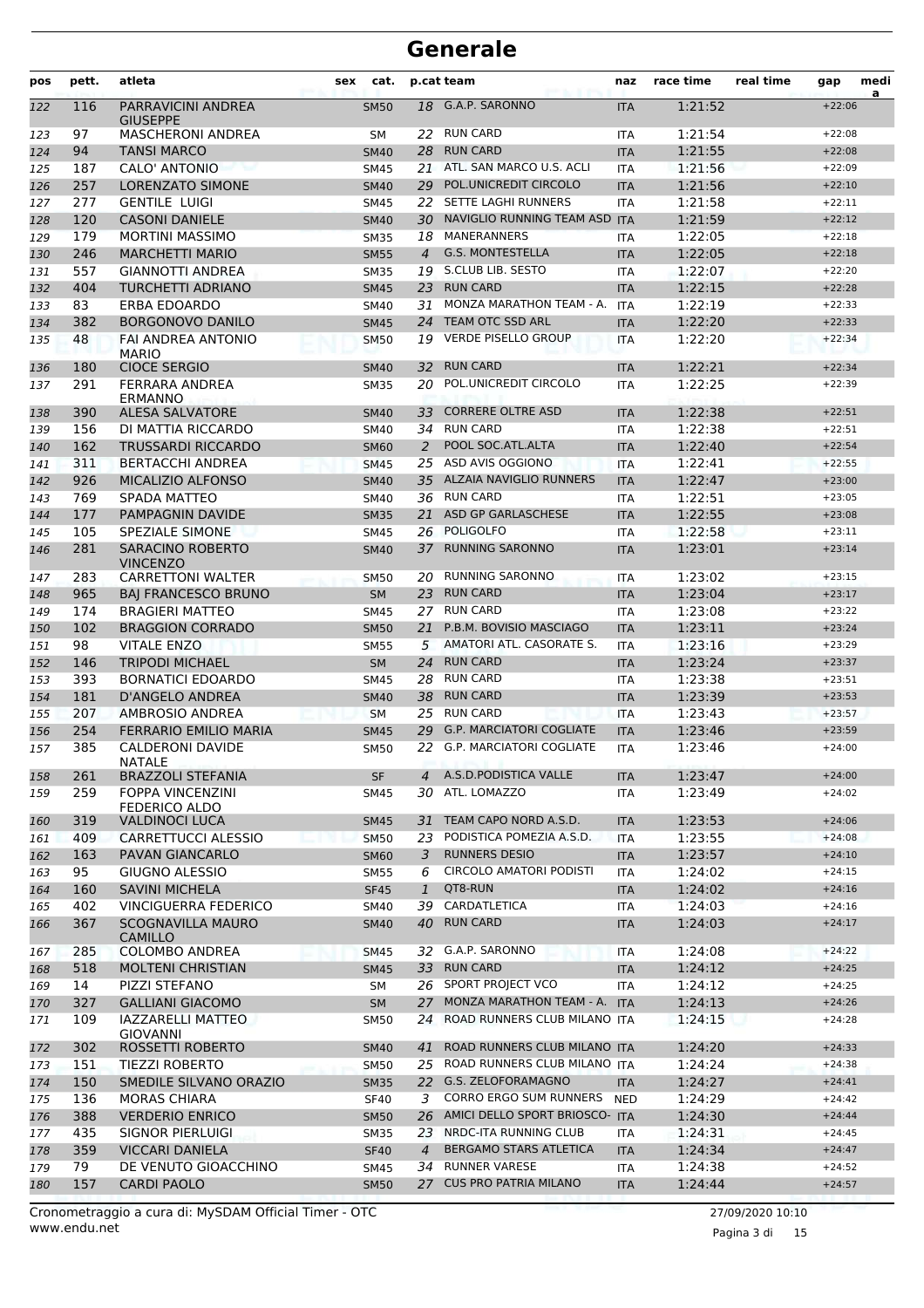| pos        | pett.      | atleta                                                         | sex | cat.                     |                | p.cat team                                | naz                      | race time          | real time | gap                  | medi<br>a |
|------------|------------|----------------------------------------------------------------|-----|--------------------------|----------------|-------------------------------------------|--------------------------|--------------------|-----------|----------------------|-----------|
| 181        | 237        | <b>MARINO MARCO</b>                                            |     | <b>SM50</b>              | 28             | MARCIATORI SAN GIORGIO                    | <b>ITA</b>               | 1:24:48            |           | $+25:01$             |           |
| 182        | 1000       | <b>SECCHI RITA</b>                                             |     | <b>SF50</b>              | 2              | <b>CUS PRO PATRIA MILANO</b>              | <b>ITA</b>               | 1:24:49            |           | $+25:02$             |           |
| 183        | 374        | <b>FAIS LUIGI</b>                                              |     | <b>SM50</b>              | 29             | A.L.S. CREMELLA                           | <b>ITA</b>               | 1:24:49            |           | $+25:03$             |           |
| 184        | 134        | <b>CUPPONE FRANCESCO</b>                                       |     | <b>SM50</b>              | 30             | <b>MANERANNERS</b>                        | <b>ITA</b>               | 1:24:57            |           | $+25:10$             |           |
| 185        | 343        | <b>TOGNIN MARTINA</b>                                          |     | <b>SF</b>                | 5              | <b>RUN CARD</b>                           | <b>ITA</b>               | 1:24:58            |           | $+25:11$             |           |
| 186        | 178        | CARAFA COHEN GIORGIO                                           |     | SΜ                       | 28             | <b>RUN CARD</b>                           | <b>ITA</b>               | 1:25:00            |           | $+25:13$             |           |
| 187        | 339        | <b>CATANIA GIANCARLO</b>                                       |     | <b>SM40</b>              | 42             | <b>RUN CARD</b>                           | <b>ITA</b>               | 1:25:01            |           | $+25:15$             |           |
| 188        | 475        | MASSARI ROSANNA                                                |     | <b>SF50</b>              | 3              | OT8-RUN                                   | <b>ITA</b>               | 1:25:02            |           | $+25:15$             |           |
| 189        | 139        | <b>MIHAYLOV IVELIN</b>                                         |     | <b>SM35</b>              | 24             | <b>RUN CARD</b>                           | <b>ITA</b>               | 1:25:06            |           | $+25:20$             |           |
| 190        | 413        | TUMMINIA ROBERTO<br><b>SALVATORE MARIA</b>                     |     | <b>SM45</b>              | 35             | <b>RUN CARD</b>                           | <b>ITA</b>               | 1:25:12            |           | $+25:25$             |           |
| 191        | 966        | RIGAMONTI DIEGO NELSON                                         |     | <b>SM35</b>              | 25             | <b>RUN CARD</b>                           | <b>ITA</b>               | 1:25:23            |           | $+25:36$             |           |
| 192        | 556        | DICORATO MICHELE                                               |     | <b>SM50</b>              | 31             | S.CLUB LIB. SESTO                         | <b>ITA</b>               | 1:25:24            |           | $+25:37$             |           |
| 193        | 286        | <b>FABIANO FRANCO DANIELE</b>                                  |     | <b>SM50</b>              | 32             | P.B.M. BOVISIO MASCIAGO                   | <b>ITA</b>               | 1:25:24            |           | $+25:38$             |           |
| 194        | 614        | <b>RIVA ENRICO</b>                                             |     | <b>SM35</b>              |                | 26 ATLETICA CRAL BANCO                    | <b>ITA</b>               | 1:25:25            |           | $+25:38$             |           |
| 195        | 27         | <b>IUBATTI FRANCESCO</b>                                       |     | <b>SM</b>                | 29             | <b>RUN CARD</b>                           | <b>ITA</b>               | 1:25:30            |           | $+25:43$             |           |
| 196        | 543        | <b>GAVEZZOTTI SERGIO</b>                                       |     | SM40                     | 43             | PARMARATHON ASD                           | ITA                      | 1:25:35            |           | $+25:48$             |           |
| 197        | 175        | <b>MASCELLI LUCA</b>                                           |     | <b>SM45</b>              | 36             | <b>GUBBIO RUNNERS</b>                     | <b>ITA</b>               | 1:25:37            |           | $+25:50$             |           |
| 198        | 403        | <b>VINCIGUERRA GIUSEPPE</b>                                    |     | <b>SM50</b>              | 33             | ATL. GALLARATESE                          | <b>ITA</b>               | 1:25:39            |           | $+25:52$             |           |
| 199        | 37         | DE DONATIS ANDREA                                              |     | <b>SM</b>                | 30             | <b>RUN CARD</b>                           | <b>ITA</b>               | 1:25:42            |           | $+25:55$             |           |
| 200        | 398        | LIGUGNANA ALESSIA                                              |     | <b>SF40</b>              | 5              | <b>CUS PRO PATRIA MILANO</b>              | <b>ITA</b>               | 1:25:46            |           | $+25:59$             |           |
| 201        | 90         | <b>SPINELLI MARIO MICHELE</b>                                  |     | <b>SM60</b>              | $\overline{4}$ | <b>RUN CARD</b>                           | <b>ITA</b>               | 1:25:46            |           | $+25:59$             |           |
| 202        | 75         | <b>ABIS MARCO</b>                                              |     | <b>SM40</b>              | 44             | DK RUNNERS MILANO                         | <b>ITA</b>               | 1:25:48            |           | $+26:01$             |           |
| 203        | 169        | DILEO DAVIDE GIUSEPPE                                          |     | <b>SM40</b>              | 45             | <b>RUN CARD</b>                           | <b>ITA</b>               | 1:25:49            |           | $+26:02$             |           |
| 204        | 341        | <b>TENTORI RAFFAELE</b>                                        |     | <b>SM50</b>              | 34             | <b>RUN CARD</b>                           | <b>ITA</b>               | 1:25:51            |           | $+26:04$             |           |
| 205        | 372        | <b>BERTOLI SIMONE</b>                                          |     | <b>SM50</b>              | 35             | SPORTS CLUB MELEGNANO                     | <b>ITA</b>               | 1:25:55            |           | $+26:08$             |           |
| 206        | 228        | <b>VINCI STEFANO</b>                                           |     | <b>SM50</b>              |                | 36 ASD GP GARLASCHESE                     | <b>ITA</b>               | 1:26:01            |           | $+26:15$             |           |
| 207        | 292        | <b>BLANCO ANTONIO</b>                                          |     | <b>SM40</b>              |                | 46 ATLETICA VIRTUS ACIREALE               | <b>ITA</b>               | 1:26:07            |           | $+26:20$             |           |
| 208        | 202        | <b>SURIANI MARCO</b>                                           |     | <b>SM35</b>              |                | 27 G.S. ZELOFORAMAGNO                     | ITA                      | 1:26:07            |           | $+26:21$             |           |
| 209        | 305        | ROCCA NICOLA                                                   |     | <b>SM50</b>              | 37             | PADILE RUNNING TEAM                       | <b>ITA</b>               | 1:26:08            |           | $+26:22$             |           |
| 210        | 239        | <b>CONFALONIERI CLAUDIO</b>                                    |     | <b>SM50</b>              | 38             | G.S. AVIS - SEREGNO                       | <b>ITA</b>               | 1:26:10            |           | $+26:23$             |           |
| 211        | 242        | <b>RICCARDI MONICA</b><br>ALESSANDRA                           |     | <b>SF45</b>              | 2              | <b>ASD AMICI DELLO SPORT</b>              | <b>ITA</b>               | 1:26:12            |           | $+26:26$             |           |
| 212        | 244<br>274 | <b>VALSECCHI MANUELE</b><br>GIANNI<br><b>CECCHETTO ROBERTO</b> |     | SM45                     | 7              | 37 RUN CARD<br><b>SETTE LAGHI RUNNERS</b> | <b>ITA</b>               | 1:26:23<br>1:26:24 |           | $+26:36$<br>$+26:37$ |           |
| 213        |            | PALMA ANDREA                                                   |     | <b>SM55</b>              |                | ROAD RUNNERS CLUB MILANO ITA              | <b>ITA</b>               |                    |           |                      |           |
| 214        | 724<br>750 | <b>LO PRESTI ANDREA</b>                                        |     | <b>SM35</b><br><b>SM</b> | 28<br>31       | <b>RUN CARD</b>                           |                          | 1:26:25<br>1:26:25 |           | $+26:38$<br>$+26:39$ |           |
| 215        |            |                                                                |     |                          | 47             | ASD GP GARLASCHESE                        | <b>ITA</b>               |                    |           | $+26:43$             |           |
| 216<br>217 | 655<br>282 | LEVATI STEFANO EMILIO<br><b>BOTTER PAOLO</b>                   |     | SM40<br><b>SM40</b>      | 48             | <b>RUNNING SARONNO</b>                    | <b>ITA</b><br><b>ITA</b> | 1:26:29<br>1:26:30 |           | $+26:43$             |           |
| 218        | 331        | <b>BOGLIONI MARINO</b>                                         |     | <b>SM55</b>              | 8              | PADILE RUNNING TEAM                       | ITA                      | 1:26:37            |           | $+26:50$             |           |
| 219        | 564        | <b>RAMONI FRANCESCO</b>                                        |     | SM                       | 32             | <b>RUN CARD</b>                           | <b>ITA</b>               | 1:26:37            |           | $+26:51$             |           |
| 220        | 377        | <b>RIZZI ROBERTO</b>                                           |     | SM50                     |                | 39 S.COOP ARL SD GS VILLA                 | <b>ITA</b>               | 1:26:40            |           | $+26:54$             |           |
| 221        | 168        | DEL PINO LLAUCA JAVIER                                         |     | <b>SM45</b>              |                | 38 RUN CARD                               | <b>PER</b>               | 1:26:41            |           | $+26:55$             |           |
|            |            | <b>ELOY</b>                                                    |     |                          |                |                                           |                          |                    |           |                      |           |
| 222        | 209        | DESTEFANI ANDREA                                               |     | SM35                     | 29             | <b>RUN CARD</b><br>33 RUN CARD            | ITA                      | 1:26:43            |           | $+26:56$             |           |
| 223        | 369        | <b>CUNANAN GENESIS</b>                                         |     | SM                       |                | ROAD RUNNERS CLUB MILANO ITA              | PHI                      | 1:26:46            |           | $+26:59$             |           |
| 224        | 357        | TORRESANI MIRKO                                                |     | SM45                     | 39             |                                           |                          | 1:26:48            |           | $+27:01$             |           |
| 225        | 410        | <b>CALCATELLI FRANCESCO</b>                                    |     | <b>SM40</b>              | 49             | G.A.P. SARONNO                            | <b>ITA</b>               | 1:26:48            |           | $+27:02$             |           |
| 226        | 373        | <b>TARQUINI DENIS</b>                                          |     | <b>SM60</b>              | 5              | SPORTS CLUB MELEGNANO                     | ITA                      | 1:26:49            |           | $+27:02$             |           |
| 227        | 235        | <b>BIFFI MARCO</b>                                             |     | <b>SM45</b>              |                | 40 RUN CARD<br><b>RUN CARD</b>            | <b>ITA</b>               | 1:26:52            |           | $+27:06$             |           |
| 228        | 334        | <b>FIRPO MICHELE</b>                                           |     | <b>SM45</b>              | 41             |                                           | ITA                      | 1:26:57            |           | $+27:10$             |           |
| 229        | 438        | POLACELLI ANDREA                                               |     | <b>SM35</b>              |                | 30 ALZAIA NAVIGLIO RUNNERS                | <b>ITA</b>               | 1:27:02            |           | $+27:15$             |           |
| 230        | 256        | <b>BELOTTI ANDREA</b>                                          |     | SM40                     |                | 50 RUN CARD                               | ITA                      | 1:27:05            |           | $+27:18$             |           |
| 231        | 135        | <b>FROMBOLA FABRIZIO</b>                                       |     | <b>SM40</b>              | 51             | <b>CUS PRO PATRIA MILANO</b>              | <b>ITA</b>               | 1:27:06            |           | $+27:20$             |           |
| 232        | 356        | ZAMBETTI LUCA                                                  |     | SM45                     |                | 42 9,92 RUNNING ASD                       | ITA                      | 1:27:08            |           | $+27:21$             |           |
| 233        | 255        | <b>CARLUCCI VINCENZO</b>                                       |     | <b>SM45</b>              |                | 43 SSD RCS ACTIVE TEAM A R.L.             | <b>ITA</b>               | 1:27:08            |           | $+27:22$             |           |
| 234        | 532        | ZANARDI PAOLO                                                  |     | SM45                     |                | 44 G.A.P. SARONNO                         | ITA                      | 1:27:11            |           | $+27:24$             |           |
| 235        | 370        | DE CAIS ENRICO                                                 |     | <b>SM35</b>              |                | 31 RUN CARD                               | <b>ITA</b>               | 1:27:13            |           | $+27:26$             |           |
| 236        | 265        | <b>GUARNIERI CORRADO</b>                                       |     | <b>SM50</b>              |                | 40 BERGAMO STARS ATLETICA                 | ITA                      | 1:27:14            |           | $+27:27$             |           |
| 237        | 220        | LA TORRACA ALESSANDRO                                          |     | <b>SM35</b>              | 32             | <b>RUN CARD</b>                           | <b>ITA</b>               | 1:27:17            |           | $+27:30$             |           |
| 238        | 264        | <b>GIORI MARCO</b>                                             |     | SM50                     | 41             | <b>RUN CARD</b>                           | ITA                      | 1:27:21            |           | $+27:35$             |           |
| 239        | 351        | <b>BASILICO SIMONE</b>                                         |     | <b>SM45</b>              | 45             | <b>RUN CARD</b>                           | <b>ITA</b>               | 1:27:24            |           | $+27:37$             |           |
| 240        | 185        | MASCHERONI DAVIDE                                              |     | SM40                     |                | 52 RUN CARD                               | ITA                      | 1:27:27            |           | $+27:40$             |           |
| 241        | 340        | <b>MELLONI CRISTIAN</b>                                        |     | <b>SM45</b>              |                | 46 A.S.D. VEGAN RUNNERS                   | <b>ITA</b>               | 1:27:28            |           | $+27:41$             |           |
| 242        | 525        | SAVIORI MARIO                                                  |     | <b>SM50</b>              |                | 42 SETTE LAGHI RUNNERS                    | ITA                      | 1:27:31            |           | $+27:44$             |           |

www.endu.net Cronometraggio a cura di: MySDAM Official Timer - OTC 27/09/2020 10:10

Pagina 4 di 15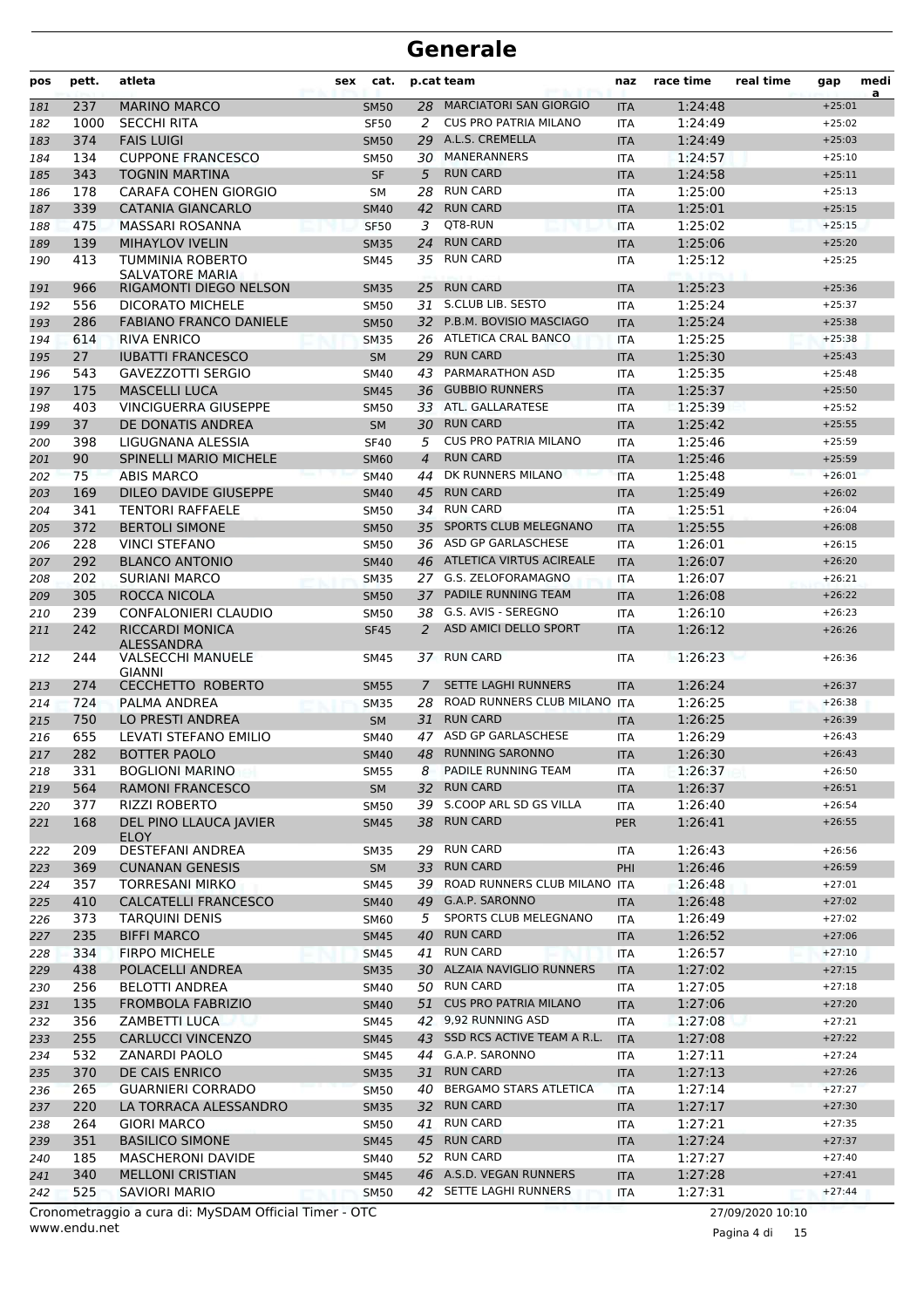| pos        | pett.      | atleta                                        | sex | cat.                       |                | p.cat team                     | naz               | race time          | real time | gap      | medi<br>a |
|------------|------------|-----------------------------------------------|-----|----------------------------|----------------|--------------------------------|-------------------|--------------------|-----------|----------|-----------|
| 243        | 371        | <b>RAVERA SERGIO</b>                          |     | <b>SM50</b>                |                | 43 SPORTS CLUB MELEGNANO       | <b>ITA</b>        | 1:27:32            |           | $+27:46$ |           |
| 244        | 88         | <b>MELAI LUCA</b>                             |     | <b>SM50</b>                | 44             | <b>RUNNER VARESE</b>           | ITA               | 1:27:32            |           | $+27:46$ |           |
| 245        | 125        | <b>CARACCIOLO ANDREA</b>                      |     | <b>SM40</b>                |                | 53 ATL. V.C.A. MILANO          | <b>ITA</b>        | 1:27:33            |           | $+27:46$ |           |
| 246        | 176        | <b>DONI FELICE</b>                            |     | <b>SM45</b>                |                | 47 ATL. CENTRO LARIO           | <b>ITA</b>        | 1:27:35            |           | $+27:48$ |           |
| 247        | 660        | <b>ANTONINI CARLO</b>                         |     | <b>SM50</b>                | 45             | ASD ORTICA TEAM MILANO         | <b>ITA</b>        | 1:27:38            |           | $+27:51$ |           |
|            |            | <b>GREGORIO</b>                               |     |                            | 33             | <b>RUN CARD</b>                |                   |                    |           | $+27:53$ |           |
| 248<br>249 | 236<br>289 | <b>MARUCCI LUCA</b><br><b>PLINI FRANCESCO</b> |     | <b>SM35</b><br><b>SM45</b> | 48             | PIETRO MICCA BIELLA            | ITA<br><b>ITA</b> | 1:27:39<br>1:27:39 |           | $+27:53$ |           |
| 250        | 165        | <b>GIRARDI FABIO</b>                          |     | <b>SM40</b>                | 54             | <b>ASD RUN LIFE</b>            | <b>ITA</b>        | 1:27:41            |           | $+27:54$ |           |
| 251        | 103        | <b>BOLZONI ALESSANDRO</b>                     |     | <b>SM45</b>                | 49             | LA MICHETTA                    | <b>ITA</b>        | 1:27:45            |           | $+27:58$ |           |
| 252        | 293        | <b>VANETTI ALBERTO</b>                        |     | SM50                       |                | 46 MONTAGNETTA S SKYRUNNER ITA |                   | 1:27:51            |           | $+28:04$ |           |
| 253        | 818        | <b>BERTOCCHI FEDERICO</b>                     |     | <b>SM40</b>                | 55             | <b>RUN CARD</b>                | <b>ITA</b>        | 1:27:54            |           | $+28:07$ |           |
| 254        | 121        | <b>CURIONI FRANCESCA</b>                      |     | <b>SF45</b>                | 3              | <b>RUN CARD</b>                | ITA               | 1:27:55            |           | $+28:08$ |           |
| 255        | 227        | LOCATELLI IVANO                               |     | <b>SM35</b>                | 34             | <b>RUN CARD</b>                | <b>ITA</b>        | 1:27:56            |           | $+28:10$ |           |
| 256        | 322        | <b>GALLINA MICHELE</b>                        |     | <b>SM55</b>                | 9              | <b>READY TO RUN S.R.L.</b>     | <b>ITA</b>        | 1:27:57            |           | $+28:10$ |           |
| 257        | 806        | <b>COMINELLI CARLO</b>                        |     | <b>SM50</b>                |                | 47 ATL. REBO GUSSAGO           | <b>ITA</b>        | 1:28:02            |           | $+28:15$ |           |
| 258        | 562        | PERTUSINI STEFANO                             |     | SM40                       |                | 56 MANERANNERS                 | <b>ITA</b>        | 1:28:07            |           | $+28:21$ |           |
| 259        | 394        | <b>BERETTA ROBERTO</b>                        |     | <b>SM50</b>                | 48             | MONZA MARATHON TEAM - A.       | <b>ITA</b>        | 1:28:08            |           | $+28:21$ |           |
| 260        | 358        | <b>CONFALONIERI IVAN</b>                      |     | SM40                       | 57             | <b>RUN CARD</b>                | <b>ITA</b>        | 1:28:09            |           | $+28:22$ |           |
| 261        | 412        | <b>CIS DAVID</b>                              |     | <b>SM45</b>                | 50             | <b>GENERALI RUNNERS</b>        | <b>ITA</b>        | 1:28:11            |           | $+28:24$ |           |
| 262        | 222        | <b>AZZALIN GIUSEPPE</b>                       |     | <b>SM45</b>                | 51             | <b>BIO CORRENDO AVIS</b>       | <b>ITA</b>        | 1:28:15            |           | $+28:28$ |           |
| 263        | 378        | <b>TURAZZA LORENZO</b>                        |     | <b>SM50</b>                | 49             | POL. PORTA SARAGOZZA           | <b>ITA</b>        | 1:28:20            |           | $+28:33$ |           |
| 264        | 798        | DONATELLI MATTEO                              |     | <b>SM45</b>                |                | 52 VERONA RUNNER TOGETHER      | <b>ITA</b>        | 1:28:23            |           | $+28:36$ |           |
| 265        | 608        | <b>FERRARIO GIUSEPPE</b>                      |     | <b>SM45</b>                | 53             | CAMISANO RUNNING A.S.D.        | <b>ITA</b>        | 1:28:24            |           | $+28:37$ |           |
| 266        | 270        | <b>BERTONCELLO LIDIO</b>                      |     | <b>SM50</b>                | 50             | SETTE LAGHI RUNNERS            | ITA               | 1:28:30            |           | $+28:43$ |           |
| 267        | 76         | SIGNORINI GIULIO                              |     | <b>SM45</b>                | 54             | <b>RUN CARD</b>                | <b>ITA</b>        | 1:28:31            |           | $+28:44$ |           |
| 268        | 368        | LAMHADER AZZEDDINE                            |     | <b>SM50</b>                | 51             | <b>RUNNER VARESE</b>           | <b>ITA</b>        | 1:28:32            |           | $+28:45$ |           |
| 269        | 338        | <b>BESATI ROBERTO</b>                         |     | <b>SM55</b>                | 10             | <b>RUNNING SARONNO</b>         | <b>ITA</b>        | 1:28:33            |           | $+28:46$ |           |
| 270        | 631        | <b>VERRASTRO ANTONIO</b>                      |     | <b>SM50</b>                |                | 52 RUN CARD                    | ITA               | 1:28:33            |           | $+28:46$ |           |
| 271        | 245        | <b>REGONESI PATRIZIA</b>                      |     | <b>SF45</b>                | $\overline{4}$ | <b>RUN CARD</b>                | <b>ITA</b>        | 1:28:34            |           | $+28:48$ |           |
| 272        | 396        | KIRCHHOFF RALF                                |     | <b>SM60</b>                | 6              | S.CLUB LIB. SESTO              | <b>GER</b>        | 1:28:34            |           | $+28:48$ |           |
| 273        | 605        | <b>CASTELLI FRANCESCO</b>                     |     | <b>SM45</b>                | 55             | CAMISANO RUNNING A.S.D.        | <b>ITA</b>        | 1:28:39            |           | $+28:53$ |           |
| 274        | 590        | MIETNER CATERINA                              |     | <b>SF45</b>                | 5              | <b>RUN CARD</b>                | <b>ITA</b>        | 1:28:40            |           | $+28:53$ |           |
| 275        | 288        | <b>TAVELLA FRANCESCO</b>                      |     | <b>SM50</b>                | 53             | <b>CUS PRO PATRIA MILANO</b>   | <b>ITA</b>        | 1:28:41            |           | $+28:54$ |           |
| 276        | 189        | CACCIALANZA ROBERTO                           |     | SM40                       |                | 58 RUN CARD                    | ITA               | 1:28:41            |           | $+28:54$ |           |
| 277        | 206        | RAVASI ABBONDIO                               |     | <b>SM50</b>                | 54             | <b>TEAM PASTURO ASD</b>        | <b>ITA</b>        | 1:28:46            |           | $+29:00$ |           |
| 278        | 210        | DI BIASE SIMONE                               |     | <b>SM40</b>                | 59             | <b>RUN CARD</b>                | ITA               | 1:28:47            |           | $+29:00$ |           |
| 279        | 345        | <b>FERRARI DAVID</b>                          |     | <b>SM40</b>                | 60             | <b>LIFE LAB</b>                | <b>ITA</b>        | 1:28:49            |           | $+29:02$ |           |
| 280        | 606        | <b>PIAN MICHELE</b>                           |     | <b>SM45</b>                |                | 56 CAMISANO RUNNING A.S.D.     | <b>ITA</b>        | 1:28:50            |           | $+29:04$ |           |
| 281        | 746        | TRAGELLA CLAUDIO                              |     | SM60                       | $\prime$       | G.A.P. SARONNO                 | ITA               | 1:28:52            |           | $+29:05$ |           |
| 282        | 397        | <b>MAGGI WALTER</b>                           |     | SM50                       |                | 55 RUN CARD                    | ITA               | 1:28:56            |           | $+29:10$ |           |
| 283        | 250        | <b>BUGATTI ALESSANDRA</b>                     |     | <b>SF45</b>                | 6              | <b>MANERANNERS</b>             | <b>ITA</b>        | 1:28:58            |           | $+29:12$ |           |
| 284        | 613        | <b>GIANNINI CARLO</b>                         |     | <b>SM50</b>                |                | 56 RUN CARD                    | <b>ITA</b>        | 1:28:58            |           | $+29:12$ |           |
| 285        | 857        | <b>ANGELES RODERICK</b>                       |     | <b>SM45</b>                | 57             | <b>RUN CARD</b>                | PHI               | 1:29:02            |           | $+29:16$ |           |
| 286        | 212        | SCARDINA PAOLO                                |     | SM40                       | 61             | RUN CARD                       | ITA               | 1:29:06            |           | $+29:19$ |           |
| 287        | 216        | <b>BERETTA LUCA</b>                           |     | <b>SM40</b>                |                | 62 RUN CARD                    | <b>ITA</b>        | 1:29:06            |           | $+29:19$ |           |
| 288        | 230        | <b>MOROCUTTI ANDREA</b>                       |     | SM50                       |                | 57 RUN CARD                    | ITA               | 1:29:07            |           | $+29:20$ |           |
|            |            | <b>MICHELE</b>                                |     |                            |                | 58 QT8-RUN                     |                   |                    |           | $+29:27$ |           |
| 289        | 309<br>234 | SACCONI ALESSANDRO<br><b>GOI GABRIELE</b>     |     | <b>SM50</b>                |                | 63 RUN CARD                    | <b>ITA</b>        | 1:29:14<br>1:29:21 |           | $+29:34$ |           |
| 290        | 786        | <b>SPADONI GIULIO</b>                         |     | SM40                       | 34             | <b>RUN CARD</b>                | ITA               |                    |           | $+29:39$ |           |
| 291        | 224        | <b>CIPOLLA LORENZO</b>                        |     | <b>SM</b>                  |                | 59 ATLETICA CRAL BANCO         | <b>ITA</b>        | 1:29:26<br>1:29:26 |           | $+29:40$ |           |
| 292<br>293 | 241        | <b>PULICI ALBERTO</b>                         |     | <b>SM50</b><br><b>SM60</b> | 8              | <b>G.S. ZELOFORAMAGNO</b>      | ITA<br><b>ITA</b> | 1:29:27            |           | $+29:40$ |           |
|            | 389        | <b>LACONI FRANCO</b>                          |     | SM55                       | 11             | ROAD RUNNERS CLUB MILANO ITA   |                   | 1:29:32            |           | $+29:45$ |           |
| 294<br>295 | 314        | TASSAN MANGINA SERENA                         |     | SF                         | 6              | <b>URBAN RUNNERS</b>           | <b>ITA</b>        | 1:29:33            |           | $+29:46$ |           |
|            | 196        | CATTANEO MARCO                                |     |                            |                | 58 AZZURRA GARBAGNATE M.SE ITA |                   | 1:29:33            |           | $+29:47$ |           |
| 296<br>297 | 328        | <b>TURRINI SONIA</b>                          |     | SM45<br><b>SF45</b>        | 7              | MONZA MARATHON TEAM - A.       | <b>ITA</b>        | 1:29:35            |           | $+29:48$ |           |
| 298        | 432        | POLIERI FABIO                                 |     | SM40                       | 64             | MONZA MARATHON TEAM - A.       | <b>ITA</b>        | 1:29:38            |           | $+29:51$ |           |
| 299        | 503        | <b>BIANCHESSI ROBERTO</b>                     |     | SM                         |                | 35 G.T.A. CREMA                | <b>ITA</b>        | 1:29:38            |           | $+29:51$ |           |
|            | 619        | <b>INCHISCIANO MARCO</b>                      |     | SM40                       |                | 65 RUN CARD                    |                   | 1:29:38            |           | $+29:52$ |           |
| 300<br>301 | 249        | <b>MICHELI LUCA</b>                           |     | <b>SM50</b>                |                | 60 ATL. VIRTUS SENAGO          | ITA<br><b>ITA</b> | 1:29:42            |           | $+29:56$ |           |
| 302        | 225        | <b>GIORDANO CARLO</b>                         |     | SM50                       |                | 61 RUN CARD                    | ITA               | 1:29:45            |           | $+29:58$ |           |
| 303        | 643        | <b>DONATI LUCA</b>                            |     | <b>SM45</b>                |                | 59 RUN CARD                    | <b>ITA</b>        | 1:29:45            |           | $+29:59$ |           |
| 304        | 232        | DOGA STEFANO                                  |     | SM35                       |                | 35 RUNNERS DESIO               | ITA               | 1:29:48            |           | $+30:01$ |           |
| 305        | 604        | <b>FERRARIO FEDERICO</b>                      |     | <b>SM50</b>                |                | 62 CAMISANO RUNNING A.S.D.     | <b>ITA</b>        | 1:29:50            |           | $+30:03$ |           |
|            |            |                                               |     |                            |                |                                |                   |                    |           |          |           |

www.endu.net Cronometraggio a cura di: MySDAM Official Timer - OTC 27/09/2020 10:10

Pagina 5 di 15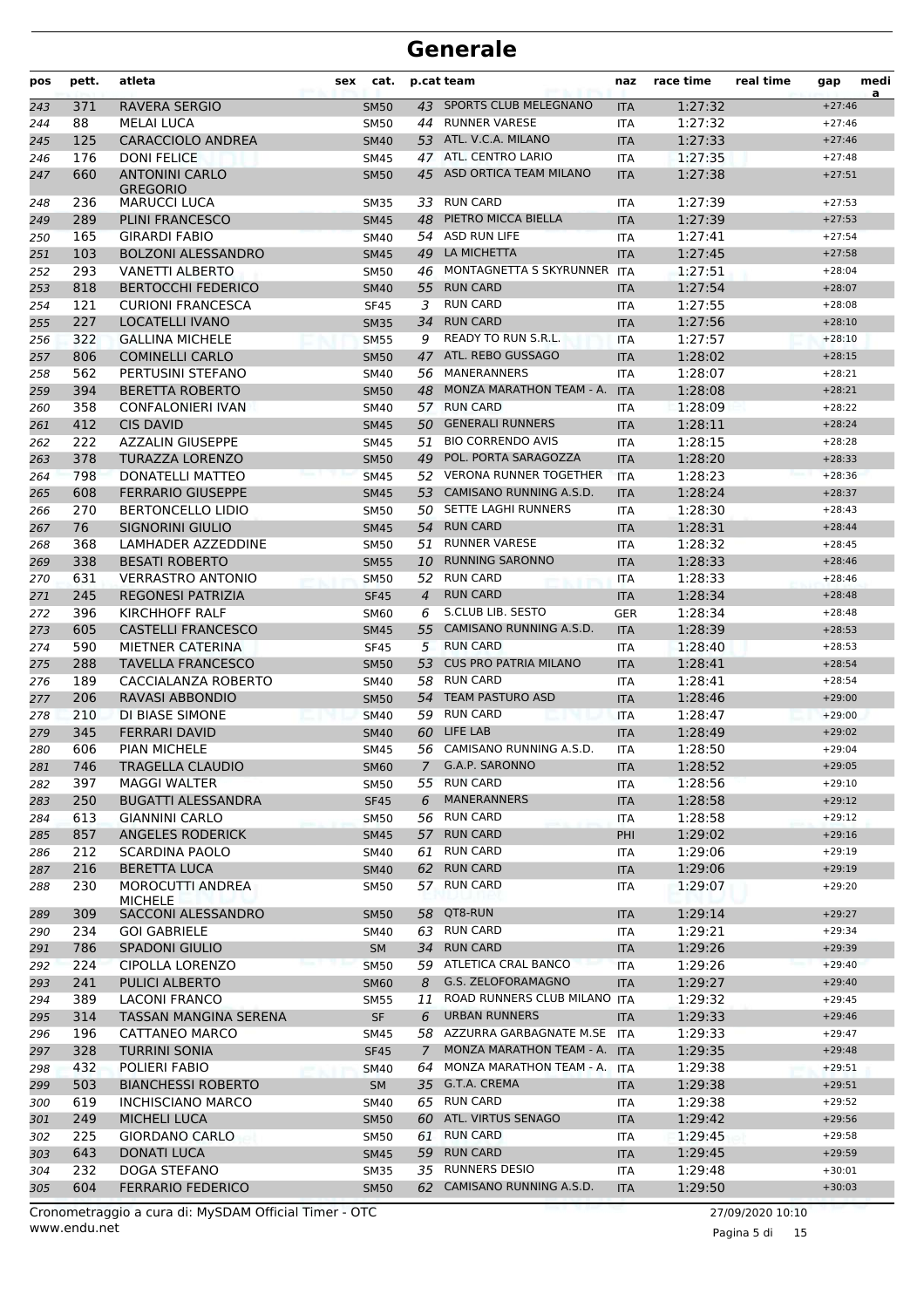| pos        | pett.      | atleta                                           | sex | cat.                       |    | p.cat team                                | naz                      | race time          | real time | gap                  | medi<br>a |
|------------|------------|--------------------------------------------------|-----|----------------------------|----|-------------------------------------------|--------------------------|--------------------|-----------|----------------------|-----------|
| 306        | 567        | <b>ARDENGHI GIUSEPPE</b>                         |     | <b>SM55</b>                |    | 12 QT8-RUN                                | <b>ITA</b>               | 1:29:55            |           | $+30:08$             |           |
| 307        | 346        | <b>BERNARDI ROBERTO</b>                          |     | SM40                       |    | 66 RUN CARD                               | <b>ITA</b>               | 1:29:55            |           | $+30:08$             |           |
| 308        | 364        | <b>ROMANI FEDERICO</b>                           |     | <b>SM55</b>                | 13 | <b>RUN CARD</b>                           | <b>ITA</b>               | 1:29:56            |           | $+30:09$             |           |
| 309        | 81         | <b>MATTIELLO BARBARA</b>                         |     | <b>SF45</b>                | 8  | <b>ATLETICA BRESCIA</b>                   | ITA                      | 1:29:56            |           | $+30:10$             |           |
| 310        | 306        | <b>BATTAGLIA CLAUDIA</b>                         |     | <b>SF35</b>                | 2  | A TEAM TRIATHLON ASD                      | <b>ITA</b>               | 1:30:02            |           | $+30:15$             |           |
| 311        | 362        | <b>MONTAGNER MICHELA</b>                         |     | <b>SF45</b>                | 9  | <b>URBAN RUNNERS</b>                      | <b>ITA</b>               | 1:30:03            |           | $+30:16$             |           |
| 312        | 200        | ROSSI STEFANO MARCO<br><b>PAOLO</b>              |     | <b>SM40</b>                |    | 67 A RUNNING                              | <b>ITA</b>               | 1:30:05            |           | $+30:18$             |           |
| 313        | 323        | <b>CIBEA LUIGI FRANCESCO</b>                     |     | <b>SM55</b>                | 14 | <b>CUS PRO PATRIA MILANO</b>              | ITA                      | 1:30:06            |           | $+30:20$             |           |
| 314        | 297        | <b>INGLESE FRANCO</b>                            |     | <b>SM50</b>                |    | 63 SSD RCS ACTIVE TEAM A R.L.             | <b>ITA</b>               | 1:30:09            |           | $+30:22$             |           |
| 315        | 361        | TROIANO PINO                                     |     | <b>SM40</b>                |    | 68 RUN CARD                               | <b>ITA</b>               | 1:30:10            |           | $+30:23$             |           |
| 316        | 376        | <b>FERRARI MARCO</b>                             |     | <b>SM50</b>                | 64 | <b>RUN CARD</b>                           | <b>ITA</b>               | 1:30:10            |           | $+30:23$             |           |
| 317        | 132        | PEVIANI PAOLA                                    |     | <b>SF50</b>                | 4  | G.P. CASALESE                             | <b>ITA</b>               | 1:30:12            |           | $+30:25$             |           |
| 318        | 383        | <b>LODI FRANCESCO</b>                            |     | <b>SM40</b>                | 69 | <b>CITTA' DI OPERA</b>                    | <b>ITA</b>               | 1:30:13            |           | $+30:26$             |           |
| 319        | 552        | RICCIO FABIO GRAZIANO                            |     | <b>SM50</b>                |    | 65 ATL. SAN MARCO U.S. ACLI               | <b>ITA</b>               | 1:30:14            |           | $+30:27$             |           |
| 320        | 205        | <b>TIRENNA MIRKO</b><br><b>VOLONNINO ANTONIO</b> |     | <b>SM40</b>                |    | 70 RUN CARD<br><b>RUNNER'S ANGELS ASD</b> | <b>ITA</b>               | 1:30:17            |           | $+30:31$             |           |
| 321        | 795<br>509 | <b>INCARDONA AGOSTINO</b>                        |     | <b>SM40</b>                | 71 | <b>RUN CARD</b>                           | ITA                      | 1:30:20<br>1:30:21 |           | $+30:33$<br>$+30:34$ |           |
| 322<br>323 | 793        | <b>MASSARI MARCO</b>                             |     | <b>SM</b><br><b>SM55</b>   | 36 | 15 5 CASCINE CISLAGO                      | <b>ITA</b><br><b>ITA</b> | 1:30:22            |           | $+30:35$             |           |
| 324        | 381        | <b>CERIANI ALBERTO</b>                           |     | <b>SM50</b>                |    | 66 ATLETICA 3V                            | <b>ITA</b>               | 1:30:22            |           | $+30:35$             |           |
| 325        | 276        | <b>FERRARIO ROBERTO</b>                          |     | <b>SM50</b>                | 67 | SETTE LAGHI RUNNERS                       | <b>ITA</b>               | 1:30:25            |           | $+30:38$             |           |
| 326        | 278        | <b>MERLI LORENZO</b>                             |     | <b>SM55</b>                |    | 16 SETTE LAGHI RUNNERS                    | <b>ITA</b>               | 1:30:25            |           | $+30:38$             |           |
| 327        | 460        | <b>ZINGARELLI FELICE</b>                         |     | <b>SM50</b>                |    | 68 AZZURRA GARBAGNATE M.SE                | <b>ITA</b>               | 1:30:27            |           | $+30:40$             |           |
| 328        | 352        | <b>VANIN ANDREA ANTONIO</b>                      |     | <b>SM45</b>                | 60 | <b>RUN CARD</b>                           | <b>ITA</b>               | 1:30:27            |           | $+30:40$             |           |
| 329        | 233        | <b>FERRANTE MARCELLO</b>                         |     | <b>SM65</b>                | 1  | G.S. ZELOFORAMAGNO                        | <b>ITA</b>               | 1:30:32            |           | $+30:46$             |           |
| 330        | 426        | <b>RINALDI STEFANO</b>                           |     | <b>SM45</b>                | 61 | <b>URBAN RUNNERS</b>                      | <b>ITA</b>               | 1:30:32            |           | $+30:46$             |           |
| 331        | 342        | <b>SASSO ROBERTO</b>                             |     | <b>SM55</b>                |    | 17 CUS PRO PATRIA MILANO                  | <b>ITA</b>               | 1:30:36            |           | $+30:50$             |           |
| 332        | 416        | <b>BOVOLI PIER GIORGIO</b>                       |     | <b>SM50</b>                |    | 69 RUN LIKE US SPD A RL                   | <b>ITA</b>               | 1:30:40            |           | $+30:53$             |           |
| 333        | 300        | <b>ASPERTI STEFANO</b>                           |     | <b>SM55</b>                |    | 18 G.S. ZELOFORAMAGNO                     | ITA                      | 1:30:42            |           | $+30:56$             |           |
| 334        | 87         | <b>MERONI EZIO IVANO</b>                         |     | <b>SM55</b>                | 19 | POL. CARUGATE                             | <b>ITA</b>               | 1:30:47            |           | $+31:00$             |           |
| 335        | 238        | ARMANDI ALESSANDRA                               |     | <b>SF45</b>                |    | 10 ASD GP GARLASCHESE                     | ITA                      | 1:30:51            |           | $+31:04$             |           |
| 336        | 296        | <b>BARATELLI MASSIMO</b>                         |     | <b>SM55</b>                | 20 | <b>RUNNER VARESE</b>                      | <b>ITA</b>               | 1:30:52            |           | $+31:05$             |           |
| 337        | 308        | <b>FICICCHIA FRANCESCO</b>                       |     | <b>SM55</b>                | 21 | ROAD RUNNERS CLUB MILANO                  | <b>ITA</b>               | 1:30:56            |           | $+31:09$             |           |
| 338        | 124        | <b>CRUDO GIUSEPPE</b>                            |     | <b>SM60</b>                | 9  | ATL. V.C.A. MILANO                        | <b>ITA</b>               | 1:30:58            |           | $+31:11$             |           |
| 339        | 375        | <b>FUSINI MAURO</b>                              |     | <b>SM50</b>                |    | 70 ATL. CESANO MADERNO                    | <b>ITA</b>               | 1:31:03            |           | $+31:16$             |           |
| 340        | 851        | <b>CABASA BREN KEVIN</b>                         |     | <b>SM</b>                  | 37 | <b>RUN CARD</b>                           | PHI                      | 1:31:05            |           | $+31:19$             |           |
| 341        | 507        | <b>MATTEUCCI ROBERTO</b>                         |     | <b>SM55</b>                | 22 | POL.UNICREDIT CIRCOLO                     | <b>ITA</b>               | 1:31:06            |           | $+31:19$             |           |
| 342        | 408        | <b>ERRICO TOMMASO</b>                            |     | <b>SM</b>                  |    | 38 RUN CARD<br>62 SOCIETA ESCURSIONISTI   | <b>ITA</b>               | 1:31:07<br>1:31:08 |           | $+31:20$             |           |
| 343<br>344 | 140<br>365 | CANALI NATALE LUIGI<br>MARGOLFO CARLO            |     | <b>SM45</b><br><b>SM50</b> |    | 71 ATLETICA ALTO LARIO                    | <b>ITA</b>               | 1:31:16            |           | $+31:21$<br>$+31:29$ |           |
| 345        | 674        | <b>SGOBBI MARGHERITA</b>                         |     | <b>SF50</b>                |    | 5 O.S.A. ORG.SPORTIVA                     | <b>ITA</b><br>ITA        | 1:31:18            |           | $+31:31$             |           |
| 346        | 476        | <b>BALDINI DAVIDE</b>                            |     | <b>SM50</b>                |    | 72 ALZAIA NAVIGLIO RUNNERS                | <b>ITA</b>               | 1:31:20            |           | $+31:34$             |           |
| 347        | 550        | SOLAVAGGIONE MAURIZIO                            |     | <b>SM45</b>                |    | 63 A.S.D. ATLETICA ROATA                  | ITA                      | 1:31:22            |           | $+31:36$             |           |
| 348        | 269        | <b>BELMONTE CLAUDIO</b>                          |     | <b>SM40</b>                |    | 72 SETTE LAGHI RUNNERS                    | <b>ITA</b>               | 1:31:23            |           | $+31:36$             |           |
| 349        | 366        | <b>QUACQUARELLI FABIO</b>                        |     | SM45                       |    | 64 RUN CARD                               | ITA                      | 1:31:24            |           | $+31:37$             |           |
| 350        | 454        | <b>MASSIMO</b><br><b>BARONE LUCA</b>             |     | SM45                       |    | 65 RUN CARD                               | <b>ITA</b>               | 1:31:35            |           | $+31:48$             |           |
| 351        | 379        | SCARPINI AURELIO                                 |     | <b>SM60</b>                |    | 10 CUS PRO PATRIA MILANO                  | ITA                      | 1:31:39            |           | $+31:52$             |           |
| 352        | 335        | <b>GUASTELLA ARMANDO</b>                         |     | <b>SM40</b>                |    | 73 RUN CARD                               | <b>ITA</b>               | 1:31:46            |           | $+31:59$             |           |
| 353        | 360        | SIMONTE SERGIO                                   |     | SM45                       |    | 66 A.S.D.ARIES COMO ATHLETIC              | <b>ITA</b>               | 1:31:49            |           | $+32:02$             |           |
| 354        | 623        | <b>BOTTONI ANDREA</b>                            |     | <b>SM35</b>                |    | 36 CORRERE OLTRE ASD                      | <b>ITA</b>               | 1:31:52            |           | $+32:06$             |           |
| 355        | 330        | <b>GILARDI MARCO</b>                             |     | <b>SM55</b>                |    | 23 POL. DIMICA POTENTER                   | <b>ITA</b>               | 1:31:53            |           | $+32:06$             |           |
| 356        | 591        | <b>REBOSIO STEFANO</b>                           |     | <b>SM50</b>                |    | 73 ROAD RUNNERS CLUB MILANO ITA           |                          | 1:31:58            |           | $+32:11$             |           |
| 357        | 354        | BASSANI ANDREA                                   |     | SM50                       |    | 74 ROAD RUNNERS CLUB MILANO ITA           |                          | 1:31:59            |           | $+32:12$             |           |
| 358        | 414        | ROSATO ROBERTO                                   |     | <b>SM50</b>                |    | 75 RUN CARD                               | <b>ITA</b>               | 1:32:01            |           | $+32:14$             |           |
| 359        | 522        | <b>FERRARI LUCA</b>                              |     | SM45                       | 67 | SETTE LAGHI RUNNERS                       | ITA                      | 1:32:02            |           | $+32:15$             |           |
| 360        | 620        | <b>FIORIO BRUNO</b>                              |     | <b>SM55</b>                |    | 24 MANERANNERS                            | <b>ITA</b>               | 1:32:04            |           | $+32:17$             |           |
| 361        | 662        | <b>MORETTI NORBERTO</b>                          |     | <b>SM55</b>                |    | 25 RUN CARD                               | ITA                      | 1:32:12            |           | $+32:25$             |           |
| 362        | 569        | RIGO ANNARITA                                    |     | <b>SF45</b>                | 11 | <b>RUN CARD</b>                           | <b>ITA</b>               | 1:32:12            |           | $+32:25$             |           |
| 363        | 553        | <b>MARIANI ROBERTO</b>                           |     | <b>SM55</b>                |    | 26 ATL. SAN MARCO U.S. ACLI               | <b>ITA</b>               | 1:32:12            |           | $+32:25$             |           |
| 364        | 267        | AMBROSETTI ROBERTO                               |     | <b>SM50</b>                |    | 76 SETTE LAGHI RUNNERS                    | <b>ITA</b>               | 1:32:12            |           | $+32:25$             |           |
| 365        | 559        | <b>BOTTINI GRAZIANO</b>                          |     | <b>SM50</b>                |    | 77 ATL. SAN MARCO U.S. ACLI               | <b>ITA</b>               | 1:32:12            |           | $+32:25$             |           |
| 366        | 534        | CAZZANIGA EUGENIO                                |     | <b>SM40</b>                |    | 74 CUS PRO PATRIA MILANO                  | <b>ITA</b>               | 1:32:13            |           | $+32:27$             |           |
| 367        | 501        | LORENZINI ANDREA                                 |     | SM45                       |    | 68 RUN CARD                               | ITA                      | 1:32:14            |           | $+32:28$             |           |
| 368        | 384        | <b>FUMAGALLI ROBERTO</b>                         |     | <b>SM50</b>                |    | 78 ATLETICA CINISELLO                     | <b>ITA</b>               | 1:32:17            |           | $+32:31$             |           |

www.endu.net Cronometraggio a cura di: MySDAM Official Timer - OTC 27/09/2020 10:10

Pagina 6 di 15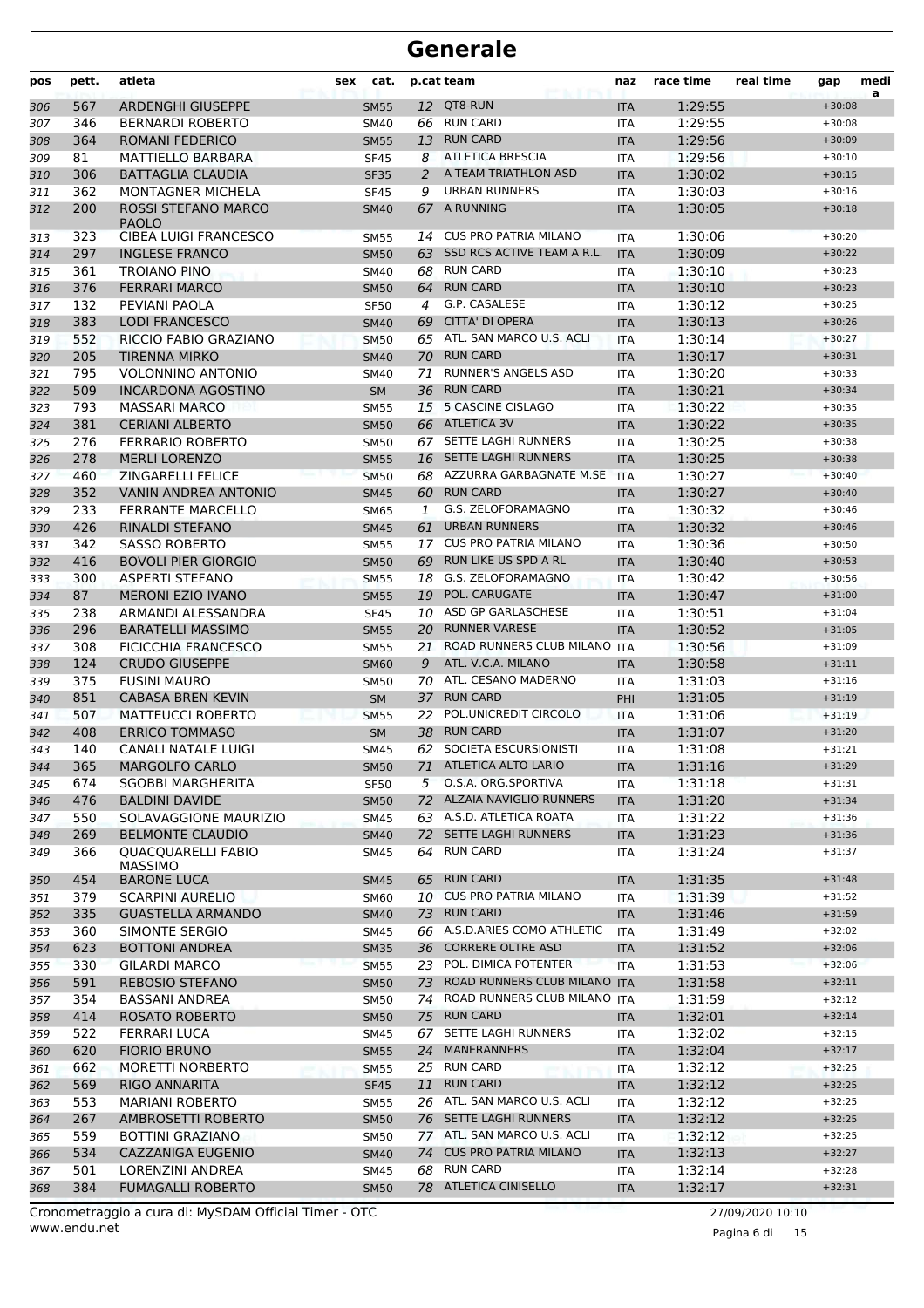| pos        | pett.      | atleta                                              | sex | cat.                       |             | p.cat team                                      | naz                      | race time          | real time | gap                  | medi<br>a |
|------------|------------|-----------------------------------------------------|-----|----------------------------|-------------|-------------------------------------------------|--------------------------|--------------------|-----------|----------------------|-----------|
| 369        | 326        | DI CESARE DANIELE                                   |     | <b>SM45</b>                |             | 69 RUN CARD                                     | <b>ITA</b>               | 1:32:18            |           | $+32:31$             |           |
| 370        | 566        | <b>CAMPIONI MATTEO</b>                              |     | SM                         |             | 39 RUN CARD                                     | ITA                      | 1:32:34            |           | $+32:47$             |           |
| 371        | 516        | <b>MISCI ERNESTO</b>                                |     | <b>SM55</b>                | 27          | POL. DIMENSIONE SPORT                           | <b>ITA</b>               | 1:32:34            |           | $+32:48$             |           |
| 372        | 649        | <b>SORRENTINI FABIO</b>                             |     | <b>SM50</b>                | 79          | MONTAGNETTA S SKYRUNNER                         | <b>ITA</b>               | 1:32:38            |           | $+32:51$             |           |
| 373        | 477        | <b>FRIGERIO STEFANO</b>                             |     | <b>SM35</b>                | 37          | <b>RUN CARD</b>                                 | <b>ITA</b>               | 1:32:39            |           | $+32:52$             |           |
| 374        | 575        | DE SILVESTRI ELENA                                  |     | <b>SF35</b>                | 3           | <b>RUN CARD</b><br><b>BRAMEA VULTUR RUNNERS</b> | ITA                      | 1:32:40            |           | $+32:53$             |           |
| 375        | 466<br>654 | <b>CORONA FEDERICO</b><br><b>TAGLIABUE GIUSEPPE</b> |     | <b>SM</b>                  | 40<br>70    | <b>RUN CARD</b>                                 | <b>ITA</b>               | 1:32:42<br>1:32:42 |           | $+32:55$<br>$+32:55$ |           |
| 376<br>377 | 770        | NAVONE ALESSANDRA                                   |     | <b>SM45</b><br><b>SF45</b> | 12          | QT8-RUN                                         | <b>ITA</b><br><b>ITA</b> | 1:32:43            |           | $+32:56$             |           |
|            |            | <b>STEFANIA</b>                                     |     |                            |             |                                                 |                          |                    |           |                      |           |
| 378        | 780        | DEL ROSSO ALESSANDRO                                |     | SM40                       |             | 75 RUN CARD                                     | ITA                      | 1:32:44            |           | $+32:57$             |           |
| 379        | 592        | <b>CIAMPELLI LUCA</b>                               |     | <b>SM45</b>                | 71          | <b>URBAN RUNNERS</b>                            | <b>ITA</b>               | 1:32:48            |           | $+33:01$             |           |
| 380        | 406        | <b>IERARDI ANNA MARIA</b>                           |     | <b>SF40</b>                | 6           | ATL. AMBROSIANA<br>76 CAGLIARI MARATHON CLUB    | <b>ITA</b>               | 1:32:49            |           | $+33:02$             |           |
| 381<br>382 | 148<br>268 | <b>SPIGA GIANMARCO</b><br><b>BASCIALLA ANDREA</b>   |     | <b>SM40</b><br><b>SM40</b> | 77          | SETTE LAGHI RUNNERS                             | <b>ITA</b><br><b>ITA</b> | 1:32:52<br>1:32:54 |           | $+33:06$<br>$+33:07$ |           |
| 383        | 551        | <b>CANEVA PAOLO</b>                                 |     | <b>SM50</b>                |             | 80 RUN CARD                                     | <b>ITA</b>               | 1:33:01            |           | $+33:14$             |           |
| 384        | 260        | MERZARI SABRINA                                     |     | <b>SF50</b>                | 6           | G.A.A.C. 2007                                   | <b>ITA</b>               | 1:33:02            |           | $+33:15$             |           |
| 385        | 434        | <b>MANGUSO GIOSUE</b>                               |     | <b>SM45</b>                | 72          | <b>CILENTO RUN</b>                              | <b>ITA</b>               | 1:33:02            |           | $+33:16$             |           |
| 386        | 217        | SIMONELLI MARCO                                     |     | <b>SM45</b>                |             | 73 ATL. LAMBRO MILANO                           | <b>ITA</b>               | 1:33:03            |           | $+33:16$             |           |
| 387        | 474        | LAZZATI ANDREA                                      |     | <b>SM45</b>                | 74          | ATL. VIRTUS SENAGO                              | <b>ITA</b>               | 1:33:04            |           | $+33:17$             |           |
| 388        | 211        | PALUMBO LUCA                                        |     | SM                         | 41          | <b>RUN CARD</b>                                 | <b>ITA</b>               | 1:33:08            |           | $+33:22$             |           |
| 389        | 226        | <b>VESCOVO MARCO</b>                                |     | <b>SM45</b>                |             | 75 ASD BARIZZA SPORT                            | <b>ITA</b>               | 1:33:11            |           | $+33:24$             |           |
| 390        | 577        | <b>CANNATA MILO</b>                                 |     | <b>SM40</b>                |             | 78 IKKOS ATLETI TARANTO A.S.D.                  | <b>ITA</b>               | 1:33:13            |           | $+33:27$             |           |
| 391        | 976        | <b>CUNANAN ARCHIMEDES</b>                           |     | <b>SM45</b>                |             | 76 9,92 RUNNING ASD                             | <b>ITA</b>               | 1:33:13            |           | $+33:27$             |           |
| 392        | 463        | COLLETTA PAOLO                                      |     | SM45                       |             | 77 ASD PALERMO RUNNING                          | <b>ITA</b>               | 1:33:16            |           | $+33:30$             |           |
| 393        | 866        | <b>BASILE YURI</b>                                  |     | <b>SM45</b>                |             | 78 VERDE PISELLO GROUP                          | <b>ITA</b>               | 1:33:19            |           | $+33:32$             |           |
| 394        | 405        | <b>BRAMBILLA GIANPAOLO</b>                          |     | <b>SM45</b>                |             | 79 ATLETICA TIONE                               | <b>ITA</b>               | 1:33:22            |           | $+33:35$             |           |
| 395        | 538        | <b>BARICHELLO MERI</b>                              |     | <b>SF40</b>                | $7^{\circ}$ | <b>TEAM OTC SSD ARL</b>                         | <b>ITA</b>               | 1:33:24            |           | $+33:37$             |           |
| 396        | 453        | <b>ZANFORLIN IVAN</b>                               |     | <b>SM45</b>                |             | 80 A.L.S. CREMELLA                              | <b>ITA</b>               | 1:33:25            |           | $+33:39$             |           |
| 397        | 318        | <b>GIAMBELLI LUISA</b>                              |     | <b>SF45</b>                |             | 13 VERDE PISELLO GROUP                          | <b>ITA</b>               | 1:33:26            |           | $+33:40$             |           |
| 398        | 447        | <b>GENNARO SALVATORE</b>                            |     | <b>SM55</b>                |             | 28 ATL. VIRTUS SENAGO                           | <b>ITA</b>               | 1:33:28            |           | $+33:42$             |           |
| 399        | 218        | LLORENS MURCIA MAURO                                |     | <b>SM40</b>                | 79          | NRDC-ITA RUNNING CLUB<br>11 G.P. I GAMBER DE    | <b>ESP</b>               | 1:33:29            |           | $+33:42$             |           |
| 400        | 583<br>190 | SOLFRIZZO PAOLO                                     |     | <b>SM60</b>                |             | 29 A.S.D. PODISTICA TORINO                      | <b>ITA</b>               | 1:33:29<br>1:33:33 |           | $+33:42$<br>$+33:46$ |           |
| 401<br>402 | 678        | <b>TARONNA LUCA</b><br><b>COSENTINO FRANCESCO</b>   |     | <b>SM55</b><br><b>SM</b>   |             | 42 ASD GP GARLASCHESE                           | <b>ITA</b><br><b>ITA</b> | 1:33:36            |           | $+33:49$             |           |
| 403        | 982        | PINTO VITO ANTONIO                                  |     | <b>SM</b>                  | 43          | <b>RUN CARD</b>                                 | <b>ITA</b>               | 1:33:38            |           | $+33:51$             |           |
| 404        | 347        | RAMBELLI LUDOVICO                                   |     | <b>SM40</b>                |             | 80 ATL. LAMBRO MILANO                           | <b>ITA</b>               | 1:33:42            |           | $+33:55$             |           |
| 405        | 581        | POSTACCHINI LUCA                                    |     | <b>SM50</b>                | 81          | <b>SPORT E BENESSERE ASD</b>                    | <b>ITA</b>               | 1:33:45            |           | $+33:58$             |           |
| 406        | 313        | DI LEO PAOLO                                        |     | <b>SM50</b>                |             | 82 G.P. AVIS VIGEVANO-                          | <b>ITA</b>               | 1:33:45            |           | $+33:59$             |           |
| 407        | 537        | <b>BERGAMINI ANDREA</b>                             |     | <b>SM45</b>                |             | 81 A.S.D. ESCAPE TEAM                           | <b>ITA</b>               | 1:33:46            |           | $+33:59$             |           |
| 408        | 536        | <b>BATTAGLINO CRISTINA</b>                          |     | <b>SF45</b>                |             | 14 A.S.D. ESCAPE TEAM                           | ITA.                     | 1:33:46            |           | $+33:59$             |           |
| 409        | 764        | LEO SILVESTRO                                       |     | <b>SM60</b>                |             | 12 AVIS GAGGIANO                                | <b>ITA</b>               | 1:33:49            |           | $+34:02$             |           |
| 410        | 248        | RITA RICCARDO                                       |     | SM40                       |             | 81 TEAM OTC SSD ARL                             | <b>ITA</b>               | 1:33:54            |           | $+34:07$             |           |
| 411        | 610        | LIGUTTI RITA                                        |     | <b>SF50</b>                | $7^{\circ}$ | <b>ALZAIA NAVIGLIO RUNNERS</b>                  | <b>ITA</b>               | 1:33:54            |           | $+34:07$             |           |
| 412        | 574        | <b>BUSONI FEDERICA</b>                              |     | SF35                       | 4           | <b>RUN CARD</b>                                 | <b>ITA</b>               | 1:33:57            |           | $+34:10$             |           |
| 413        | 570        | <b>BODINI MAURO</b>                                 |     | <b>SM50</b>                |             | 83 ATL. GAVARDO '90 LIB.                        | <b>ITA</b>               | 1:34:00            |           | $+34:13$             |           |
| 414        | 565        | <b>MONTINARO DAVIDE</b>                             |     | SM45                       |             | 82 RUN CARD                                     | ITA                      | 1:34:01            |           | $+34:14$             |           |
| 415        | 451        | <b>DONINA DEVIS</b>                                 |     | <b>SM40</b>                |             | 82 ALZAIA NAVIGLIO RUNNERS                      | <b>ITA</b>               | 1:34:05            |           | $+34:18$             |           |
| 416        | 247        | <b>DEL MONTE ANDREA</b>                             |     | <b>SM55</b>                |             | 30 RUN CARD                                     | <b>ITA</b>               | 1:34:09            |           | $+34:22$             |           |
| 417        | 350        | <b>DINACCI PAOLO</b>                                |     | <b>SM45</b>                |             | 83 RUNSMILE ASD                                 | <b>ITA</b>               | 1:34:10            |           | $+34:23$             |           |
| 418        | 622        | <b>BERNINI GIOVANNI</b>                             |     | <b>SM50</b>                |             | 84 RUNNING PREALPINO ASD                        | <b>ITA</b>               | 1:34:15            |           | $+34:28$             |           |
| 419        | 433        | <b>CORTI CARLO</b>                                  |     | <b>SM55</b>                |             | 31 RUNNERS DESIO<br>83 TEAM OTC SSD ARL         | <b>ITA</b>               | 1:34:15            |           | $+34:29$             |           |
| 420        | 240<br>355 | MEREGHETTI DAVIDE<br><b>VITOLO GIOVANNI</b>         |     | SM40                       |             | 84 VARESE TRIATHLON S.B.R.                      | ITA                      | 1:34:19<br>1:34:22 |           | $+34:33$<br>$+34:35$ |           |
| 421<br>422 | 86         | SALA VIVIANA                                        |     | <b>SM40</b><br><b>SF45</b> |             | 15 RUNNERS DESIO                                | <b>ITA</b><br><b>ITA</b> | 1:34:22            |           | $+34:35$             |           |
| 423        | 673        | <b>CUNIAL DAVIDE TOMMASO</b>                        |     | <b>SM45</b>                |             | 84 RUNNERS DESIO                                | <b>ITA</b>               | 1:34:29            |           | $+34:42$             |           |
| 424        | 353        | <b>ROMOL</b><br><b>CORVI GIORDANO</b>               |     | <b>SM45</b>                |             | 85 ROAD RUNNERS CLUB MILANO ITA                 |                          | 1:34:29            |           | $+34:43$             |           |
| 425        | 855        | FIORINI FILIPPO                                     |     | <b>SM45</b>                |             | 86 RUN CARD                                     | <b>ITA</b>               | 1:34:29            |           | $+34:43$             |           |
| 426        | 436        | RIVOLTA MARCO                                       |     | <b>SM55</b>                |             | 32 G.P. I GAMBER DE                             | ITA                      | 1:34:31            |           | $+34:44$             |           |
| 427        | 221        | <b>FOSSATI EMANUELE</b>                             |     | <b>SM45</b>                |             | 87 CUS PRO PATRIA MILANO                        | <b>ITA</b>               | 1:34:33            |           | $+34:46$             |           |
| 428        | 572        | CREA WALTERFRANCESCO<br>PIO.                        |     | SM                         |             | 44 RUN CARD                                     | ITA.                     | 1:34:35            |           | $+34:48$             |           |
| 429        | 589        | MARANGONI VALENTINA                                 |     | <b>SF</b>                  | Z.          | SSD RCS ACTIVE TEAM A R.L.                      | <b>ITA</b>               | 1:34:41            |           | $+34:54$             |           |
| 430        | 530        | ANNUCCI ROBERTO                                     |     | SM50                       |             | 85 G.A.P. SARONNO                               | <b>ITA</b>               | 1:34:43            |           | $+34:57$             |           |

www.endu.net Cronometraggio a cura di: MySDAM Official Timer - OTC 27/09/2020 10:10

Pagina 7 di 15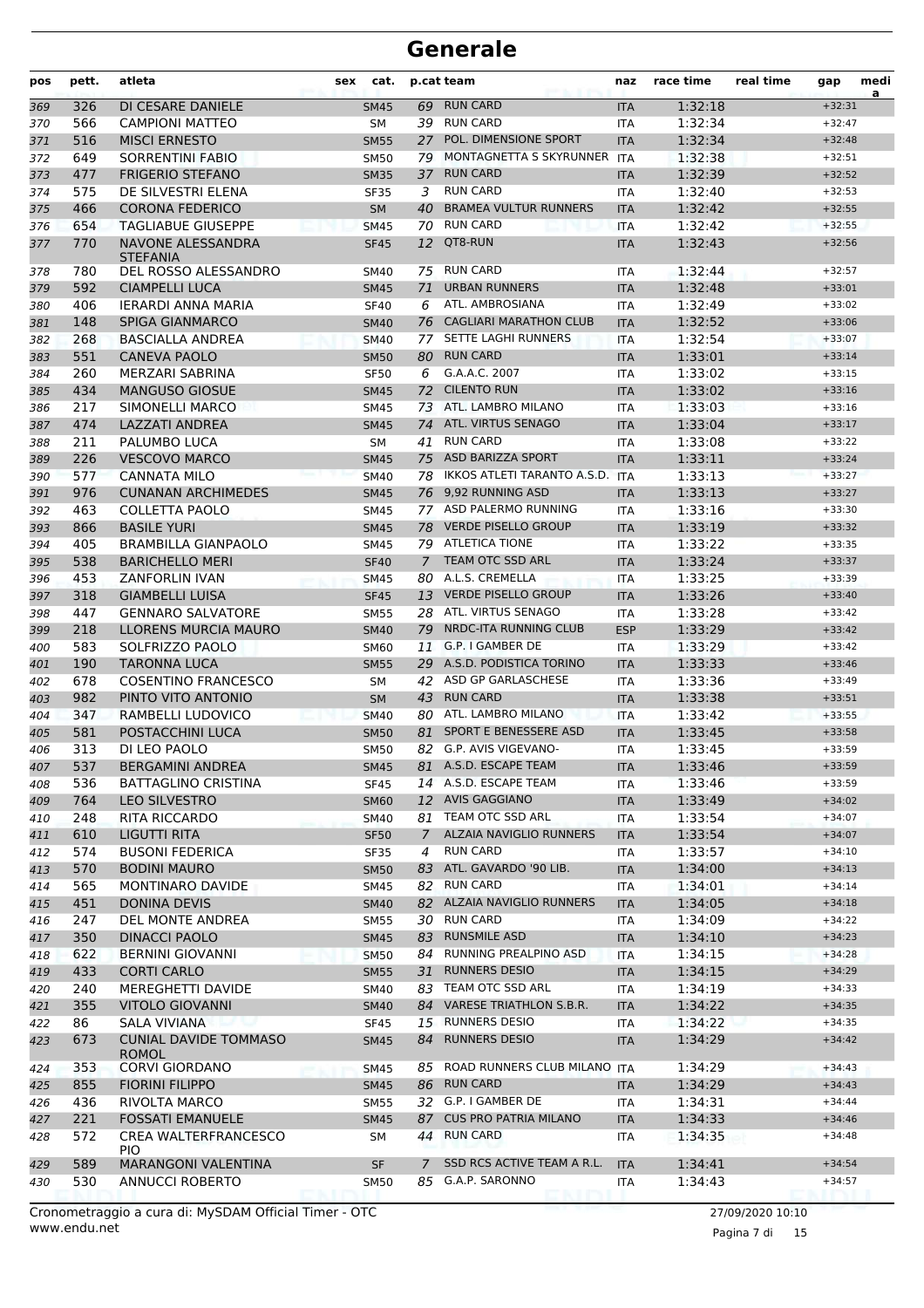| pos | pett. | atleta                         | sex | cat.        |    | p.cat team                    | naz        | race time | real time | gap      | medi<br>a |
|-----|-------|--------------------------------|-----|-------------|----|-------------------------------|------------|-----------|-----------|----------|-----------|
| 431 | 587   | <b>BORZONE JOSE' MANUEL</b>    |     | <b>SM60</b> |    | 13 SCI NORDICO VARESE         | <b>ITA</b> | 1:34:46   |           | $+34:59$ |           |
| 432 | 317   | <b>BOLOGNINI STEFANO</b>       |     | <b>SM55</b> |    | 33 VERDE PISELLO GROUP        | <b>ITA</b> | 1:34:46   |           | $+34:59$ |           |
| 433 | 229   | PIACENTINI ALESSANDRO          |     | <b>SM45</b> | 88 | ATL. VIRTUS SENAGO            | <b>ITA</b> | 1:34:51   |           | $+35:04$ |           |
| 434 | 459   | DI RENZO ANDREA                |     | <b>SM</b>   | 45 | <b>RUN CARD</b>               | <b>ITA</b> | 1:34:55   |           | $+35:08$ |           |
| 435 | 632   | <b>SALA ALESSANDRA</b>         |     | <b>SF</b>   | 8  | <b>RUN CARD</b>               | <b>ITA</b> | 1:34:59   |           | $+35:12$ |           |
| 436 | 979   | SALA LADELLI ANDREA            |     | <b>SM35</b> | 38 | TEAM OTC SSD ARL              | <b>ITA</b> | 1:34:59   |           | $+35:12$ |           |
| 437 | 953   | PE BENITO DIXON JAMES          |     | <b>SM</b>   | 46 | <b>RUN CARD</b>               | PHI        | 1:35:00   |           | $+35:14$ |           |
| 438 | 515   | PIETROPAOLO DOMENICO           |     | <b>SM35</b> | 39 | <b>RUN CARD</b>               | <b>ITA</b> | 1:35:04   |           | $+35:18$ |           |
| 439 | 510   | <b>MAFFI MARISA</b>            |     | <b>SF50</b> | 8  | <b>RUN CARD</b>               | <b>ITA</b> | 1:35:05   |           | $+35:18$ |           |
| 440 | 657   | TANANGCO JOSE ARIZ             |     | SM50        | 86 | <b>RUN CARD</b>               | <b>ITA</b> | 1:35:07   |           | $+35:20$ |           |
| 441 | 633   | <b>GRANDIS ELENA</b>           |     | <b>SF45</b> | 16 | ASSOCIAZIONE STRAVERONA       | <b>ITA</b> | 1:35:08   |           | $+35:21$ |           |
| 442 | 485   | <b>BONFANTI CRISTIANO</b>      |     | SM45        | 89 | <b>RUN CARD</b>               | <b>ITA</b> | 1:35:10   |           | $+35:23$ |           |
| 443 | 969   | <b>BANDARLIPE REQUE</b>        |     | <b>SM40</b> | 85 |                               | <b>ITA</b> | 1:35:12   |           | $+35:25$ |           |
| 444 | 386   | <b>SILVA ANDREA</b>            |     | <b>SM50</b> |    | 87 RUN CARD                   | <b>ITA</b> | 1:35:12   |           | $+35:25$ |           |
| 445 | 492   | <b>CARBONE MAURO</b>           |     | <b>SM40</b> | 86 | <b>KOASS MILANO SSARL</b>     | <b>ITA</b> | 1:35:15   |           | $+35:28$ |           |
| 446 | 768   | <b>FAVALE NATALE LEONARDO</b>  |     | <b>SM50</b> | 88 | MONTAGNETTA S SKYRUNNER       | <b>ITA</b> | 1:35:15   |           | $+35:28$ |           |
| 447 | 490   | <b>RUSSO SAVERIO</b>           |     | <b>SM35</b> | 40 | <b>RUN CARD</b>               | <b>ITA</b> | 1:35:15   |           | $+35:28$ |           |
| 448 | 978   | <b>TERRAGNI ATTILIO</b>        |     | <b>SM55</b> |    | 34 LA FENICE                  | <b>ITA</b> | 1:35:17   |           | $+35:31$ |           |
| 449 | 617   | <b>ORRU' PIERANGELO</b>        |     | <b>SM55</b> |    | 35 FRIMAS VITALBA FITNESS     | <b>ITA</b> | 1:35:19   |           | $+35:32$ |           |
| 450 | 444   | SOFFIANTINI LORENZO            |     | <b>SM45</b> | 90 | <b>RUN CARD</b>               | <b>ITA</b> | 1:35:20   |           | $+35:33$ |           |
| 451 | 464   | <b>IZZO GIANCARMINE JOSEPH</b> |     | <b>SM50</b> | 89 | <b>RUNNER VARESE</b>          | <b>ITA</b> | 1:35:20   |           | $+35:34$ |           |
| 452 | 644   | <b>BERNABE FABIO</b>           |     | <b>SM40</b> | 87 | <b>RUN CARD</b>               | <b>ITA</b> | 1:35:21   |           | $+35:34$ |           |
| 453 | 630   | <b>GALLO TOMMASO</b>           |     | <b>SM65</b> | 2  | ATL. LOMAZZO                  | <b>ITA</b> | 1:35:23   |           | $+35:36$ |           |
| 454 | 576   | DE TOMASI GILBERTO             |     | <b>SM50</b> | 90 | RHO TRIATHLON CLUB            | <b>ITA</b> | 1:35:25   |           | $+35:38$ |           |
| 455 | 615   | <b>ZUCCHETTI ANDREA</b>        |     | <b>SM45</b> | 91 | SPORTS CLUB MELEGNANO         | <b>ITA</b> | 1:35:28   |           | $+35:41$ |           |
| 456 | 647   | RAVERA DAVIDE                  |     | <b>SM45</b> | 92 | SPORTS CLUB MELEGNANO         | <b>ITA</b> | 1:35:28   |           | $+35:41$ |           |
| 457 | 467   | <b>CONFALONIERI GIANLUCA</b>   |     | <b>SM</b>   | 47 | <b>RUN CARD</b>               | <b>ITA</b> | 1:35:31   |           | $+35:45$ |           |
| 458 | 303   | PAGLIARIN JACOPO               |     | <b>SM</b>   | 48 | ASD GP GARLASCHESE            | <b>ITA</b> | 1:35:32   |           | $+35:45$ |           |
| 459 | 401   | <b>MAFFIOLI LAURA</b>          |     | <b>SF50</b> | 9  | ATL. SAN MARCO U.S. ACLI      | <b>ITA</b> | 1:35:32   |           | $+35:45$ |           |
| 460 | 636   | SABINI FLAMINIA                |     | <b>SF45</b> | 17 | CIRCOLO CANOTTIERI ANIENE     | <b>ITA</b> | 1:35:34   |           | $+35:47$ |           |
| 461 | 258   | <b>CONTI ERICA</b>             |     | <b>SF</b>   | 9  | ASD GP GARLASCHESE            | <b>ITA</b> | 1:35:41   |           | $+35:54$ |           |
| 462 | 568   | <b>FERRON TIZIANA</b>          |     | <b>SF45</b> | 18 | S.CLUB LIB. SESTO             | <b>ITA</b> | 1:35:45   |           | $+35:58$ |           |
| 463 | 914   | <b>BORDOGNA FILIPPO</b>        |     | <b>SM45</b> | 93 | <b>RUN CARD</b>               | <b>ITA</b> | 1:35:48   |           | $+36:01$ |           |
| 464 | 504   | <b>BONALUMI MASSIMO</b>        |     | <b>SM55</b> | 36 | <b>BERGAMO STARS ATLETICA</b> | <b>ITA</b> | 1:35:51   |           | $+36:04$ |           |
| 465 | 531   | PIGOZZI MARTA                  |     | <b>SF35</b> | 5  | G.A.P. SARONNO                | <b>ITA</b> | 1:35:55   |           | $+36:09$ |           |
| 466 | 840   | DI PASOUALE SEBASTIANO         |     | <b>SM35</b> | 41 | <b>RUN CARD</b>               | <b>ITA</b> | 1:35:57   |           | $+36:10$ |           |
| 467 | 666   | <b>GAGLIARDI ASTRID</b>        |     | <b>SF40</b> | 8  | ASD ORTICA TEAM MILANO        | <b>ITA</b> | 1:35:58   |           | $+36:11$ |           |
| 468 | 310   | <b>CAVALETTI FEDERICO</b>      |     | <b>SM55</b> | 37 | S.CLUB LIB. SESTO             | <b>ITA</b> | 1:35:58   |           | $+36:11$ |           |
| 469 | 251   | <b>VERNALEONE LUCA</b>         |     | <b>SM45</b> | 94 | <b>RUN CARD</b>               | <b>ITA</b> | 1:36:02   |           | $+36:15$ |           |
| 470 | 290   | <b>ZULIAN ANDREA</b>           |     | <b>SM45</b> |    | 95 MANERANNERS                | ITA        | 1:36:03   |           | $+36:16$ |           |
| 471 | 925   | <b>BASELLI MICOL</b>           |     | <b>SF45</b> |    | 19 ALZAIA NAVIGLIO RUNNERS    | <b>ITA</b> | 1:36:07   |           | $+36:20$ |           |
| 472 | 968   | <b>VALENZA DANIELE</b>         |     | <b>SM50</b> |    | 91 LA FENICE                  | ITA        | 1:36:08   |           | $+36:22$ |           |
| 473 | 363   | <b>SAVARINO GIUSEPPE</b>       |     | <b>SM50</b> |    | 92 CUS PRO PATRIA MILANO      | <b>ITA</b> | 1:36:09   |           | $+36:22$ |           |
| 474 | 652   | D'ANGELA ANDREA                |     | <b>SM45</b> |    | 96 A.L.S. CREMELLA            | ITA        | 1:36:09   |           | $+36:22$ |           |
| 475 | 491   | PIZZI SERGIO AMEDEO            |     | <b>SM50</b> |    | 93 RUN CARD                   | <b>ITA</b> | 1:36:09   |           | $+36:23$ |           |
| 476 | 646   | DALMASSO LUCA                  |     | SM          |    | 49 RUN CARD                   | ITA        | 1:36:10   |           | $+36:23$ |           |
| 477 | 729   | <b>D'AMBROSIO PIETRO</b>       |     | <b>SM35</b> |    | 42 ALZAIA NAVIGLIO RUNNERS    | <b>ITA</b> | 1:36:12   |           | $+36:25$ |           |
| 478 | 273   | <b>CARELLA VITO</b>            |     | <b>SM50</b> |    | 94 SETTE LAGHI RUNNERS        | ITA        | 1:36:12   |           | $+36:25$ |           |
| 479 | 214   | <b>SICA BRUNO</b>              |     | <b>SM55</b> |    | 38 RUN CARD                   | <b>ITA</b> | 1:36:16   |           | $+36:29$ |           |
| 480 | 723   | <b>BOLLANI ANDREA</b>          |     | <b>SM35</b> |    | 43 RUN CARD                   | <b>ITA</b> | 1:36:22   |           | $+36:35$ |           |
| 481 | 563   | PONTI FRANCO                   |     | <b>SM50</b> |    | 95 NRDC-ITA RUNNING CLUB      | <b>ITA</b> | 1:36:23   |           | $+36:36$ |           |
| 482 | 760   | <b>FIORENTINO DANIELE</b>      |     | <b>SM35</b> | 44 | <b>RUN CARD</b>               | ITA        | 1:36:23   |           | $+36:37$ |           |
| 483 | 549   | <b>BECCARIA GIANLUCA</b>       |     | <b>SM50</b> |    | 96 RUN CARD                   | <b>ITA</b> | 1:36:27   |           | $+36:40$ |           |
| 484 | 732   | CASCETTA VITTORIO              |     | SM          |    | 50 A.S.D. NAPOLI NORD         | ITA        | 1:36:30   |           | $+36:44$ |           |
| 485 | 628   | SALA PAOLO STEFANO             |     | <b>SM35</b> |    | 45 RUN CARD                   | <b>ITA</b> | 1:36:31   |           | $+36:44$ |           |
| 486 | 708   | SANGALLI ANGELO                |     | SM40        |    | 88 RUNNERS DESIO              | ITA        | 1:36:38   |           | $+36:51$ |           |
| 487 | 870   | PIZZAMIGLIO LUCA               |     | <b>SM45</b> |    | 97 READY TO RUN S.R.L.        | <b>ITA</b> | 1:36:43   |           | $+36:57$ |           |
| 488 | 639   | ANGILERI PIETRO                |     | <b>SM</b>   | 51 | <b>RUNNERS BERGAMO</b>        | ITA        | 1:36:47   |           | $+37:00$ |           |
| 489 | 502   | <b>GALBUSSERA FEDERICO</b>     |     | <b>SM45</b> |    | 98 RUN CARD                   | <b>ITA</b> | 1:36:48   |           | $+37:01$ |           |
| 490 | 316   | MEAZZA PRINA MARCO             |     | SM          |    | 52 RUN CARD                   | ITA        | 1:36:56   |           | $+37:10$ |           |
| 491 | 722   | <b>MARELLI RICCARDO</b>        |     | <b>SM35</b> |    | 46 RUN CARD                   | <b>ITA</b> | 1:36:59   |           | $+37:13$ |           |
| 492 | 511   | <b>NASCIMBENE LUIGI</b>        |     | SM40        |    | 89 RUN CARD                   | ITA        | 1:37:08   |           | $+37:21$ |           |
| 493 | 609   | <b>FOGGI EMANUEL</b>           |     | <b>SM50</b> |    | 97 RUN CARD                   | <b>ITA</b> | 1:37:10   |           | $+37:23$ |           |
| 494 | 411   | DI MARCO ALESSIO               |     | <b>SM35</b> |    | 47 RUN CARD                   | ITA        | 1:37:11   |           | $+37:24$ |           |
|     |       |                                |     |             |    |                               |            |           |           |          |           |

Pagina 8 di 15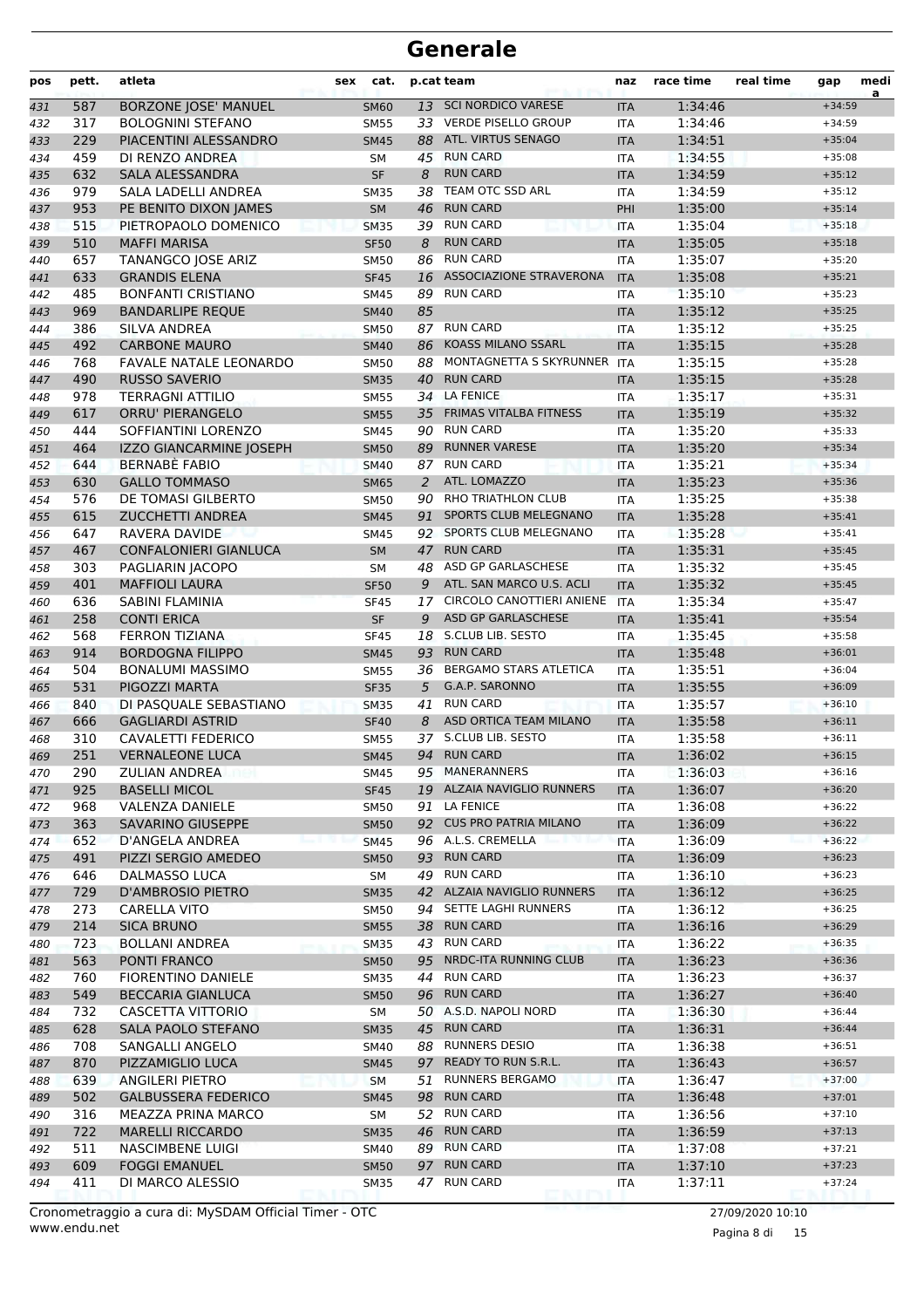| pos        | pett.      | atleta                                       | sex | cat.                       |              | p.cat team                               | naz               | race time          | real time | gap                  | medi<br>a |
|------------|------------|----------------------------------------------|-----|----------------------------|--------------|------------------------------------------|-------------------|--------------------|-----------|----------------------|-----------|
| 495        | 526        | <b>VILLA ENNIO</b>                           |     | <b>SM70</b>                | $\mathbf{1}$ | <b>SETTE LAGHI RUNNERS</b>               | <b>ITA</b>        | 1:37:13            |           | $+37:26$             |           |
| 496        | 420        | <b>GRAFFIONE GUIDO</b>                       |     | SM45                       |              | 99 URBAN RUNNERS                         | <b>ITA</b>        | 1:37:14            |           | $+37:27$             |           |
| 497        | 871        | <b>TUMIATTI SARA</b>                         |     | <b>SF50</b>                | 10           | ROAD RUNNERS CLUB MILANO                 | <b>ITA</b>        | 1:37:14            |           | $+37:27$             |           |
| 498        | 486        | <b>CONSONNI ANDREA MARCO</b>                 |     | SΜ                         | 53           | <b>RUN CARD</b>                          | ITA               | 1:37:14            |           | $+37:27$             |           |
| 499        | 650        | <b>DALMASSO FEDERICO</b>                     |     | <b>SM</b>                  |              | 54 RUN CARD                              | <b>ITA</b>        | 1:37:25            |           | $+37:39$             |           |
| 500        | 555        | <b>BASSIS MICHELE</b>                        |     | <b>SM45</b>                |              | 100 S.CLUB LIB. SESTO                    | <b>ITA</b>        | 1:37:26            |           | $+37:39$             |           |
| 501        | 582        | PARTIS CLAUDIO ANGELO                        |     | <b>SM50</b>                |              | 98 S.CLUB LIB. SESTO                     | <b>ITA</b>        | 1:37:26            |           | $+37:39$             |           |
| 502        | 312        | <b>MORELLO ANTONIO</b>                       |     | <b>SM50</b>                |              | 99 G.P. AVIS VIGEVANO-                   | <b>ITA</b>        | 1:37:28            |           | $+37:41$             |           |
| 503        | 333        | <b>MOSCHIONI DORIANO</b>                     |     | <b>SM65</b>                | 3            | <b>SCI NORDICO VARESE</b>                | <b>ITA</b>        | 1:37:29            |           | $+37:42$             |           |
| 504        | 848        | <b>MURA GIANLUCA</b>                         |     | SM45                       |              | 101 LA MICHETTA                          | ITA               | 1:37:35            |           | $+37:49$             |           |
| 505        | 528        | <b>SCOLARI STEFANO</b>                       |     | <b>SM60</b>                |              | 14 RUNNING SARONNO                       | <b>ITA</b>        | 1:37:43            |           | $+37:56$             |           |
| 506        | 527        | <b>GUERRINI MARCO</b>                        |     | <b>SM55</b>                |              | 39 RUNNING SARONNO<br>48 RUN CARD        | <b>ITA</b>        | 1:37:43            |           | $+37:57$             |           |
| 507        | 201        | <b>MOSCA DANIELE</b><br>SONZINI MASSIMO      |     | <b>SM35</b>                |              | 100 ROAD RUNNERS CLUB MILANO ITA         | <b>ITA</b>        | 1:37:45            |           | $+37:59$             |           |
| 508        | 593<br>659 | <b>VITUCCI MICHELE</b>                       |     | <b>SM50</b>                |              | 101 MONTAGNETTA S SKYRUNNER              | <b>ITA</b>        | 1:37:47<br>1:37:51 |           | $+38:01$<br>$+38:04$ |           |
| 509<br>510 | 668        | <b>SASSONE GIAN LUCA</b>                     |     | <b>SM50</b><br><b>SM45</b> |              | 102 AMATORI MASTERS NOVARA               | ITA               | 1:37:55            |           | $+38:08$             |           |
| 511        | 514        | PICCOLO ELISABETTA                           |     | <b>SF45</b>                |              | 20 RUN CARD                              | <b>ITA</b>        | 1:38:01            |           | $+38:14$             |           |
| 512        | 578        | <b>MARELLI FRANCESCO</b>                     |     | <b>SM40</b>                |              | 90 RUN CARD                              | <b>ITA</b>        | 1:38:01            |           | $+38:15$             |           |
| 513        | 481        | <b>BOTTA LINDA</b>                           |     | <b>SF40</b>                | 9            | <b>LEOPODISTICA</b>                      | <b>ITA</b>        | 1:38:03            |           | $+38:16$             |           |
| 514        | 658        | <b>SALIBRA GIUSEPPE</b>                      |     | SM45                       |              | 103 ROAD RUNNERS CLUB MILANO ITA         |                   | 1:38:04            |           | $+38:17$             |           |
| 515        | 602        | PSILOGENIS COSTANTINOS                       |     | <b>SM55</b>                |              | 40 G.S. MONTESTELLA                      | <b>NIG</b>        | 1:38:06            |           | $+38:19$             |           |
| 516        | 144        | <b>MANZONI GIANLUIGI</b>                     |     | <b>SM55</b>                | 41           | <b>RUNNERS BERGAMO</b>                   | <b>ITA</b>        | 1:38:09            |           | $+38:23$             |           |
| 517        | 442        | <b>SALIMBENI ANDREA</b>                      |     | <b>SM35</b>                |              | 49 RUN CARD                              | <b>ITA</b>        | 1:38:13            |           | $+38:26$             |           |
| 518        | 493        | <b>GALLERI CINZIA</b>                        |     | <b>SF</b>                  | 10           | DK RUNNERS MILANO                        | <b>ITA</b>        | 1:38:13            |           | $+38:26$             |           |
| 519        | 626        | <b>CAPELLI DAVID</b>                         |     | <b>SM35</b>                |              | 50 LA RECASTELLO RADICI                  | <b>ITA</b>        | 1:38:15            |           | $+38:28$             |           |
| 520        | 783        | <b>GALBIATI FILIPPO</b>                      |     | <b>SM45</b>                |              | 104 TRIATHLON TEAM                       | <b>ITA</b>        | 1:38:17            |           | $+38:30$             |           |
| 521        | 548        | <b>FRANZESE FRANCESCO</b>                    |     | <b>SM50</b>                |              | 102 POLISPORTIVA SANT'ORSO               | <b>ITA</b>        | 1:38:19            |           | $+38:32$             |           |
| 522        | 600        | <b>MARANI PAOLO</b>                          |     | <b>SM45</b>                |              | 105 RUNNERS LEGNANO                      | ITA               | 1:38:19            |           | $+38:33$             |           |
| 523        | 448        | <b>GENNARO ROBERTO</b>                       |     | <b>SM55</b>                |              | 42 ATL. VIRTUS SENAGO                    | <b>ITA</b>        | 1:38:20            |           | $+38:33$             |           |
| 524        | 489        | PIERUCCINI ITALO                             |     | <b>SM60</b>                |              | 15 RUN CARD                              | <b>ITA</b>        | 1:38:26            |           | $+38:39$             |           |
|            |            | <b>GIUSEPPE</b>                              |     |                            |              |                                          |                   |                    |           |                      |           |
| 525        | 878        | <b>BERTOLETTI MARCO</b>                      |     | <b>SM55</b>                |              | 43 ROAD RUNNERS CLUB MILANO              | <b>ITA</b>        | 1:38:28            |           | $+38:41$             |           |
| 526        | 945        | PACIONE RICCARDO                             |     | <b>SM45</b>                |              | 106 A.L.S. CREMELLA                      | ITA               | 1:38:29            |           | $+38:42$             |           |
| 527        | 603        | ROSSETTI MARINO                              |     | <b>SM65</b>                |              | 4 G.S. MONTESTELLA                       | <b>ITA</b>        | 1:38:39            |           | $+38:52$             |           |
| 528        | 517        | ALAGNA MARIO ALEX                            |     | <b>SM50</b>                |              | 103 CUS PRO PATRIA MILANO                | <b>ITA</b>        | 1:38:41            |           | $+38:54$             |           |
| 529        | 642        | <b>BIANCHI SILVIA</b>                        |     | <b>SF45</b>                | 21           | <b>RUN CARD</b>                          | <b>ITA</b>        | 1:38:43            |           | $+38:56$             |           |
| 530        | 949        | <b>FASCIALE DOMENICO</b>                     |     | <b>SM40</b>                |              | 91 RUN CARD                              | <b>ITA</b>        | 1:38:46            |           | $+38:59$             |           |
| 531        | 730        | <b>BIANCHESSI ETTORE</b>                     |     | <b>SM40</b>                |              | 92 RUN CARD<br>104 CUS PRO PATRIA MILANO | <b>ITA</b>        | 1:38:52            |           | $+39:06$             |           |
| 532        | 295<br>612 | SOFFIENTINI LUCA<br><b>BASSANETTI SILVIA</b> |     | SM50<br><b>SF55</b>        |              | 1 ATL. LAMBRO MILANO                     | <b>ITA</b>        | 1:39:03<br>1:39:07 |           | $+39:16$<br>$+39:20$ |           |
| 533        |            |                                              |     |                            |              | 105 POL. PORTA SARAGOZZA                 | <b>ITA</b>        |                    |           | $+39:33$             |           |
| 534<br>535 | 874<br>787 | <b>COLETTA PIETRO</b><br>CASTAGNA PIERANGELO |     | SM50<br><b>SM40</b>        |              | 93 RUN CARD                              | ITA               | 1:39:20<br>1:39:20 |           | $+39:34$             |           |
| 536        | 465        | MICALIZZI GIUSEPPE                           |     | <b>SM60</b>                |              | 16 RUNNER VARESE                         | <b>ITA</b><br>ITA | 1:39:22            |           | $+39:35$             |           |
| 537        | 252        | <b>TOFFANIN CRISTIANO</b>                    |     | <b>SM45</b>                |              | 107 POL.UNICREDIT CIRCOLO                | <b>ITA</b>        | 1:39:24            |           | $+39:37$             |           |
| 538        | 648        | <b>ROSSI MARCO</b>                           |     | <b>SM35</b>                |              | 51 RUN CARD                              | <b>ITA</b>        | 1:39:24            |           | $+39:37$             |           |
| 539        | 446        | <b>SAITO SHIORI</b>                          |     | <b>SF35</b>                | 6            | ROAD RUNNERS CLUB MILANO ITA             |                   | 1:39:24            |           | $+39:37$             |           |
| 540        | 452        | DE GIACOMO GIOVANNI                          |     | <b>SM55</b>                |              | 44 VERDE PISELLO GROUP                   | ITA               | 1:39:25            |           | $+39:38$             |           |
| 541        | 747        | <b>GALLI ANDREA</b>                          |     | <b>SM40</b>                |              | 94 G.A.P. SARONNO                        | <b>ITA</b>        | 1:39:25            |           | $+39:38$             |           |
| 542        | 693        | NERVEGNA FABRIZIO                            |     | SM45                       |              | 108 RUN CARD                             | ITA               | 1:39:25            |           | $+39:39$             |           |
| 543        | 687        | <b>FALCONE FABIO</b>                         |     | <b>SM45</b>                |              | 109 RUN CARD                             | <b>ITA</b>        | 1:39:26            |           | $+39:40$             |           |
| 544        | 307        | <b>GOSIO PAOLA</b>                           |     | SF <sub>50</sub>           |              | 11 PADILE RUNNING TEAM                   | ITA               | 1:39:32            |           | $+39:46$             |           |
| 545        | 304        | LOCATELLI SIMONE                             |     | <b>SM45</b>                |              | 110 PADILE RUNNING TEAM                  | <b>ITA</b>        | 1:39:33            |           | $+39:47$             |           |
| 546        | 441        | ROSSETTI PAOLO                               |     | <b>SM35</b>                |              | 52 RUN CARD                              | ITA               | 1:39:36            |           | $+39:49$             |           |
| 547        | 669        | <b>MATTACHINI BARBARA</b>                    |     | <b>SF45</b>                |              | 22 PODISTICA ARONA                       | <b>ITA</b>        | 1:39:36            |           | $+39:49$             |           |
| 548        | 947        | RUZZA ANNASILVIA                             |     | <b>SF40</b>                |              | 10 VERONA RUNNER TOGETHER                | <b>ITA</b>        | 1:39:40            |           | $+39:53$             |           |
| 549        | 802        | ELEVATI CHRISTIAN                            |     | <b>SM50</b>                |              | <b>106 RUN CARD</b>                      | <b>ITA</b>        | 1:39:42            |           | $+39:55$             |           |
| 550        | 344        | <b>TRIPODI GIANLUCA</b>                      |     | SM45                       |              | 111 TRM TEAM                             | ITA               | 1:39:42            |           | $+39:55$             |           |
| 551        | 686        | ROMEO JESSI                                  |     | SM                         |              | 55 ASD GP GARLASCHESE                    | <b>ITA</b>        | 1:39:45            |           | $+39:59$             |           |
| 552        | 329        | <b>BRUGOLA ROSSELLA</b>                      |     | <b>SF45</b>                |              | 23 POL. DIMICA POTENTER                  | ITA               | 1:39:53            |           | $+40:06$             |           |
| 553        | 421        | DE MARTINO ELENA                             |     | <b>SF35</b>                |              | 7 URBAN RUNNERS                          | <b>ITA</b>        | 1:40:00            |           | $+40:13$             |           |
| 554        | 392        | CITARELLA ROBERTO                            |     | SM50                       |              | 107 A.S. GINNIC-CLUB PIACENZA            | <b>ITA</b>        | 1:40:00            |           | $+40:14$             |           |
| 555        | 391        | DOMANTE PAOLO                                |     | <b>SM50</b>                |              | 108 URBAN RUNNERS                        | <b>ITA</b>        | 1:40:00            |           | $+40:14$             |           |
| 556        | 431        | AMBROSIO FABIO                               |     | <b>SM35</b>                |              | 53 URBAN RUNNERS                         | ITA               | 1:40:00            |           | $+40:14$             |           |
| 557        | 588        | LUCATELLO LAURA                              |     | <b>SF40</b>                |              | 11 RUN CARD                              | <b>ITA</b>        | 1:40:03            |           | $+40:16$             |           |
|            |            |                                              |     |                            |              |                                          |                   |                    |           |                      |           |

Pagina 9 di 15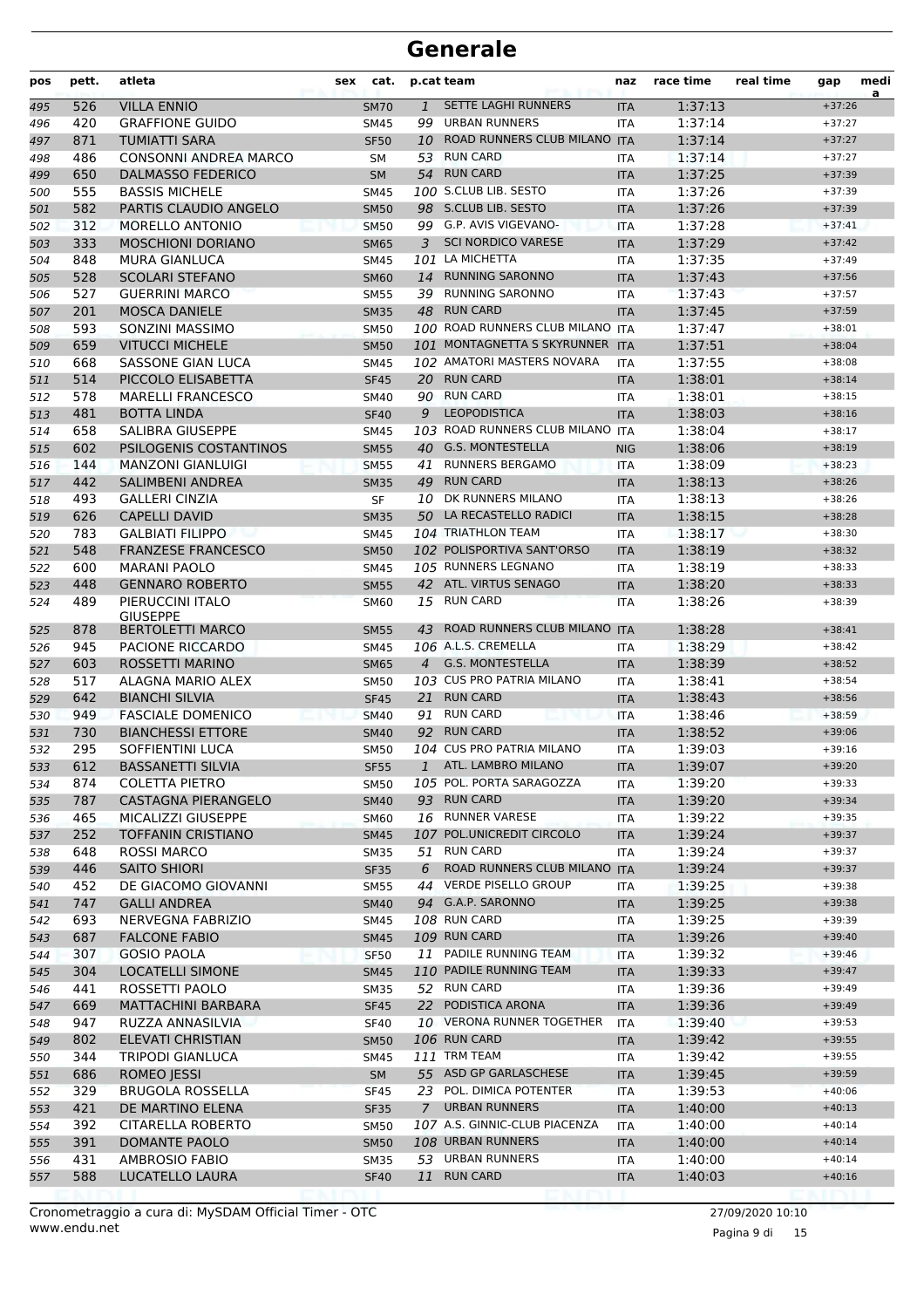| pos        | pett.      | atleta                                       | <b>sex</b> | cat.                |   | p.cat team                             | naz               | race time          | real time | gap                  | medi<br>a |
|------------|------------|----------------------------------------------|------------|---------------------|---|----------------------------------------|-------------------|--------------------|-----------|----------------------|-----------|
| 558        | 627        | <b>DAMIANO MONICA</b>                        |            | <b>SF45</b>         |   | 24 ROAD RUNNERS CLUB MILANO ITA        |                   | 1:40:04            |           | $+40:17$             |           |
| 559        | 573        | SILEONI MASSIMILIANO                         |            | <b>SM50</b>         |   | 109 S.CLUB LIB. SESTO                  | <b>ITA</b>        | 1:40:04            |           | $+40:18$             |           |
| 560        | 629        | <b>COMINELLI ALBERTO</b>                     |            | <b>SM45</b>         |   | 112 RUN CARD                           | <b>ITA</b>        | 1:40:05            |           | $+40:18$             |           |
| 561        | 751        | <b>CARLONE ANNA</b>                          |            | <b>SF50</b>         |   | 12 POL. AIROLDI ORIGGIO                | ITA               | 1:40:06            |           | $+40:19$             |           |
| 562        | 471        | XX XX                                        |            |                     |   |                                        | <b>ITA</b>        | 1:40:07            |           | $+40:20$             |           |
| 563        | 470        | <b>MARANDO MIRTA</b>                         |            | <b>SF45</b>         |   | 25 RUNNERS LEGNANO                     | <b>ITA</b>        | 1:40:07            |           | $+40:20$             |           |
| 564        | 757        | <b>BIAGINI MASSIMO</b>                       |            | <b>SM45</b>         |   | 113 A.S.D.ARIES COMO ATHLETIC          | <b>ITA</b>        | 1:40:08            |           | $+40:21$             |           |
| 565        | 948        | <b>MESSINA GIOVANNI</b>                      |            | <b>SM50</b>         |   | 110 POLISPORTIVA LOSA A.S.D.           | <b>ITA</b>        | 1:40:08            |           | $+40:22$             |           |
| 566        | 508        | SOLARI LORENZO                               |            | <b>SM45</b>         |   | 114 AGOS 4 RUNNING                     | <b>ITA</b>        | 1:40:10            |           | $+40:23$             |           |
| 567        | 715        | <b>CECCHI PIETRO</b>                         |            | <b>SM45</b>         |   | 115 PFIZER ITALIA RUNNING TEAM         | <b>ITA</b>        | 1:40:11            |           | $+40:25$             |           |
| 568        | 717        | <b>FERRANTE SIMONE</b>                       |            | <b>SM35</b>         |   | 54 RUN CARD                            | <b>ITA</b>        | 1:40:14            |           | $+40:28$             |           |
| 569        | 679        | DAL LAGO LAURA                               |            | <b>SF45</b>         |   | 26 RUN CARD                            | <b>ITA</b>        | 1:40:15            |           | $+40:28$             |           |
| 570        | 439        | <b>SALVATORE FRANCESCO</b>                   |            | <b>SM40</b>         |   | 95 A.S. DILET.LIB.ATLETICA             | <b>ITA</b>        | 1:40:23            |           | $+40:36$             |           |
| 571        | 558        | CORTI SILVIA LUISA                           |            | <b>SF45</b>         |   | 27 ASD AVIS OGGIONO                    | ITA               | 1:40:23            |           | $+40:36$             |           |
| 572        | 677        | REBUZZINI REZZONICO<br><b>CINZIA</b>         |            | <b>SF35</b>         | 8 | <b>RUN CARD</b>                        | <b>ITA</b>        | 1:40:25            |           | $+40:38$             |           |
| 573        | 776        | RIVA MAURIZIO WALTER                         |            | SM55                |   | 45 S.CLUB LIB. SESTO                   | <b>ITA</b>        | 1:40:25            |           | $+40:38$             |           |
| 574        | 529        | <b>BORGHESI VALERIO</b>                      |            | <b>SM40</b>         |   | 96 RUNNING SARONNO                     | <b>ITA</b>        | 1:40:25            |           | $+40:39$             |           |
| 575        | 535        | TATTI MARCO                                  |            | <b>SM50</b>         |   | 111 RASCHIANI TRIATHLON                | ITA               | 1:40:26            |           | $+40:39$             |           |
| 576        | 839        | <b>BUFFAGNI DARIO</b>                        |            | <b>SM</b>           |   | 56 RUN CARD                            | <b>ITA</b>        | 1:40:26            |           | $+40:40$             |           |
| 577        | 601        | RIVOLTA CRISTINA                             |            | <b>SF50</b>         |   | 13 G.S. MONTESTELLA                    | ITA               | 1:40:27            |           | $+40:40$             |           |
| 578        | 863        | <b>ZANI MATTEO</b>                           |            | <b>SM35</b>         |   | 55 RUN CARD                            | <b>ITA</b>        | 1:40:32            |           | $+40:45$             |           |
| 579        | 640        | <b>SANNA MICHELE</b>                         |            | <b>SM35</b>         |   | 56 RUN CARD                            | <b>ITA</b>        | 1:40:32            |           | $+40:45$             |           |
| 580        | 450        | <b>ZONA ERNESTO</b>                          |            | <b>SM55</b>         |   | 46 A.S. CANTURINA POL. S.              | <b>ITA</b>        | 1:40:32            |           | $+40:45$             |           |
| 581        | 754        | <b>BURGIO GIUSEPPE</b>                       |            | <b>SM50</b>         |   | 112 G.S. ZELOFORAMAGNO                 | ITA               | 1:40:37            |           | $+40:50$             |           |
| 582        | 561        | <b>BRAVACCINO GIUSEPPE</b>                   |            | <b>SM45</b>         |   | 116 G.S. AVIS - SEREGNO                | <b>ITA</b>        | 1:40:43            |           | $+40:56$             |           |
| 583        | 533        | <b>MONTANI FABIO MARCO</b>                   |            | <b>SM45</b>         |   | 117 G.A.P. SARONNO                     | <b>ITA</b>        | 1:40:50            |           | $+41:03$             |           |
| 584        | 521        | <b>COMOLLI ROBERTO</b>                       |            | <b>SM45</b>         |   | 118 SETTE LAGHI RUNNERS                | <b>ITA</b>        | 1:40:50            |           | $+41:03$             |           |
| 585        | 299        | <b>RIGLIETTI FRANCESCO</b>                   |            | <b>SM45</b>         |   | 119 LA MICHETTA                        | ITA               | 1:40:57            |           | $+41:10$             |           |
| 586        | 838        | <b>MONTESISSA MATTEO</b>                     |            | <b>SM50</b>         |   | 113 LA PODISTICA ROBBIESE              | <b>ITA</b>        | 1:41:03            |           | $+41:16$             |           |
| 587        | 495        | <b>BOSSI MAURO</b>                           |            | <b>SM55</b>         |   | 47 ATL. GALLARATESE                    | ITA               | 1:41:05            |           | $+41:19$             |           |
| 588        | 449        | <b>MALINI LUCA</b>                           |            | <b>SM40</b>         |   | 97 RUN CARD                            | <b>ITA</b>        | 1:41:08            |           | $+41:21$             |           |
| 589        | 852        | DASIG MARK ANTHONY                           |            | <b>SM35</b>         |   | 57 RUN CARD                            | PHI               | 1:41:12            |           | $+41:26$             |           |
| 590        | 661        | <b>SHEA MOIRA REGINA</b>                     |            | <b>SF55</b>         | 2 | <b>MARATONETI DEL TIGULLIO</b>         | <b>USA</b>        | 1:41:16            |           | $+41:29$             |           |
| 591        | 782        | <b>MARIANI VINCENZO</b>                      |            | <b>SM40</b>         |   | 98 RUN CARD                            | ITA               | 1:41:26            |           | $+41:40$             |           |
| 592        | 726        | <b>CORIGLIANO ANTONIO</b>                    |            | <b>SM50</b>         |   | 114 VERDE PISELLO GROUP                | <b>ITA</b>        | 1:41:28            |           | $+41:42$             |           |
| 593        | 651        | <b>MOLINA MAURA</b>                          |            | <b>SF40</b>         |   | 12 VERDE PISELLO GROUP                 | ITA               | 1:41:32            |           | $+41:46$             |           |
| 594        | 213        | <b>RIZZO DE MARTINO</b><br><b>FRANCESCA</b>  |            | <b>SF35</b>         | 9 | <b>RUN CARD</b>                        | <b>ITA</b>        | 1:41:37            |           | $+41:50$             |           |
| 595        | 616        | UGGERI STEFANO                               |            | SM                  |   | 57 VERDE PISELLO GROUP                 | ITA               | 1:41:38            |           | $+41:51$             |           |
| 596        | 810        | <b>FERRANTE MARCO</b>                        |            | <b>SM</b>           |   | 58 RUN CARD                            | <b>ITA</b>        | 1:41:38            |           | $+41:51$             |           |
| 597        | 664        | <b>VIRLA CHRISTINE ADRIENNE</b>              |            | <b>SF50</b>         |   | 14 READY TO RUN S.R.L.                 | <b>FRA</b>        | 1:41:43            |           | $+41:57$             |           |
| 598        | 749        | SAMBROTTA PAOLO                              |            | <b>SM60</b>         |   | 17 G.A.P. SARONNO<br>48 G.A.P. SARONNO | <b>ITA</b>        | 1:41:47            |           | $+42:00$             |           |
| 599        | 748        | <b>BERTUOLO FABIO</b>                        |            | <b>SM55</b>         |   | 49 RUN CARD                            | ITA               | 1:41:47            |           | $+42:00$<br>$+42:04$ |           |
| 600        | 867        | <b>ITEN MARKUS</b><br><b>CARELLI LUCIANO</b> |            | <b>SM55</b>         |   | SPORTS CLUB MELEGNANO                  | <b>SUI</b>        | 1:41:51            |           | $+42:06$             |           |
| 601        | 711<br>667 | CAPODICASA CARMELO                           |            | SM65                | 5 | 58 RUN CARD                            | ITA<br><b>ITA</b> | 1:41:52<br>1:41:53 |           | $+42:07$             |           |
| 602        | 929        | <b>FABRIS GIAN LUCA</b>                      |            | <b>SM35</b><br>SM40 |   | 99 READY TO RUN S.R.L.                 | ITA               | 1:41:54            |           | $+42:07$             |           |
| 603<br>604 | 814        | <b>SPINELLI MARCO</b>                        |            | <b>SM50</b>         |   | 115 RUN CARD                           | <b>ITA</b>        | 1:41:54            |           | $+42:07$             |           |
| 605        | 487        | <b>GUASCO RICCARDO</b>                       |            | SM40                |   | 100 ROAD RUNNERS CLUB MILANO ITA       |                   | 1:41:58            |           | $+42:12$             |           |
| 606        | 579        | MINEO DAVIDE BENEDETTO                       |            | <b>SM40</b>         |   | 101 RUN CARD                           | <b>ITA</b>        | 1:42:07            |           | $+42:20$             |           |
| 607        | 499        | <b>BANFI MARCO</b>                           |            | <b>SM45</b>         |   | 120 TEAM OTC SSD ARL                   | <b>ITA</b>        | 1:42:10            |           | $+42:24$             |           |
| 608        | 462        | TURATI GIADA EMANUELA                        |            | <b>SF45</b>         |   | 28 PASSO CAPPONI ASD                   | <b>ITA</b>        | 1:42:12            |           | $+42:25$             |           |
| 609        | 984        | <b>LEO SIMONE</b>                            |            | SM40                |   | 102 IMPOSSIBLE TARGET                  | ITA               | 1:42:13            |           | $+42:26$             |           |
| 610        | 480        | <b>CORTICELLI SILVIA</b>                     |            | <b>SF50</b>         |   | 15 C.B.A. CINISELLO BALSAMO            | <b>ITA</b>        | 1:42:15            |           | $+42:29$             |           |
| 611        | 482        | <b>BIGHINI STEFANO</b>                       |            | SM50                |   | 116 N. ATL. 87                         | ITA               | 1:42:17            |           | $+42:30$             |           |
| 612        | 755        | <b>BAZZI MARCO</b>                           |            | <b>SM40</b>         |   | 103 A.S.D.ARIES COMO ATHLETIC          | <b>ITA</b>        | 1:42:25            |           | $+42:38$             |           |
| 613        | 951        | ROSATI LUIGINA                               |            | <b>SF50</b>         |   | 16 GRUPPO PODISTICO AVIS VAL           | ITA               | 1:42:34            |           | $+42:47$             |           |
| 614        | 957        | <b>TOPPI ELENA</b>                           |            | <b>SF40</b>         |   | 13 G.S. AVIS - SEREGNO                 | <b>ITA</b>        | 1:42:38            |           | $+42:51$             |           |
| 615        | 955        | <b>BRAMBILLA MICHELE</b>                     |            | <b>SM55</b>         |   | 50 POL. LIB. CERNUSCHESE               | ITA               | 1:42:43            |           | $+42:57$             |           |
| 616        | 456        | PASTORE MARCO                                |            | SM                  |   | 59 BOSCAINI RUNNERS                    | <b>ITA</b>        | 1:42:44            |           | $+42:58$             |           |
| 617        | 762        | RAMIREZ THIERRY                              |            | SM45                |   | 121 RUN CARD                           | <b>FRA</b>        | 1:42:49            |           | $+43:02$             |           |
| 618        | 816        | CATTANEO GIOVANNI                            |            | <b>SM60</b>         |   | 18 G.P. CASALESE                       | <b>ITA</b>        | 1:42:52            |           | $+43:05$             |           |
| 619        | 946        | PERI ALESSANDRO                              |            | SM65                | 6 | <b>RUN CARD</b>                        | <b>ITA</b>        | 1:43:00            |           | $+43:13$             |           |
| 620        | 771        | <b>BALDOCCHI ALDO LUIGI</b>                  |            | <b>SM60</b>         |   | 19 CANOTTIERI MILANO                   | <b>ITA</b>        | 1:43:03            |           | $+43:17$             |           |
|            |            |                                              |            |                     |   |                                        |                   |                    |           |                      |           |

www.endu.net Cronometraggio a cura di: MySDAM Official Timer - OTC 27/09/2020 10:10

Pagina 10 di 15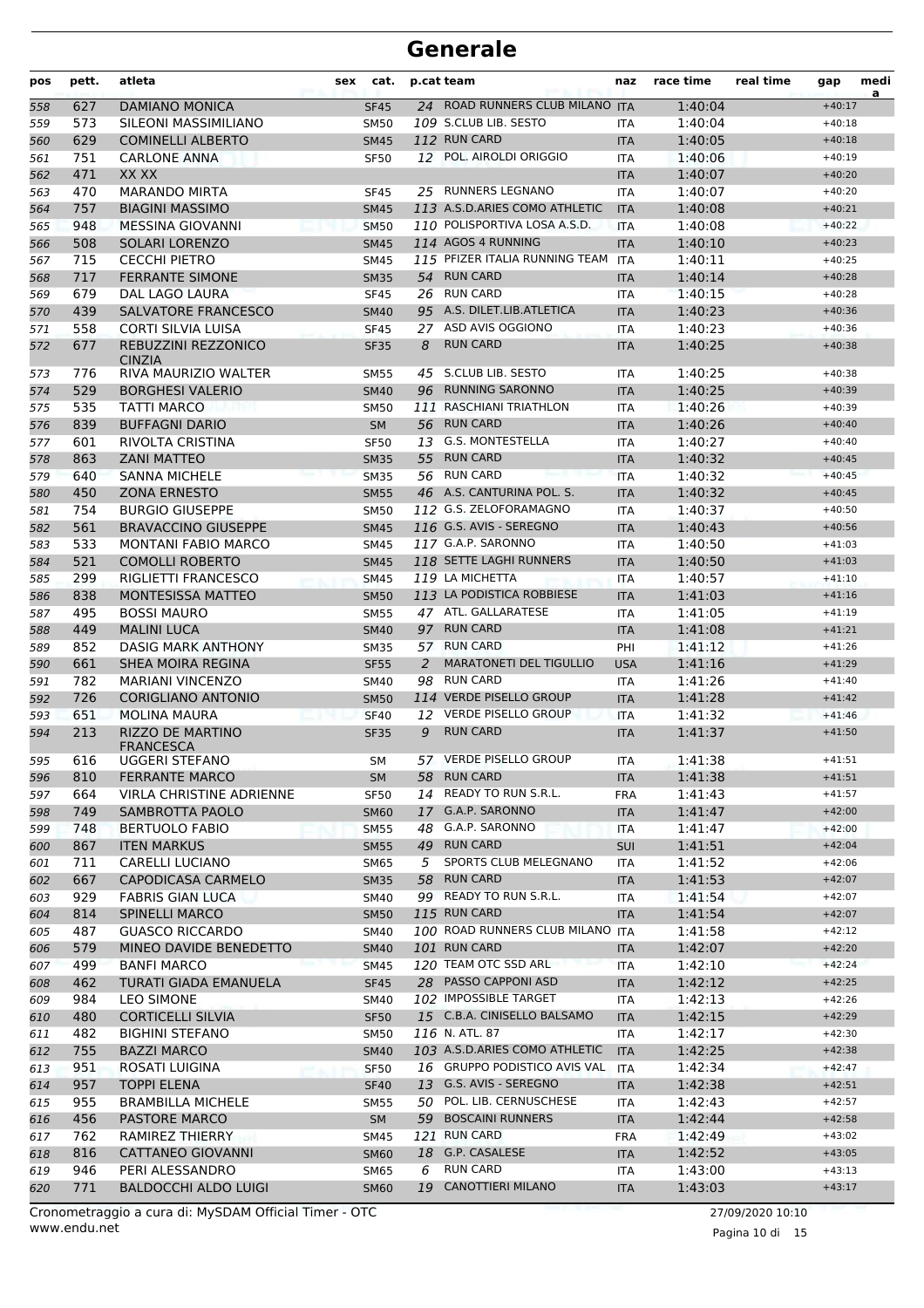| pos | pett. | atleta                                          | sex | cat.        |    | p.cat team                       | naz        | race time | real time | gap      | medi<br>a |
|-----|-------|-------------------------------------------------|-----|-------------|----|----------------------------------|------------|-----------|-----------|----------|-----------|
|     |       | <b>MARIO</b>                                    |     |             |    |                                  |            |           |           |          |           |
| 621 | 859   | <b>FORNASARI FABRIZIO</b>                       |     | <b>SM45</b> |    | 122 RUN CARD                     | <b>ITA</b> | 1:43:07   |           | $+43:20$ |           |
| 622 | 681   | <b>GRASSO FILIPPO</b>                           |     | <b>SM35</b> |    | 59 RUN CARD                      | <b>ITA</b> | 1:43:19   |           | $+43:32$ |           |
| 623 | 584   | <b>SALVI MARCO</b>                              |     | <b>SM</b>   | 60 | <b>RUN CARD</b>                  | <b>ITA</b> | 1:43:24   |           | $+43:38$ |           |
| 624 | 676   | <b>REZZONICO ALAIN</b>                          |     | <b>SM35</b> | 60 | <b>RUN CARD</b>                  | SUI        | 1:43:26   |           | $+43:39$ |           |
| 625 | 208   | <b>STORTI GAJANI</b><br><b>ALESSANDRO</b>       |     | <b>SM40</b> |    | 104 DK RUNNERS MILANO            | <b>ITA</b> | 1:43:26   |           | $+43:40$ |           |
| 626 | 554   | LAGRAVINESE ANDREA<br><b>GIUSEPPE DARI</b>      |     | <b>SM45</b> |    | 123 G.P. AVIS LOCATE DI TRIULZI  | <b>ITA</b> | 1:43:30   |           | $+43:43$ |           |
| 627 | 468   | <b>ANTONAZZO PATRIZIO</b>                       |     | <b>SM45</b> |    | 124 RUN CARD                     | <b>ITA</b> | 1:43:30   |           | $+43:44$ |           |
| 628 | 544   | <b>MANENTI ANDREA</b>                           |     | <b>SM55</b> |    | 51 POL. LIB. CERNUSCHESE         | <b>ITA</b> | 1:43:36   |           | $+43:49$ |           |
| 629 | 540   | <b>PASI ELISA</b>                               |     | <b>SF45</b> | 29 | <b>READY TO RUN S.R.L.</b>       | <b>ITA</b> | 1:43:37   |           | $+43:51$ |           |
| 630 | 560   | VIGENTINI DARIO MARIA<br><b>FILIPPO</b>         |     | <b>SM45</b> |    | 125 RUN CARD                     | <b>ITA</b> | 1:43:38   |           | $+43:51$ |           |
| 631 | 380   | <b>BUONSANTE ALFREDO</b>                        |     | <b>SM60</b> | 20 | <b>RUN CARD</b>                  | <b>ITA</b> | 1:43:39   |           | $+43:52$ |           |
| 632 | 488   | <b>VOLPE ALBERTO</b>                            |     | <b>SM55</b> |    | 52 ASD ORTICA TEAM MILANO        | <b>ITA</b> | 1:43:40   |           | $+43:53$ |           |
| 633 | 725   | <b>FARINA MARCO</b>                             |     | <b>SM45</b> |    | 126 RUN CARD                     | <b>ITA</b> | 1:43:41   |           | $+43:54$ |           |
| 634 | 635   | MITI MICHELE MARIA                              |     | <b>SM</b>   |    | 61 RUNNERS DESIO                 | <b>ITA</b> | 1:43:42   |           | $+43:56$ |           |
| 635 | 634   | <b>FOSSATI NICOLA</b>                           |     | <b>SM</b>   | 62 | <b>RUNNERS DESIO</b>             | <b>ITA</b> | 1:43:42   |           | $+43:56$ |           |
| 636 | 895   | <b>MURGIA EFISIO</b>                            |     | <b>SM55</b> |    | 53 G.P. TRINESE                  | <b>ITA</b> | 1:43:48   |           | $+44:02$ |           |
| 637 | 594   | <b>DONATO LERMIE</b>                            |     | <b>SM40</b> |    | 105 PODISMO MUGGIANO             | PHI        | 1:43:50   |           | $+44:03$ |           |
| 638 | 821   | <b>BERTOLOTTI SILVIO</b>                        |     | <b>SM50</b> |    | 117 MILANO ATLETICA              | <b>ITA</b> | 1:43:53   |           | $+44:06$ |           |
| 639 | 419   | <b>CAMATA DAVIDE ALESSIO</b>                    |     | <b>SM40</b> |    | 106 URBAN RUNNERS                | <b>ITA</b> | 1:43:54   |           | $+44:07$ |           |
| 640 | 546   | <b>TROTTI GIULIO</b>                            |     | <b>SM45</b> |    | 127 RUN CARD                     | <b>ITA</b> | 1:43:56   |           | $+44:09$ |           |
| 641 | 876   | <b>LIONETTI STEFANO</b>                         |     | <b>SM60</b> | 21 | <b>RUN CARD</b>                  | <b>ITA</b> | 1:43:58   |           | $+44:11$ |           |
| 642 | 672   | REBUZZINI CLAUDIA<br><b>CHIARA</b>              |     | <b>SF40</b> | 14 | <b>RUN CARD</b>                  | <b>ITA</b> | 1:44:07   |           | $+44:20$ |           |
| 643 | 823   | <b>FRATI MARCO</b>                              |     | <b>SM50</b> |    | 118 RUN CARD                     | <b>ITA</b> | 1:44:08   |           | $+44:21$ |           |
| 644 | 287   | CHIOCCARELLO CINZIA                             |     | <b>SF</b>   |    | 11 RUN CARD                      | <b>ITA</b> | 1:44:10   |           | $+44:23$ |           |
| 645 | 638   | <b>GARCIA CORNEJO JORGE</b><br><b>ALEJANDRO</b> |     | <b>SM35</b> | 61 | <b>G.P. AVIS PAVIA</b>           | <b>ITA</b> | 1:44:15   |           | $+44:28$ |           |
| 646 | 779   | ROCCHETTI WALTER                                |     | <b>SM45</b> |    | 128 ASSISI RUNNERS ASD           | <b>ITA</b> | 1:44:18   |           | $+44:32$ |           |
| 647 | 542   | <b>FUSCO FRANCESCO</b>                          |     | <b>SM35</b> |    | 62 ASD GP GARLASCHESE            | <b>ITA</b> | 1:44:23   |           | $+44:36$ |           |
| 648 | 901   | SCARAMELLA LUCIA                                |     | <b>SF</b>   |    | 12 RUN CARD                      | <b>ITA</b> | 1:44:27   |           | $+44:40$ |           |
| 649 | 777   | SAINI SUSAN ALESSIA                             |     | <b>SF45</b> |    | 30 S.CLUB LIB. SESTO             | <b>ITA</b> | 1:44:29   |           | $+44:42$ |           |
| 650 | 440   | <b>FRONTINI SILVIA</b>                          |     | <b>SF50</b> |    | 17 ASD RUNRIVIERARUN             | <b>ITA</b> | 1:44:30   |           | $+44:43$ |           |
| 651 | 834   | <b>BRAVO PINTO JUAN JOSE</b>                    |     | <b>SM40</b> |    | 107 RUN CARD                     | <b>ECU</b> | 1:44:33   |           | $+44:46$ |           |
| 652 | 759   | <b>FACCHINI LORENZO</b>                         |     | <b>SM50</b> |    | 119 RUN CARD                     | <b>ITA</b> | 1:44:33   |           | $+44:47$ |           |
| 653 | 959   | <b>SPADONE MAURO</b>                            |     | <b>SM50</b> |    | 120 RUN CARD                     | <b>ITA</b> | 1:44:37   |           | $+44:50$ |           |
| 654 | 817   | <b>CARROCCIO FRANCO</b>                         |     | <b>SM45</b> |    | 129 SPORTS CLUB MELEGNANO        | <b>ITA</b> | 1:44:43   |           | $+44:57$ |           |
| 655 | 854   | <b>VECCHIO CRISTINA</b>                         |     | <b>SF45</b> |    | 31 SPORTS CLUB MELEGNANO         | <b>ITA</b> | 1:44:43   |           | $+44:57$ |           |
| 656 | 833   | <b>CROCI PIER PAOLO</b><br>ANSELMO              |     | <b>SM55</b> |    | 54 RUNNER'S ANGELS ASD           | <b>ITA</b> | 1:44:48   |           | $+45:01$ |           |
| 657 | 580   | RAHO MATTEO GIUSEPPE                            |     | <b>SM35</b> |    | 63 RUN CARD                      | <b>ITA</b> | 1:44:51   |           | $+45:04$ |           |
| 658 | 703   | <b>MONTI MIRCO</b>                              |     | <b>SM40</b> |    | 108 AMICI DELLA FATICA CESENA    | ITA        | 1:45:02   |           | $+45:15$ |           |
| 659 | 765   | <b>BERGONTI ELISABETTA</b>                      |     | <b>SF50</b> |    | 18 ROAD RUNNERS CLUB MILANO ITA  |            | 1:45:05   |           | $+45:18$ |           |
| 660 | 500   | <b>CATTANEO SERGIO</b>                          |     | SM45        |    | 130 TEAM OTC SSD ARL             | ITA        | 1:45:09   |           | $+45:23$ |           |
| 661 | 862   | <b>JASONI ALBERTO</b>                           |     | <b>SM50</b> |    | 121 G.S. ZELOFORAMAGNO           | <b>ITA</b> | 1:45:12   |           | $+45:25$ |           |
| 662 | 719   | <b>MAININI FABIO CARLO</b>                      |     | SM45        |    | 131 ASD AMICI DELLO SPORT        | <b>ITA</b> | 1:45:14   |           | $+45:27$ |           |
| 663 | 864   | D'URSO PAOLO                                    |     | <b>SM45</b> |    | 132 RUN CARD                     | <b>ITA</b> | 1:45:17   |           | $+45:30$ |           |
| 664 | 696   | <b>TASCA STEFANIA</b>                           |     | <b>SF45</b> |    | 32 RUN CARD                      | <b>ITA</b> | 1:45:18   |           | $+45:31$ |           |
| 665 | 547   | ANGELOZZI ADALBERTO                             |     | <b>SM55</b> |    | 55 PODISTICA ARONA               | <b>ITA</b> | 1:45:32   |           | $+45:46$ |           |
| 666 | 478   | <b>CAZZANIGA ENRICO</b>                         |     | <b>SM55</b> |    | 56 A.L.S. CREMELLA               | ITA        | 1:45:34   |           | $+45:47$ |           |
| 667 | 496   | <b>FIOCCHI EMANUELE</b>                         |     | <b>SM45</b> |    | 133 ROAD RUNNERS CLUB MILANO ITA |            | 1:45:34   |           | $+45:47$ |           |
| 668 | 815   | LOTTO DAVIDE MARIA                              |     | SM50        |    | 122 INDIVIDUALE                  | ITA        | 1:45:37   |           | $+45:50$ |           |
| 669 | 415   | <b>TUZZOLINO PIETRO</b><br>ANGELO               |     | <b>SM40</b> |    | 109 ATL. SAN MARCO U.S. ACLI     | <b>ITA</b> | 1:45:45   |           | $+45:59$ |           |
| 670 | 607   | LAZZARONI ALFONSO LUIGI                         |     | SM60        |    | 22 CAMISANO RUNNING A.S.D.       | ITA        | 1:45:45   |           | $+45:59$ |           |
| 671 | 784   | <b>ZAIA MICHELE</b>                             |     | <b>SM45</b> |    | 134 RUN CARD                     | <b>ITA</b> | 1:45:50   |           | $+46:04$ |           |
| 672 | 785   | <b>CERVILLI MANUELA</b>                         |     | <b>SF45</b> |    | 33 RUN CARD                      | ITA        | 1:45:50   |           | $+46:04$ |           |
| 673 | 645   | <b>BARBISOTTI NICOLO</b>                        |     | <b>SM35</b> |    | 64 RUN CARD                      | <b>ITA</b> | 1:45:55   |           | $+46:08$ |           |
| 674 | 753   | DI LUCA GABRIELE                                |     | SM55        |    | 57 ROAD RUNNERS CLUB MILANO      | <b>ITA</b> | 1:46:01   |           | $+46:14$ |           |
| 675 | 856   | <b>MASIBAY JUDIE</b>                            |     | <b>SF45</b> |    | 34 RUN CARD                      | PHI        | 1:46:03   |           | $+46:16$ |           |
| 676 | 958   | <b>MUNARON MARCO</b>                            |     | SM50        |    | 123 G.S. AVIS - SEREGNO          | ITA        | 1:46:09   |           | $+46:22$ |           |
| 677 | 956   | POZZI MARINA                                    |     | <b>SF45</b> |    | 35 G.S. AVIS - SEREGNO           | <b>ITA</b> | 1:46:09   |           | $+46:22$ |           |
| 678 | 850   | CABASA RACHELLE MEIGH                           |     | <b>SF35</b> |    | 10 RUN CARD                      | PHI        | 1:46:12   |           | $+46:25$ |           |
| 679 | 801   | <b>CRESCIMBENI MARIA</b>                        |     | <b>SF55</b> | 3  | G.P. AVIS CASTELRAIMONDO         | <b>ITA</b> | 1:46:14   |           | $+46:28$ |           |

www.endu.net Cronometraggio a cura di: MySDAM Official Timer - OTC 27/09/2020 10:10

Pagina 11 di 15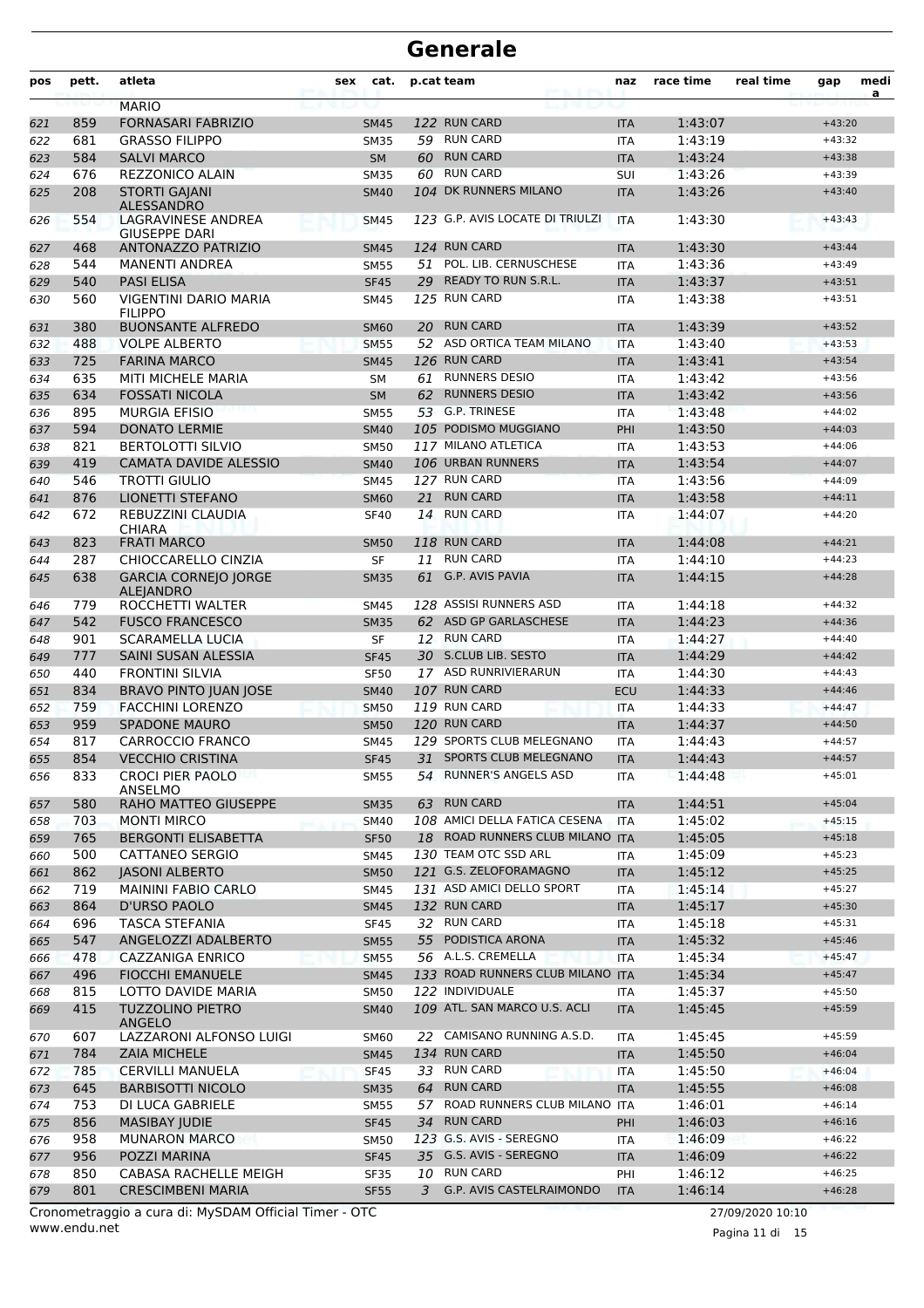| pos        | pett.      | atleta                                            | <b>sex</b> | cat.                       |                | p.cat team                                 | naz                      | race time          | real time | gap                  | medi<br>a |
|------------|------------|---------------------------------------------------|------------|----------------------------|----------------|--------------------------------------------|--------------------------|--------------------|-----------|----------------------|-----------|
|            |            | <b>ADELAIDE</b>                                   |            |                            |                |                                            |                          |                    |           |                      |           |
| 680        | 665        | <b>VATILLI MARCO</b>                              |            | <b>SM45</b>                |                | 135 ATL. SAN MARCO U.S. ACLI               | <b>ITA</b>               | 1:46:20            |           | $+46:33$             |           |
| 681        | 830        | QUINTEROS RAQUEL DE<br>LAS MERCED                 |            | <b>SF45</b>                | 36.            | <b>RUNNER'S ANGELS ASD</b>                 | <b>ITA</b>               | 1:46:31            |           | $+46:44$             |           |
| 682        | 860        | <b>MAURI ROBERTO</b>                              |            | <b>SM55</b>                | 58             | <b>TEAM OTC SSD ARL</b>                    | <b>ITA</b>               | 1:46:42            |           | $+46:55$             |           |
| 683        | 915        | <b>CIPELLI PAOLO</b>                              |            | <b>SM55</b>                | 59             | ROAD RUNNERS CLUB MILANO ITA               |                          | 1:46:43            |           | $+46:56$             |           |
| 684        | 861        | <b>LANFRANCHI CHIARA</b>                          |            | <b>SF40</b>                | 15             | <b>URBAN RUNNERS</b>                       | <b>ITA</b>               | 1:46:44            |           | $+46:57$             |           |
| 685        | 763        | <b>RUFFINI RENATO</b>                             |            | <b>SM55</b>                | 60             | ROAD RUNNERS CLUB MILANO ITA               |                          | 1:46:54            |           | $+47:07$             |           |
| 686        | 844        | <b>TOGNATO JESSICA</b>                            |            | <b>SF40</b>                | 16             | A.S.D. OLIMPIA RUNNERS                     | <b>ITA</b>               | 1:46:56            |           | $+47:09$             |           |
| 687        | 32         | <b>BALDINI LUCA</b>                               |            | <b>SM35</b>                | 65             | NRDC-ITA RUNNING CLUB                      | <b>ITA</b>               | 1:47:07            |           | $+47:20$             |           |
| 688        | 457        | MARZELLA LORENZO                                  |            | <b>SM55</b>                |                | 61 RUN CARD                                | <b>ITA</b>               | 1:47:07            |           | $+47:21$             |           |
| 689        | 766        | <b>PUGGIONI MARCO</b>                             |            | <b>SM40</b>                |                | 110 G.P. GORGONZOLA '88                    | <b>ITA</b>               | 1:47:10            |           | $+47:23$             |           |
| 690        | 387        | PICCOLO LORENZO                                   |            | <b>SM40</b>                |                | 111 A.S.D. ESCAPE TEAM                     | <b>ITA</b>               | 1:47:19            |           | $+47:32$             |           |
| 691        | 983        | <b>SETTA LUCA</b>                                 |            | SΜ                         |                | 63 RUN CARD                                | <b>ITA</b>               | 1:47:19            |           | $+47:33$             |           |
| 692        | 443        | <b>MENNA CARLO MARCO</b>                          |            | <b>SM</b>                  | 64             | <b>BARLETTA SPORTIVA</b>                   | <b>ITA</b>               | 1:47:23            |           | $+47:37$             |           |
| 693        | 807        | MIGLIETTI ALBERTO                                 |            | <b>SM55</b>                | 62             | <b>READY TO RUN S.R.L.</b>                 | <b>ITA</b>               | 1:47:34            |           | $+47:48$             |           |
| 694        | 653        | <b>FAUSTINI MAURIZIO</b>                          |            | <b>SM60</b>                |                | 23 S.CLUB LIB. SESTO                       | <b>ITA</b>               | 1:47:35            |           | $+47:48$             |           |
| 695        | 788        | CINQUE PAOLA MARIA                                |            | <b>SF55</b>                | 4              | S.CLUB LIB. SESTO                          | <b>ITA</b>               | 1:47:35            |           | $+47:49$             |           |
| 696        | 775        | <b>FOCARELLI STEFANIA</b>                         |            | <b>SF50</b>                |                | 19 S.CLUB LIB. SESTO                       | <b>ITA</b>               | 1:47:35            |           | $+47:49$             |           |
| 697        | 836        | <b>BUSNELLI MICHELA</b>                           |            | <b>SF40</b>                | 17             | MANERANNERS                                | <b>ITA</b>               | 1:47:52            |           | $+48:05$             |           |
| 698        | 813        | <b>BIGLIA GABRIELLA</b>                           |            | <b>SF50</b>                | 20             | <b>RUN CARD</b>                            | <b>ITA</b>               | 1:47:59            |           | $+48:13$             |           |
| 699        | 484        | <b>SIMA MIHAI</b>                                 |            | <b>SM</b>                  | 65             | <b>RUN CARD</b>                            | <b>ROM</b>               | 1:48:08            |           | $+48:21$             |           |
| 700        | 727        | <b>FORZANI PAOLA</b>                              |            | <b>SF55</b>                | 5              | ASD TAPASCIONE RUNNING<br>124 RUN CARD     | <b>ITA</b>               | 1:48:08            |           | $+48:22$             |           |
| 701        | 897        | <b>ROVATI FABIO</b>                               |            | <b>SM50</b>                |                |                                            | <b>ITA</b>               | 1:48:10            |           | $+48:24$             |           |
| 702        | 960        | <b>FORNARO CIRO</b>                               |            | <b>SM55</b>                |                | 63 STRAMILANO RUNNING CLUB<br>136 RUN CARD | <b>ITA</b>               | 1:48:17            |           | $+48:30$             |           |
| 703        | 709        | <b>CARELLI OMAR</b><br><b>BRUGOLA LEONARDO</b>    |            | <b>SM45</b>                |                | 137 RUN CARD                               | <b>ITA</b>               | 1:48:22            |           | $+48:35$<br>$+48:36$ |           |
| 704<br>705 | 734<br>899 | <b>BUSNELLI GABRIELLA</b>                         |            | <b>SM45</b><br><b>SF45</b> |                | 37 RUNNING SARONNO                         | <b>ITA</b><br><b>ITA</b> | 1:48:23<br>1:48:36 |           | $+48:49$             |           |
| 706        | 964        | PASUQUIN RENATO                                   |            | <b>SM55</b>                | 64             | <b>RUN CARD</b>                            | <b>ITA</b>               | 1:48:40            |           | $+48:53$             |           |
| 707        | 458        | <b>BAVA CATERINA</b>                              |            | <b>SF</b>                  | 13             | <b>BOSCAINI RUNNERS</b>                    | <b>ITA</b>               | 1:48:41            |           | $+48:54$             |           |
| 708        | 820        | <b>BELLINAZZI CHRISTIAN</b>                       |            | <b>SM35</b>                | 66             | <b>RUN CARD</b>                            | <b>ITA</b>               | 1:48:44            |           | $+48:57$             |           |
| 709        | 819        | <b>BOLDONI GIANLUCA</b>                           |            | <b>SM45</b>                |                | 138 RUN CARD                               | <b>ITA</b>               | 1:48:44            |           | $+48:57$             |           |
| 710        | 445        | <b>FEDELI DANIELE</b>                             |            | <b>SM65</b>                | $\overline{7}$ | ROAD RUNNERS CLUB MILANO                   | <b>ITA</b>               | 1:48:46            |           | $+48:59$             |           |
| 711        | 846        | <b>FEDINA POLINA</b>                              |            | SF                         | 14             | DK RUNNERS MILANO                          | <b>ITA</b>               | 1:48:53            |           | $+49:07$             |           |
| 712        | 735        | <b>USAI LORENA</b>                                |            | <b>SF45</b>                | 38             | MONZA MARATHON TEAM - A.                   | <b>ITA</b>               | 1:48:59            |           | $+49:13$             |           |
| 713        | 141        | D'ALESSANDRO CARLO                                |            | <b>SM55</b>                | 65             | <b>RUN CARD</b>                            | ITA                      | 1:49:11            |           | $+49:25$             |           |
|            |            | <b>ANTONIO</b>                                    |            |                            | 21             | POL. PORTA SARAGOZZA                       |                          |                    |           |                      |           |
| 714<br>715 | 637<br>733 | <b>CECCOLINI CINZIA</b><br>GILBERTI ALESSANDRA    |            | <b>SF50</b><br><b>SF50</b> | 22             | <b>RUN CARD</b>                            | <b>ITA</b><br><b>ITA</b> | 1:49:20<br>1:49:22 |           | $+49:34$<br>$+49:35$ |           |
|            | 835        | LE CAUSE ANTONIO                                  |            | <b>SM40</b>                |                | 112 RUN CARD                               | <b>ITA</b>               | 1:49:26            |           | $+49:39$             |           |
| 716<br>717 | 713        | <b>CRO' MARIO</b>                                 |            | <b>SM45</b>                |                | 139 CIRCOLO ATL.GUARDIA DI                 | ITA                      | 1:49:31            |           | $+49:44$             |           |
| 718        | 422        | ROMIZZI ALESSANDRO                                |            | <b>SM45</b>                |                | 140 URBAN RUNNERS                          | <b>ITA</b>               | 1:49:34            |           | $+49:47$             |           |
| 719        | 811        | ROSUCCI MAURA                                     |            | <b>SF55</b>                | 6              | TEAM MARATHON S.S.D.                       | <b>ITA</b>               | 1:49:39            |           | $+49:52$             |           |
| 720        | 804        | <b>FASOLATO FELICE</b>                            |            | <b>SM65</b>                | 8              | G.S. MONTESTELLA                           | <b>ITA</b>               | 1:49:46            |           | $+49:59$             |           |
|            |            | <b>UMBERTO</b>                                    |            |                            |                | 66 RUN CARD                                |                          |                    |           |                      |           |
| 721        | 843<br>758 | <b>VOLPONI RICCARDO</b><br><b>ORLANDINI DARIO</b> |            | SM55                       |                | 66 RUN CARD                                | ITA                      | 1:49:46<br>1:49:46 |           | $+50:00$<br>$+50:00$ |           |
| 722        | 932        | ZOCCOLAN KATIA ELENA                              |            | <b>SM</b><br><b>SF45</b>   |                | 39 RUN CARD                                | <b>ITA</b><br>ITA        | 1:49:47            |           | $+50:00$             |           |
| 723<br>724 | 469        | PIZZOFERRATO PIERPAOLO                            |            | <b>SM45</b>                |                | 141 RUN CARD                               | <b>ITA</b>               | 1:49:49            |           | $+50:02$             |           |
| 725        | 829        | LASALA AGOSTINO                                   |            | SM45                       |                | 142 RUNNER'S ANGELS ASD                    | ITA                      | 1:49:49            |           | $+50:02$             |           |
| 726        | 916        | <b>IODICE SAVERIO</b>                             |            | <b>SM35</b>                |                | 67 READY TO RUN S.R.L.                     | <b>ITA</b>               | 1:49:55            |           | $+50:08$             |           |
| 727        | 797        | <b>VERNO' CRISTINA</b>                            |            | <b>SF50</b>                |                | 23 SSD RCS ACTIVE TEAM A R.L.              | <b>ITA</b>               | 1:49:59            |           | $+50:13$             |           |
| 728        | 812        | <b>D'ANGELO FRANCESCO</b>                         |            | <b>SM50</b>                |                | 125 RUN CARD                               | <b>ITA</b>               | 1:50:07            |           | $+50:21$             |           |
| 729        | 702        | PITZALIS SALVATORE                                |            | <b>SM60</b>                |                | 24 VERDE PISELLO GROUP                     | ITA                      | 1:50:08            |           | $+50:21$             |           |
| 730        | 585        | <b>GUARENE MARCO</b>                              |            | <b>SM35</b>                |                | 68 ASD GP GARLASCHESE                      | <b>ITA</b>               | 1:50:10            |           | $+50:23$             |           |
| 731        | 892        | <b>STRADA EMANUELE</b>                            |            | SM45                       |                | 143 RUN CARD                               | ITA                      | 1:50:15            |           | $+50:28$             |           |
| 732        | 280        | PEDROLINI GIOVANNI                                |            | <b>SM55</b>                |                | 67 RUNNING SARONNO                         | <b>ITA</b>               | 1:50:15            |           | $+50:28$             |           |
| 733        | 701        | CASTELLI GRAZIANO                                 |            | <b>SM55</b>                |                | 68 RUN CARD                                | ITA                      | 1:50:16            |           | $+50:29$             |           |
| 734        | 865        | <b>GENONI MASSIMO</b>                             |            | <b>SM45</b>                |                | 144 RUN CARD                               | <b>ITA</b>               | 1:50:23            |           | $+50:37$             |           |
| 735        | 699        | <b>GIANI ANNA FRANCESCA</b>                       |            | <b>SF40</b>                |                | 18 RUN CARD                                | ITA                      | 1:50:24            |           | $+50:38$             |           |
| 736        | 34         | <b>RESTELLI FEDERICA</b>                          |            | <b>SF40</b>                |                | 19 RUN CARD                                | <b>ITA</b>               | 1:50:35            |           | $+50:48$             |           |
| 737        | 884        | DUPASQUIER GINI                                   |            | <b>SF45</b>                |                | 40 RUN CARD                                | ITA                      | 1:50:39            |           | $+50:53$             |           |
| 738        | 825        | <b>FATTORE NATASCIA</b>                           |            | <b>SF40</b>                |                | 20 RUNNER'S ANGELS ASD                     | <b>ITA</b>               | 1:50:40            |           | $+50:53$             |           |
| 739        | 736        | USLENGHI MASSIMO                                  |            | SM45                       |                | 145 5 CASCINE CISLAGO                      | ITA                      | 1:50:40            |           | $+50:53$             |           |
| 740        | 858        | MARAZZINI STEFANO                                 |            | <b>SM50</b>                |                | 126 RUN CARD                               | <b>ITA</b>               | 1:50:42            |           | $+50:55$             |           |
|            |            |                                                   |            |                            |                |                                            |                          |                    |           |                      |           |

Pagina 12 di 15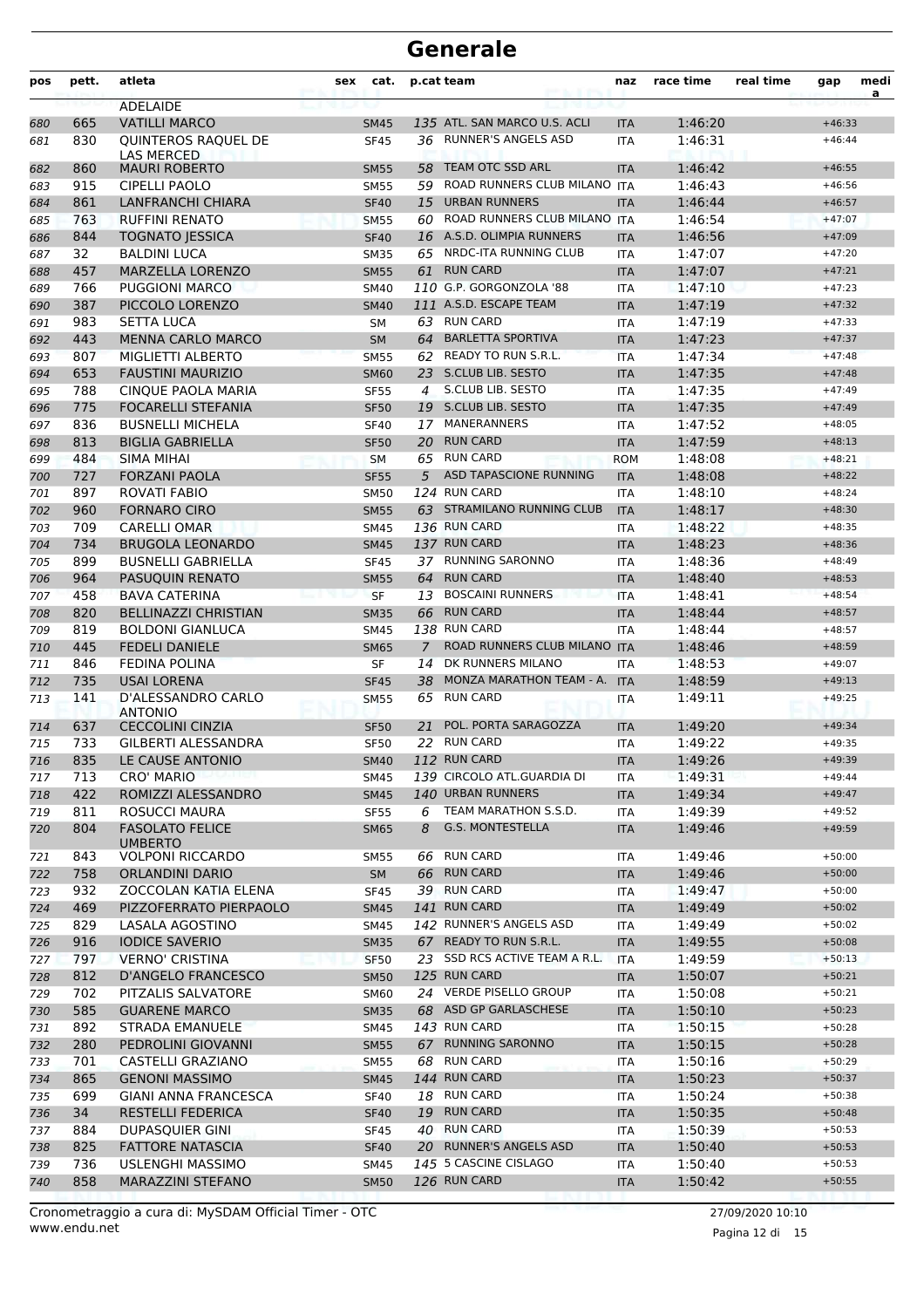| pos        | pett.        | atleta                                              | sex | cat.                       |              | p.cat team                                              | naz                      | race time          | real time | gap                  | medi<br>a |
|------------|--------------|-----------------------------------------------------|-----|----------------------------|--------------|---------------------------------------------------------|--------------------------|--------------------|-----------|----------------------|-----------|
| 741        | 743          | <b>GRECO PAOLO</b>                                  |     | <b>SM60</b>                |              | 25 RUNNING SARONNO                                      | <b>ITA</b>               | 1:50:50            |           | $+51:04$             |           |
| 742        | 744          | DEGL'INNOCENTI ANDREA                               |     | <b>SM50</b>                |              | 127 RUNNING SARONNO                                     | <b>ITA</b>               | 1:50:51            |           | $+51:04$             |           |
| 743        | 541          | ARUANNO CARLO                                       |     | <b>SM50</b>                |              | 128 MANERANNERS                                         | <b>ITA</b>               | 1:50:54            |           | $+51:08$             |           |
| 744        | 739          | <b>CHIESA ALBERTO</b>                               |     | <b>SM50</b>                |              | 129 RUNNERS BERGAMO                                     | <b>ITA</b>               | 1:50:56            |           | $+51:10$             |           |
| 745        | 437          | <b>TURRI MATTEO</b>                                 |     | <b>SM40</b>                |              | 113 RUN CARD                                            | <b>ITA</b>               | 1:50:58            |           | $+51:11$             |           |
| 746        | 827          | ANELLI FRANCO FABIO                                 |     | <b>SM50</b>                |              | 130 RUNNER'S ANGELS ASD                                 | <b>ITA</b>               | 1:51:12            |           | $+51:26$             |           |
| 747        | 824          | PISONI ORIANA                                       |     | <b>SF40</b>                | 21           | <b>RUNNER'S ANGELS ASD</b>                              | <b>ITA</b>               | 1:51:15            |           | $+51:28$             |           |
| 748        | 847          | SIGNORELLI LUCA<br><b>FRANCESCO</b>                 |     | <b>SM45</b>                |              | <b>146 RUN CARD</b><br>131 TEAM OTC SSD ARL             | <b>ITA</b>               | 1:51:21            |           | $+51:35$             |           |
| 749        | 738          | <b>FOLCHI ROMANO MARIO</b><br><b>MORGANTI FABIO</b> |     | <b>SM50</b>                |              | 114 A.S.D. BIPEDI                                       | <b>ITA</b>               | 1:51:30<br>1:51:40 |           | $+51:43$             |           |
| 750        | 320<br>728   | <b>MAINI CARLO</b>                                  |     | <b>SM40</b>                |              | 69 URBAN RUNNERS                                        | <b>ITA</b>               | 1:51:40            |           | $+51:53$<br>$+51:53$ |           |
| 751<br>752 | 682          | CASSAMAGNAGO FABIO                                  |     | <b>SM35</b><br><b>SM45</b> |              | 147 A.L.S. CREMELLA                                     | <b>ITA</b><br><b>ITA</b> | 1:51:57            |           | $+52:11$             |           |
| 753        | 683          | <b>FELTRE ROSSELLA</b>                              |     | <b>SF50</b>                |              | 24 A.L.S. CREMELLA                                      | <b>ITA</b>               | 1:51:57            |           | $+52:11$             |           |
| 754        | 704          | PENATI ALESSANDRO                                   |     | <b>SM50</b>                |              | 132 A.L.S. CREMELLA                                     | <b>ITA</b>               | 1:51:57            |           | $+52:11$             |           |
| 755        | 520          | <b>BERALDO GIUSEPPE</b>                             |     | <b>SM50</b>                |              | 133 SETTE LAGHI RUNNERS                                 | <b>ITA</b>               | 1:51:59            |           | $+52:12$             |           |
| 756        | 822          | MOTT LUCIANO                                        |     | <b>SM50</b>                |              | 134 ROAD RUNNERS CLUB MILANO ITA                        |                          | 1:52:01            |           | $+52:14$             |           |
| 757        | 721          | <b>LONGONI ANNA</b>                                 |     | <b>SF50</b>                | 25           | <b>RUN CARD</b>                                         | <b>ITA</b>               | 1:52:05            |           | $+52:19$             |           |
| 758        | 737          | RANGHETTI ANDREA                                    |     | <b>SM55</b>                | 69           | <b>RUN CARD</b>                                         | <b>ITA</b>               | 1:52:09            |           | $+52:22$             |           |
| 759        | 691          | <b>SPOLDI ERIKA</b>                                 |     | <b>SF40</b>                | 22           | <b>RUN CARD</b>                                         | <b>ITA</b>               | 1:52:13            |           | $+52:26$             |           |
| 760        | 688          | <b>BOMBELLI LETIZIA</b>                             |     | <b>SF40</b>                | 23           | POL.UNICREDIT CIRCOLO                                   | <b>ITA</b>               | 1:52:13            |           | $+52:26$             |           |
| 761        | 869          | <b>BARBATTI PAOLO ANGELO</b>                        |     | <b>SM50</b>                |              | 135 ATHLON RUNNERS                                      | <b>ITA</b>               | 1:52:13            |           | $+52:26$             |           |
| 762        | 868          | PERI MARIA ELENA                                    |     | <b>SF50</b>                |              | 26 ATHLON RUNNERS                                       | <b>ITA</b>               | 1:52:13            |           | $+52:27$             |           |
| 763        | 524          | PORRINI STEFANIA                                    |     | <b>SF50</b>                | 27           | <b>SETTE LAGHI RUNNERS</b>                              | <b>ITA</b>               | 1:52:16            |           | $+52:29$             |           |
| 764        | 692          | PORTESAN ARIANNA                                    |     | SF                         |              | 15 READY TO RUN S.R.L.                                  | <b>ITA</b>               | 1:52:17            |           | $+52:31$             |           |
| 765        | $\mathbf{1}$ | <b>GUAINERI ROBERTA</b>                             |     | <b>SF50</b>                | 28           | <b>RUN CARD</b>                                         | <b>ITA</b>               | 1:52:21            |           | $+52:34$             |           |
| 766        | 849          | CIONI MAURIZIO CLEMENTE                             |     | <b>SM55</b>                |              | 70 RUN CARD                                             | ITA                      | 1:52:23            |           | $+52:37$             |           |
| 767        | 877          | PEDRAZZINI MATTEO                                   |     | <b>SM40</b>                |              | 115 RUN CARD                                            | <b>ITA</b>               | 1:52:24            |           | $+52:37$             |           |
| 768        | 927          | VILLANI VIOLA                                       |     | <b>SF40</b>                |              | 24 RUN CARD                                             | <b>ITA</b>               | 1:52:24            |           | $+52:37$             |           |
| 769        | 931          | <b>SORESI NICOLO'</b>                               |     | <b>SM50</b>                |              | 136 RUN CARD                                            | <b>ITA</b>               | 1:52:35            |           | $+52:48$             |           |
| 770        | 809          | <b>MARINONI MAURIZIO</b>                            |     | <b>SM45</b>                |              | 148 RUN CARD                                            | <b>ITA</b>               | 1:52:54            |           | $+53:07$             |           |
| 771        | 680          | <b>MANARA ELENA</b>                                 |     | <b>SF35</b>                |              | 11 G.S. MONTESTELLA                                     | <b>ITA</b>               | 1:53:05            |           | $+53:18$             |           |
| 772        | 483          | <b>GANGERI ANTONELLA</b>                            |     | <b>SF55</b>                |              | 7 ATL. BRESSO<br>ROAD RUNNERS CLUB MILANO ITA           | <b>ITA</b>               | 1:53:15            |           | $+53:28$             |           |
| 773<br>774 | 789<br>921   | <b>ZUCCHET ENRICO</b><br>COLUCCI LAURA              |     | <b>SM</b><br><b>SF40</b>   | 67           | 25 ROAD RUNNERS CLUB MILANO ITA                         |                          | 1:53:24<br>1:53:28 |           | $+53:37$<br>$+53:41$ |           |
| 775        | 742          | <b>TAMBORINI GUIDO</b>                              |     | <b>SM55</b>                | 71           | <b>SETTE LAGHI RUNNERS</b>                              | <b>ITA</b>               | 1:53:30            |           | $+53:43$             |           |
| 776        | 981          | <b>GUARNIERI GIANLUCA</b>                           |     | <b>SM</b>                  | 68           | <b>RUN CARD</b>                                         | <b>ITA</b>               | 1:53:41            |           | $+53:55$             |           |
| 777        | 803          | <b>RIZZI ANDREA</b>                                 |     | <b>SM55</b>                |              | 72 G.S. DILETTANTISTICO                                 | <b>ITA</b>               | 1:53:47            |           | $+54:01$             |           |
| 778        | 694          | PARODI VALENTINA                                    |     | <b>SF35</b>                |              | 12 RUN CARD                                             | <b>ITA</b>               | 1:53:55            |           | $+54:08$             |           |
| 779        | 479          | COZZUTO ANNA                                        |     | <b>SF40</b>                |              | 26 RUN CARD                                             | <b>ITA</b>               | 1:53:59            |           | $+54:12$             |           |
| 780        | 875          | <b>IENCO MARIA</b>                                  |     | SF60                       |              | 1 ALMOSTHERE ASD                                        | ITA                      | 1:54:00            |           | $+54:14$             |           |
| 781        | 781          | LI CALZI PIETRO                                     |     | <b>SM55</b>                | 73           | PODISTICA SAVONESE                                      | <b>ITA</b>               | 1:54:01            |           | $+54:14$             |           |
| 782        | 938          | <b>CONTI ANTONIO</b>                                |     | <b>SM60</b>                |              | 26 RUN CARD                                             | ITA                      | 1:54:08            |           | $+54:21$             |           |
| 783        | 689          | <b>CALLEGARI SARA</b>                               |     | <b>SF50</b>                | 29           | <b>URBAN RUNNERS</b>                                    | <b>ITA</b>               | 1:54:09            |           | $+54:23$             |           |
| 784        | 885          | <b>CANTONI ALBERTO</b>                              |     | SM45                       |              | 149 RUN CARD                                            | ITA                      | 1:54:16            |           | $+54:29$             |           |
| 785        | 698          | SANGIORGIO ENRICO                                   |     | <b>SM65</b>                | 9            | POL. LIB. CERNUSCHESE                                   | <b>ITA</b>               | 1:54:36            |           | $+54:49$             |           |
| 786        | 700          | RIGONI ANGELO                                       |     | SM75                       | $\mathbf{1}$ | SSD RCS ACTIVE TEAM A R.L.                              | <b>ITA</b>               | 1:54:36            |           | $+54:49$             |           |
| 787        | 962          | <b>CAIMI CRISTINA</b>                               |     | <b>SF50</b>                |              | 30 RUN CARD                                             | <b>ITA</b>               | 1:54:48            |           | $+55:01$             |           |
| 788        | 963          | PROSERPIO ALESSIA                                   |     | <b>SF50</b>                |              | 31 RUN CARD                                             | ITA                      | 1:54:48            |           | $+55:01$             |           |
| 789        | 624          | <b>STEFANI MICHELE</b>                              |     | <b>SM40</b>                |              | 116 READY TO RUN S.R.L.                                 | <b>ITA</b>               | 1:54:56            |           | $+55:09$             |           |
| 790        | 790          | OJTANA STEFAO                                       |     | <b>SM35</b>                |              | 70 READY TO RUN S.R.L.                                  | <b>ITA</b>               | 1:54:56            |           | $+55:09$             |           |
| 791        | 845          | <b>AQUILI MONIA</b>                                 |     | <b>SF45</b>                |              | 41 ACQUADELA BOLOGNA                                    | <b>ITA</b>               | 1:55:12            |           | $+55:26$             |           |
| 792        | 429          | <b>GNECCHI MARCO</b>                                |     | SM50                       |              | 137 URBAN RUNNERS                                       | ITA                      | 1:55:19            |           | $+55:32$             |           |
| 793        | 888          | HAYWARD JANE ELIZABETH                              |     | <b>SF55</b>                | 8            | <b>RUN CARD</b>                                         | <b>GBR</b>               | 1:55:28            |           | $+55:41$             |           |
| 794        | 904          | DOMEDI ORESTE                                       |     | SM65                       |              | 10 GRUPPO SPORTIVO ROGENO                               | ITA                      | 1:55:28            |           | $+55:41$             |           |
| 795        | 894          | <b>NESPOLI VITO</b><br><b>GUERRA ANNA MARIA</b>     |     | <b>SM60</b>                |              | 27 ATL. VIS NOVA GIUSSANO<br>42 RUN CARD                | <b>ITA</b>               | 1:55:28            |           | $+55:41$             |           |
| 796        | 710<br>896   | <b>GUERRA ALESSANDRA</b>                            |     | <b>SF45</b><br><b>SF50</b> |              | 32 RUN CARD                                             | <b>ITA</b>               | 1:55:45<br>1:55:46 |           | $+55:59$<br>$+55:59$ |           |
| 797<br>798 | 920          | DI ROCCO ADOLFO                                     |     | SM75                       | 2            | S.S. LAZIO ATLETICA LEGGERA ITA                         | <b>ITA</b>               | 1:56:24            |           | $+56:37$             |           |
|            |              | <b>VIRGINIO</b>                                     |     |                            |              |                                                         |                          |                    |           |                      |           |
| 799        | 720          | PISATI CLAUDIA                                      |     | <b>SF45</b>                |              | 43 G.S. ZELOFORAMAGNO<br>138 SSD RCS ACTIVE TEAM A R.L. | <b>ITA</b>               | 1:56:30            |           | $+56:44$             |           |
| 800        | 663<br>883   | BAZZANI ALESSIO<br>RIVA ROBERTO                     |     | <b>SM50</b>                |              | 11 CIRCOLO ATL.GUARDIA DI                               | <b>ITA</b>               | 1:56:33            |           | $+56:46$<br>$+56:52$ |           |
| 801<br>802 | 718          | PASSADORE RICCARDO                                  |     | <b>SM65</b><br>SM45        |              | 150 RUN CARD                                            | <b>ITA</b><br>ITA        | 1:56:39<br>1:56:46 |           | $+57:00$             |           |
| 803        | 952          | <b>CANALE ELISABETTA</b>                            |     | <b>SF</b>                  |              | 16 RUN CARD                                             | <b>ITA</b>               | 1:56:47            |           | $+57:01$             |           |
|            |              |                                                     |     |                            |              |                                                         |                          |                    |           |                      |           |

www.endu.net Cronometraggio a cura di: MySDAM Official Timer - OTC 27/09/2020 10:10

Pagina 13 di 15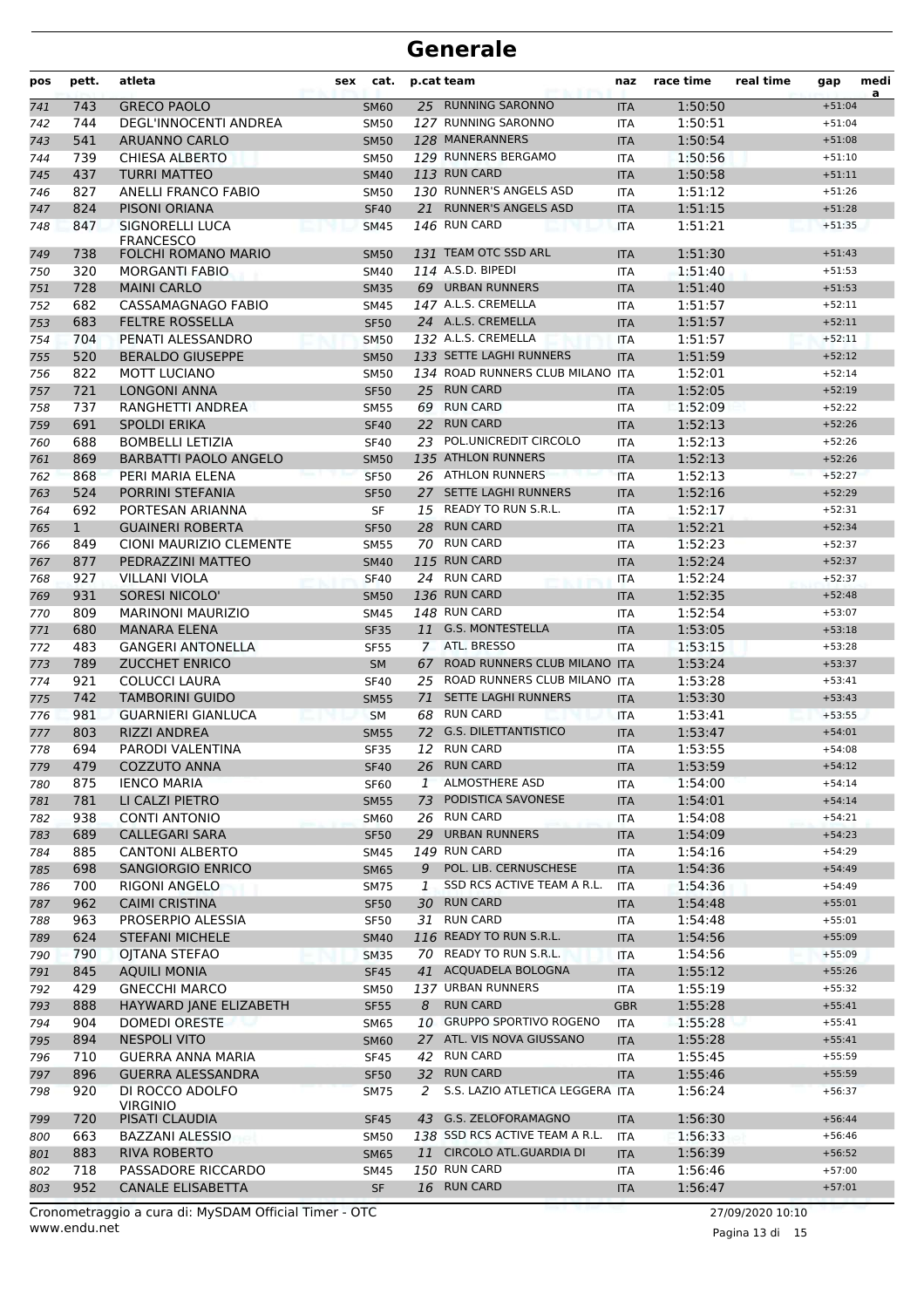| pos | pett.          | atleta                                       | sex | cat.        |    | p.cat team                       | naz        | race time | real time | gap        | medi<br>a |
|-----|----------------|----------------------------------------------|-----|-------------|----|----------------------------------|------------|-----------|-----------|------------|-----------|
| 804 | 745            | <b>PANTANO ENRICO</b>                        |     | <b>SM45</b> |    | 151 G.A.P. SARONNO               | <b>ITA</b> | 1:56:56   |           | $+57:09$   |           |
| 805 | 705            | <b>MARIANI ANNAMARIA</b>                     |     | <b>SF50</b> |    | 33 AMATORI LECCO                 | <b>ITA</b> | 1:57:11   |           | $+57:24$   |           |
| 806 | 8              | <b>CLUSAZ ALAN</b>                           |     | <b>SM45</b> |    | 152 RUN CARD                     | <b>ITA</b> | 1:57:16   |           | $+57:29$   |           |
| 807 | $\overline{7}$ | <b>VISIOLI MARCO</b>                         |     | <b>SM55</b> |    | 74 RUN CARD                      | <b>ITA</b> | 1:57:16   |           | $+57:29$   |           |
| 808 | 9              | <b>BRUSAMOLINO MARCO</b>                     |     | <b>SM45</b> |    | 153 RUN CARD                     | <b>ITA</b> | 1:57:16   |           | $+57:29$   |           |
| 809 | 430            | <b>GAMONDI LIVIA MARCELLA</b>                |     | <b>SF55</b> | 9  | <b>URBAN RUNNERS</b>             | <b>ITA</b> | 1:57:25   |           | $+57:38$   |           |
| 810 | 425            | <b>ROSSI PAOLA</b>                           |     | <b>SF45</b> | 44 | <b>URBAN RUNNERS</b>             | <b>ITA</b> | 1:57:25   |           | $+57:39$   |           |
| 811 | 427            | MONDELLO GIUSEPPE                            |     | <b>SM55</b> |    | 75 URBAN RUNNERS                 | <b>ITA</b> | 1:57:27   |           | $+57:40$   |           |
| 812 | 913            | <b>MAZZONE BRIGITTE</b>                      |     | <b>SF45</b> | 45 | <b>RUN CARD</b>                  | <b>ITA</b> | 1:58:04   |           | $+58:17$   |           |
| 813 | 872            | <b>BUSSOTTI MAURO</b>                        |     | <b>SM60</b> | 28 | <b>MARATONETI DEL TIGULLIO</b>   | <b>ITA</b> | 1:58:10   |           | $+58:24$   |           |
| 814 | 940            | <b>TRENTA LIDIO</b>                          |     | <b>SM55</b> | 76 | <b>RUN CARD</b>                  | <b>ITA</b> | 1:58:13   |           | $+58:26$   |           |
| 815 | 908            | TIEGHI CHIARA ANGELA                         |     | <b>SF60</b> | 2  | <b>RUNNER VARESE</b>             | <b>ITA</b> | 1:58:18   |           | $+58:32$   |           |
| 816 | 794            | <b>COMMESSATTI SILVIA</b>                    |     | <b>SF55</b> | 10 | ASD AVIS OGGIONO                 | <b>ITA</b> | 1:58:52   |           | $+59:05$   |           |
| 817 | 778            | <b>ASTUTI GIULIA</b>                         |     | <b>SF45</b> |    | 46 ASD AVIS OGGIONO              | <b>ITA</b> | 1:58:52   |           | $+59:05$   |           |
| 818 | 756            | <b>BOCELLI STEFANO LUCA</b>                  |     | <b>SM55</b> | 77 | <b>MANERANNERS</b>               | <b>ITA</b> | 1:59:03   |           | $+59:17$   |           |
| 819 | 706            | <b>CREMASCHINI CLAUDIO</b>                   |     | <b>SM45</b> |    | 154 RUN CARD                     | ITA        | 1:59:12   |           | $+59:25$   |           |
| 820 | 695            | <b>CARLI SONIA</b>                           |     | <b>SF45</b> |    | 47 A.L.S. CREMELLA               | <b>ITA</b> | 1:59:30   |           | $+59:43$   |           |
| 821 | 428            | D'AVENA VALENTINA                            |     | <b>SF40</b> |    | 27 URBAN RUNNERS                 | <b>ITA</b> | 1:59:43   |           | $+59:56$   |           |
| 822 | 961            | PETRINGA FRANCESCA                           |     | <b>SF35</b> | 13 | <b>RUN CARD</b>                  | <b>ITA</b> | 1:59:45   |           | $+59:58$   |           |
| 823 | 690            | <b>COLOMBO MONICA</b>                        |     | <b>SF50</b> |    | 34 A.L.S. CREMELLA               | ITA        | 1:59:54   |           | $+1:00:07$ |           |
| 824 | 791            | <b>VETTORE DARWYN</b>                        |     | <b>SM45</b> |    | 155 SPARTACUS TRIATHLONLECCO ITA |            | 1:59:59   |           | $+1:00:12$ |           |
| 825 | 792            | <b>MARCHIORO LUCA</b>                        |     | <b>SM35</b> | 71 | SPARTACUS TRIATHLONLECCO ITA     |            | 1:59:59   |           | $+1:00:13$ |           |
| 826 | 936            | <b>COGLIATI MARCO</b>                        |     | <b>SM55</b> |    | 78 ASD LAVORATORI INTESA         | <b>ITA</b> | 2:00:09   |           | $+1:00:22$ |           |
| 827 | 886            | <b>BULGHERINI GABRIELE</b>                   |     | <b>SM45</b> |    | 156 ATL. VIRTUS SENAGO           | <b>ITA</b> | 2:00:21   |           | $+1:00:34$ |           |
| 828 | 889            | <b>CASIRAGHI DARIA</b><br>MANUELA            |     | <b>SF50</b> |    | 35 ATL. VIRTUS SENAGO            | <b>ITA</b> | 2:00:25   |           | $+1:00:38$ |           |
| 829 | 939            | DI PAOLA SIMONA                              |     | SF45        |    | 48 A.L.S. CREMELLA               | ITA        | 2:00:26   |           | $+1:00:39$ |           |
| 830 | 881            | <b>ZAPPA TIZIANO</b>                         |     | <b>SM50</b> |    | 139 A.L.S. CREMELLA              | <b>ITA</b> | 2:00:27   |           | $+1:00:41$ |           |
| 831 | 911            | ROLANDI SABRINA                              |     | <b>SF50</b> |    | 36 A.L.S. CREMELLA               | <b>ITA</b> | 2:00:27   |           | $+1:00:41$ |           |
| 832 | 853            | ABELLERA NELDA                               |     | <b>SF35</b> | 14 | <b>RUN CARD</b>                  | PHI        | 2:00:38   |           | $+1:00:51$ |           |
| 833 | 741            | <b>MARTINO LUCIA</b>                         |     | <b>SF35</b> |    | 15 ATLETICA INTESA               | <b>ITA</b> | 2:00:53   |           | $+1:01:07$ |           |
| 834 | 842            | ZUEVA EKATERINA                              |     | <b>SF</b>   | 17 | <b>RUN CARD</b>                  | <b>RUS</b> | 2:01:15   |           | $+1:01:28$ |           |
| 835 | 808            | <b>CARRO MARISA</b>                          |     | <b>SF55</b> | 11 | <b>RUN CARD</b>                  | ITA        | 2:01:33   |           | $+1:01:46$ |           |
| 836 | 707            | RIVOLTELLA ANTONELLA                         |     | <b>SF40</b> | 28 | <b>RUN CARD</b>                  | <b>ITA</b> | 2:01:37   |           | $+1:01:50$ |           |
| 837 | 826            | RODA DANIELA                                 |     | <b>SF50</b> | 37 | <b>RUNNER'S ANGELS ASD</b>       | <b>ITA</b> | 2:01:44   |           | $+1:01:58$ |           |
| 838 | 831            | <b>ASCIONE GIULIA</b>                        |     | <b>SF</b>   | 18 | <b>RUNNER'S ANGELS ASD</b>       | <b>ITA</b> | 2:01:45   |           | $+1:01:58$ |           |
| 839 | 828            | <b>GARAVAGLIA STEFANIA</b>                   |     | <b>SF50</b> | 38 | <b>RUNNER'S ANGELS ASD</b>       | <b>ITA</b> | 2:01:45   |           | $+1:01:58$ |           |
| 840 | 933            | <b>BUSCAGLIONE ELISA</b>                     |     | <b>SF40</b> | 29 | <b>READY TO RUN S.R.L.</b>       | <b>ITA</b> | 2:01:59   |           | $+1:02:12$ |           |
| 841 | 879            | PICCINELLI ANNA                              |     | <b>SF50</b> |    | 39 GP CORNO GIOVINE              | <b>ITA</b> | 2:02:05   |           | $+1:02:19$ |           |
| 842 | 930            | <b>CROSA PIERO</b>                           |     | <b>SM50</b> |    | 140 READY TO RUN S.R.L.          | <b>ITA</b> | 2:02:13   |           | $+1:02:27$ |           |
| 843 | 928            | <b>MAORET ROBERTA</b>                        |     | <b>SF45</b> |    | 49 READY TO RUN S.R.L.           | ITA        | 2:02:14   |           | $+1:02:28$ |           |
| 844 | 641            | DEMO ALESSANDRA                              |     | <b>SF50</b> | 40 | <b>RUN CARD</b>                  | <b>ITA</b> | 2:02:48   |           | $+1:03:02$ |           |
| 845 | 943            | SABA LUCIANO                                 |     | <b>SM60</b> |    | 29 RUN CARD                      | ITA        | 2:03:01   |           | $+1:03:14$ |           |
| 846 | 890            | PIVIROTTO IVAN                               |     | <b>SM40</b> |    | 117 RUN CARD                     | <b>ITA</b> | 2:03:02   |           | $+1:03:16$ |           |
| 847 | 937            | <b>MARCHESI TATIANA</b>                      |     | <b>SF45</b> |    | 50 ASD ORTICA TEAM MILANO        | <b>ITA</b> | 2:03:12   |           | $+1:03:25$ |           |
| 848 | 767            | <b>CHIERICI ANDREA</b>                       |     | <b>SM55</b> |    | 79 RUN CARD                      | <b>ITA</b> | 2:04:20   |           | $+1:04:33$ |           |
| 849 | 325            | TIRABOSCHI MARINO<br><b>FRANCESCO</b>        |     | <b>SM55</b> |    | 80 PODISMO MUGGIANO              | ITA        | 2:04:41   |           | $+1:04:54$ |           |
| 850 | 761            | <b>MAGNANI DAVIDE</b>                        |     | <b>SM40</b> |    | 118 A.S.D. ESCAPE TEAM           | <b>ITA</b> | 2:04:47   |           | $+1:05:01$ |           |
| 851 | 837            | BARBE' PAOLA                                 |     | <b>SF45</b> |    | 51 A.S.D. ESCAPE TEAM            | ITA        | 2:04:47   |           | $+1:05:01$ |           |
| 852 | 898            | <b>TAVERRITI TITO PAOLO</b><br><b>SIMONE</b> |     | <b>SM55</b> | 81 | <b>BERGAMO STARS ATLETICA</b>    | <b>ITA</b> | 2:05:10   |           | $+1:05:23$ |           |
| 853 | 618            | SIGNORELLI CHIARA                            |     | <b>SF35</b> |    | 16 VERDE PISELLO GROUP           | <b>ITA</b> | 2:05:40   |           | $+1:05:53$ |           |
| 854 | 324            | NICOLOSI RICCARDO                            |     | <b>SM45</b> |    | 157 VERDE PISELLO GROUP          | <b>ITA</b> | 2:05:40   |           | $+1:05:54$ |           |
| 855 | 731            | CASCETTA ENNIO                               |     | <b>SM65</b> |    | 12 A.S.D. NAPOLI NORD            | ITA        | 2:06:41   |           | $+1:06:55$ |           |
| 856 | 918            | <b>BASSAN AMBRA</b>                          |     | <b>SF45</b> |    | 52 ASD GP GARLASCHESE            | <b>ITA</b> | 2:07:08   |           | $+1:07:21$ |           |
| 857 | 903            | FUMAGALLI LAURA SILVIA                       |     | <b>SF45</b> |    | 53 ASD ORTICA TEAM MILANO        | ITA        | 2:07:48   |           | $+1:08:02$ |           |
| 858 | 923            | <b>ZUCCA GIUSEPPINA</b>                      |     | <b>SF45</b> |    | 54 ROAD RUNNERS CLUB MILANO ITA  |            | 2:08:03   |           | $+1:08:16$ |           |
| 859 | 922            | RAVELLI LORENZO                              |     | <b>SM45</b> |    | 158 ROAD RUNNERS CLUB MILANO ITA |            | 2:08:03   |           | $+1:08:16$ |           |
| 860 | 740            | <b>INZERILLO GIOVANNI</b>                    |     | <b>SM70</b> |    | 2 ATLETICA INTESA                | <b>ITA</b> | 2:08:37   |           | $+1:08:51$ |           |
| 861 | 882            | PROSERPIO EMANUELE                           |     | SM45        |    | 159 RUN CARD                     | ITA        | 2:09:09   |           | $+1:09:22$ |           |
| 862 | 942            | SIMIONATI MARCO                              |     | <b>SM50</b> |    | 141 READY TO RUN S.R.L.          | <b>ITA</b> | 2:11:48   |           | $+1:12:02$ |           |
| 863 | 473            | <b>TESTA DANILO</b>                          |     | <b>SM65</b> |    | 13 RUNNERS BERGAMO               | ITA        | 2:12:26   |           | $+1:12:39$ |           |
| 864 | 906            | ROVIDA NADIA                                 |     | <b>SF50</b> | 41 | <b>RUN CARD</b>                  | <b>ITA</b> | 2:12:36   |           | $+1:12:49$ |           |
| 865 | 924            | PINTO EMANUELA                               |     | <b>SF45</b> |    | 55 RUN CARD                      | ITA        | 2:12:36   |           | $+1:12:49$ |           |

www.endu.net Cronometraggio a cura di: MySDAM Official Timer - OTC 27/09/2020 10:10

Pagina 14 di 15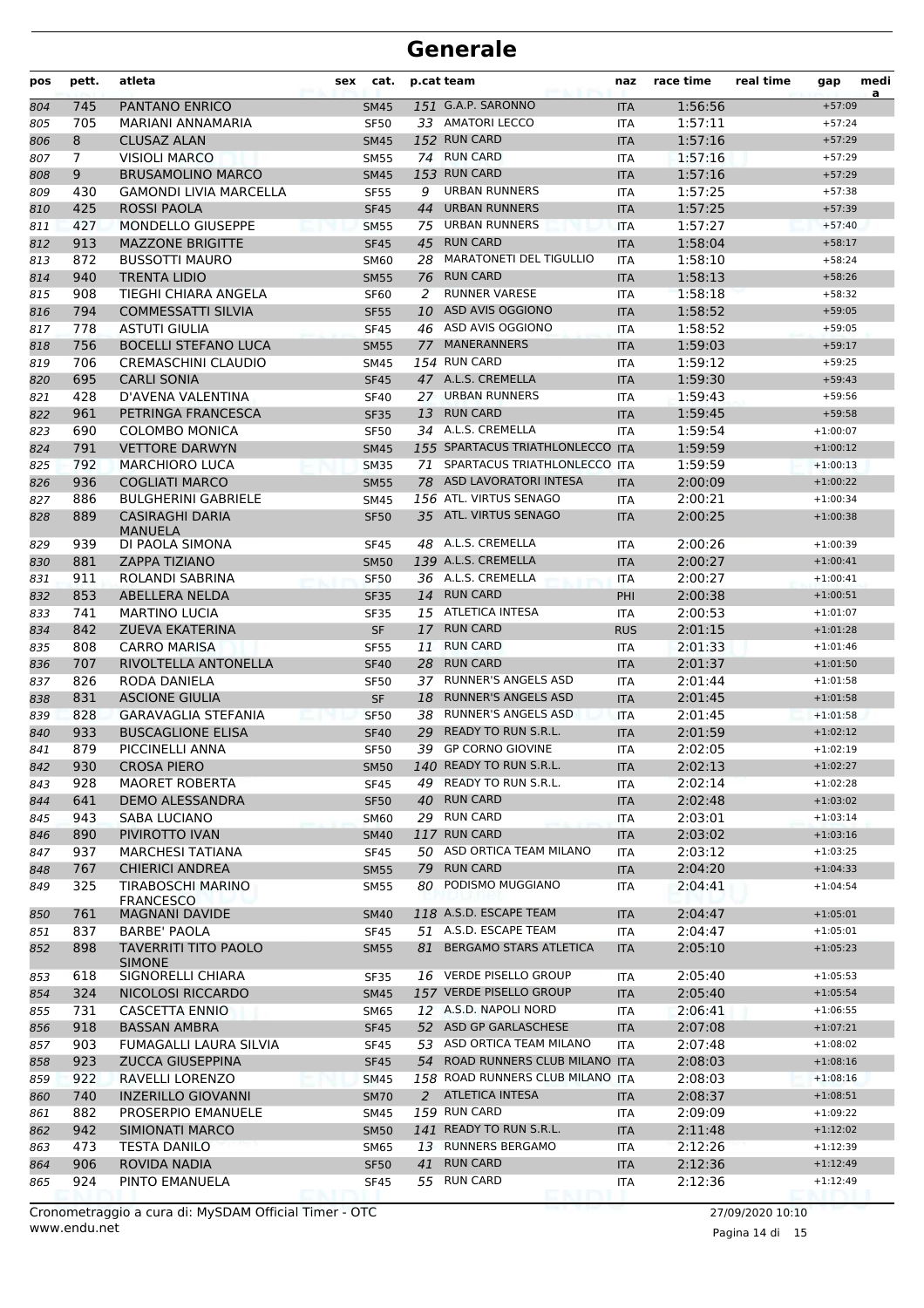| pos | pett. | atleta                      | cat.<br><b>sex</b> | p.cat team                       | naz        | race time | medi<br>real time<br>gap<br>a |
|-----|-------|-----------------------------|--------------------|----------------------------------|------------|-----------|-------------------------------|
| 866 | 905   | <b>ANTONELLI ALESSANDRA</b> | <b>SM50</b>        | 142 RUN CARD                     | <b>ITA</b> | 2:12:36   | $+1:12:49$                    |
| 867 | 907   | RIZZI ANNALISA              | <b>SF45</b>        | RUN CARD<br>56.                  | <b>ITA</b> | 2:12:36   | $+1:12:50$                    |
| 868 | 934   | PORCHETTI ANNA              | <b>SF45</b>        | <b>RUN CARD</b><br>57            | <b>ITA</b> | 2:12:42   | $+1:12:55$                    |
| 869 | 935   | <b>MISANI FRANCESCA</b>     | <b>SF40</b>        | PRO PATRIA A.R.C. BUSTO A.<br>30 | <b>ITA</b> | 2:13:42   | $+1:13:55$                    |
| 870 | 954   | DAVERIO ROBERTO             | <b>SM50</b>        | 143 ATL. CESANO MADERNO          | <b>ITA</b> | 2:14:34   | $+1:14:47$                    |
| 871 | 684   | <b>BOSCHETTI FEDERICA</b>   | <b>SF55</b>        | DK RUNNERS MILANO<br>12          | <b>ITA</b> | 2:15:29   | $+1:15:42$                    |
| 872 | 697   | <b>RAVELLI SILVIA</b>       | <b>SF45</b>        | <b>RUNNERS LEGNANO</b><br>58     | <b>ITA</b> | 2:15:55   | $+1:16:08$                    |
| 873 | 919   | MEAZZA EMANUELA             | <b>SF50</b>        | G.P. CASALESE<br>42              | <b>ITA</b> | 2:18:43   | $+1:18:57$                    |
| 874 | 902   | <b>ABATI EVA MARIA</b>      | <b>SF50</b>        | ASD ORTICA TEAM MILANO<br>43     | <b>ITA</b> | 2:22:49   | $+1:23:02$                    |
| 875 | 912   | <b>GHEZZI MARIO</b>         | <b>SM75</b>        | ASD AVIS OGGIONO<br>3            | <b>ITA</b> | 2:23:58   | $+1:24:12$                    |
| 876 | 900   | <b>ZONI MAURA</b>           | <b>SF55</b>        | G.A.P. SARONNO<br>13             | <b>ITA</b> | 2:46:11   | $+1:46:25$                    |

| <b>ENDU</b> |                                                    | <b>ENDU</b>       |                | <b>ENDU</b> |                           | <b>ENDU</b>    |
|-------------|----------------------------------------------------|-------------------|----------------|-------------|---------------------------|----------------|
|             | ENDU.net                                           |                   | <b>ENDU</b>    |             | <b>ENDUnet</b>            |                |
| <b>ENDU</b> |                                                    | ENDU              |                | <b>ENDU</b> |                           | <b>ENDU</b>    |
|             | ENDU                                               |                   | ENDU           |             | ENDU                      |                |
| ENDUMet     |                                                    | <b>ENDU</b>       |                | <b>ENDU</b> |                           | <b>ENDUnet</b> |
|             | <b>ENDU.</b>                                       |                   | <b>ENDU</b>    |             | <b>ENDU</b>               |                |
| <b>ENDU</b> |                                                    | <b>ENDU</b>       |                | <b>ENDU</b> |                           | <b>ENDU</b>    |
|             | <b>ENDU<sub>met</sub></b>                          |                   | ENDU           |             | <b>ENDU<sub>JIC</sub></b> |                |
| <b>ENDU</b> |                                                    | <b>ENDU</b>       |                | <b>ENDU</b> |                           | <b>ENDU</b>    |
|             | <b>ENDU</b>                                        |                   | <b>ENDUnet</b> |             | <b>ENDU</b>               |                |
| <b>ENDU</b> |                                                    | <b>ENDU</b>       |                | <b>ENDU</b> |                           | <b>ENDU</b>    |
|             | <b>ENDU</b>                                        |                   | <b>ENDU</b>    |             | <b>ENDU</b>               |                |
| ENDU        |                                                    | <b>ENDU</b>       |                | <b>ENDU</b> |                           | <b>ENDU</b>    |
|             | ENDU <sub>net</sub>                                |                   | <b>ENDU</b>    |             | <b>ENDUmet</b>            |                |
| ENM I       | enemetraggie a cura di: MyCDAM Official Timor. OTC | <b>END HOLLOW</b> |                | ENDE        | 27/00/2020 10:10          | <b>ENDLI</b>   |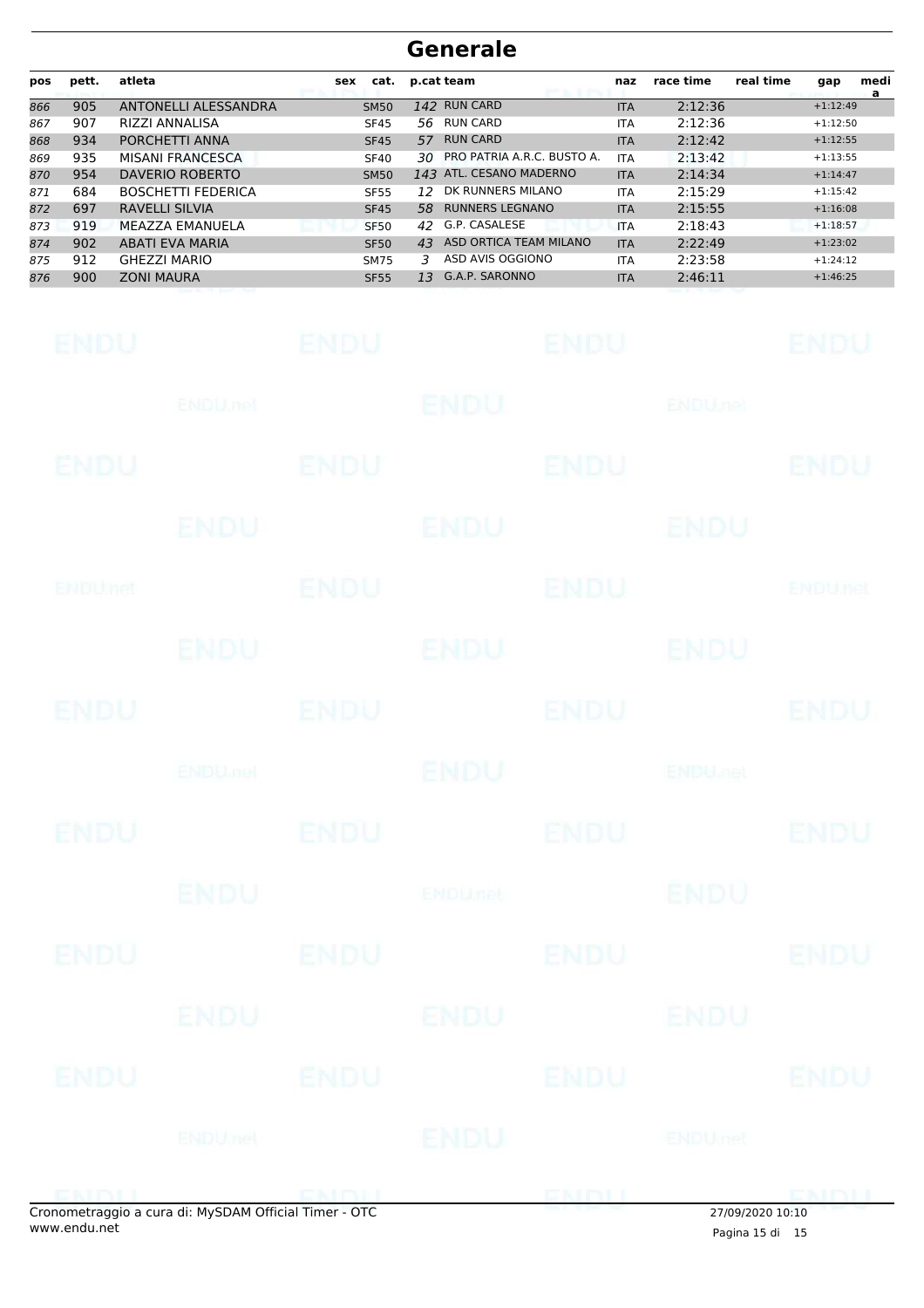# **Salomon Running Milano 2020**

*Gara* **10k - Non Competitiva** *Data* **27/09/2020**

| <b>Generale</b><br><b>POLICE BOOK STOLE</b> |                                           |       |                           |  |            |           |           |           |  |  |
|---------------------------------------------|-------------------------------------------|-------|---------------------------|--|------------|-----------|-----------|-----------|--|--|
| pett.                                       | atleta                                    | sex   | team                      |  | naz        | race time | real time | media     |  |  |
| 2452                                        | <b>ABBIATI FABIO</b>                      |       |                           |  | <b>ITA</b> | 1:04:05   |           |           |  |  |
| 2425                                        | ABRUZZI SUSANNA PAMELA                    |       |                           |  | <b>ITA</b> | 1:04:18   |           |           |  |  |
| 2317                                        | <b>ACAMPORA CLAUDIO</b>                   |       |                           |  | <b>ITA</b> | 0:55:36   |           |           |  |  |
| 2112                                        | <b>ACCANTELLI TANIA</b>                   |       |                           |  | <b>ITA</b> | 1:05:02   |           |           |  |  |
| 2264                                        | <b>ACHILLI BARBARA</b>                    |       |                           |  | <b>ITA</b> | 1:04:46   |           |           |  |  |
| 1915                                        | ACUNA ACEVEDO ELENA                       |       |                           |  | PER        | 0:54:27   |           |           |  |  |
| 2104                                        | ADDIS MARIE JEANNE                        |       |                           |  | <b>ITA</b> | 1:00:36   |           |           |  |  |
| 1935                                        | <b>AGOSTO UMBERTO</b>                     |       |                           |  | <b>ITA</b> | 0:49:44   |           |           |  |  |
| 2271                                        | <b>AGUSTIN CHRISTOPHER</b><br><b>IOHN</b> |       |                           |  | PHI        | 1:02:55   |           |           |  |  |
| 2369                                        | <b>AITA FRANCESCO</b>                     |       |                           |  | <b>ITA</b> | 0:52:58   |           |           |  |  |
| 1558                                        | <b>AJELLI GIANLUIGI</b>                   |       |                           |  | <b>ITA</b> | 0:46:07   |           |           |  |  |
| 2351                                        | ALANO GIULIA MARIA                        |       |                           |  | <b>ITA</b> | 0:55:38   |           |           |  |  |
| 2699                                        | <b>ALBANESE DAVIDE</b>                    |       |                           |  | <b>ITA</b> | 0:47:17   |           |           |  |  |
| 2109                                        | ALBICINI BARBARA                          |       |                           |  | <b>ITA</b> | 0:58:55   |           |           |  |  |
| 2654                                        | ALBRETTI ALESSANDRA                       |       |                           |  | <b>ITA</b> | 0:55:10   |           |           |  |  |
| 1999                                        | <b>ALBUSCERI ROBERTO</b>                  |       |                           |  | <b>ITA</b> | 0:51:52   |           |           |  |  |
| 1717                                        | <b>ALDO NICOLINI</b>                      |       |                           |  | <b>ITA</b> | 0:48:24   |           |           |  |  |
| 1652                                        | <b>ALERCIA EMILIO</b>                     |       |                           |  | <b>ITA</b> | 0:36:28   |           |           |  |  |
| 2657                                        | ALESSANDRELLI FABRIZIO                    |       |                           |  | <b>ITA</b> | 0:52:27   |           |           |  |  |
| 2590                                        | ALEXANIAN ALESSANDRO<br>ARMEN             |       | ENDU                      |  | <b>ITA</b> | 0:59:51   |           |           |  |  |
| 1846                                        | <b>ALFI ANTONIO</b>                       |       |                           |  | <b>ITA</b> | 0:53:31   |           |           |  |  |
| 2502                                        | <b>ALFI EVELYN</b>                        |       |                           |  | <b>ITA</b> | 1:05:56   |           |           |  |  |
| 2345                                        | ALMERIGOGNA MARCO                         |       |                           |  | <b>ITA</b> | 0:57:47   |           |           |  |  |
| 1616                                        | ALY ABD EL                                |       |                           |  | <b>ITA</b> | 0:56:41   |           |           |  |  |
| 1987                                        | AMATO DAVIDE JACOPO                       |       |                           |  | <b>ITA</b> | 0:57:03   |           |           |  |  |
| 2184                                        | AMBROSI GIACOMO<br><b>GIOVANNI</b>        |       |                           |  | <b>ITA</b> | 0:53:42   |           |           |  |  |
| 2385                                        | AMBROSIONI ALESSANDRO                     |       |                           |  | <b>ITA</b> | 1:16:45   |           |           |  |  |
| 2190                                        | <b>ANACRO GIUSEPPE</b>                    |       |                           |  | <b>ITA</b> | 1:02:18   |           |           |  |  |
| 2289                                        | ANCOG ROMAN VER                           |       |                           |  | PHI        | 0:50:34   |           |           |  |  |
| 2620                                        | ANDALORO TIZIANA                          |       |                           |  | <b>ITA</b> | 0:55:11   |           |           |  |  |
| 1882                                        | <b>ANDREONI VITTORIO</b>                  |       |                           |  | <b>ITA</b> | 0:50:28   |           |           |  |  |
| 2203                                        | ANGELI SAMUELE                            |       |                           |  | <b>ITA</b> | 0:52:30   |           |           |  |  |
| 2543                                        | <b>ANGELINO DIEGO</b>                     |       |                           |  | <b>ITA</b> | 1:16:21   |           |           |  |  |
| 2635                                        | ANGULO RICARDO                            |       |                           |  | <b>BOL</b> | 0:46:27   |           |           |  |  |
| 1602                                        | <b>ANZANI MAURIZIO</b>                    |       |                           |  | <b>ITA</b> | 0:53:16   |           |           |  |  |
| 2640                                        | <b>APOSTOL MIHAELA</b><br><b>CRISTINA</b> |       |                           |  | <b>ITA</b> | 1:01:03   |           |           |  |  |
| 1970                                        | ARDEMAGNI FRANCESCA                       |       |                           |  | <b>ITA</b> | 1:02:35   |           |           |  |  |
| 2167                                        | ARLATI GIORGIO                            |       |                           |  | <b>ITA</b> | 0:53:44   |           |           |  |  |
| 2267                                        | <b>ARTUSA IRENE</b>                       |       |                           |  | <b>ITA</b> | 1:01:35   |           |           |  |  |
| 2179                                        | ATTI FAUSTO                               |       |                           |  | <b>ITA</b> | 1:19:31   |           |           |  |  |
| 1834                                        | <b>AVOLIO PIETRO</b>                      |       |                           |  | <b>ITA</b> | 0:59:46   |           |           |  |  |
| 2555                                        | AZZINI LAURA GIOVANNA                     |       |                           |  | ITA        | 1:13:21   |           |           |  |  |
| 2645                                        | BACCHELLA ALESSANDRO                      |       |                           |  | <b>ITA</b> | 0:59:21   |           |           |  |  |
| 2308                                        | <b>BADILLO JAYPEE</b>                     |       |                           |  | PHI        | 0:51:40   |           |           |  |  |
| 1753                                        | <b>BADULLI MASSIMO</b>                    |       |                           |  | <b>ITA</b> | 0:49:05   |           |           |  |  |
| 1750                                        | <b>BADULLI STEFANIA</b>                   |       | <b>PERSONAL REPORT OF</b> |  | <b>ITA</b> | 0:54:18   |           |           |  |  |
| 1569                                        | <b>BAGNOLO MASSIMO</b>                    |       |                           |  | <b>ITA</b> | 0:57:36   |           |           |  |  |
| 2480                                        | <b>BAI IVANA</b>                          |       |                           |  | ITA        | 1:02:47   |           |           |  |  |
| 1604                                        | <b>BAIARDI GIANLUCA</b>                   |       |                           |  | <b>ITA</b> | 0:48:48   |           |           |  |  |
| 2060                                        | <b>BAITA ELIGIO</b>                       | NI MI |                           |  | <b>ITA</b> | 0:57:30   |           | ETNIENI J |  |  |
| 2574                                        | <b>BALESTRERI ENEA</b>                    |       |                           |  | <b>ITA</b> | 0:54:03   |           |           |  |  |
| 2641                                        | <b>BALLARINO ELEONORA</b>                 |       |                           |  | <b>ITA</b> | 0:57:25   |           |           |  |  |
| 1530                                        | <b>BALLERIO DAVIDE</b>                    |       |                           |  | <b>ITA</b> | 0:43:54   |           |           |  |  |
| 1565                                        | <b>BALUCANI ETTORE</b>                    |       |                           |  | ITA        | 0:42:09   |           |           |  |  |
| 1783                                        | BALZAROTTI ALESSANDRO                     |       |                           |  | <b>ITA</b> | 0:53:11   |           |           |  |  |
| 2057                                        | <b>BANFI ANDREA</b>                       |       |                           |  | <b>ITA</b> | 0:57:14   |           |           |  |  |
| 1949                                        | <b>BARBA ONA GEOVI</b>                    |       |                           |  | <b>ITA</b> | 1:09:10   |           |           |  |  |
|                                             |                                           |       |                           |  |            |           |           |           |  |  |

www.endu.net Cronometraggio a cura di: MySDAM Official Timer - OTC 27/09/2020 10:10

Pagina 1 di 17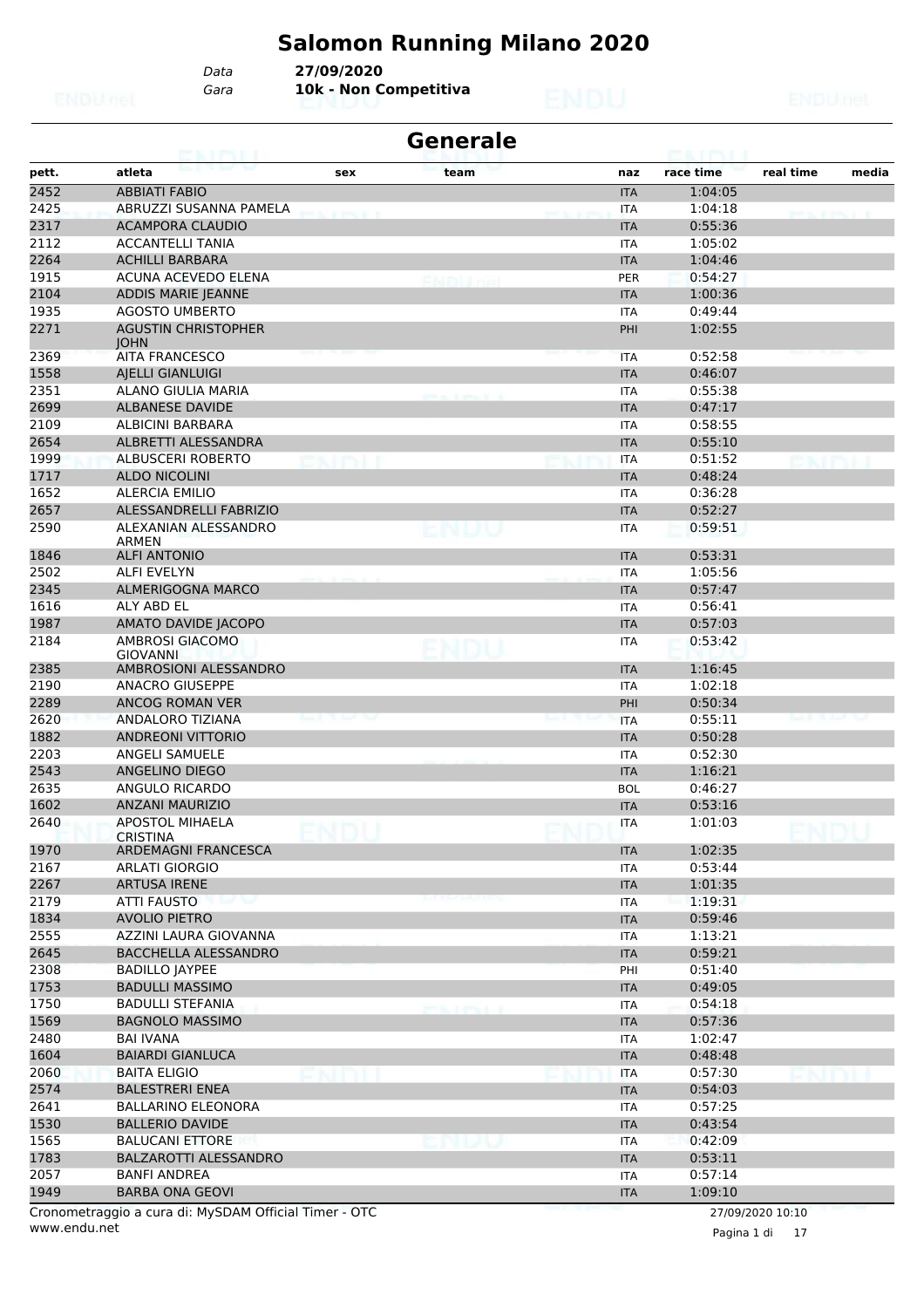| pett.        | atleta                                           | sex                   | team                        | naz                      | race time          | real time | media |
|--------------|--------------------------------------------------|-----------------------|-----------------------------|--------------------------|--------------------|-----------|-------|
|              | <b>FERNANDA</b>                                  |                       |                             |                          |                    |           |       |
| 1965         | <b>BARBAN MICHELE</b>                            |                       |                             | <b>ITA</b>               | 1:01:30            |           |       |
| 1553         | <b>BARDON CHIARA</b>                             |                       |                             | ITA                      | 0:44:35            |           |       |
| 1532         | <b>BARENGHI ANDREA</b>                           |                       |                             | <b>ITA</b>               | 0:42:51            |           |       |
| 1531         | <b>BARENGHI STEFANO</b>                          |                       | المتلاد المتلا اللاداة بستا | ITA                      | 0:41:14            |           |       |
| 1947         | <b>BARGIGIA RICCARDO</b>                         |                       |                             | <b>ITA</b>               | 0:48:36            |           |       |
| 2503         | <b>BARIONI IRENE</b>                             |                       |                             | <b>ITA</b>               | 1:09:25            |           |       |
| 2508         | <b>BAROCCI EMANUELA</b>                          |                       |                             | <b>ITA</b>               | 1:22:14            |           |       |
| 1767         | <b>BAROLLO ERIKA</b>                             |                       |                             | <b>ITA</b>               | 0:54:38            |           |       |
| 1994         | <b>BARTUCCI ROBERTO</b>                          |                       |                             | <b>ITA</b>               | 0:49:22            |           |       |
| 2299         | <b>BARZAGHI GIUSEPPINA</b>                       |                       |                             | ITA                      | 1:05:10            |           |       |
| 1811         | <b>BASILE MASSIMILIANO</b>                       |                       |                             | <b>ITA</b>               | 0:49:47            |           |       |
| 2101         | <b>BASSIS ILARIA</b>                             |                       |                             | ITA                      | 0:56:04            |           |       |
| 1610         | <b>BAVETTA GIUSEPPE</b>                          |                       |                             | <b>ITA</b>               | 0:46:12            |           |       |
| 1823         | <b>BELEGNI LUCA</b>                              |                       |                             | <b>ITA</b>               | 0:46:26            |           |       |
| 2483         | <b>BELLASIO ERIKA</b>                            |                       |                             | <b>ITA</b>               | 1:05:53            |           |       |
| 2484         | <b>BELLASIO MELISSA</b>                          |                       |                             | <b>ITA</b>               | 1:04:53            |           |       |
| 1819         | <b>BELLAVIA FRANCESCO</b>                        |                       |                             | <b>ITA</b>               | 0:37:38            |           |       |
| 1583         | <b>BELLISANO LUCA</b>                            |                       |                             | <b>ITA</b>               | 0:43:29            |           |       |
| 1899         | <b>BELLONI GIORGIO</b>                           |                       |                             | <b>ITA</b>               | 0:53:07            |           |       |
| 2364         | <b>BENATELLI ILARIA</b>                          |                       |                             | ITA                      | 1:00:40            |           |       |
| 2075         | <b>BENEDINI GIANFRANCO</b>                       |                       |                             | <b>ITA</b>               | 0:58:35            |           |       |
| 2134         | <b>BENEDINI GIORGIA</b>                          |                       |                             | <b>ITA</b>               | 0:53:51            |           |       |
| 2035         | <b>BENI ANDREA</b>                               |                       |                             | <b>ITA</b>               | 0:52:06            |           |       |
| 2447         | BENISTÀ MARIANNA                                 |                       |                             | <b>ITA</b>               | 0:59:48            |           |       |
| 1877         | <b>BENVENUTI PAOLO</b>                           |                       |                             | <b>ITA</b>               | 0:50:33            |           |       |
| 1807         | <b>BERARDINETTI MORENO</b>                       |                       |                             | ITA                      | 0:44:58            |           |       |
| 2001         | <b>BERETTA ANDREA</b>                            |                       |                             | <b>ITA</b>               | 0:50:48            |           |       |
| 1680         | <b>BERIA FEDERICO BERIA</b>                      | r vinn í h            |                             | ITA                      | 1:00:44            |           |       |
| 2118         | <b>BERNACCHIONI LUCA</b>                         |                       |                             | <b>ITA</b>               | 0:54:46            |           |       |
| 1639         | <b>BERNARDELLI ROBERTO</b>                       |                       |                             | ITA                      | 0:44:19            |           |       |
| 1575         | <b>BERNARDI BELINDA</b>                          |                       |                             | <b>ITA</b>               | 1:00:40            |           |       |
| 1508         | <b>BERNARDINI MAURO</b>                          |                       |                             | ITA                      | 0:34:23            |           |       |
| 2072         | <b>BERNASCHI ALESSIA</b>                         |                       |                             | <b>ITA</b>               | 0:55:04            |           |       |
| 1656         | <b>BERTÈ MATTEO</b>                              |                       |                             | <b>ITA</b>               | 0:45:09            |           |       |
| 1700         | <b>BERTI ARNOALDI VELI</b><br><b>GIOVANNI</b>    |                       |                             | <b>ITA</b>               | 0:46:29            |           |       |
| 2333         | <b>BERTO GIANLUCA</b>                            |                       |                             | <b>ITA</b>               | 0:46:51            |           |       |
| 2506         | <b>BERTOLONE ANDREA</b>                          |                       |                             | <b>ITA</b>               | 1:22:02            |           |       |
| 2049         | <b>BERTOLOTTI STEFANO</b>                        |                       |                             | <b>ITA</b>               | 1:01:35            |           |       |
| 1595         | <b>BERTOVANI ROBERTO</b>                         |                       |                             | <b>ITA</b>               | 0:51:57            |           |       |
| 2567         | <b>BESOZZI ROBERTA</b>                           |                       |                             | <b>ITA</b>               | 1:13:32            |           |       |
| 1660         | <b>BESTAZZA DAVIDE</b>                           |                       |                             | <b>ITA</b>               | 0:47:56            |           |       |
| 2527         | <b>BESTETTI ELISABETTA</b><br><b>MARIA</b>       | ENDU                  |                             | <b>ITA</b>               | 1:14:10            |           |       |
| 1989         | <b>BETTEGA MAURIZIO</b>                          |                       |                             | <b>ITA</b>               | 1:01:54            |           |       |
| 1653         | <b>BETTINELLI GIUSEPPINA</b>                     |                       |                             | <b>ITA</b>               | 1:34:15            |           |       |
| 2021         | <b>BIANCHI DAVIDE</b>                            |                       |                             | <b>ITA</b>               | 0:56:48            |           |       |
| 1517         | <b>BIANCHI LUCA</b>                              |                       |                             | ITA                      | 0:41:35            |           |       |
| 2272         | <b>BIANCHI MARICA</b>                            |                       |                             | <b>ITA</b>               | 0:56:17            |           |       |
| 2027         | <b>BIANCHI SARA</b>                              | <b>WAS CONSTITUTE</b> |                             | <b>ITA</b>               | 0:54:40            |           |       |
| 2041         | <b>BIANCHI STEFANO</b>                           |                       |                             | <b>ITA</b>               | 0:56:27            |           |       |
| 1938         | <b>BIANCOLLI ROSA</b>                            |                       |                             | <b>ITA</b>               | 0:55:21            |           |       |
| 1800         | <b>BIGNOTTI BENJAMIN</b>                         |                       |                             | <b>ITA</b>               | 0:57:17            |           |       |
| 2137         | <b>BINDA GIORGIO</b>                             |                       |                             | ITA                      | 0:58:30            |           |       |
| 1679         | <b>BIOLCATI LIDIA ANTONELLA</b>                  |                       |                             | <b>ITA</b>               | 0:59:55            |           |       |
| 2468         | <b>BISOGNO LUCA</b>                              |                       |                             | <b>ITA</b>               | 1:04:19            |           |       |
| 2327         | <b>BLAS GRACIELA</b>                             |                       |                             | PER                      | 0:56:39            |           |       |
| 1572         | <b>BNA' WALTER</b>                               |                       |                             | <b>ITA</b>               | 0:57:32            |           |       |
| 2382         | <b>BOCCACCIO ALBERTO</b>                         |                       |                             | <b>ITA</b>               | 1:02:25            |           |       |
| 1636         | <b>BOCCADELLI MARCO</b>                          |                       |                             | ITA                      | 0:44:02            |           |       |
| 1713         | <b>BOFFA MARA</b>                                |                       |                             | <b>ITA</b>               | 0:51:03            |           |       |
| 2438<br>2394 | <b>BOGA MONICA</b><br><b>BOLIS DAVIDE NATALE</b> |                       |                             | <b>ITA</b><br><b>ITA</b> | 0:58:01<br>1:05:39 |           |       |
| 2472         | <b>BOMBELLI CRISTINA</b>                         |                       |                             | <b>ITA</b>               | 1:00:51            |           |       |
|              |                                                  | ENITYLI               |                             |                          |                    | DMINIT    |       |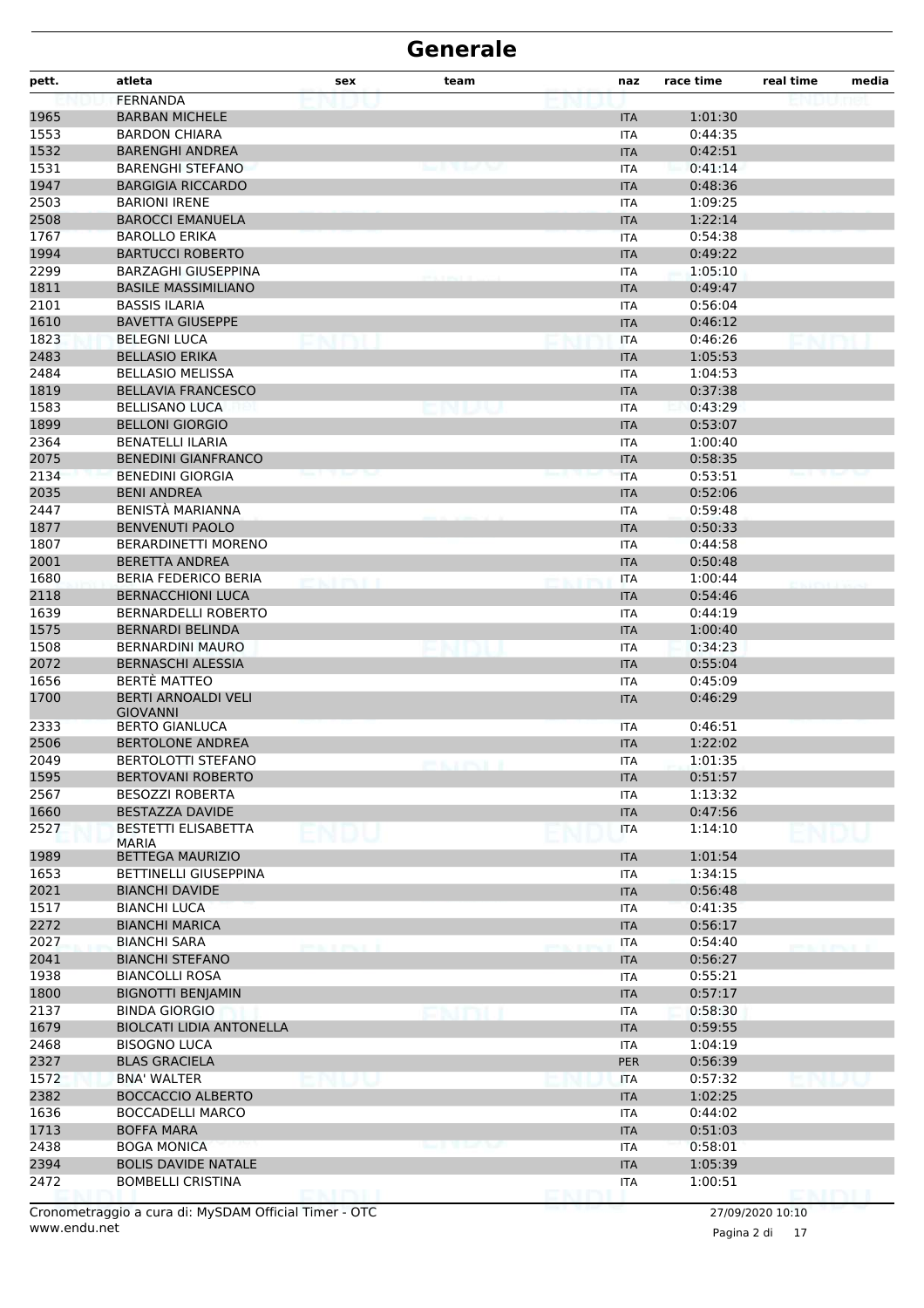| pett. | atleta                                    | sex          | team  | naz        | race time | real time     | media |
|-------|-------------------------------------------|--------------|-------|------------|-----------|---------------|-------|
| 1544  | <b>BONAFEDE LUCA</b>                      |              |       | <b>ITA</b> | 0:41:42   |               |       |
| 2360  | <b>BONCILLI ALICE</b>                     |              |       | <b>ITA</b> | 1:09:18   |               |       |
| 2621  | <b>BONELLI DIEGO</b>                      |              |       | <b>ITA</b> | 0:55:10   |               |       |
| 1985  | <b>BONETTI PAOLO</b>                      |              |       | ITA        | 0:51:52   |               |       |
| 2674  | <b>BONFANTI PAOLO</b>                     |              |       | <b>ITA</b> | 0:53:21   |               |       |
| 1536  | <b>BONOLLO MARCO</b>                      |              |       | <b>ITA</b> | 0:43:56   |               |       |
| 2050  | <b>BONVICINI LUCA</b>                     |              |       | <b>ITA</b> | 0:56:59   |               |       |
| 1969  | <b>BONZIO CAROLINA CECILIA</b>            |              |       | <b>ITA</b> | 1:03:06   |               |       |
| 1646  | <b>BORDONI JACOPO</b>                     |              |       | <b>ITA</b> | 0:47:44   |               |       |
| 2063  | <b>BORELLA ANDREA</b>                     |              |       | ITA        | 1:01:08   |               |       |
| 2012  | <b>BORGHESI DAVIDE</b>                    |              |       | <b>ITA</b> | 0:45:20   |               |       |
| 2197  | BORGO ALESSANDRO                          |              |       | ITA        | 0:53:34   |               |       |
| 2196  | <b>BORGONOVO DANIELE</b>                  |              |       | <b>ITA</b> | 0:58:07   |               |       |
| 2116  | <b>BORRIELLO FELICE</b>                   |              |       | <b>ITA</b> | 0:57:42   |               |       |
| 1552  | <b>BOSI LORENZO</b>                       |              |       | <b>ITA</b> | 0:43:22   |               |       |
| 2572  | <b>BOSSI STEFANIA</b>                     |              |       | <b>ITA</b> | 1:07:17   |               |       |
| 1510  | <b>BOSTAN CONSTANTIN</b>                  |              |       | <b>ITA</b> | 1:33:06   |               |       |
| 2650  | <b>BOTTAZZI CRISTIAN</b>                  |              |       | <b>ITA</b> | 1:06:24   |               |       |
| 2578  | <b>BOZZI MIRIAM</b>                       |              |       | <b>ITA</b> | 1:06:26   |               |       |
| 2631  | <b>BRAMATO LAURA</b>                      |              |       | <b>ITA</b> | 0:54:53   |               |       |
| 2524  | <b>BRAMBILLA LAURA</b>                    |              |       | <b>ITA</b> | 1:05:27   |               |       |
| 1641  | <b>BRAMBILLA MARCO</b><br><b>GIOVANNI</b> |              |       | <b>ITA</b> | 0:49:58   |               |       |
| 2274  | <b>BRAMBILLA SIMONA</b>                   |              |       | <b>ITA</b> | 1:08:12   |               |       |
| 1847  | <b>BRESCIANI MANUELA</b>                  |              |       | <b>ITA</b> | 1:11:34   |               |       |
| 2695  | <b>BRIA SAMUELE</b>                       |              |       | <b>ITA</b> | 0:50:44   |               |       |
| 1824  | <b>BRICCO FRANCESCO</b>                   |              |       | <b>ITA</b> | 0:49:12   |               |       |
| 1694  | <b>BRIGNOLI ROBERTO</b>                   |              |       | <b>ITA</b> | 0:47:59   |               |       |
| 2624  | <b>BRILLO ANTONIO MARCO</b>               |              |       | <b>ITA</b> | 0:49:18   |               |       |
| 1770  | <b>BROGNOLI EMILIANA</b>                  |              |       | <b>ITA</b> | 1:03:28   |               |       |
| 1743  | <b>BROGNOLI MARCO</b>                     |              |       | <b>ITA</b> | 0:49:35   |               |       |
| 2626  | <b>BRUGALI CRISTINA</b>                   |              |       | <b>ITA</b> | 0:54:37   |               |       |
| 2618  | <b>BRUGALI MATTIA</b>                     |              |       | <b>ITA</b> | 0:53:20   |               |       |
| 1885  | <b>BRUNETTI ALESSANDRO</b>                |              |       | <b>ITA</b> | 1:09:07   |               |       |
| 2357  | <b>BUA ELEONORA</b>                       |              |       | <b>ITA</b> | 1:05:29   |               |       |
| 1561  | <b>BUCCELLA SANDRO</b>                    |              |       | <b>ITA</b> | 1:28:48   |               |       |
| 1897  | <b>BUCCIO ANDREA</b>                      |              |       | <b>ITA</b> | 0:49:17   |               |       |
| 1675  | <b>BUCCOLO MARTA</b>                      |              |       | <b>ITA</b> | 0:52:00   |               |       |
| 1556  | <b>BUHOT DIDIER</b>                       |              |       | <b>FRA</b> | 0:41:33   |               |       |
| 2432  | <b>BULAI DAVIDE FRANCESCO</b>             |              |       | <b>ITA</b> | 1:22:07   |               |       |
| 2256  | <b>BUONGIORNO JACOPO</b>                  |              | emuv  | <b>ITA</b> | 0:51:16   |               |       |
| 2257  | <b>BUONGIORNO LUCREZIA</b>                |              |       | <b>ITA</b> | 0:59:19   |               |       |
| 2636  | <b>BUONINCONTRO</b>                       |              |       | <b>ITA</b> | 0:53:51   |               |       |
| 1661  | <b>FRANCESCO</b><br><b>BUSI LUCA</b>      | <b>EXIBU</b> |       | <b>ITA</b> | 0:48:58   | <b>EXTRIL</b> |       |
| 2032  | <b>BUSON SONIA</b>                        |              |       | <b>ITA</b> | 1:00:45   |               |       |
| 1864  | <b>BUTLER REBECCA</b>                     |              |       | <b>GBR</b> | 0:48:21   |               |       |
| 1925  | <b>BUTTERINI FABIO</b>                    |              | NDUmo | <b>ITA</b> | 0:52:10   |               |       |
| 2105  | <b>BUZZI FERRARIS SILVIA</b>              |              |       | <b>ITA</b> | 0:57:55   |               |       |
| 2449  | <b>CABRINI FRANCO</b>                     |              |       | <b>ITA</b> | 1:15:14   |               |       |
| 1945  | <b>CACCAMO GIORGIA</b>                    |              |       | <b>ITA</b> | 0:50:40   |               |       |
| 2020  | CACCIOLA DAVIDE                           | nuw          |       | <b>ITA</b> | 0:55:18   | E IN LINA     |       |
| 2321  | <b>CACI VINCENZO</b>                      |              |       | <b>ITA</b> | 0:59:31   |               |       |
| 1763  | CAFA' MARCO                               |              |       | <b>ITA</b> | 0:50:25   |               |       |
| 2310  | <b>CAFARELLI SALVATORE</b>                |              |       | <b>ITA</b> | 1:01:51   |               |       |
| 2023  | CAGLIO SIMONE                             |              |       | <b>ITA</b> | 0:47:35   |               |       |
| 2005  | <b>CAGNETTA EMANUELE</b>                  |              |       | <b>ITA</b> | 1:04:41   |               |       |
| 2076  | CAIRATI NICOLETTA                         |              |       | <b>ITA</b> | 1:03:20   |               |       |
| 2290  | <b>CALANTAS ROMEO</b>                     |              |       | PHI        | 0:49:36   |               |       |
| 2542  | <b>CALCAGNO MARTA</b>                     |              |       | ITA        | 1:24:18   |               |       |
| 2218  | <b>CALDARELLI GIORGIO</b>                 |              |       | <b>ITA</b> | 0:58:08   |               |       |
| 1908  | CAMBIELLI MASSIMO                         |              |       | <b>ITA</b> | 0:51:07   |               |       |
| 1863  | <b>CAMPANA GUIDO</b>                      |              |       | <b>ITA</b> | 0:47:44   |               |       |
| 2194  | CAMPANINI CLAUDIO                         |              |       | <b>ITA</b> | 1:02:31   |               |       |
| 1629  | <b>CANCLINI ALEX</b>                      |              |       | <b>ITA</b> | 0:46:08   |               |       |
|       |                                           |              |       |            |           |               |       |

Pagina 3 di 17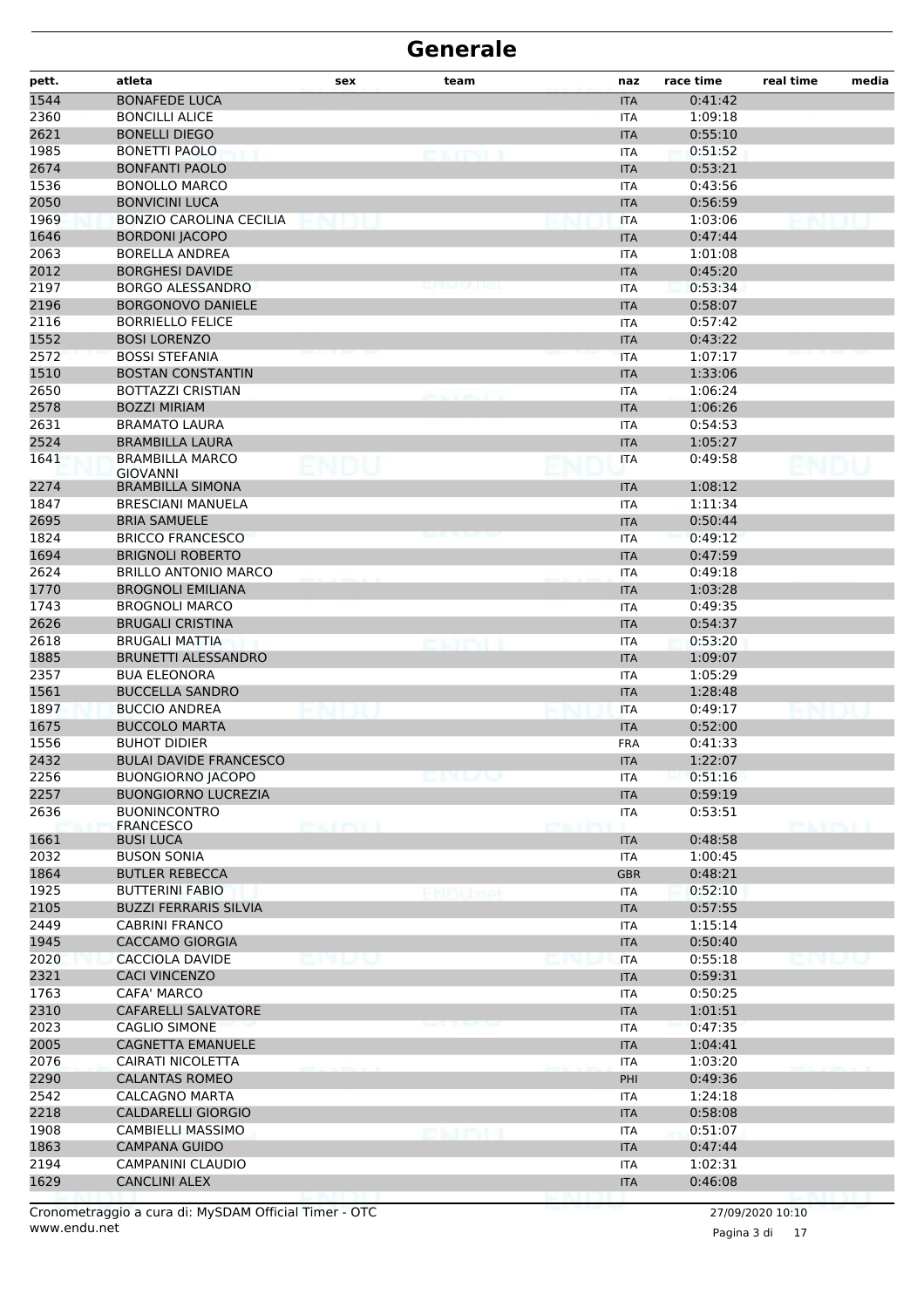| <b>CANNEVA ERNESTO</b><br>0:40:48<br><b>ITA</b><br>CANNIZZARO LUCA<br><b>ITA</b><br>0:49:48<br><b>CANNONI STEFANO</b><br>0:50:52<br><b>ITA</b><br><b>CANTALAMESSA</b><br>0:59:29<br><b>ITA</b><br><b>MELAKHESSOU SOFIA</b><br><b>CAPELLI ELENA</b><br><b>ITA</b><br>1:05:15<br><b>CAPPELLETTI LUCA</b><br>1:05:10<br><b>ITA</b><br><b>CARBOGNO NADIA</b><br>0:56:36<br><b>ITA</b><br><b>CARBONE OMAR</b><br>0:51:10<br><b>ITA</b><br>CARDIA JACOPO<br><b>ITA</b><br>1:08:59<br><b>CAREGNATO MAURO</b><br><b>ITA</b><br>0:56:50<br><b>CARERA VALENTINA</b><br>1:19:18<br><b>ITA</b><br><b>CARLI CLAUDIO</b><br><b>ITA</b><br>1:00:58<br><b>CARLUCCIO MICHELE</b><br>0:46:54<br><b>ITA</b><br>0:46:12<br>CARNEVALE DARIO<br><b>ITA</b><br><b>CARRABETTA FABIO</b><br>0:42:01<br><b>ITA</b><br>CARRETTA CLOTILDE<br><b>ITA</b><br>1:06:28<br>1526<br><b>CARRO CRISTINA</b><br>1:02:24<br><b>ITA</b><br><b>CARTA FRANCESCO</b><br>0:56:18<br><b>ITA</b><br>2254<br><b>CARUSO MARIANO</b><br>0:53:40<br><b>ITA</b><br>CASATI STEFANIA<br>0:51:02<br><b>ITA</b><br><b>CASCAVILLA GIANLUCA</b><br>1:00:04<br><b>ITA</b><br>CASELLA GIAMPIERO<br><b>ITA</b><br>1:01:26<br><b>CASELLA GIANFRANCO</b><br>0:54:12<br><b>ITA</b><br><b>CASELLI CECILIA</b><br>1:10:23<br><b>ITA</b><br><b>CASOLA YARI</b><br>1:32:57<br><b>ITA</b><br><b>CASOTTI CHRISTIAN</b><br>0:54:32<br><b>ITA</b><br><b>CASPANI ELISABETTA</b><br>1:36:38<br><b>ITA</b><br><b>CASSANI CARLO</b><br><b>ITA</b><br>0:47:03<br><b>CASSONI GIOVANNI ORESTE</b><br>0:55:56<br><b>ITA</b><br>CASTELNUOVO ANTONIO<br>0:54:32<br><b>ITA</b><br><b>DARIO</b><br>2609<br><b>CASTRIOTTA EMILIANO</b><br>1:10:48<br><b>ITA</b><br>CATALANO SABINA<br>1:01:57<br><b>ITA</b><br>1:02:01<br>CATTANEO TIZIANA<br><b>ITA</b><br><b>CATTANI SIMONE</b><br>0:53:07<br><b>ITA</b><br><b>CATTINI MATTIA</b><br>0:50:15<br><b>ITA</b><br><b>CAVALIERE SERGIO</b><br>0:42:01<br><b>ITA</b><br><b>CAVERA MOIRA</b><br>0:55:50<br><b>ITA</b><br>1746<br><b>CEDRARO STEFANIA</b><br>0:53:08<br><b>ITA</b><br>0:56:11<br><b>CEGLIA DAVIDE ANTONIO</b><br><b>ITA</b><br><b>CELORIA ALBERTO</b><br>1:00:40<br><b>ITA</b><br>2639<br>0:51:14<br><b>CEPILE GABRIELE</b><br><b>ITA</b><br>CERABOLINI CLAUDIO<br>1:02:12<br><b>ITA</b><br><b>CERESA GIORGIA</b><br>0:52:47<br><b>ITA</b><br><b>CERETTA SIMONA</b><br>0:57:35<br>ITA<br><b>CERETTI PAOLA</b><br><b>ITA</b><br>1:16:06<br><b>CERIANI FRANCESCA</b><br>1:02:20<br><b>ITA</b><br>NDUme<br>0:54:56<br><b>CERNI NAZZARENO</b><br><b>ITA</b><br><b>CERVELLI CRISTINA</b><br><b>ITA</b><br>1:13:21<br><b>CHIANCA ROBERTO</b><br>0:51:09<br><b>ITA</b><br><b>CHIANCONE FRANCESCO</b><br><b>ITA</b><br>1:18:07<br>MU JAM<br>jnija v<br>1625<br><b>CHIARENTIN ENEA</b><br>1:04:09<br><b>ITA</b><br><b>CHIARINI ANGELO</b><br>0:48:35<br><b>ITA</b><br><b>CHIARINI MAURIZIO</b><br><b>ITA</b><br>0:50:26<br>CHIARINI STEFANIA<br>0:58:07<br><b>ITA</b><br>CHIFFI ALESSANDRO<br>1:01:02<br><b>ITA</b><br>CHINNICI CALOGERO<br><b>ITA</b><br>1:20:16<br><b>CHIROLLI LUIGI</b><br>1:01:38<br><b>ITA</b><br>CHIROQUE CRUZ NARCISA<br>1:03:43<br><b>PER</b><br><b>MARIA</b><br><b>CIAPPINA MARIA ROSA</b><br>1:06:51<br><b>ITA</b><br>2580<br>CIOCIANO ROSALIA<br><b>ITA</b><br>1:14:45<br>cnuu<br>1916<br><b>CIOTTI ALBERTO</b><br>0:50:24<br><b>ITA</b><br>2261<br><b>CIRMI BARBARA</b><br>0:52:28<br>ITA<br>1833<br><b>CIURLO FEDERICA</b><br>0:51:06<br><b>ITA</b><br>Cronometraggio a cura di: MySDAM Official Timer - OTC<br>27/09/2020 10:10 | pett. | atleta | sex | team | naz | race time | real time | media |
|-----------------------------------------------------------------------------------------------------------------------------------------------------------------------------------------------------------------------------------------------------------------------------------------------------------------------------------------------------------------------------------------------------------------------------------------------------------------------------------------------------------------------------------------------------------------------------------------------------------------------------------------------------------------------------------------------------------------------------------------------------------------------------------------------------------------------------------------------------------------------------------------------------------------------------------------------------------------------------------------------------------------------------------------------------------------------------------------------------------------------------------------------------------------------------------------------------------------------------------------------------------------------------------------------------------------------------------------------------------------------------------------------------------------------------------------------------------------------------------------------------------------------------------------------------------------------------------------------------------------------------------------------------------------------------------------------------------------------------------------------------------------------------------------------------------------------------------------------------------------------------------------------------------------------------------------------------------------------------------------------------------------------------------------------------------------------------------------------------------------------------------------------------------------------------------------------------------------------------------------------------------------------------------------------------------------------------------------------------------------------------------------------------------------------------------------------------------------------------------------------------------------------------------------------------------------------------------------------------------------------------------------------------------------------------------------------------------------------------------------------------------------------------------------------------------------------------------------------------------------------------------------------------------------------------------------------------------------------------------------------------------------------------------------------------------------------------------------------------------------------------------------------------------------------------------------------------------------------------------------------------------------------------------------------------------------------------------------------------------------------------------------------------------------------------------------------------------------------------------------------------------------------------|-------|--------|-----|------|-----|-----------|-----------|-------|
|                                                                                                                                                                                                                                                                                                                                                                                                                                                                                                                                                                                                                                                                                                                                                                                                                                                                                                                                                                                                                                                                                                                                                                                                                                                                                                                                                                                                                                                                                                                                                                                                                                                                                                                                                                                                                                                                                                                                                                                                                                                                                                                                                                                                                                                                                                                                                                                                                                                                                                                                                                                                                                                                                                                                                                                                                                                                                                                                                                                                                                                                                                                                                                                                                                                                                                                                                                                                                                                                                                                             | 1559  |        |     |      |     |           |           |       |
|                                                                                                                                                                                                                                                                                                                                                                                                                                                                                                                                                                                                                                                                                                                                                                                                                                                                                                                                                                                                                                                                                                                                                                                                                                                                                                                                                                                                                                                                                                                                                                                                                                                                                                                                                                                                                                                                                                                                                                                                                                                                                                                                                                                                                                                                                                                                                                                                                                                                                                                                                                                                                                                                                                                                                                                                                                                                                                                                                                                                                                                                                                                                                                                                                                                                                                                                                                                                                                                                                                                             | 1849  |        |     |      |     |           |           |       |
|                                                                                                                                                                                                                                                                                                                                                                                                                                                                                                                                                                                                                                                                                                                                                                                                                                                                                                                                                                                                                                                                                                                                                                                                                                                                                                                                                                                                                                                                                                                                                                                                                                                                                                                                                                                                                                                                                                                                                                                                                                                                                                                                                                                                                                                                                                                                                                                                                                                                                                                                                                                                                                                                                                                                                                                                                                                                                                                                                                                                                                                                                                                                                                                                                                                                                                                                                                                                                                                                                                                             | 1923  |        |     |      |     |           |           |       |
|                                                                                                                                                                                                                                                                                                                                                                                                                                                                                                                                                                                                                                                                                                                                                                                                                                                                                                                                                                                                                                                                                                                                                                                                                                                                                                                                                                                                                                                                                                                                                                                                                                                                                                                                                                                                                                                                                                                                                                                                                                                                                                                                                                                                                                                                                                                                                                                                                                                                                                                                                                                                                                                                                                                                                                                                                                                                                                                                                                                                                                                                                                                                                                                                                                                                                                                                                                                                                                                                                                                             | 2549  |        |     |      |     |           |           |       |
|                                                                                                                                                                                                                                                                                                                                                                                                                                                                                                                                                                                                                                                                                                                                                                                                                                                                                                                                                                                                                                                                                                                                                                                                                                                                                                                                                                                                                                                                                                                                                                                                                                                                                                                                                                                                                                                                                                                                                                                                                                                                                                                                                                                                                                                                                                                                                                                                                                                                                                                                                                                                                                                                                                                                                                                                                                                                                                                                                                                                                                                                                                                                                                                                                                                                                                                                                                                                                                                                                                                             | 2495  |        |     |      |     |           |           |       |
|                                                                                                                                                                                                                                                                                                                                                                                                                                                                                                                                                                                                                                                                                                                                                                                                                                                                                                                                                                                                                                                                                                                                                                                                                                                                                                                                                                                                                                                                                                                                                                                                                                                                                                                                                                                                                                                                                                                                                                                                                                                                                                                                                                                                                                                                                                                                                                                                                                                                                                                                                                                                                                                                                                                                                                                                                                                                                                                                                                                                                                                                                                                                                                                                                                                                                                                                                                                                                                                                                                                             | 2300  |        |     |      |     |           |           |       |
|                                                                                                                                                                                                                                                                                                                                                                                                                                                                                                                                                                                                                                                                                                                                                                                                                                                                                                                                                                                                                                                                                                                                                                                                                                                                                                                                                                                                                                                                                                                                                                                                                                                                                                                                                                                                                                                                                                                                                                                                                                                                                                                                                                                                                                                                                                                                                                                                                                                                                                                                                                                                                                                                                                                                                                                                                                                                                                                                                                                                                                                                                                                                                                                                                                                                                                                                                                                                                                                                                                                             | 2130  |        |     |      |     |           |           |       |
|                                                                                                                                                                                                                                                                                                                                                                                                                                                                                                                                                                                                                                                                                                                                                                                                                                                                                                                                                                                                                                                                                                                                                                                                                                                                                                                                                                                                                                                                                                                                                                                                                                                                                                                                                                                                                                                                                                                                                                                                                                                                                                                                                                                                                                                                                                                                                                                                                                                                                                                                                                                                                                                                                                                                                                                                                                                                                                                                                                                                                                                                                                                                                                                                                                                                                                                                                                                                                                                                                                                             | 1642  |        |     |      |     |           |           |       |
|                                                                                                                                                                                                                                                                                                                                                                                                                                                                                                                                                                                                                                                                                                                                                                                                                                                                                                                                                                                                                                                                                                                                                                                                                                                                                                                                                                                                                                                                                                                                                                                                                                                                                                                                                                                                                                                                                                                                                                                                                                                                                                                                                                                                                                                                                                                                                                                                                                                                                                                                                                                                                                                                                                                                                                                                                                                                                                                                                                                                                                                                                                                                                                                                                                                                                                                                                                                                                                                                                                                             | 2110  |        |     |      |     |           |           |       |
|                                                                                                                                                                                                                                                                                                                                                                                                                                                                                                                                                                                                                                                                                                                                                                                                                                                                                                                                                                                                                                                                                                                                                                                                                                                                                                                                                                                                                                                                                                                                                                                                                                                                                                                                                                                                                                                                                                                                                                                                                                                                                                                                                                                                                                                                                                                                                                                                                                                                                                                                                                                                                                                                                                                                                                                                                                                                                                                                                                                                                                                                                                                                                                                                                                                                                                                                                                                                                                                                                                                             | 1801  |        |     |      |     |           |           |       |
|                                                                                                                                                                                                                                                                                                                                                                                                                                                                                                                                                                                                                                                                                                                                                                                                                                                                                                                                                                                                                                                                                                                                                                                                                                                                                                                                                                                                                                                                                                                                                                                                                                                                                                                                                                                                                                                                                                                                                                                                                                                                                                                                                                                                                                                                                                                                                                                                                                                                                                                                                                                                                                                                                                                                                                                                                                                                                                                                                                                                                                                                                                                                                                                                                                                                                                                                                                                                                                                                                                                             | 2461  |        |     |      |     |           |           |       |
|                                                                                                                                                                                                                                                                                                                                                                                                                                                                                                                                                                                                                                                                                                                                                                                                                                                                                                                                                                                                                                                                                                                                                                                                                                                                                                                                                                                                                                                                                                                                                                                                                                                                                                                                                                                                                                                                                                                                                                                                                                                                                                                                                                                                                                                                                                                                                                                                                                                                                                                                                                                                                                                                                                                                                                                                                                                                                                                                                                                                                                                                                                                                                                                                                                                                                                                                                                                                                                                                                                                             | 2136  |        |     |      |     |           |           |       |
|                                                                                                                                                                                                                                                                                                                                                                                                                                                                                                                                                                                                                                                                                                                                                                                                                                                                                                                                                                                                                                                                                                                                                                                                                                                                                                                                                                                                                                                                                                                                                                                                                                                                                                                                                                                                                                                                                                                                                                                                                                                                                                                                                                                                                                                                                                                                                                                                                                                                                                                                                                                                                                                                                                                                                                                                                                                                                                                                                                                                                                                                                                                                                                                                                                                                                                                                                                                                                                                                                                                             | 1696  |        |     |      |     |           |           |       |
|                                                                                                                                                                                                                                                                                                                                                                                                                                                                                                                                                                                                                                                                                                                                                                                                                                                                                                                                                                                                                                                                                                                                                                                                                                                                                                                                                                                                                                                                                                                                                                                                                                                                                                                                                                                                                                                                                                                                                                                                                                                                                                                                                                                                                                                                                                                                                                                                                                                                                                                                                                                                                                                                                                                                                                                                                                                                                                                                                                                                                                                                                                                                                                                                                                                                                                                                                                                                                                                                                                                             | 1657  |        |     |      |     |           |           |       |
|                                                                                                                                                                                                                                                                                                                                                                                                                                                                                                                                                                                                                                                                                                                                                                                                                                                                                                                                                                                                                                                                                                                                                                                                                                                                                                                                                                                                                                                                                                                                                                                                                                                                                                                                                                                                                                                                                                                                                                                                                                                                                                                                                                                                                                                                                                                                                                                                                                                                                                                                                                                                                                                                                                                                                                                                                                                                                                                                                                                                                                                                                                                                                                                                                                                                                                                                                                                                                                                                                                                             | 1654  |        |     |      |     |           |           |       |
|                                                                                                                                                                                                                                                                                                                                                                                                                                                                                                                                                                                                                                                                                                                                                                                                                                                                                                                                                                                                                                                                                                                                                                                                                                                                                                                                                                                                                                                                                                                                                                                                                                                                                                                                                                                                                                                                                                                                                                                                                                                                                                                                                                                                                                                                                                                                                                                                                                                                                                                                                                                                                                                                                                                                                                                                                                                                                                                                                                                                                                                                                                                                                                                                                                                                                                                                                                                                                                                                                                                             | 2085  |        |     |      |     |           |           |       |
|                                                                                                                                                                                                                                                                                                                                                                                                                                                                                                                                                                                                                                                                                                                                                                                                                                                                                                                                                                                                                                                                                                                                                                                                                                                                                                                                                                                                                                                                                                                                                                                                                                                                                                                                                                                                                                                                                                                                                                                                                                                                                                                                                                                                                                                                                                                                                                                                                                                                                                                                                                                                                                                                                                                                                                                                                                                                                                                                                                                                                                                                                                                                                                                                                                                                                                                                                                                                                                                                                                                             |       |        |     |      |     |           |           |       |
|                                                                                                                                                                                                                                                                                                                                                                                                                                                                                                                                                                                                                                                                                                                                                                                                                                                                                                                                                                                                                                                                                                                                                                                                                                                                                                                                                                                                                                                                                                                                                                                                                                                                                                                                                                                                                                                                                                                                                                                                                                                                                                                                                                                                                                                                                                                                                                                                                                                                                                                                                                                                                                                                                                                                                                                                                                                                                                                                                                                                                                                                                                                                                                                                                                                                                                                                                                                                                                                                                                                             | 1874  |        |     |      |     |           |           |       |
|                                                                                                                                                                                                                                                                                                                                                                                                                                                                                                                                                                                                                                                                                                                                                                                                                                                                                                                                                                                                                                                                                                                                                                                                                                                                                                                                                                                                                                                                                                                                                                                                                                                                                                                                                                                                                                                                                                                                                                                                                                                                                                                                                                                                                                                                                                                                                                                                                                                                                                                                                                                                                                                                                                                                                                                                                                                                                                                                                                                                                                                                                                                                                                                                                                                                                                                                                                                                                                                                                                                             |       |        |     |      |     |           |           |       |
|                                                                                                                                                                                                                                                                                                                                                                                                                                                                                                                                                                                                                                                                                                                                                                                                                                                                                                                                                                                                                                                                                                                                                                                                                                                                                                                                                                                                                                                                                                                                                                                                                                                                                                                                                                                                                                                                                                                                                                                                                                                                                                                                                                                                                                                                                                                                                                                                                                                                                                                                                                                                                                                                                                                                                                                                                                                                                                                                                                                                                                                                                                                                                                                                                                                                                                                                                                                                                                                                                                                             | 1817  |        |     |      |     |           |           |       |
|                                                                                                                                                                                                                                                                                                                                                                                                                                                                                                                                                                                                                                                                                                                                                                                                                                                                                                                                                                                                                                                                                                                                                                                                                                                                                                                                                                                                                                                                                                                                                                                                                                                                                                                                                                                                                                                                                                                                                                                                                                                                                                                                                                                                                                                                                                                                                                                                                                                                                                                                                                                                                                                                                                                                                                                                                                                                                                                                                                                                                                                                                                                                                                                                                                                                                                                                                                                                                                                                                                                             | 1858  |        |     |      |     |           |           |       |
|                                                                                                                                                                                                                                                                                                                                                                                                                                                                                                                                                                                                                                                                                                                                                                                                                                                                                                                                                                                                                                                                                                                                                                                                                                                                                                                                                                                                                                                                                                                                                                                                                                                                                                                                                                                                                                                                                                                                                                                                                                                                                                                                                                                                                                                                                                                                                                                                                                                                                                                                                                                                                                                                                                                                                                                                                                                                                                                                                                                                                                                                                                                                                                                                                                                                                                                                                                                                                                                                                                                             | 2554  |        |     |      |     |           |           |       |
|                                                                                                                                                                                                                                                                                                                                                                                                                                                                                                                                                                                                                                                                                                                                                                                                                                                                                                                                                                                                                                                                                                                                                                                                                                                                                                                                                                                                                                                                                                                                                                                                                                                                                                                                                                                                                                                                                                                                                                                                                                                                                                                                                                                                                                                                                                                                                                                                                                                                                                                                                                                                                                                                                                                                                                                                                                                                                                                                                                                                                                                                                                                                                                                                                                                                                                                                                                                                                                                                                                                             | 2159  |        |     |      |     |           |           |       |
|                                                                                                                                                                                                                                                                                                                                                                                                                                                                                                                                                                                                                                                                                                                                                                                                                                                                                                                                                                                                                                                                                                                                                                                                                                                                                                                                                                                                                                                                                                                                                                                                                                                                                                                                                                                                                                                                                                                                                                                                                                                                                                                                                                                                                                                                                                                                                                                                                                                                                                                                                                                                                                                                                                                                                                                                                                                                                                                                                                                                                                                                                                                                                                                                                                                                                                                                                                                                                                                                                                                             | 2391  |        |     |      |     |           |           |       |
|                                                                                                                                                                                                                                                                                                                                                                                                                                                                                                                                                                                                                                                                                                                                                                                                                                                                                                                                                                                                                                                                                                                                                                                                                                                                                                                                                                                                                                                                                                                                                                                                                                                                                                                                                                                                                                                                                                                                                                                                                                                                                                                                                                                                                                                                                                                                                                                                                                                                                                                                                                                                                                                                                                                                                                                                                                                                                                                                                                                                                                                                                                                                                                                                                                                                                                                                                                                                                                                                                                                             | 2604  |        |     |      |     |           |           |       |
|                                                                                                                                                                                                                                                                                                                                                                                                                                                                                                                                                                                                                                                                                                                                                                                                                                                                                                                                                                                                                                                                                                                                                                                                                                                                                                                                                                                                                                                                                                                                                                                                                                                                                                                                                                                                                                                                                                                                                                                                                                                                                                                                                                                                                                                                                                                                                                                                                                                                                                                                                                                                                                                                                                                                                                                                                                                                                                                                                                                                                                                                                                                                                                                                                                                                                                                                                                                                                                                                                                                             | 1802  |        |     |      |     |           |           |       |
|                                                                                                                                                                                                                                                                                                                                                                                                                                                                                                                                                                                                                                                                                                                                                                                                                                                                                                                                                                                                                                                                                                                                                                                                                                                                                                                                                                                                                                                                                                                                                                                                                                                                                                                                                                                                                                                                                                                                                                                                                                                                                                                                                                                                                                                                                                                                                                                                                                                                                                                                                                                                                                                                                                                                                                                                                                                                                                                                                                                                                                                                                                                                                                                                                                                                                                                                                                                                                                                                                                                             | 2014  |        |     |      |     |           |           |       |
|                                                                                                                                                                                                                                                                                                                                                                                                                                                                                                                                                                                                                                                                                                                                                                                                                                                                                                                                                                                                                                                                                                                                                                                                                                                                                                                                                                                                                                                                                                                                                                                                                                                                                                                                                                                                                                                                                                                                                                                                                                                                                                                                                                                                                                                                                                                                                                                                                                                                                                                                                                                                                                                                                                                                                                                                                                                                                                                                                                                                                                                                                                                                                                                                                                                                                                                                                                                                                                                                                                                             | 1663  |        |     |      |     |           |           |       |
|                                                                                                                                                                                                                                                                                                                                                                                                                                                                                                                                                                                                                                                                                                                                                                                                                                                                                                                                                                                                                                                                                                                                                                                                                                                                                                                                                                                                                                                                                                                                                                                                                                                                                                                                                                                                                                                                                                                                                                                                                                                                                                                                                                                                                                                                                                                                                                                                                                                                                                                                                                                                                                                                                                                                                                                                                                                                                                                                                                                                                                                                                                                                                                                                                                                                                                                                                                                                                                                                                                                             | 1832  |        |     |      |     |           |           |       |
|                                                                                                                                                                                                                                                                                                                                                                                                                                                                                                                                                                                                                                                                                                                                                                                                                                                                                                                                                                                                                                                                                                                                                                                                                                                                                                                                                                                                                                                                                                                                                                                                                                                                                                                                                                                                                                                                                                                                                                                                                                                                                                                                                                                                                                                                                                                                                                                                                                                                                                                                                                                                                                                                                                                                                                                                                                                                                                                                                                                                                                                                                                                                                                                                                                                                                                                                                                                                                                                                                                                             | 2132  |        |     |      |     |           |           |       |
|                                                                                                                                                                                                                                                                                                                                                                                                                                                                                                                                                                                                                                                                                                                                                                                                                                                                                                                                                                                                                                                                                                                                                                                                                                                                                                                                                                                                                                                                                                                                                                                                                                                                                                                                                                                                                                                                                                                                                                                                                                                                                                                                                                                                                                                                                                                                                                                                                                                                                                                                                                                                                                                                                                                                                                                                                                                                                                                                                                                                                                                                                                                                                                                                                                                                                                                                                                                                                                                                                                                             |       |        |     |      |     |           |           |       |
|                                                                                                                                                                                                                                                                                                                                                                                                                                                                                                                                                                                                                                                                                                                                                                                                                                                                                                                                                                                                                                                                                                                                                                                                                                                                                                                                                                                                                                                                                                                                                                                                                                                                                                                                                                                                                                                                                                                                                                                                                                                                                                                                                                                                                                                                                                                                                                                                                                                                                                                                                                                                                                                                                                                                                                                                                                                                                                                                                                                                                                                                                                                                                                                                                                                                                                                                                                                                                                                                                                                             | 2232  |        |     |      |     |           |           |       |
|                                                                                                                                                                                                                                                                                                                                                                                                                                                                                                                                                                                                                                                                                                                                                                                                                                                                                                                                                                                                                                                                                                                                                                                                                                                                                                                                                                                                                                                                                                                                                                                                                                                                                                                                                                                                                                                                                                                                                                                                                                                                                                                                                                                                                                                                                                                                                                                                                                                                                                                                                                                                                                                                                                                                                                                                                                                                                                                                                                                                                                                                                                                                                                                                                                                                                                                                                                                                                                                                                                                             | 2473  |        |     |      |     |           |           |       |
|                                                                                                                                                                                                                                                                                                                                                                                                                                                                                                                                                                                                                                                                                                                                                                                                                                                                                                                                                                                                                                                                                                                                                                                                                                                                                                                                                                                                                                                                                                                                                                                                                                                                                                                                                                                                                                                                                                                                                                                                                                                                                                                                                                                                                                                                                                                                                                                                                                                                                                                                                                                                                                                                                                                                                                                                                                                                                                                                                                                                                                                                                                                                                                                                                                                                                                                                                                                                                                                                                                                             | 1828  |        |     |      |     |           |           |       |
|                                                                                                                                                                                                                                                                                                                                                                                                                                                                                                                                                                                                                                                                                                                                                                                                                                                                                                                                                                                                                                                                                                                                                                                                                                                                                                                                                                                                                                                                                                                                                                                                                                                                                                                                                                                                                                                                                                                                                                                                                                                                                                                                                                                                                                                                                                                                                                                                                                                                                                                                                                                                                                                                                                                                                                                                                                                                                                                                                                                                                                                                                                                                                                                                                                                                                                                                                                                                                                                                                                                             | 1674  |        |     |      |     |           |           |       |
|                                                                                                                                                                                                                                                                                                                                                                                                                                                                                                                                                                                                                                                                                                                                                                                                                                                                                                                                                                                                                                                                                                                                                                                                                                                                                                                                                                                                                                                                                                                                                                                                                                                                                                                                                                                                                                                                                                                                                                                                                                                                                                                                                                                                                                                                                                                                                                                                                                                                                                                                                                                                                                                                                                                                                                                                                                                                                                                                                                                                                                                                                                                                                                                                                                                                                                                                                                                                                                                                                                                             | 1527  |        |     |      |     |           |           |       |
|                                                                                                                                                                                                                                                                                                                                                                                                                                                                                                                                                                                                                                                                                                                                                                                                                                                                                                                                                                                                                                                                                                                                                                                                                                                                                                                                                                                                                                                                                                                                                                                                                                                                                                                                                                                                                                                                                                                                                                                                                                                                                                                                                                                                                                                                                                                                                                                                                                                                                                                                                                                                                                                                                                                                                                                                                                                                                                                                                                                                                                                                                                                                                                                                                                                                                                                                                                                                                                                                                                                             | 2297  |        |     |      |     |           |           |       |
|                                                                                                                                                                                                                                                                                                                                                                                                                                                                                                                                                                                                                                                                                                                                                                                                                                                                                                                                                                                                                                                                                                                                                                                                                                                                                                                                                                                                                                                                                                                                                                                                                                                                                                                                                                                                                                                                                                                                                                                                                                                                                                                                                                                                                                                                                                                                                                                                                                                                                                                                                                                                                                                                                                                                                                                                                                                                                                                                                                                                                                                                                                                                                                                                                                                                                                                                                                                                                                                                                                                             |       |        |     |      |     |           |           |       |
|                                                                                                                                                                                                                                                                                                                                                                                                                                                                                                                                                                                                                                                                                                                                                                                                                                                                                                                                                                                                                                                                                                                                                                                                                                                                                                                                                                                                                                                                                                                                                                                                                                                                                                                                                                                                                                                                                                                                                                                                                                                                                                                                                                                                                                                                                                                                                                                                                                                                                                                                                                                                                                                                                                                                                                                                                                                                                                                                                                                                                                                                                                                                                                                                                                                                                                                                                                                                                                                                                                                             | 2117  |        |     |      |     |           |           |       |
|                                                                                                                                                                                                                                                                                                                                                                                                                                                                                                                                                                                                                                                                                                                                                                                                                                                                                                                                                                                                                                                                                                                                                                                                                                                                                                                                                                                                                                                                                                                                                                                                                                                                                                                                                                                                                                                                                                                                                                                                                                                                                                                                                                                                                                                                                                                                                                                                                                                                                                                                                                                                                                                                                                                                                                                                                                                                                                                                                                                                                                                                                                                                                                                                                                                                                                                                                                                                                                                                                                                             | 1943  |        |     |      |     |           |           |       |
|                                                                                                                                                                                                                                                                                                                                                                                                                                                                                                                                                                                                                                                                                                                                                                                                                                                                                                                                                                                                                                                                                                                                                                                                                                                                                                                                                                                                                                                                                                                                                                                                                                                                                                                                                                                                                                                                                                                                                                                                                                                                                                                                                                                                                                                                                                                                                                                                                                                                                                                                                                                                                                                                                                                                                                                                                                                                                                                                                                                                                                                                                                                                                                                                                                                                                                                                                                                                                                                                                                                             |       |        |     |      |     |           |           |       |
|                                                                                                                                                                                                                                                                                                                                                                                                                                                                                                                                                                                                                                                                                                                                                                                                                                                                                                                                                                                                                                                                                                                                                                                                                                                                                                                                                                                                                                                                                                                                                                                                                                                                                                                                                                                                                                                                                                                                                                                                                                                                                                                                                                                                                                                                                                                                                                                                                                                                                                                                                                                                                                                                                                                                                                                                                                                                                                                                                                                                                                                                                                                                                                                                                                                                                                                                                                                                                                                                                                                             | 2534  |        |     |      |     |           |           |       |
|                                                                                                                                                                                                                                                                                                                                                                                                                                                                                                                                                                                                                                                                                                                                                                                                                                                                                                                                                                                                                                                                                                                                                                                                                                                                                                                                                                                                                                                                                                                                                                                                                                                                                                                                                                                                                                                                                                                                                                                                                                                                                                                                                                                                                                                                                                                                                                                                                                                                                                                                                                                                                                                                                                                                                                                                                                                                                                                                                                                                                                                                                                                                                                                                                                                                                                                                                                                                                                                                                                                             | 1854  |        |     |      |     |           |           |       |
|                                                                                                                                                                                                                                                                                                                                                                                                                                                                                                                                                                                                                                                                                                                                                                                                                                                                                                                                                                                                                                                                                                                                                                                                                                                                                                                                                                                                                                                                                                                                                                                                                                                                                                                                                                                                                                                                                                                                                                                                                                                                                                                                                                                                                                                                                                                                                                                                                                                                                                                                                                                                                                                                                                                                                                                                                                                                                                                                                                                                                                                                                                                                                                                                                                                                                                                                                                                                                                                                                                                             | 2332  |        |     |      |     |           |           |       |
|                                                                                                                                                                                                                                                                                                                                                                                                                                                                                                                                                                                                                                                                                                                                                                                                                                                                                                                                                                                                                                                                                                                                                                                                                                                                                                                                                                                                                                                                                                                                                                                                                                                                                                                                                                                                                                                                                                                                                                                                                                                                                                                                                                                                                                                                                                                                                                                                                                                                                                                                                                                                                                                                                                                                                                                                                                                                                                                                                                                                                                                                                                                                                                                                                                                                                                                                                                                                                                                                                                                             | 2594  |        |     |      |     |           |           |       |
|                                                                                                                                                                                                                                                                                                                                                                                                                                                                                                                                                                                                                                                                                                                                                                                                                                                                                                                                                                                                                                                                                                                                                                                                                                                                                                                                                                                                                                                                                                                                                                                                                                                                                                                                                                                                                                                                                                                                                                                                                                                                                                                                                                                                                                                                                                                                                                                                                                                                                                                                                                                                                                                                                                                                                                                                                                                                                                                                                                                                                                                                                                                                                                                                                                                                                                                                                                                                                                                                                                                             | 2513  |        |     |      |     |           |           |       |
|                                                                                                                                                                                                                                                                                                                                                                                                                                                                                                                                                                                                                                                                                                                                                                                                                                                                                                                                                                                                                                                                                                                                                                                                                                                                                                                                                                                                                                                                                                                                                                                                                                                                                                                                                                                                                                                                                                                                                                                                                                                                                                                                                                                                                                                                                                                                                                                                                                                                                                                                                                                                                                                                                                                                                                                                                                                                                                                                                                                                                                                                                                                                                                                                                                                                                                                                                                                                                                                                                                                             | 1664  |        |     |      |     |           |           |       |
|                                                                                                                                                                                                                                                                                                                                                                                                                                                                                                                                                                                                                                                                                                                                                                                                                                                                                                                                                                                                                                                                                                                                                                                                                                                                                                                                                                                                                                                                                                                                                                                                                                                                                                                                                                                                                                                                                                                                                                                                                                                                                                                                                                                                                                                                                                                                                                                                                                                                                                                                                                                                                                                                                                                                                                                                                                                                                                                                                                                                                                                                                                                                                                                                                                                                                                                                                                                                                                                                                                                             | 2552  |        |     |      |     |           |           |       |
|                                                                                                                                                                                                                                                                                                                                                                                                                                                                                                                                                                                                                                                                                                                                                                                                                                                                                                                                                                                                                                                                                                                                                                                                                                                                                                                                                                                                                                                                                                                                                                                                                                                                                                                                                                                                                                                                                                                                                                                                                                                                                                                                                                                                                                                                                                                                                                                                                                                                                                                                                                                                                                                                                                                                                                                                                                                                                                                                                                                                                                                                                                                                                                                                                                                                                                                                                                                                                                                                                                                             | 1928  |        |     |      |     |           |           |       |
|                                                                                                                                                                                                                                                                                                                                                                                                                                                                                                                                                                                                                                                                                                                                                                                                                                                                                                                                                                                                                                                                                                                                                                                                                                                                                                                                                                                                                                                                                                                                                                                                                                                                                                                                                                                                                                                                                                                                                                                                                                                                                                                                                                                                                                                                                                                                                                                                                                                                                                                                                                                                                                                                                                                                                                                                                                                                                                                                                                                                                                                                                                                                                                                                                                                                                                                                                                                                                                                                                                                             | 2689  |        |     |      |     |           |           |       |
|                                                                                                                                                                                                                                                                                                                                                                                                                                                                                                                                                                                                                                                                                                                                                                                                                                                                                                                                                                                                                                                                                                                                                                                                                                                                                                                                                                                                                                                                                                                                                                                                                                                                                                                                                                                                                                                                                                                                                                                                                                                                                                                                                                                                                                                                                                                                                                                                                                                                                                                                                                                                                                                                                                                                                                                                                                                                                                                                                                                                                                                                                                                                                                                                                                                                                                                                                                                                                                                                                                                             |       |        |     |      |     |           |           |       |
|                                                                                                                                                                                                                                                                                                                                                                                                                                                                                                                                                                                                                                                                                                                                                                                                                                                                                                                                                                                                                                                                                                                                                                                                                                                                                                                                                                                                                                                                                                                                                                                                                                                                                                                                                                                                                                                                                                                                                                                                                                                                                                                                                                                                                                                                                                                                                                                                                                                                                                                                                                                                                                                                                                                                                                                                                                                                                                                                                                                                                                                                                                                                                                                                                                                                                                                                                                                                                                                                                                                             | 2170  |        |     |      |     |           |           |       |
|                                                                                                                                                                                                                                                                                                                                                                                                                                                                                                                                                                                                                                                                                                                                                                                                                                                                                                                                                                                                                                                                                                                                                                                                                                                                                                                                                                                                                                                                                                                                                                                                                                                                                                                                                                                                                                                                                                                                                                                                                                                                                                                                                                                                                                                                                                                                                                                                                                                                                                                                                                                                                                                                                                                                                                                                                                                                                                                                                                                                                                                                                                                                                                                                                                                                                                                                                                                                                                                                                                                             | 2171  |        |     |      |     |           |           |       |
|                                                                                                                                                                                                                                                                                                                                                                                                                                                                                                                                                                                                                                                                                                                                                                                                                                                                                                                                                                                                                                                                                                                                                                                                                                                                                                                                                                                                                                                                                                                                                                                                                                                                                                                                                                                                                                                                                                                                                                                                                                                                                                                                                                                                                                                                                                                                                                                                                                                                                                                                                                                                                                                                                                                                                                                                                                                                                                                                                                                                                                                                                                                                                                                                                                                                                                                                                                                                                                                                                                                             | 2169  |        |     |      |     |           |           |       |
|                                                                                                                                                                                                                                                                                                                                                                                                                                                                                                                                                                                                                                                                                                                                                                                                                                                                                                                                                                                                                                                                                                                                                                                                                                                                                                                                                                                                                                                                                                                                                                                                                                                                                                                                                                                                                                                                                                                                                                                                                                                                                                                                                                                                                                                                                                                                                                                                                                                                                                                                                                                                                                                                                                                                                                                                                                                                                                                                                                                                                                                                                                                                                                                                                                                                                                                                                                                                                                                                                                                             | 2666  |        |     |      |     |           |           |       |
|                                                                                                                                                                                                                                                                                                                                                                                                                                                                                                                                                                                                                                                                                                                                                                                                                                                                                                                                                                                                                                                                                                                                                                                                                                                                                                                                                                                                                                                                                                                                                                                                                                                                                                                                                                                                                                                                                                                                                                                                                                                                                                                                                                                                                                                                                                                                                                                                                                                                                                                                                                                                                                                                                                                                                                                                                                                                                                                                                                                                                                                                                                                                                                                                                                                                                                                                                                                                                                                                                                                             | 2482  |        |     |      |     |           |           |       |
|                                                                                                                                                                                                                                                                                                                                                                                                                                                                                                                                                                                                                                                                                                                                                                                                                                                                                                                                                                                                                                                                                                                                                                                                                                                                                                                                                                                                                                                                                                                                                                                                                                                                                                                                                                                                                                                                                                                                                                                                                                                                                                                                                                                                                                                                                                                                                                                                                                                                                                                                                                                                                                                                                                                                                                                                                                                                                                                                                                                                                                                                                                                                                                                                                                                                                                                                                                                                                                                                                                                             | 2436  |        |     |      |     |           |           |       |
|                                                                                                                                                                                                                                                                                                                                                                                                                                                                                                                                                                                                                                                                                                                                                                                                                                                                                                                                                                                                                                                                                                                                                                                                                                                                                                                                                                                                                                                                                                                                                                                                                                                                                                                                                                                                                                                                                                                                                                                                                                                                                                                                                                                                                                                                                                                                                                                                                                                                                                                                                                                                                                                                                                                                                                                                                                                                                                                                                                                                                                                                                                                                                                                                                                                                                                                                                                                                                                                                                                                             | 2564  |        |     |      |     |           |           |       |
|                                                                                                                                                                                                                                                                                                                                                                                                                                                                                                                                                                                                                                                                                                                                                                                                                                                                                                                                                                                                                                                                                                                                                                                                                                                                                                                                                                                                                                                                                                                                                                                                                                                                                                                                                                                                                                                                                                                                                                                                                                                                                                                                                                                                                                                                                                                                                                                                                                                                                                                                                                                                                                                                                                                                                                                                                                                                                                                                                                                                                                                                                                                                                                                                                                                                                                                                                                                                                                                                                                                             | 2504  |        |     |      |     |           |           |       |
|                                                                                                                                                                                                                                                                                                                                                                                                                                                                                                                                                                                                                                                                                                                                                                                                                                                                                                                                                                                                                                                                                                                                                                                                                                                                                                                                                                                                                                                                                                                                                                                                                                                                                                                                                                                                                                                                                                                                                                                                                                                                                                                                                                                                                                                                                                                                                                                                                                                                                                                                                                                                                                                                                                                                                                                                                                                                                                                                                                                                                                                                                                                                                                                                                                                                                                                                                                                                                                                                                                                             |       |        |     |      |     |           |           |       |
|                                                                                                                                                                                                                                                                                                                                                                                                                                                                                                                                                                                                                                                                                                                                                                                                                                                                                                                                                                                                                                                                                                                                                                                                                                                                                                                                                                                                                                                                                                                                                                                                                                                                                                                                                                                                                                                                                                                                                                                                                                                                                                                                                                                                                                                                                                                                                                                                                                                                                                                                                                                                                                                                                                                                                                                                                                                                                                                                                                                                                                                                                                                                                                                                                                                                                                                                                                                                                                                                                                                             |       |        |     |      |     |           |           |       |
|                                                                                                                                                                                                                                                                                                                                                                                                                                                                                                                                                                                                                                                                                                                                                                                                                                                                                                                                                                                                                                                                                                                                                                                                                                                                                                                                                                                                                                                                                                                                                                                                                                                                                                                                                                                                                                                                                                                                                                                                                                                                                                                                                                                                                                                                                                                                                                                                                                                                                                                                                                                                                                                                                                                                                                                                                                                                                                                                                                                                                                                                                                                                                                                                                                                                                                                                                                                                                                                                                                                             |       |        |     |      |     |           |           |       |
|                                                                                                                                                                                                                                                                                                                                                                                                                                                                                                                                                                                                                                                                                                                                                                                                                                                                                                                                                                                                                                                                                                                                                                                                                                                                                                                                                                                                                                                                                                                                                                                                                                                                                                                                                                                                                                                                                                                                                                                                                                                                                                                                                                                                                                                                                                                                                                                                                                                                                                                                                                                                                                                                                                                                                                                                                                                                                                                                                                                                                                                                                                                                                                                                                                                                                                                                                                                                                                                                                                                             |       |        |     |      |     |           |           |       |
|                                                                                                                                                                                                                                                                                                                                                                                                                                                                                                                                                                                                                                                                                                                                                                                                                                                                                                                                                                                                                                                                                                                                                                                                                                                                                                                                                                                                                                                                                                                                                                                                                                                                                                                                                                                                                                                                                                                                                                                                                                                                                                                                                                                                                                                                                                                                                                                                                                                                                                                                                                                                                                                                                                                                                                                                                                                                                                                                                                                                                                                                                                                                                                                                                                                                                                                                                                                                                                                                                                                             |       |        |     |      |     |           |           |       |

www.endu.net

Pagina 4 di 17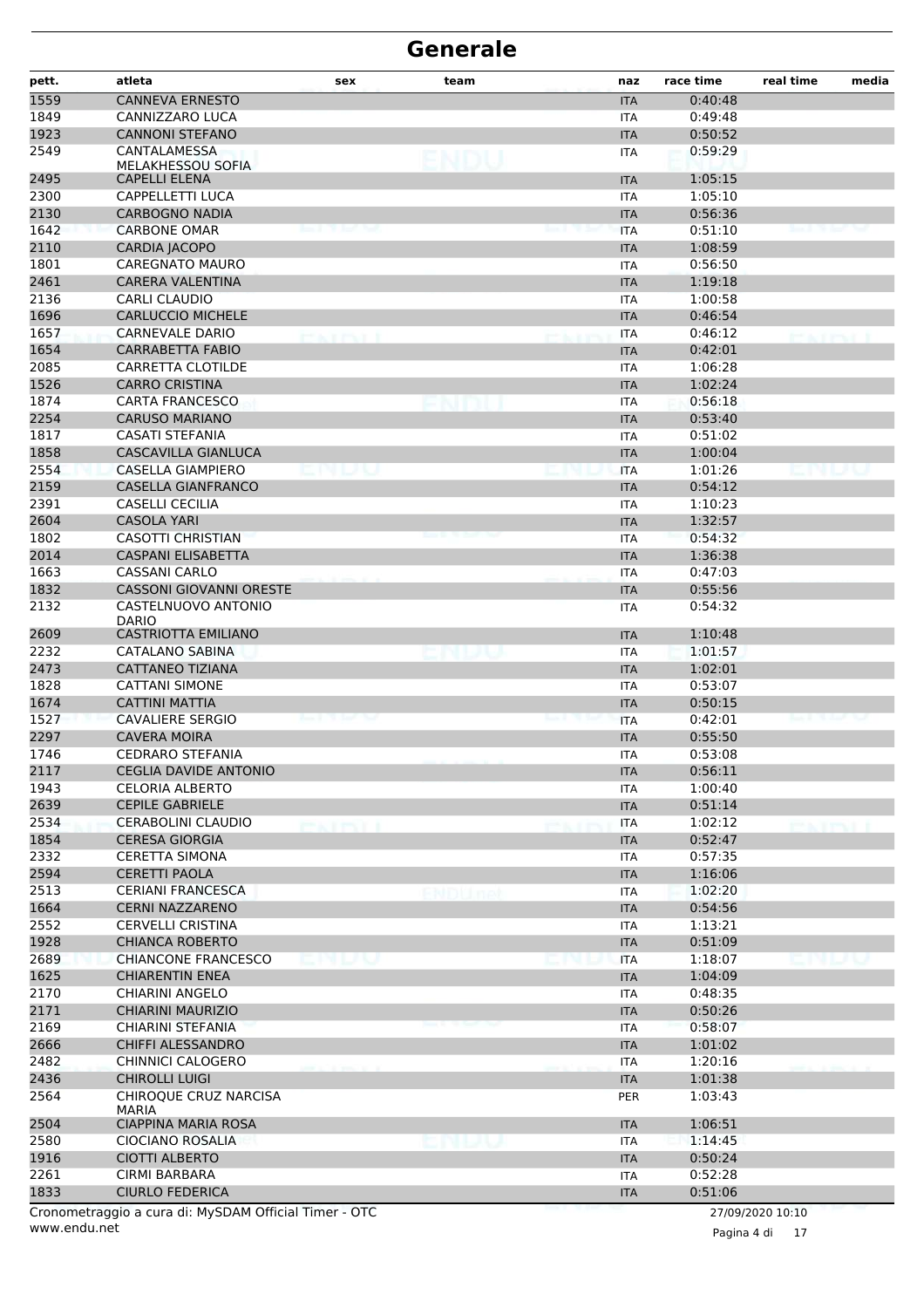| pett.        | atleta                                          | sex           | team   | naz                      | race time          | real time | media |
|--------------|-------------------------------------------------|---------------|--------|--------------------------|--------------------|-----------|-------|
| 2678         | <b>CODA FRANCESCO</b>                           |               |        | <b>ITA</b>               | 1:07:03            |           |       |
| 2688         | <b>CODA MARTA</b>                               |               |        | <b>ITA</b>               | 1:07:03            |           |       |
| 2451         | <b>CODURELLI LUCA</b>                           |               |        | <b>ITA</b>               | 1:04:05            |           |       |
| 2164         | <b>COLABELLA GIUSEPPE</b>                       |               | exipti | <b>ITA</b>               | 1:01:14            |           |       |
| 1634         | <b>COLAIZZI MATTEO</b>                          |               |        | <b>ITA</b>               | 0:46:15            |           |       |
| 2096         | <b>COLANERI MICHELE</b>                         |               |        | <b>ITA</b>               | 1:08:56            |           |       |
| 1601         | COLAUTTI ALESSANDRA                             |               |        | <b>ITA</b>               | 0:50:17            |           |       |
| 2422         | COLIVICCHI MONICA                               |               |        | <b>ITA</b>               | 1:15:22            |           |       |
| 2298         | <b>COLLADO REIZEL</b>                           |               |        | PHI                      | 0:50:50            |           |       |
| 1794         | <b>COLLAZIO GIOVANNI</b>                        |               |        | ITA                      | 0:56:50            |           |       |
| 2145         | <b>COLOMBI MIRELLA</b>                          |               |        | <b>ITA</b>               | 1:11:48            |           |       |
| 1525         | <b>COLOMBO DAVIDE PIETRO</b>                    |               |        | <b>ITA</b>               | 1:00:22            |           |       |
| 2259         | <b>COLOMBO GRETA</b>                            |               |        | <b>ITA</b>               | 0:50:15            |           |       |
| 2633         | COLOMBO JACOPO MARIA                            |               |        | <b>ITA</b>               | 0:48:20            |           |       |
| 1829         | <b>COLOMBO LUIGI</b>                            |               |        | <b>ITA</b>               | 0:52:34            |           |       |
| 1830         | <b>COLOMBO SILVIA</b><br><b>COLOMBO STEFANO</b> |               |        | <b>ITA</b>               | 1:29:25<br>0:55:54 |           |       |
| 1895         |                                                 |               |        | <b>ITA</b>               |                    |           |       |
| 2573         | <b>COLOMBO PIROLA</b><br><b>ROBERTA</b>         |               | FNMIT  | ITA                      | 1:03:50            |           |       |
| 2122         | <b>COLTRO GIANLUCA</b>                          |               |        | <b>ITA</b>               | 0:52:38            |           |       |
| 1804         | COMINOTTO CRISTIANO                             |               |        | <b>ITA</b>               | 0:56:48            |           |       |
| 2454         | <b>COMPARELLI ETTORE</b>                        |               |        | <b>ITA</b>               | 1:20:42            |           |       |
| 1890         | <b>CONDELLO LUCAS</b>                           |               |        | <b>FRA</b>               | 0:47:12            |           |       |
| 1549         | <b>CONDORI PATRICIA</b>                         |               |        | <b>PER</b>               | 0:47:40            |           |       |
| 2017         | <b>CONFALONIERI EUGENIO</b>                     |               |        | <b>ITA</b>               | 0:52:45            |           |       |
| 2628         | <b>CONTI DAVIDE</b>                             |               |        | <b>ITA</b>               | 0:50:13            |           |       |
| 1725         | <b>CONTINI MANUEL</b>                           |               |        | <b>ITA</b>               | 0:44:25            |           |       |
| 1760         | <b>CONTINI MARCO</b>                            |               |        | <b>ITA</b>               | 0:53:23            |           |       |
| 2302         | <b>CONTU SARAH</b>                              |               |        | ITA                      | 1:11:07            |           |       |
| 1780         | <b>COPPOLA MATTEO</b>                           |               |        | <b>ITA</b>               | 0:49:38            |           |       |
| 2031         | <b>COPPOLA STEFANO</b>                          |               |        | <b>ITA</b>               | 0:52:55            |           |       |
| 2152         | <b>CORBELLINO ANDREA</b>                        |               |        | <b>ITA</b>               | 0:55:46            |           |       |
| 2022         | <b>CORBETTA RAFFAELE</b>                        |               |        | <b>ITA</b>               | 0:45:32            |           |       |
| 2100         | <b>CORNALBA DANILO</b>                          |               |        | <b>ITA</b>               | 1:00:25            |           |       |
| 2611         | <b>CORNO SIMONA</b>                             |               |        | ITA                      | 1:04:54            |           |       |
| 1683         | <b>CORONA VINCENZO</b>                          |               |        | <b>ITA</b>               | 0:47:19            |           |       |
| 2029         | <b>CORRADINI SILVANO</b>                        |               |        | <b>ITA</b>               | 1:15:11            |           |       |
| 1779         | <b>CORRADO ANDREA</b>                           |               |        | <b>ITA</b>               | 0:49:38            |           |       |
| 1822         | <b>CORSO GIUSEPPE</b>                           |               |        | <b>ITA</b>               | 0:56:03            |           |       |
| 1535         | <b>CORTI IVAN</b>                               |               |        | <b>ITA</b>               | 0:43:04            |           |       |
| 1859         | <b>CORVINO ALESSIO</b>                          |               | エレハン   | ITA                      | 0:46:21            |           |       |
| 2584         | <b>COZZI GIORGIO</b>                            |               |        | <b>ITA</b>               | 1:05:38            |           |       |
| 2377<br>2228 | <b>COZZI MARCO</b><br><b>CREMONTI PAOLO</b>     |               |        | <b>ITA</b>               | 0:55:26            |           |       |
| 2108         | <b>CRIELAARD HUIBERT</b>                        |               |        | <b>ITA</b><br><b>ITA</b> | 1:02:12<br>0:52:39 |           |       |
| 2519         | <b>CRIPPA EMANUELE</b>                          |               |        | <b>ITA</b>               | 0:55:16            |           |       |
| 1850         | CRIPPA MASSIMO                                  |               |        | ITA                      | 1:11:25            |           |       |
| 1879         | <b>CRIPPA SIMONE</b>                            |               |        | <b>ITA</b>               | 0:48:16            |           |       |
| 2278         | <b>CRIPPA SONIA</b>                             |               |        | <b>ITA</b>               | 0:57:20            |           |       |
| 1688         | <b>CRISCITELLI ANDREA</b>                       |               |        | <b>ITA</b>               | 0:44:46            |           |       |
| 2595         | <b>CROSA FEDERICA</b>                           |               |        | <b>ITA</b>               | 1:04:43            |           |       |
| 2400         | <b>CUSATO GIANFRANCO</b>                        |               |        | <b>ITA</b>               | 1:05:36            |           |       |
| 1509         | <b>CUSSIGH MATTEO</b>                           |               |        | <b>ITA</b>               | 0:43:29            |           |       |
| 2208         | <b>CUTULI ENRICO</b>                            |               |        | <b>ITA</b>               | 1:00:05            |           |       |
| 2368         | D' ALEO FRANCESCO                               |               |        | <b>ITA</b>               | 1:03:59            |           |       |
| 2474         | D'AGOSTINO ALESSIA                              |               |        | <b>ITA</b>               | 1:08:11            |           |       |
| 1707         | <b>D'AMICIS MICHELE</b>                         |               |        | <b>ITA</b>               | 0:49:29            |           |       |
| 1929         | <b>D'ANGELO ARISTOTELE</b>                      |               |        | <b>ITA</b>               | 0:47:10            |           |       |
| 2687         | D'ANGELO LORENZO                                | 76 Turk Tour  |        | <b>ITA</b>               | 0:49:13            |           |       |
| 1726         | D'ANTONANGELO MARCO                             |               |        | <b>ITA</b>               | 0:50:10            |           |       |
| 2266         | D'ARRIGO VALENTINA                              |               |        | ITA                      | 0:52:27            |           |       |
| 1941         | DADDABBO PASQUA                                 |               |        | <b>ITA</b>               | 1:34:17            |           |       |
| 2185         | DAL MONTE MARCO                                 |               |        | <b>ITA</b>               | 0:56:52            |           |       |
| 2062         | DAL ZOTTO ALBERTO                               |               |        | <b>ITA</b>               | 0:59:17            |           |       |
| 2407         | DALLA TEZZA DEBORA                              | <b>CRIMIL</b> |        | <b>ITA</b>               | 1:10:32            | DNINI I   |       |

www.endu.net Cronometraggio a cura di: MySDAM Official Timer - OTC 27/09/2020 10:10

Pagina 5 di 17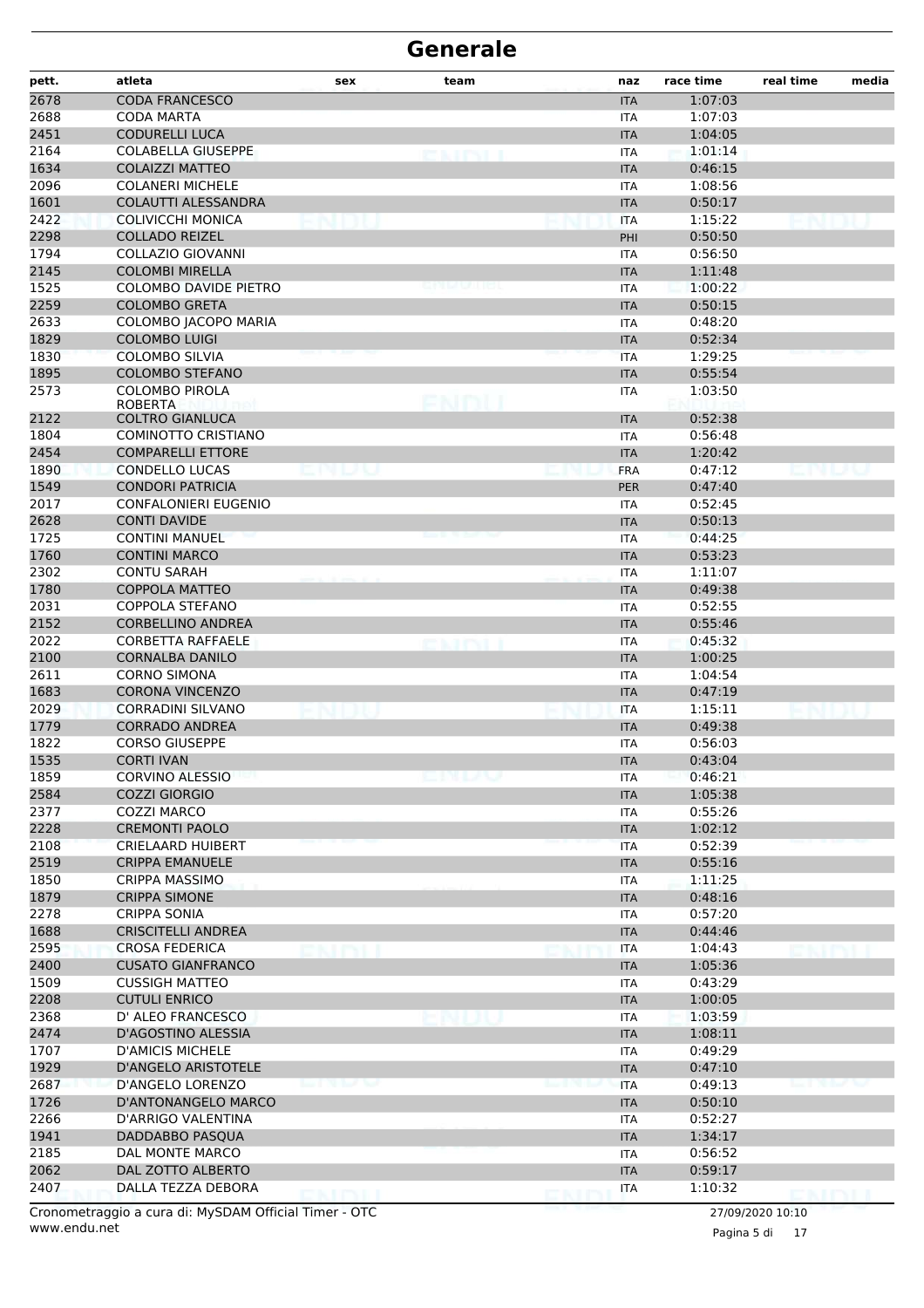| <b>DAMONTI GIORDANO</b><br>0:56:15<br><b>ITA</b><br>DANIELE BARTOLOMEO<br>0:55:27<br>ITA<br>2559<br><b>DANOVARO BRUNO</b><br>1:03:19<br><b>ITA</b><br>DATTOLI ANTONIO MARIA<br>0:41:29<br>ITA<br>2602<br>DE ARCANGELIS FABIO<br>0:54:50<br><b>ITA</b><br>DE BELLIS ROBERTA<br><b>ITA</b><br>1:16:13<br>2151<br>DE BERNARDINIS ROBERTO<br>0:58:52<br><b>ITA</b><br>1962<br>DE CARLINI MARCO<br>0:49:01<br><b>ITA</b><br>2329<br>DE CESARI MARIA GIULIA<br>1:11:15<br><b>ITA</b><br>2007<br>DE CHIRICO ANTONIO<br>0:53:23<br><b>ITA</b><br>2187<br>DE DOMENICO MIRKO<br>0:57:49<br><b>ITA</b><br>1803<br>DE GRAZIA ROSARIO<br>0:48:38<br><b>ITA</b><br>2651<br>DE LAURI GIUSEPPE<br>0:58:10<br><b>ITA</b><br>2652<br>0:56:25<br>DE LAURI SILVIO<br><b>ITA</b><br>2463<br>DE LEONARDIS FRANCESCA<br><b>ITA</b><br>1:01:06<br>2462<br>DE LEONARDIS RAFFAELE<br>1:04:00<br><b>ITA</b><br>1902<br>0:57:35<br>DE LIMA PEREIRA PAULA<br><b>BRA</b><br>2034<br>DE LUCA GIANPIERO<br>0:57:04<br><b>ITA</b><br>2070<br>DE LUCA GIUSEPPE<br>1:08:01<br><b>ITA</b><br>2675<br>DE LUCA MASSIMILIANO<br>0:54:29<br>ITA<br>1865<br>DE LUCIA MARIANNA<br>0:47:19<br><b>ITA</b><br>2363<br>DE MARTINO ANDREA<br>1:16:20<br>ITA<br><b>GIUSEPPE</b><br>0:53:12<br>1907<br>DE RENZIS EUGENIO<br><b>ITA</b><br>2209<br>0:57:21<br>DE SANTIS MASSIMILIANO<br><b>ITA</b><br>2466<br>DE VITTO DARIO<br>1:19:18<br><b>ITA</b><br>2697<br>DEL PRETE STEFANO<br>0:56:00<br>ITA<br>1678<br><b>DELGROSSO TOMMASO</b><br>0:42:23<br><b>ITA</b><br>2233<br><b>DELL'EUGENIO GAIA</b><br>0:58:45<br><b>ITA</b><br>1727<br><b>DELLA TORRE STEFANO</b><br><b>ITA</b><br>0:49:02<br>1860<br>DELLACASA JACOPO<br>0:50:50<br>ITA<br>1617<br><b>DELUCA DAVIDE</b><br><b>ITA</b><br>0:44:23<br>1640<br><b>DEMARTINO RUGGERO</b><br>0:51:56<br>ITA<br><b>DEPOLI ANNA</b><br>1:03:23<br><b>ITA</b><br>DETARO LORENZO<br>1:00:28<br><b>ITA</b><br>2346<br>DI CARA MARIO<br>0:55:31<br><b>ITA</b><br>DI CARLO ELIO<br>0:57:08<br><b>ITA</b><br>DI FELICE MATTEO FAUSTO<br>0:48:35<br><b>ITA</b><br>DI GIACOMO ALESSIA<br>0:54:16<br>ITA<br>DI GIULIO IVAN<br>0:53:50<br><b>ITA</b><br><b>DI LERNIA MARCO</b><br>emuu<br>0:46:21<br>ITA<br>DI MAIO DOMENICO<br>0:53:49<br><b>ITA</b><br>DI NOTO FRANCESCO<br>0:46:31<br><b>ITA</b><br>DI PALMO FRANCESCO<br>0:38:09<br><b>ITA</b><br>DI PAOLO ERICA<br>0:54:17<br><b>ITA</b><br>DI PRESA ALBERTO<br>0:54:55<br><b>ITA</b><br>DI SANTO GABRIELE<br>0:56:06<br><b>ITA</b><br>DI TORO DOMENICO<br><b>ITA</b><br>0:49:16<br>DI TUCCI LORENZO<br>0:54:59<br><b>ITA</b><br>2417<br>DIAS ROSA VIVIANE<br><b>ITA</b><br>1:08:42<br>2338<br>DODDATO GIUSY<br>0:54:40<br>ITA<br>2326<br><b>DOKA ELSA</b><br>1:06:27<br><b>ITA</b><br>2627<br>DOMINELLI FRANCESCO<br><b>ITA</b><br>0:44:02<br>1702<br>DOZIO GILBERTO<br>0:49:53<br><b>ITA</b><br>2340<br><b>DUARTE FELIPE</b><br>0:44:17<br><b>CHI</b><br>2470<br><b>DURANTI MARIA LUISA</b><br>1:04:48<br><b>ITA</b><br>2665<br>DY ICO JULIUS<br>0:52:49<br>PHI<br>2420<br>DYUZHYKOVA OLGA<br>1:14:00<br><b>ITA</b><br>1665<br><b>EMANUELLI FILIPPO</b><br>0:54:54<br><b>END OF THE SH</b><br><b>ITA</b><br>beat Willem Pro<br>1904<br><b>ESPERTINI MICHELE</b><br>0:45:07<br><b>ITA</b><br>2234<br><b>ESPOSITO SARA</b><br><b>ITA</b><br>0:56:48<br>2325<br><b>ETELVISI LORENZO</b><br>0:55:59<br><b>ITA</b><br>1699<br><b>EVANGELISTA EUGENE</b><br>0:42:03<br>ITA<br>2548<br>EVERITT JOHN PAUL<br>0:52:47<br><b>ITA</b><br>O'DONNELL | pett. | atleta | sex | team | naz | race time | real time | media |
|---------------------------------------------------------------------------------------------------------------------------------------------------------------------------------------------------------------------------------------------------------------------------------------------------------------------------------------------------------------------------------------------------------------------------------------------------------------------------------------------------------------------------------------------------------------------------------------------------------------------------------------------------------------------------------------------------------------------------------------------------------------------------------------------------------------------------------------------------------------------------------------------------------------------------------------------------------------------------------------------------------------------------------------------------------------------------------------------------------------------------------------------------------------------------------------------------------------------------------------------------------------------------------------------------------------------------------------------------------------------------------------------------------------------------------------------------------------------------------------------------------------------------------------------------------------------------------------------------------------------------------------------------------------------------------------------------------------------------------------------------------------------------------------------------------------------------------------------------------------------------------------------------------------------------------------------------------------------------------------------------------------------------------------------------------------------------------------------------------------------------------------------------------------------------------------------------------------------------------------------------------------------------------------------------------------------------------------------------------------------------------------------------------------------------------------------------------------------------------------------------------------------------------------------------------------------------------------------------------------------------------------------------------------------------------------------------------------------------------------------------------------------------------------------------------------------------------------------------------------------------------------------------------------------------------------------------------------------------------------------------------------------------------------------------------------------------------------------------------------------------------------------------------------------------------------------------------------------------------------------------------------------------------------------------------------------------------------------------------------------------------------------------------------------------------------------------------------------------------|-------|--------|-----|------|-----|-----------|-----------|-------|
|                                                                                                                                                                                                                                                                                                                                                                                                                                                                                                                                                                                                                                                                                                                                                                                                                                                                                                                                                                                                                                                                                                                                                                                                                                                                                                                                                                                                                                                                                                                                                                                                                                                                                                                                                                                                                                                                                                                                                                                                                                                                                                                                                                                                                                                                                                                                                                                                                                                                                                                                                                                                                                                                                                                                                                                                                                                                                                                                                                                                                                                                                                                                                                                                                                                                                                                                                                                                                                                                                 | 2339  |        |     |      |     |           |           |       |
|                                                                                                                                                                                                                                                                                                                                                                                                                                                                                                                                                                                                                                                                                                                                                                                                                                                                                                                                                                                                                                                                                                                                                                                                                                                                                                                                                                                                                                                                                                                                                                                                                                                                                                                                                                                                                                                                                                                                                                                                                                                                                                                                                                                                                                                                                                                                                                                                                                                                                                                                                                                                                                                                                                                                                                                                                                                                                                                                                                                                                                                                                                                                                                                                                                                                                                                                                                                                                                                                                 | 2188  |        |     |      |     |           |           |       |
|                                                                                                                                                                                                                                                                                                                                                                                                                                                                                                                                                                                                                                                                                                                                                                                                                                                                                                                                                                                                                                                                                                                                                                                                                                                                                                                                                                                                                                                                                                                                                                                                                                                                                                                                                                                                                                                                                                                                                                                                                                                                                                                                                                                                                                                                                                                                                                                                                                                                                                                                                                                                                                                                                                                                                                                                                                                                                                                                                                                                                                                                                                                                                                                                                                                                                                                                                                                                                                                                                 |       |        |     |      |     |           |           |       |
|                                                                                                                                                                                                                                                                                                                                                                                                                                                                                                                                                                                                                                                                                                                                                                                                                                                                                                                                                                                                                                                                                                                                                                                                                                                                                                                                                                                                                                                                                                                                                                                                                                                                                                                                                                                                                                                                                                                                                                                                                                                                                                                                                                                                                                                                                                                                                                                                                                                                                                                                                                                                                                                                                                                                                                                                                                                                                                                                                                                                                                                                                                                                                                                                                                                                                                                                                                                                                                                                                 | 1554  |        |     |      |     |           |           |       |
|                                                                                                                                                                                                                                                                                                                                                                                                                                                                                                                                                                                                                                                                                                                                                                                                                                                                                                                                                                                                                                                                                                                                                                                                                                                                                                                                                                                                                                                                                                                                                                                                                                                                                                                                                                                                                                                                                                                                                                                                                                                                                                                                                                                                                                                                                                                                                                                                                                                                                                                                                                                                                                                                                                                                                                                                                                                                                                                                                                                                                                                                                                                                                                                                                                                                                                                                                                                                                                                                                 |       |        |     |      |     |           |           |       |
|                                                                                                                                                                                                                                                                                                                                                                                                                                                                                                                                                                                                                                                                                                                                                                                                                                                                                                                                                                                                                                                                                                                                                                                                                                                                                                                                                                                                                                                                                                                                                                                                                                                                                                                                                                                                                                                                                                                                                                                                                                                                                                                                                                                                                                                                                                                                                                                                                                                                                                                                                                                                                                                                                                                                                                                                                                                                                                                                                                                                                                                                                                                                                                                                                                                                                                                                                                                                                                                                                 | 2664  |        |     |      |     |           |           |       |
|                                                                                                                                                                                                                                                                                                                                                                                                                                                                                                                                                                                                                                                                                                                                                                                                                                                                                                                                                                                                                                                                                                                                                                                                                                                                                                                                                                                                                                                                                                                                                                                                                                                                                                                                                                                                                                                                                                                                                                                                                                                                                                                                                                                                                                                                                                                                                                                                                                                                                                                                                                                                                                                                                                                                                                                                                                                                                                                                                                                                                                                                                                                                                                                                                                                                                                                                                                                                                                                                                 |       |        |     |      |     |           |           |       |
|                                                                                                                                                                                                                                                                                                                                                                                                                                                                                                                                                                                                                                                                                                                                                                                                                                                                                                                                                                                                                                                                                                                                                                                                                                                                                                                                                                                                                                                                                                                                                                                                                                                                                                                                                                                                                                                                                                                                                                                                                                                                                                                                                                                                                                                                                                                                                                                                                                                                                                                                                                                                                                                                                                                                                                                                                                                                                                                                                                                                                                                                                                                                                                                                                                                                                                                                                                                                                                                                                 |       |        |     |      |     |           |           |       |
|                                                                                                                                                                                                                                                                                                                                                                                                                                                                                                                                                                                                                                                                                                                                                                                                                                                                                                                                                                                                                                                                                                                                                                                                                                                                                                                                                                                                                                                                                                                                                                                                                                                                                                                                                                                                                                                                                                                                                                                                                                                                                                                                                                                                                                                                                                                                                                                                                                                                                                                                                                                                                                                                                                                                                                                                                                                                                                                                                                                                                                                                                                                                                                                                                                                                                                                                                                                                                                                                                 |       |        |     |      |     |           |           |       |
|                                                                                                                                                                                                                                                                                                                                                                                                                                                                                                                                                                                                                                                                                                                                                                                                                                                                                                                                                                                                                                                                                                                                                                                                                                                                                                                                                                                                                                                                                                                                                                                                                                                                                                                                                                                                                                                                                                                                                                                                                                                                                                                                                                                                                                                                                                                                                                                                                                                                                                                                                                                                                                                                                                                                                                                                                                                                                                                                                                                                                                                                                                                                                                                                                                                                                                                                                                                                                                                                                 |       |        |     |      |     |           |           |       |
|                                                                                                                                                                                                                                                                                                                                                                                                                                                                                                                                                                                                                                                                                                                                                                                                                                                                                                                                                                                                                                                                                                                                                                                                                                                                                                                                                                                                                                                                                                                                                                                                                                                                                                                                                                                                                                                                                                                                                                                                                                                                                                                                                                                                                                                                                                                                                                                                                                                                                                                                                                                                                                                                                                                                                                                                                                                                                                                                                                                                                                                                                                                                                                                                                                                                                                                                                                                                                                                                                 |       |        |     |      |     |           |           |       |
|                                                                                                                                                                                                                                                                                                                                                                                                                                                                                                                                                                                                                                                                                                                                                                                                                                                                                                                                                                                                                                                                                                                                                                                                                                                                                                                                                                                                                                                                                                                                                                                                                                                                                                                                                                                                                                                                                                                                                                                                                                                                                                                                                                                                                                                                                                                                                                                                                                                                                                                                                                                                                                                                                                                                                                                                                                                                                                                                                                                                                                                                                                                                                                                                                                                                                                                                                                                                                                                                                 |       |        |     |      |     |           |           |       |
|                                                                                                                                                                                                                                                                                                                                                                                                                                                                                                                                                                                                                                                                                                                                                                                                                                                                                                                                                                                                                                                                                                                                                                                                                                                                                                                                                                                                                                                                                                                                                                                                                                                                                                                                                                                                                                                                                                                                                                                                                                                                                                                                                                                                                                                                                                                                                                                                                                                                                                                                                                                                                                                                                                                                                                                                                                                                                                                                                                                                                                                                                                                                                                                                                                                                                                                                                                                                                                                                                 |       |        |     |      |     |           |           |       |
|                                                                                                                                                                                                                                                                                                                                                                                                                                                                                                                                                                                                                                                                                                                                                                                                                                                                                                                                                                                                                                                                                                                                                                                                                                                                                                                                                                                                                                                                                                                                                                                                                                                                                                                                                                                                                                                                                                                                                                                                                                                                                                                                                                                                                                                                                                                                                                                                                                                                                                                                                                                                                                                                                                                                                                                                                                                                                                                                                                                                                                                                                                                                                                                                                                                                                                                                                                                                                                                                                 |       |        |     |      |     |           |           |       |
|                                                                                                                                                                                                                                                                                                                                                                                                                                                                                                                                                                                                                                                                                                                                                                                                                                                                                                                                                                                                                                                                                                                                                                                                                                                                                                                                                                                                                                                                                                                                                                                                                                                                                                                                                                                                                                                                                                                                                                                                                                                                                                                                                                                                                                                                                                                                                                                                                                                                                                                                                                                                                                                                                                                                                                                                                                                                                                                                                                                                                                                                                                                                                                                                                                                                                                                                                                                                                                                                                 |       |        |     |      |     |           |           |       |
|                                                                                                                                                                                                                                                                                                                                                                                                                                                                                                                                                                                                                                                                                                                                                                                                                                                                                                                                                                                                                                                                                                                                                                                                                                                                                                                                                                                                                                                                                                                                                                                                                                                                                                                                                                                                                                                                                                                                                                                                                                                                                                                                                                                                                                                                                                                                                                                                                                                                                                                                                                                                                                                                                                                                                                                                                                                                                                                                                                                                                                                                                                                                                                                                                                                                                                                                                                                                                                                                                 |       |        |     |      |     |           |           |       |
|                                                                                                                                                                                                                                                                                                                                                                                                                                                                                                                                                                                                                                                                                                                                                                                                                                                                                                                                                                                                                                                                                                                                                                                                                                                                                                                                                                                                                                                                                                                                                                                                                                                                                                                                                                                                                                                                                                                                                                                                                                                                                                                                                                                                                                                                                                                                                                                                                                                                                                                                                                                                                                                                                                                                                                                                                                                                                                                                                                                                                                                                                                                                                                                                                                                                                                                                                                                                                                                                                 |       |        |     |      |     |           |           |       |
|                                                                                                                                                                                                                                                                                                                                                                                                                                                                                                                                                                                                                                                                                                                                                                                                                                                                                                                                                                                                                                                                                                                                                                                                                                                                                                                                                                                                                                                                                                                                                                                                                                                                                                                                                                                                                                                                                                                                                                                                                                                                                                                                                                                                                                                                                                                                                                                                                                                                                                                                                                                                                                                                                                                                                                                                                                                                                                                                                                                                                                                                                                                                                                                                                                                                                                                                                                                                                                                                                 |       |        |     |      |     |           |           |       |
|                                                                                                                                                                                                                                                                                                                                                                                                                                                                                                                                                                                                                                                                                                                                                                                                                                                                                                                                                                                                                                                                                                                                                                                                                                                                                                                                                                                                                                                                                                                                                                                                                                                                                                                                                                                                                                                                                                                                                                                                                                                                                                                                                                                                                                                                                                                                                                                                                                                                                                                                                                                                                                                                                                                                                                                                                                                                                                                                                                                                                                                                                                                                                                                                                                                                                                                                                                                                                                                                                 |       |        |     |      |     |           |           |       |
|                                                                                                                                                                                                                                                                                                                                                                                                                                                                                                                                                                                                                                                                                                                                                                                                                                                                                                                                                                                                                                                                                                                                                                                                                                                                                                                                                                                                                                                                                                                                                                                                                                                                                                                                                                                                                                                                                                                                                                                                                                                                                                                                                                                                                                                                                                                                                                                                                                                                                                                                                                                                                                                                                                                                                                                                                                                                                                                                                                                                                                                                                                                                                                                                                                                                                                                                                                                                                                                                                 |       |        |     |      |     |           |           |       |
|                                                                                                                                                                                                                                                                                                                                                                                                                                                                                                                                                                                                                                                                                                                                                                                                                                                                                                                                                                                                                                                                                                                                                                                                                                                                                                                                                                                                                                                                                                                                                                                                                                                                                                                                                                                                                                                                                                                                                                                                                                                                                                                                                                                                                                                                                                                                                                                                                                                                                                                                                                                                                                                                                                                                                                                                                                                                                                                                                                                                                                                                                                                                                                                                                                                                                                                                                                                                                                                                                 |       |        |     |      |     |           |           |       |
|                                                                                                                                                                                                                                                                                                                                                                                                                                                                                                                                                                                                                                                                                                                                                                                                                                                                                                                                                                                                                                                                                                                                                                                                                                                                                                                                                                                                                                                                                                                                                                                                                                                                                                                                                                                                                                                                                                                                                                                                                                                                                                                                                                                                                                                                                                                                                                                                                                                                                                                                                                                                                                                                                                                                                                                                                                                                                                                                                                                                                                                                                                                                                                                                                                                                                                                                                                                                                                                                                 |       |        |     |      |     |           |           |       |
|                                                                                                                                                                                                                                                                                                                                                                                                                                                                                                                                                                                                                                                                                                                                                                                                                                                                                                                                                                                                                                                                                                                                                                                                                                                                                                                                                                                                                                                                                                                                                                                                                                                                                                                                                                                                                                                                                                                                                                                                                                                                                                                                                                                                                                                                                                                                                                                                                                                                                                                                                                                                                                                                                                                                                                                                                                                                                                                                                                                                                                                                                                                                                                                                                                                                                                                                                                                                                                                                                 |       |        |     |      |     |           |           |       |
|                                                                                                                                                                                                                                                                                                                                                                                                                                                                                                                                                                                                                                                                                                                                                                                                                                                                                                                                                                                                                                                                                                                                                                                                                                                                                                                                                                                                                                                                                                                                                                                                                                                                                                                                                                                                                                                                                                                                                                                                                                                                                                                                                                                                                                                                                                                                                                                                                                                                                                                                                                                                                                                                                                                                                                                                                                                                                                                                                                                                                                                                                                                                                                                                                                                                                                                                                                                                                                                                                 |       |        |     |      |     |           |           |       |
|                                                                                                                                                                                                                                                                                                                                                                                                                                                                                                                                                                                                                                                                                                                                                                                                                                                                                                                                                                                                                                                                                                                                                                                                                                                                                                                                                                                                                                                                                                                                                                                                                                                                                                                                                                                                                                                                                                                                                                                                                                                                                                                                                                                                                                                                                                                                                                                                                                                                                                                                                                                                                                                                                                                                                                                                                                                                                                                                                                                                                                                                                                                                                                                                                                                                                                                                                                                                                                                                                 |       |        |     |      |     |           |           |       |
|                                                                                                                                                                                                                                                                                                                                                                                                                                                                                                                                                                                                                                                                                                                                                                                                                                                                                                                                                                                                                                                                                                                                                                                                                                                                                                                                                                                                                                                                                                                                                                                                                                                                                                                                                                                                                                                                                                                                                                                                                                                                                                                                                                                                                                                                                                                                                                                                                                                                                                                                                                                                                                                                                                                                                                                                                                                                                                                                                                                                                                                                                                                                                                                                                                                                                                                                                                                                                                                                                 |       |        |     |      |     |           |           |       |
|                                                                                                                                                                                                                                                                                                                                                                                                                                                                                                                                                                                                                                                                                                                                                                                                                                                                                                                                                                                                                                                                                                                                                                                                                                                                                                                                                                                                                                                                                                                                                                                                                                                                                                                                                                                                                                                                                                                                                                                                                                                                                                                                                                                                                                                                                                                                                                                                                                                                                                                                                                                                                                                                                                                                                                                                                                                                                                                                                                                                                                                                                                                                                                                                                                                                                                                                                                                                                                                                                 |       |        |     |      |     |           |           |       |
|                                                                                                                                                                                                                                                                                                                                                                                                                                                                                                                                                                                                                                                                                                                                                                                                                                                                                                                                                                                                                                                                                                                                                                                                                                                                                                                                                                                                                                                                                                                                                                                                                                                                                                                                                                                                                                                                                                                                                                                                                                                                                                                                                                                                                                                                                                                                                                                                                                                                                                                                                                                                                                                                                                                                                                                                                                                                                                                                                                                                                                                                                                                                                                                                                                                                                                                                                                                                                                                                                 |       |        |     |      |     |           |           |       |
|                                                                                                                                                                                                                                                                                                                                                                                                                                                                                                                                                                                                                                                                                                                                                                                                                                                                                                                                                                                                                                                                                                                                                                                                                                                                                                                                                                                                                                                                                                                                                                                                                                                                                                                                                                                                                                                                                                                                                                                                                                                                                                                                                                                                                                                                                                                                                                                                                                                                                                                                                                                                                                                                                                                                                                                                                                                                                                                                                                                                                                                                                                                                                                                                                                                                                                                                                                                                                                                                                 |       |        |     |      |     |           |           |       |
|                                                                                                                                                                                                                                                                                                                                                                                                                                                                                                                                                                                                                                                                                                                                                                                                                                                                                                                                                                                                                                                                                                                                                                                                                                                                                                                                                                                                                                                                                                                                                                                                                                                                                                                                                                                                                                                                                                                                                                                                                                                                                                                                                                                                                                                                                                                                                                                                                                                                                                                                                                                                                                                                                                                                                                                                                                                                                                                                                                                                                                                                                                                                                                                                                                                                                                                                                                                                                                                                                 |       |        |     |      |     |           |           |       |
|                                                                                                                                                                                                                                                                                                                                                                                                                                                                                                                                                                                                                                                                                                                                                                                                                                                                                                                                                                                                                                                                                                                                                                                                                                                                                                                                                                                                                                                                                                                                                                                                                                                                                                                                                                                                                                                                                                                                                                                                                                                                                                                                                                                                                                                                                                                                                                                                                                                                                                                                                                                                                                                                                                                                                                                                                                                                                                                                                                                                                                                                                                                                                                                                                                                                                                                                                                                                                                                                                 |       |        |     |      |     |           |           |       |
|                                                                                                                                                                                                                                                                                                                                                                                                                                                                                                                                                                                                                                                                                                                                                                                                                                                                                                                                                                                                                                                                                                                                                                                                                                                                                                                                                                                                                                                                                                                                                                                                                                                                                                                                                                                                                                                                                                                                                                                                                                                                                                                                                                                                                                                                                                                                                                                                                                                                                                                                                                                                                                                                                                                                                                                                                                                                                                                                                                                                                                                                                                                                                                                                                                                                                                                                                                                                                                                                                 |       |        |     |      |     |           |           |       |
|                                                                                                                                                                                                                                                                                                                                                                                                                                                                                                                                                                                                                                                                                                                                                                                                                                                                                                                                                                                                                                                                                                                                                                                                                                                                                                                                                                                                                                                                                                                                                                                                                                                                                                                                                                                                                                                                                                                                                                                                                                                                                                                                                                                                                                                                                                                                                                                                                                                                                                                                                                                                                                                                                                                                                                                                                                                                                                                                                                                                                                                                                                                                                                                                                                                                                                                                                                                                                                                                                 | 2231  |        |     |      |     |           |           |       |
|                                                                                                                                                                                                                                                                                                                                                                                                                                                                                                                                                                                                                                                                                                                                                                                                                                                                                                                                                                                                                                                                                                                                                                                                                                                                                                                                                                                                                                                                                                                                                                                                                                                                                                                                                                                                                                                                                                                                                                                                                                                                                                                                                                                                                                                                                                                                                                                                                                                                                                                                                                                                                                                                                                                                                                                                                                                                                                                                                                                                                                                                                                                                                                                                                                                                                                                                                                                                                                                                                 | 2276  |        |     |      |     |           |           |       |
|                                                                                                                                                                                                                                                                                                                                                                                                                                                                                                                                                                                                                                                                                                                                                                                                                                                                                                                                                                                                                                                                                                                                                                                                                                                                                                                                                                                                                                                                                                                                                                                                                                                                                                                                                                                                                                                                                                                                                                                                                                                                                                                                                                                                                                                                                                                                                                                                                                                                                                                                                                                                                                                                                                                                                                                                                                                                                                                                                                                                                                                                                                                                                                                                                                                                                                                                                                                                                                                                                 |       |        |     |      |     |           |           |       |
|                                                                                                                                                                                                                                                                                                                                                                                                                                                                                                                                                                                                                                                                                                                                                                                                                                                                                                                                                                                                                                                                                                                                                                                                                                                                                                                                                                                                                                                                                                                                                                                                                                                                                                                                                                                                                                                                                                                                                                                                                                                                                                                                                                                                                                                                                                                                                                                                                                                                                                                                                                                                                                                                                                                                                                                                                                                                                                                                                                                                                                                                                                                                                                                                                                                                                                                                                                                                                                                                                 | 2129  |        |     |      |     |           |           |       |
|                                                                                                                                                                                                                                                                                                                                                                                                                                                                                                                                                                                                                                                                                                                                                                                                                                                                                                                                                                                                                                                                                                                                                                                                                                                                                                                                                                                                                                                                                                                                                                                                                                                                                                                                                                                                                                                                                                                                                                                                                                                                                                                                                                                                                                                                                                                                                                                                                                                                                                                                                                                                                                                                                                                                                                                                                                                                                                                                                                                                                                                                                                                                                                                                                                                                                                                                                                                                                                                                                 | 1747  |        |     |      |     |           |           |       |
|                                                                                                                                                                                                                                                                                                                                                                                                                                                                                                                                                                                                                                                                                                                                                                                                                                                                                                                                                                                                                                                                                                                                                                                                                                                                                                                                                                                                                                                                                                                                                                                                                                                                                                                                                                                                                                                                                                                                                                                                                                                                                                                                                                                                                                                                                                                                                                                                                                                                                                                                                                                                                                                                                                                                                                                                                                                                                                                                                                                                                                                                                                                                                                                                                                                                                                                                                                                                                                                                                 | 2124  |        |     |      |     |           |           |       |
|                                                                                                                                                                                                                                                                                                                                                                                                                                                                                                                                                                                                                                                                                                                                                                                                                                                                                                                                                                                                                                                                                                                                                                                                                                                                                                                                                                                                                                                                                                                                                                                                                                                                                                                                                                                                                                                                                                                                                                                                                                                                                                                                                                                                                                                                                                                                                                                                                                                                                                                                                                                                                                                                                                                                                                                                                                                                                                                                                                                                                                                                                                                                                                                                                                                                                                                                                                                                                                                                                 | 2603  |        |     |      |     |           |           |       |
|                                                                                                                                                                                                                                                                                                                                                                                                                                                                                                                                                                                                                                                                                                                                                                                                                                                                                                                                                                                                                                                                                                                                                                                                                                                                                                                                                                                                                                                                                                                                                                                                                                                                                                                                                                                                                                                                                                                                                                                                                                                                                                                                                                                                                                                                                                                                                                                                                                                                                                                                                                                                                                                                                                                                                                                                                                                                                                                                                                                                                                                                                                                                                                                                                                                                                                                                                                                                                                                                                 | 1855  |        |     |      |     |           |           |       |
|                                                                                                                                                                                                                                                                                                                                                                                                                                                                                                                                                                                                                                                                                                                                                                                                                                                                                                                                                                                                                                                                                                                                                                                                                                                                                                                                                                                                                                                                                                                                                                                                                                                                                                                                                                                                                                                                                                                                                                                                                                                                                                                                                                                                                                                                                                                                                                                                                                                                                                                                                                                                                                                                                                                                                                                                                                                                                                                                                                                                                                                                                                                                                                                                                                                                                                                                                                                                                                                                                 | 2427  |        |     |      |     |           |           |       |
|                                                                                                                                                                                                                                                                                                                                                                                                                                                                                                                                                                                                                                                                                                                                                                                                                                                                                                                                                                                                                                                                                                                                                                                                                                                                                                                                                                                                                                                                                                                                                                                                                                                                                                                                                                                                                                                                                                                                                                                                                                                                                                                                                                                                                                                                                                                                                                                                                                                                                                                                                                                                                                                                                                                                                                                                                                                                                                                                                                                                                                                                                                                                                                                                                                                                                                                                                                                                                                                                                 | 1873  |        |     |      |     |           |           |       |
|                                                                                                                                                                                                                                                                                                                                                                                                                                                                                                                                                                                                                                                                                                                                                                                                                                                                                                                                                                                                                                                                                                                                                                                                                                                                                                                                                                                                                                                                                                                                                                                                                                                                                                                                                                                                                                                                                                                                                                                                                                                                                                                                                                                                                                                                                                                                                                                                                                                                                                                                                                                                                                                                                                                                                                                                                                                                                                                                                                                                                                                                                                                                                                                                                                                                                                                                                                                                                                                                                 | 1513  |        |     |      |     |           |           |       |
|                                                                                                                                                                                                                                                                                                                                                                                                                                                                                                                                                                                                                                                                                                                                                                                                                                                                                                                                                                                                                                                                                                                                                                                                                                                                                                                                                                                                                                                                                                                                                                                                                                                                                                                                                                                                                                                                                                                                                                                                                                                                                                                                                                                                                                                                                                                                                                                                                                                                                                                                                                                                                                                                                                                                                                                                                                                                                                                                                                                                                                                                                                                                                                                                                                                                                                                                                                                                                                                                                 | 2092  |        |     |      |     |           |           |       |
|                                                                                                                                                                                                                                                                                                                                                                                                                                                                                                                                                                                                                                                                                                                                                                                                                                                                                                                                                                                                                                                                                                                                                                                                                                                                                                                                                                                                                                                                                                                                                                                                                                                                                                                                                                                                                                                                                                                                                                                                                                                                                                                                                                                                                                                                                                                                                                                                                                                                                                                                                                                                                                                                                                                                                                                                                                                                                                                                                                                                                                                                                                                                                                                                                                                                                                                                                                                                                                                                                 | 2244  |        |     |      |     |           |           |       |
|                                                                                                                                                                                                                                                                                                                                                                                                                                                                                                                                                                                                                                                                                                                                                                                                                                                                                                                                                                                                                                                                                                                                                                                                                                                                                                                                                                                                                                                                                                                                                                                                                                                                                                                                                                                                                                                                                                                                                                                                                                                                                                                                                                                                                                                                                                                                                                                                                                                                                                                                                                                                                                                                                                                                                                                                                                                                                                                                                                                                                                                                                                                                                                                                                                                                                                                                                                                                                                                                                 | 2252  |        |     |      |     |           |           |       |
|                                                                                                                                                                                                                                                                                                                                                                                                                                                                                                                                                                                                                                                                                                                                                                                                                                                                                                                                                                                                                                                                                                                                                                                                                                                                                                                                                                                                                                                                                                                                                                                                                                                                                                                                                                                                                                                                                                                                                                                                                                                                                                                                                                                                                                                                                                                                                                                                                                                                                                                                                                                                                                                                                                                                                                                                                                                                                                                                                                                                                                                                                                                                                                                                                                                                                                                                                                                                                                                                                 | 1637  |        |     |      |     |           |           |       |
|                                                                                                                                                                                                                                                                                                                                                                                                                                                                                                                                                                                                                                                                                                                                                                                                                                                                                                                                                                                                                                                                                                                                                                                                                                                                                                                                                                                                                                                                                                                                                                                                                                                                                                                                                                                                                                                                                                                                                                                                                                                                                                                                                                                                                                                                                                                                                                                                                                                                                                                                                                                                                                                                                                                                                                                                                                                                                                                                                                                                                                                                                                                                                                                                                                                                                                                                                                                                                                                                                 | 2312  |        |     |      |     |           |           |       |
|                                                                                                                                                                                                                                                                                                                                                                                                                                                                                                                                                                                                                                                                                                                                                                                                                                                                                                                                                                                                                                                                                                                                                                                                                                                                                                                                                                                                                                                                                                                                                                                                                                                                                                                                                                                                                                                                                                                                                                                                                                                                                                                                                                                                                                                                                                                                                                                                                                                                                                                                                                                                                                                                                                                                                                                                                                                                                                                                                                                                                                                                                                                                                                                                                                                                                                                                                                                                                                                                                 |       |        |     |      |     |           |           |       |
|                                                                                                                                                                                                                                                                                                                                                                                                                                                                                                                                                                                                                                                                                                                                                                                                                                                                                                                                                                                                                                                                                                                                                                                                                                                                                                                                                                                                                                                                                                                                                                                                                                                                                                                                                                                                                                                                                                                                                                                                                                                                                                                                                                                                                                                                                                                                                                                                                                                                                                                                                                                                                                                                                                                                                                                                                                                                                                                                                                                                                                                                                                                                                                                                                                                                                                                                                                                                                                                                                 |       |        |     |      |     |           |           |       |
|                                                                                                                                                                                                                                                                                                                                                                                                                                                                                                                                                                                                                                                                                                                                                                                                                                                                                                                                                                                                                                                                                                                                                                                                                                                                                                                                                                                                                                                                                                                                                                                                                                                                                                                                                                                                                                                                                                                                                                                                                                                                                                                                                                                                                                                                                                                                                                                                                                                                                                                                                                                                                                                                                                                                                                                                                                                                                                                                                                                                                                                                                                                                                                                                                                                                                                                                                                                                                                                                                 |       |        |     |      |     |           |           |       |
|                                                                                                                                                                                                                                                                                                                                                                                                                                                                                                                                                                                                                                                                                                                                                                                                                                                                                                                                                                                                                                                                                                                                                                                                                                                                                                                                                                                                                                                                                                                                                                                                                                                                                                                                                                                                                                                                                                                                                                                                                                                                                                                                                                                                                                                                                                                                                                                                                                                                                                                                                                                                                                                                                                                                                                                                                                                                                                                                                                                                                                                                                                                                                                                                                                                                                                                                                                                                                                                                                 |       |        |     |      |     |           |           |       |
|                                                                                                                                                                                                                                                                                                                                                                                                                                                                                                                                                                                                                                                                                                                                                                                                                                                                                                                                                                                                                                                                                                                                                                                                                                                                                                                                                                                                                                                                                                                                                                                                                                                                                                                                                                                                                                                                                                                                                                                                                                                                                                                                                                                                                                                                                                                                                                                                                                                                                                                                                                                                                                                                                                                                                                                                                                                                                                                                                                                                                                                                                                                                                                                                                                                                                                                                                                                                                                                                                 |       |        |     |      |     |           |           |       |
|                                                                                                                                                                                                                                                                                                                                                                                                                                                                                                                                                                                                                                                                                                                                                                                                                                                                                                                                                                                                                                                                                                                                                                                                                                                                                                                                                                                                                                                                                                                                                                                                                                                                                                                                                                                                                                                                                                                                                                                                                                                                                                                                                                                                                                                                                                                                                                                                                                                                                                                                                                                                                                                                                                                                                                                                                                                                                                                                                                                                                                                                                                                                                                                                                                                                                                                                                                                                                                                                                 |       |        |     |      |     |           |           |       |
|                                                                                                                                                                                                                                                                                                                                                                                                                                                                                                                                                                                                                                                                                                                                                                                                                                                                                                                                                                                                                                                                                                                                                                                                                                                                                                                                                                                                                                                                                                                                                                                                                                                                                                                                                                                                                                                                                                                                                                                                                                                                                                                                                                                                                                                                                                                                                                                                                                                                                                                                                                                                                                                                                                                                                                                                                                                                                                                                                                                                                                                                                                                                                                                                                                                                                                                                                                                                                                                                                 |       |        |     |      |     |           |           |       |
|                                                                                                                                                                                                                                                                                                                                                                                                                                                                                                                                                                                                                                                                                                                                                                                                                                                                                                                                                                                                                                                                                                                                                                                                                                                                                                                                                                                                                                                                                                                                                                                                                                                                                                                                                                                                                                                                                                                                                                                                                                                                                                                                                                                                                                                                                                                                                                                                                                                                                                                                                                                                                                                                                                                                                                                                                                                                                                                                                                                                                                                                                                                                                                                                                                                                                                                                                                                                                                                                                 |       |        |     |      |     |           |           |       |
|                                                                                                                                                                                                                                                                                                                                                                                                                                                                                                                                                                                                                                                                                                                                                                                                                                                                                                                                                                                                                                                                                                                                                                                                                                                                                                                                                                                                                                                                                                                                                                                                                                                                                                                                                                                                                                                                                                                                                                                                                                                                                                                                                                                                                                                                                                                                                                                                                                                                                                                                                                                                                                                                                                                                                                                                                                                                                                                                                                                                                                                                                                                                                                                                                                                                                                                                                                                                                                                                                 |       |        |     |      |     |           |           |       |
|                                                                                                                                                                                                                                                                                                                                                                                                                                                                                                                                                                                                                                                                                                                                                                                                                                                                                                                                                                                                                                                                                                                                                                                                                                                                                                                                                                                                                                                                                                                                                                                                                                                                                                                                                                                                                                                                                                                                                                                                                                                                                                                                                                                                                                                                                                                                                                                                                                                                                                                                                                                                                                                                                                                                                                                                                                                                                                                                                                                                                                                                                                                                                                                                                                                                                                                                                                                                                                                                                 |       |        |     |      |     |           |           |       |
|                                                                                                                                                                                                                                                                                                                                                                                                                                                                                                                                                                                                                                                                                                                                                                                                                                                                                                                                                                                                                                                                                                                                                                                                                                                                                                                                                                                                                                                                                                                                                                                                                                                                                                                                                                                                                                                                                                                                                                                                                                                                                                                                                                                                                                                                                                                                                                                                                                                                                                                                                                                                                                                                                                                                                                                                                                                                                                                                                                                                                                                                                                                                                                                                                                                                                                                                                                                                                                                                                 |       |        |     |      |     |           |           |       |
|                                                                                                                                                                                                                                                                                                                                                                                                                                                                                                                                                                                                                                                                                                                                                                                                                                                                                                                                                                                                                                                                                                                                                                                                                                                                                                                                                                                                                                                                                                                                                                                                                                                                                                                                                                                                                                                                                                                                                                                                                                                                                                                                                                                                                                                                                                                                                                                                                                                                                                                                                                                                                                                                                                                                                                                                                                                                                                                                                                                                                                                                                                                                                                                                                                                                                                                                                                                                                                                                                 |       |        |     |      |     |           |           |       |
|                                                                                                                                                                                                                                                                                                                                                                                                                                                                                                                                                                                                                                                                                                                                                                                                                                                                                                                                                                                                                                                                                                                                                                                                                                                                                                                                                                                                                                                                                                                                                                                                                                                                                                                                                                                                                                                                                                                                                                                                                                                                                                                                                                                                                                                                                                                                                                                                                                                                                                                                                                                                                                                                                                                                                                                                                                                                                                                                                                                                                                                                                                                                                                                                                                                                                                                                                                                                                                                                                 |       |        |     |      |     |           |           |       |
|                                                                                                                                                                                                                                                                                                                                                                                                                                                                                                                                                                                                                                                                                                                                                                                                                                                                                                                                                                                                                                                                                                                                                                                                                                                                                                                                                                                                                                                                                                                                                                                                                                                                                                                                                                                                                                                                                                                                                                                                                                                                                                                                                                                                                                                                                                                                                                                                                                                                                                                                                                                                                                                                                                                                                                                                                                                                                                                                                                                                                                                                                                                                                                                                                                                                                                                                                                                                                                                                                 |       |        |     |      |     |           |           |       |
|                                                                                                                                                                                                                                                                                                                                                                                                                                                                                                                                                                                                                                                                                                                                                                                                                                                                                                                                                                                                                                                                                                                                                                                                                                                                                                                                                                                                                                                                                                                                                                                                                                                                                                                                                                                                                                                                                                                                                                                                                                                                                                                                                                                                                                                                                                                                                                                                                                                                                                                                                                                                                                                                                                                                                                                                                                                                                                                                                                                                                                                                                                                                                                                                                                                                                                                                                                                                                                                                                 |       |        |     |      |     |           |           |       |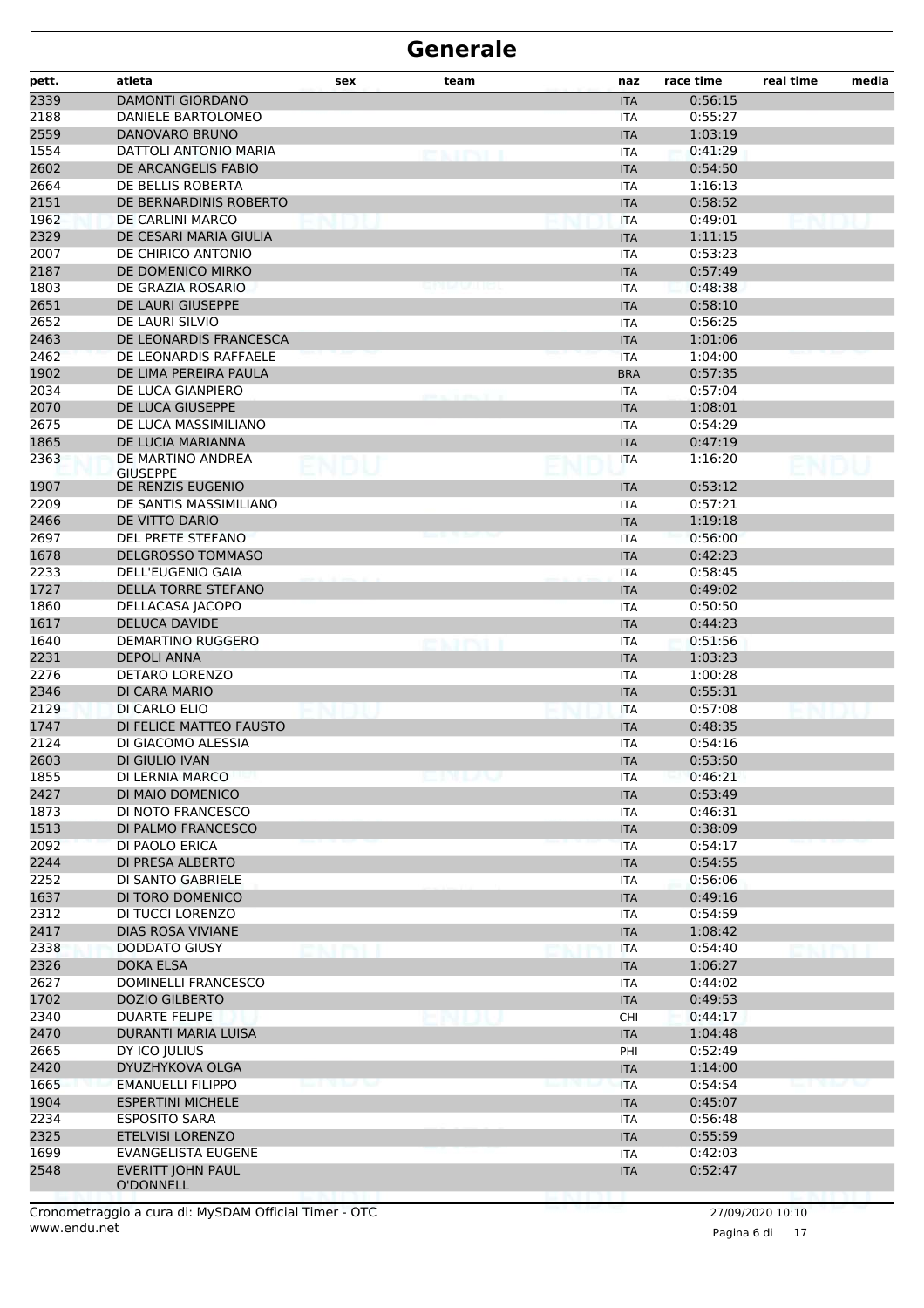| <b>FABRIZIO DAVIDE</b><br>0:45:17<br><b>ITA</b><br>2530<br>FACCONE PIETRO ROBERTO<br>0:57:50<br><b>ITA</b><br>1981<br><b>FACHIN SIMONE</b><br>1:02:43<br><b>ITA</b><br>2354<br>0:59:40<br><b>FAGIOLI EDOARDO</b><br>ITA<br>enirvii<br>2343<br><b>FALCE ANDREA</b><br>0:55:41<br><b>ITA</b><br>2330<br><b>FANIZZA FEDERICA</b><br>0:59:30<br><b>ITA</b><br>1528<br><b>FASANA ROBERTO</b><br>0:38:29<br><b>ITA</b><br>1931<br><b>FASOLI FEDERICO</b><br>0:54:50<br><b>ITA</b><br>1677<br><b>FATONE RICCARDO</b><br>0:43:01<br><b>ITA</b><br>1676<br><b>FAZZINI MIRKO</b><br>0:44:15<br>ITA<br>1980<br><b>FEDELI FRANCESCO</b><br>1:02:58<br><b>ITA</b><br>1555<br><b>FEDERICI MIRO</b><br>0:46:18<br><b>ITA</b><br>2375<br><b>FELIZ DORKA</b><br>1:01:50<br><b>ITA</b><br>2355<br><b>FERNANDO SURESH</b><br>0:44:41<br><b>ITA</b><br>1975<br><b>FERRAIOLI FRANCESCA</b><br>1:12:51<br><b>ITA</b><br>1974<br><b>FERRAIOLI LORENZO</b><br>1:12:51<br><b>ITA</b><br>1936<br>FERRAIUOLO VINCENZO<br>0:48:53<br><b>ITA</b><br>1710<br><b>FERRANTE MARCO</b><br>0:45:56<br><b>ITA</b><br>1748<br><b>FERRARA GIUSEPPE</b><br>0:58:50<br><b>ITA</b><br>2177<br>FERRARA ROBERTO<br>0:53:31<br><b>ITA</b><br>1986<br><b>FERRARI ANDREA</b><br>1:00:26<br><b>ITA</b><br>1796<br>FERRARI FRANCESCA<br>0:48:45<br><b>ITA</b><br>1740<br><b>FERRARIS MARCO</b><br>0:44:46<br><b>ITA</b><br>1955<br><b>FERRARIS MARCO</b><br>0:49:57<br><b>ITA</b><br>1993<br>0:56:00<br><b>FERRE MATTEO</b><br><b>ITA</b><br>1827<br><b>FERREOL GUILLAUME</b><br>0:48:48<br><b>FRA</b><br>2583<br><b>FERRONATO MATTEO</b><br>0:50:09<br><b>ITA</b><br>2361<br><b>FIANO ANDREA</b><br>0:55:57<br>ITA<br>2511<br><b>FIORA MASSIMILIANO</b><br>1:10:40<br><b>ITA</b><br>2148<br><b>FIORELLA CASIMIRO</b><br>.<br>0:46:19<br><b>ITA</b><br>2140<br><b>FIORILLO GIUSEPPE</b><br>0:49:02<br><b>ITA</b><br>2464<br><b>FIORITO LORENZO</b><br>1:01:05<br>ITA<br>1913<br><b>FLORES ROBERTO</b><br><b>PER</b><br>0:56:26<br><b>MICHELANGELO</b><br>1914<br>0:43:55<br><b>FLORES CHATATA DAVIDE</b><br><b>PER</b><br><b>NICOLAS</b><br>2561<br><b>FLORES CHATATA ROSA</b><br>1:11:19<br><b>PER</b><br>DANITA<br>1912<br><b>FLORES MORALES</b><br>0:47:59<br><b>PER</b><br>ROBERTO JAVIER<br>1911<br><b>FLOREZ CUADROS JORGE</b><br>1:01:00<br><b>PER</b><br><b>ANTONIO</b><br>2562<br><b>FLOREZ RIVERA ANDREA</b><br>1:11:21<br><b>PER</b><br><b>NICOLE</b><br>1507<br><b>FLORIANI THOMAS</b><br><b>ITA</b><br>0:36:19<br>2616<br><b>FOIS MARCO</b><br><b>ITA</b><br>0:56:59<br>1692<br><b>FOLLIERO DANIELE</b><br>0:43:08<br><b>ITA</b><br>2460<br><b>FONSATO PATRIZIA</b><br>1:10:30<br><b>ITA</b><br>2258<br>FORINA ANTONELLA<br><b>ITA</b><br>1:00:11<br>1573<br><b>FORLANO MASSIMO</b><br>0:58:25<br>ITA<br>2163<br><b>FORTUNATO ANNA</b><br>0:57:55<br><b>ITA</b><br>2647<br><b>FORTUNATO STEFANIA</b><br><b>ITA</b><br>1:00:46<br>2176<br><b>FORZA GIORGIO</b><br>1:01:51<br><b>ITA</b><br>2387<br>FRAGHÌ GIUSEPPE<br>1:12:08<br><b>ITA</b><br>2048<br><b>FRANCHI FRANCESCO</b><br>1:01:08<br><b>ITA</b><br>1645<br>FRANCHITTI DIANA MARIA<br>1:04:05<br>ITA<br>1644<br>FRANCHITTI MASSIMILIANO<br>0:57:23<br><b>ITA</b><br>1733<br><b>FRANCO YLENIA</b><br>0:58:49<br><b>ITA</b><br>1960<br><b>FRANZINI ALBERTO</b><br><b>ITA</b><br>0:49:05<br>2353<br><b>FRANZINI LAURA</b><br><b>ITA</b><br>0:56:49<br>1892<br><b>FRASCINO DAVIDE</b><br>0:56:51<br><b>ITA</b><br>1836<br><b>FRATI RENATA</b><br>1:01:07<br>ITA<br>1670<br><b>FRATUS FRANCESCO</b><br><b>ITA</b><br>0:45:16<br>2479<br><b>FUMAGALLI GASPARE</b><br>0:57:39<br><b>ITA</b><br>2126<br><b>FUMAGALLI STEFANO</b><br><b>ITA</b><br>1:04:15<br>2006<br><b>FUSCO ANDREA</b><br><b>ITA</b><br>0:51:58<br>2222<br><b>FUSI LORENZO</b><br>0:52:13<br><b>ITA</b> | pett. | atleta | sex | team | naz | race time | real time | media |
|---------------------------------------------------------------------------------------------------------------------------------------------------------------------------------------------------------------------------------------------------------------------------------------------------------------------------------------------------------------------------------------------------------------------------------------------------------------------------------------------------------------------------------------------------------------------------------------------------------------------------------------------------------------------------------------------------------------------------------------------------------------------------------------------------------------------------------------------------------------------------------------------------------------------------------------------------------------------------------------------------------------------------------------------------------------------------------------------------------------------------------------------------------------------------------------------------------------------------------------------------------------------------------------------------------------------------------------------------------------------------------------------------------------------------------------------------------------------------------------------------------------------------------------------------------------------------------------------------------------------------------------------------------------------------------------------------------------------------------------------------------------------------------------------------------------------------------------------------------------------------------------------------------------------------------------------------------------------------------------------------------------------------------------------------------------------------------------------------------------------------------------------------------------------------------------------------------------------------------------------------------------------------------------------------------------------------------------------------------------------------------------------------------------------------------------------------------------------------------------------------------------------------------------------------------------------------------------------------------------------------------------------------------------------------------------------------------------------------------------------------------------------------------------------------------------------------------------------------------------------------------------------------------------------------------------------------------------------------------------------------------------------------------------------------------------------------------------------------------------------------------------------------------------------------------------------------------------------------------------------------------------------------------------------------------------------------------------------------------------------------------------------------------------------------------------------------------------------------------------------------------------------------------------------------------------------------------------------------------------------------------------------------------------------------------------------------------------------------------------------------------------------------------------|-------|--------|-----|------|-----|-----------|-----------|-------|
|                                                                                                                                                                                                                                                                                                                                                                                                                                                                                                                                                                                                                                                                                                                                                                                                                                                                                                                                                                                                                                                                                                                                                                                                                                                                                                                                                                                                                                                                                                                                                                                                                                                                                                                                                                                                                                                                                                                                                                                                                                                                                                                                                                                                                                                                                                                                                                                                                                                                                                                                                                                                                                                                                                                                                                                                                                                                                                                                                                                                                                                                                                                                                                                                                                                                                                                                                                                                                                                                                                                                                                                                                                                                                                                                                                                       | 1705  |        |     |      |     |           |           |       |
|                                                                                                                                                                                                                                                                                                                                                                                                                                                                                                                                                                                                                                                                                                                                                                                                                                                                                                                                                                                                                                                                                                                                                                                                                                                                                                                                                                                                                                                                                                                                                                                                                                                                                                                                                                                                                                                                                                                                                                                                                                                                                                                                                                                                                                                                                                                                                                                                                                                                                                                                                                                                                                                                                                                                                                                                                                                                                                                                                                                                                                                                                                                                                                                                                                                                                                                                                                                                                                                                                                                                                                                                                                                                                                                                                                                       |       |        |     |      |     |           |           |       |
|                                                                                                                                                                                                                                                                                                                                                                                                                                                                                                                                                                                                                                                                                                                                                                                                                                                                                                                                                                                                                                                                                                                                                                                                                                                                                                                                                                                                                                                                                                                                                                                                                                                                                                                                                                                                                                                                                                                                                                                                                                                                                                                                                                                                                                                                                                                                                                                                                                                                                                                                                                                                                                                                                                                                                                                                                                                                                                                                                                                                                                                                                                                                                                                                                                                                                                                                                                                                                                                                                                                                                                                                                                                                                                                                                                                       |       |        |     |      |     |           |           |       |
|                                                                                                                                                                                                                                                                                                                                                                                                                                                                                                                                                                                                                                                                                                                                                                                                                                                                                                                                                                                                                                                                                                                                                                                                                                                                                                                                                                                                                                                                                                                                                                                                                                                                                                                                                                                                                                                                                                                                                                                                                                                                                                                                                                                                                                                                                                                                                                                                                                                                                                                                                                                                                                                                                                                                                                                                                                                                                                                                                                                                                                                                                                                                                                                                                                                                                                                                                                                                                                                                                                                                                                                                                                                                                                                                                                                       |       |        |     |      |     |           |           |       |
|                                                                                                                                                                                                                                                                                                                                                                                                                                                                                                                                                                                                                                                                                                                                                                                                                                                                                                                                                                                                                                                                                                                                                                                                                                                                                                                                                                                                                                                                                                                                                                                                                                                                                                                                                                                                                                                                                                                                                                                                                                                                                                                                                                                                                                                                                                                                                                                                                                                                                                                                                                                                                                                                                                                                                                                                                                                                                                                                                                                                                                                                                                                                                                                                                                                                                                                                                                                                                                                                                                                                                                                                                                                                                                                                                                                       |       |        |     |      |     |           |           |       |
|                                                                                                                                                                                                                                                                                                                                                                                                                                                                                                                                                                                                                                                                                                                                                                                                                                                                                                                                                                                                                                                                                                                                                                                                                                                                                                                                                                                                                                                                                                                                                                                                                                                                                                                                                                                                                                                                                                                                                                                                                                                                                                                                                                                                                                                                                                                                                                                                                                                                                                                                                                                                                                                                                                                                                                                                                                                                                                                                                                                                                                                                                                                                                                                                                                                                                                                                                                                                                                                                                                                                                                                                                                                                                                                                                                                       |       |        |     |      |     |           |           |       |
|                                                                                                                                                                                                                                                                                                                                                                                                                                                                                                                                                                                                                                                                                                                                                                                                                                                                                                                                                                                                                                                                                                                                                                                                                                                                                                                                                                                                                                                                                                                                                                                                                                                                                                                                                                                                                                                                                                                                                                                                                                                                                                                                                                                                                                                                                                                                                                                                                                                                                                                                                                                                                                                                                                                                                                                                                                                                                                                                                                                                                                                                                                                                                                                                                                                                                                                                                                                                                                                                                                                                                                                                                                                                                                                                                                                       |       |        |     |      |     |           |           |       |
|                                                                                                                                                                                                                                                                                                                                                                                                                                                                                                                                                                                                                                                                                                                                                                                                                                                                                                                                                                                                                                                                                                                                                                                                                                                                                                                                                                                                                                                                                                                                                                                                                                                                                                                                                                                                                                                                                                                                                                                                                                                                                                                                                                                                                                                                                                                                                                                                                                                                                                                                                                                                                                                                                                                                                                                                                                                                                                                                                                                                                                                                                                                                                                                                                                                                                                                                                                                                                                                                                                                                                                                                                                                                                                                                                                                       |       |        |     |      |     |           |           |       |
|                                                                                                                                                                                                                                                                                                                                                                                                                                                                                                                                                                                                                                                                                                                                                                                                                                                                                                                                                                                                                                                                                                                                                                                                                                                                                                                                                                                                                                                                                                                                                                                                                                                                                                                                                                                                                                                                                                                                                                                                                                                                                                                                                                                                                                                                                                                                                                                                                                                                                                                                                                                                                                                                                                                                                                                                                                                                                                                                                                                                                                                                                                                                                                                                                                                                                                                                                                                                                                                                                                                                                                                                                                                                                                                                                                                       |       |        |     |      |     |           |           |       |
|                                                                                                                                                                                                                                                                                                                                                                                                                                                                                                                                                                                                                                                                                                                                                                                                                                                                                                                                                                                                                                                                                                                                                                                                                                                                                                                                                                                                                                                                                                                                                                                                                                                                                                                                                                                                                                                                                                                                                                                                                                                                                                                                                                                                                                                                                                                                                                                                                                                                                                                                                                                                                                                                                                                                                                                                                                                                                                                                                                                                                                                                                                                                                                                                                                                                                                                                                                                                                                                                                                                                                                                                                                                                                                                                                                                       |       |        |     |      |     |           |           |       |
|                                                                                                                                                                                                                                                                                                                                                                                                                                                                                                                                                                                                                                                                                                                                                                                                                                                                                                                                                                                                                                                                                                                                                                                                                                                                                                                                                                                                                                                                                                                                                                                                                                                                                                                                                                                                                                                                                                                                                                                                                                                                                                                                                                                                                                                                                                                                                                                                                                                                                                                                                                                                                                                                                                                                                                                                                                                                                                                                                                                                                                                                                                                                                                                                                                                                                                                                                                                                                                                                                                                                                                                                                                                                                                                                                                                       |       |        |     |      |     |           |           |       |
|                                                                                                                                                                                                                                                                                                                                                                                                                                                                                                                                                                                                                                                                                                                                                                                                                                                                                                                                                                                                                                                                                                                                                                                                                                                                                                                                                                                                                                                                                                                                                                                                                                                                                                                                                                                                                                                                                                                                                                                                                                                                                                                                                                                                                                                                                                                                                                                                                                                                                                                                                                                                                                                                                                                                                                                                                                                                                                                                                                                                                                                                                                                                                                                                                                                                                                                                                                                                                                                                                                                                                                                                                                                                                                                                                                                       |       |        |     |      |     |           |           |       |
|                                                                                                                                                                                                                                                                                                                                                                                                                                                                                                                                                                                                                                                                                                                                                                                                                                                                                                                                                                                                                                                                                                                                                                                                                                                                                                                                                                                                                                                                                                                                                                                                                                                                                                                                                                                                                                                                                                                                                                                                                                                                                                                                                                                                                                                                                                                                                                                                                                                                                                                                                                                                                                                                                                                                                                                                                                                                                                                                                                                                                                                                                                                                                                                                                                                                                                                                                                                                                                                                                                                                                                                                                                                                                                                                                                                       |       |        |     |      |     |           |           |       |
|                                                                                                                                                                                                                                                                                                                                                                                                                                                                                                                                                                                                                                                                                                                                                                                                                                                                                                                                                                                                                                                                                                                                                                                                                                                                                                                                                                                                                                                                                                                                                                                                                                                                                                                                                                                                                                                                                                                                                                                                                                                                                                                                                                                                                                                                                                                                                                                                                                                                                                                                                                                                                                                                                                                                                                                                                                                                                                                                                                                                                                                                                                                                                                                                                                                                                                                                                                                                                                                                                                                                                                                                                                                                                                                                                                                       |       |        |     |      |     |           |           |       |
|                                                                                                                                                                                                                                                                                                                                                                                                                                                                                                                                                                                                                                                                                                                                                                                                                                                                                                                                                                                                                                                                                                                                                                                                                                                                                                                                                                                                                                                                                                                                                                                                                                                                                                                                                                                                                                                                                                                                                                                                                                                                                                                                                                                                                                                                                                                                                                                                                                                                                                                                                                                                                                                                                                                                                                                                                                                                                                                                                                                                                                                                                                                                                                                                                                                                                                                                                                                                                                                                                                                                                                                                                                                                                                                                                                                       |       |        |     |      |     |           |           |       |
|                                                                                                                                                                                                                                                                                                                                                                                                                                                                                                                                                                                                                                                                                                                                                                                                                                                                                                                                                                                                                                                                                                                                                                                                                                                                                                                                                                                                                                                                                                                                                                                                                                                                                                                                                                                                                                                                                                                                                                                                                                                                                                                                                                                                                                                                                                                                                                                                                                                                                                                                                                                                                                                                                                                                                                                                                                                                                                                                                                                                                                                                                                                                                                                                                                                                                                                                                                                                                                                                                                                                                                                                                                                                                                                                                                                       |       |        |     |      |     |           |           |       |
|                                                                                                                                                                                                                                                                                                                                                                                                                                                                                                                                                                                                                                                                                                                                                                                                                                                                                                                                                                                                                                                                                                                                                                                                                                                                                                                                                                                                                                                                                                                                                                                                                                                                                                                                                                                                                                                                                                                                                                                                                                                                                                                                                                                                                                                                                                                                                                                                                                                                                                                                                                                                                                                                                                                                                                                                                                                                                                                                                                                                                                                                                                                                                                                                                                                                                                                                                                                                                                                                                                                                                                                                                                                                                                                                                                                       |       |        |     |      |     |           |           |       |
|                                                                                                                                                                                                                                                                                                                                                                                                                                                                                                                                                                                                                                                                                                                                                                                                                                                                                                                                                                                                                                                                                                                                                                                                                                                                                                                                                                                                                                                                                                                                                                                                                                                                                                                                                                                                                                                                                                                                                                                                                                                                                                                                                                                                                                                                                                                                                                                                                                                                                                                                                                                                                                                                                                                                                                                                                                                                                                                                                                                                                                                                                                                                                                                                                                                                                                                                                                                                                                                                                                                                                                                                                                                                                                                                                                                       |       |        |     |      |     |           |           |       |
|                                                                                                                                                                                                                                                                                                                                                                                                                                                                                                                                                                                                                                                                                                                                                                                                                                                                                                                                                                                                                                                                                                                                                                                                                                                                                                                                                                                                                                                                                                                                                                                                                                                                                                                                                                                                                                                                                                                                                                                                                                                                                                                                                                                                                                                                                                                                                                                                                                                                                                                                                                                                                                                                                                                                                                                                                                                                                                                                                                                                                                                                                                                                                                                                                                                                                                                                                                                                                                                                                                                                                                                                                                                                                                                                                                                       |       |        |     |      |     |           |           |       |
|                                                                                                                                                                                                                                                                                                                                                                                                                                                                                                                                                                                                                                                                                                                                                                                                                                                                                                                                                                                                                                                                                                                                                                                                                                                                                                                                                                                                                                                                                                                                                                                                                                                                                                                                                                                                                                                                                                                                                                                                                                                                                                                                                                                                                                                                                                                                                                                                                                                                                                                                                                                                                                                                                                                                                                                                                                                                                                                                                                                                                                                                                                                                                                                                                                                                                                                                                                                                                                                                                                                                                                                                                                                                                                                                                                                       |       |        |     |      |     |           |           |       |
|                                                                                                                                                                                                                                                                                                                                                                                                                                                                                                                                                                                                                                                                                                                                                                                                                                                                                                                                                                                                                                                                                                                                                                                                                                                                                                                                                                                                                                                                                                                                                                                                                                                                                                                                                                                                                                                                                                                                                                                                                                                                                                                                                                                                                                                                                                                                                                                                                                                                                                                                                                                                                                                                                                                                                                                                                                                                                                                                                                                                                                                                                                                                                                                                                                                                                                                                                                                                                                                                                                                                                                                                                                                                                                                                                                                       |       |        |     |      |     |           |           |       |
|                                                                                                                                                                                                                                                                                                                                                                                                                                                                                                                                                                                                                                                                                                                                                                                                                                                                                                                                                                                                                                                                                                                                                                                                                                                                                                                                                                                                                                                                                                                                                                                                                                                                                                                                                                                                                                                                                                                                                                                                                                                                                                                                                                                                                                                                                                                                                                                                                                                                                                                                                                                                                                                                                                                                                                                                                                                                                                                                                                                                                                                                                                                                                                                                                                                                                                                                                                                                                                                                                                                                                                                                                                                                                                                                                                                       |       |        |     |      |     |           |           |       |
|                                                                                                                                                                                                                                                                                                                                                                                                                                                                                                                                                                                                                                                                                                                                                                                                                                                                                                                                                                                                                                                                                                                                                                                                                                                                                                                                                                                                                                                                                                                                                                                                                                                                                                                                                                                                                                                                                                                                                                                                                                                                                                                                                                                                                                                                                                                                                                                                                                                                                                                                                                                                                                                                                                                                                                                                                                                                                                                                                                                                                                                                                                                                                                                                                                                                                                                                                                                                                                                                                                                                                                                                                                                                                                                                                                                       |       |        |     |      |     |           |           |       |
|                                                                                                                                                                                                                                                                                                                                                                                                                                                                                                                                                                                                                                                                                                                                                                                                                                                                                                                                                                                                                                                                                                                                                                                                                                                                                                                                                                                                                                                                                                                                                                                                                                                                                                                                                                                                                                                                                                                                                                                                                                                                                                                                                                                                                                                                                                                                                                                                                                                                                                                                                                                                                                                                                                                                                                                                                                                                                                                                                                                                                                                                                                                                                                                                                                                                                                                                                                                                                                                                                                                                                                                                                                                                                                                                                                                       |       |        |     |      |     |           |           |       |
|                                                                                                                                                                                                                                                                                                                                                                                                                                                                                                                                                                                                                                                                                                                                                                                                                                                                                                                                                                                                                                                                                                                                                                                                                                                                                                                                                                                                                                                                                                                                                                                                                                                                                                                                                                                                                                                                                                                                                                                                                                                                                                                                                                                                                                                                                                                                                                                                                                                                                                                                                                                                                                                                                                                                                                                                                                                                                                                                                                                                                                                                                                                                                                                                                                                                                                                                                                                                                                                                                                                                                                                                                                                                                                                                                                                       |       |        |     |      |     |           |           |       |
|                                                                                                                                                                                                                                                                                                                                                                                                                                                                                                                                                                                                                                                                                                                                                                                                                                                                                                                                                                                                                                                                                                                                                                                                                                                                                                                                                                                                                                                                                                                                                                                                                                                                                                                                                                                                                                                                                                                                                                                                                                                                                                                                                                                                                                                                                                                                                                                                                                                                                                                                                                                                                                                                                                                                                                                                                                                                                                                                                                                                                                                                                                                                                                                                                                                                                                                                                                                                                                                                                                                                                                                                                                                                                                                                                                                       |       |        |     |      |     |           |           |       |
|                                                                                                                                                                                                                                                                                                                                                                                                                                                                                                                                                                                                                                                                                                                                                                                                                                                                                                                                                                                                                                                                                                                                                                                                                                                                                                                                                                                                                                                                                                                                                                                                                                                                                                                                                                                                                                                                                                                                                                                                                                                                                                                                                                                                                                                                                                                                                                                                                                                                                                                                                                                                                                                                                                                                                                                                                                                                                                                                                                                                                                                                                                                                                                                                                                                                                                                                                                                                                                                                                                                                                                                                                                                                                                                                                                                       |       |        |     |      |     |           |           |       |
|                                                                                                                                                                                                                                                                                                                                                                                                                                                                                                                                                                                                                                                                                                                                                                                                                                                                                                                                                                                                                                                                                                                                                                                                                                                                                                                                                                                                                                                                                                                                                                                                                                                                                                                                                                                                                                                                                                                                                                                                                                                                                                                                                                                                                                                                                                                                                                                                                                                                                                                                                                                                                                                                                                                                                                                                                                                                                                                                                                                                                                                                                                                                                                                                                                                                                                                                                                                                                                                                                                                                                                                                                                                                                                                                                                                       |       |        |     |      |     |           |           |       |
|                                                                                                                                                                                                                                                                                                                                                                                                                                                                                                                                                                                                                                                                                                                                                                                                                                                                                                                                                                                                                                                                                                                                                                                                                                                                                                                                                                                                                                                                                                                                                                                                                                                                                                                                                                                                                                                                                                                                                                                                                                                                                                                                                                                                                                                                                                                                                                                                                                                                                                                                                                                                                                                                                                                                                                                                                                                                                                                                                                                                                                                                                                                                                                                                                                                                                                                                                                                                                                                                                                                                                                                                                                                                                                                                                                                       |       |        |     |      |     |           |           |       |
|                                                                                                                                                                                                                                                                                                                                                                                                                                                                                                                                                                                                                                                                                                                                                                                                                                                                                                                                                                                                                                                                                                                                                                                                                                                                                                                                                                                                                                                                                                                                                                                                                                                                                                                                                                                                                                                                                                                                                                                                                                                                                                                                                                                                                                                                                                                                                                                                                                                                                                                                                                                                                                                                                                                                                                                                                                                                                                                                                                                                                                                                                                                                                                                                                                                                                                                                                                                                                                                                                                                                                                                                                                                                                                                                                                                       |       |        |     |      |     |           |           |       |
|                                                                                                                                                                                                                                                                                                                                                                                                                                                                                                                                                                                                                                                                                                                                                                                                                                                                                                                                                                                                                                                                                                                                                                                                                                                                                                                                                                                                                                                                                                                                                                                                                                                                                                                                                                                                                                                                                                                                                                                                                                                                                                                                                                                                                                                                                                                                                                                                                                                                                                                                                                                                                                                                                                                                                                                                                                                                                                                                                                                                                                                                                                                                                                                                                                                                                                                                                                                                                                                                                                                                                                                                                                                                                                                                                                                       |       |        |     |      |     |           |           |       |
|                                                                                                                                                                                                                                                                                                                                                                                                                                                                                                                                                                                                                                                                                                                                                                                                                                                                                                                                                                                                                                                                                                                                                                                                                                                                                                                                                                                                                                                                                                                                                                                                                                                                                                                                                                                                                                                                                                                                                                                                                                                                                                                                                                                                                                                                                                                                                                                                                                                                                                                                                                                                                                                                                                                                                                                                                                                                                                                                                                                                                                                                                                                                                                                                                                                                                                                                                                                                                                                                                                                                                                                                                                                                                                                                                                                       |       |        |     |      |     |           |           |       |
|                                                                                                                                                                                                                                                                                                                                                                                                                                                                                                                                                                                                                                                                                                                                                                                                                                                                                                                                                                                                                                                                                                                                                                                                                                                                                                                                                                                                                                                                                                                                                                                                                                                                                                                                                                                                                                                                                                                                                                                                                                                                                                                                                                                                                                                                                                                                                                                                                                                                                                                                                                                                                                                                                                                                                                                                                                                                                                                                                                                                                                                                                                                                                                                                                                                                                                                                                                                                                                                                                                                                                                                                                                                                                                                                                                                       |       |        |     |      |     |           |           |       |
|                                                                                                                                                                                                                                                                                                                                                                                                                                                                                                                                                                                                                                                                                                                                                                                                                                                                                                                                                                                                                                                                                                                                                                                                                                                                                                                                                                                                                                                                                                                                                                                                                                                                                                                                                                                                                                                                                                                                                                                                                                                                                                                                                                                                                                                                                                                                                                                                                                                                                                                                                                                                                                                                                                                                                                                                                                                                                                                                                                                                                                                                                                                                                                                                                                                                                                                                                                                                                                                                                                                                                                                                                                                                                                                                                                                       |       |        |     |      |     |           |           |       |
|                                                                                                                                                                                                                                                                                                                                                                                                                                                                                                                                                                                                                                                                                                                                                                                                                                                                                                                                                                                                                                                                                                                                                                                                                                                                                                                                                                                                                                                                                                                                                                                                                                                                                                                                                                                                                                                                                                                                                                                                                                                                                                                                                                                                                                                                                                                                                                                                                                                                                                                                                                                                                                                                                                                                                                                                                                                                                                                                                                                                                                                                                                                                                                                                                                                                                                                                                                                                                                                                                                                                                                                                                                                                                                                                                                                       |       |        |     |      |     |           |           |       |
|                                                                                                                                                                                                                                                                                                                                                                                                                                                                                                                                                                                                                                                                                                                                                                                                                                                                                                                                                                                                                                                                                                                                                                                                                                                                                                                                                                                                                                                                                                                                                                                                                                                                                                                                                                                                                                                                                                                                                                                                                                                                                                                                                                                                                                                                                                                                                                                                                                                                                                                                                                                                                                                                                                                                                                                                                                                                                                                                                                                                                                                                                                                                                                                                                                                                                                                                                                                                                                                                                                                                                                                                                                                                                                                                                                                       |       |        |     |      |     |           |           |       |
|                                                                                                                                                                                                                                                                                                                                                                                                                                                                                                                                                                                                                                                                                                                                                                                                                                                                                                                                                                                                                                                                                                                                                                                                                                                                                                                                                                                                                                                                                                                                                                                                                                                                                                                                                                                                                                                                                                                                                                                                                                                                                                                                                                                                                                                                                                                                                                                                                                                                                                                                                                                                                                                                                                                                                                                                                                                                                                                                                                                                                                                                                                                                                                                                                                                                                                                                                                                                                                                                                                                                                                                                                                                                                                                                                                                       |       |        |     |      |     |           |           |       |
|                                                                                                                                                                                                                                                                                                                                                                                                                                                                                                                                                                                                                                                                                                                                                                                                                                                                                                                                                                                                                                                                                                                                                                                                                                                                                                                                                                                                                                                                                                                                                                                                                                                                                                                                                                                                                                                                                                                                                                                                                                                                                                                                                                                                                                                                                                                                                                                                                                                                                                                                                                                                                                                                                                                                                                                                                                                                                                                                                                                                                                                                                                                                                                                                                                                                                                                                                                                                                                                                                                                                                                                                                                                                                                                                                                                       |       |        |     |      |     |           |           |       |
|                                                                                                                                                                                                                                                                                                                                                                                                                                                                                                                                                                                                                                                                                                                                                                                                                                                                                                                                                                                                                                                                                                                                                                                                                                                                                                                                                                                                                                                                                                                                                                                                                                                                                                                                                                                                                                                                                                                                                                                                                                                                                                                                                                                                                                                                                                                                                                                                                                                                                                                                                                                                                                                                                                                                                                                                                                                                                                                                                                                                                                                                                                                                                                                                                                                                                                                                                                                                                                                                                                                                                                                                                                                                                                                                                                                       |       |        |     |      |     |           |           |       |
|                                                                                                                                                                                                                                                                                                                                                                                                                                                                                                                                                                                                                                                                                                                                                                                                                                                                                                                                                                                                                                                                                                                                                                                                                                                                                                                                                                                                                                                                                                                                                                                                                                                                                                                                                                                                                                                                                                                                                                                                                                                                                                                                                                                                                                                                                                                                                                                                                                                                                                                                                                                                                                                                                                                                                                                                                                                                                                                                                                                                                                                                                                                                                                                                                                                                                                                                                                                                                                                                                                                                                                                                                                                                                                                                                                                       |       |        |     |      |     |           |           |       |
|                                                                                                                                                                                                                                                                                                                                                                                                                                                                                                                                                                                                                                                                                                                                                                                                                                                                                                                                                                                                                                                                                                                                                                                                                                                                                                                                                                                                                                                                                                                                                                                                                                                                                                                                                                                                                                                                                                                                                                                                                                                                                                                                                                                                                                                                                                                                                                                                                                                                                                                                                                                                                                                                                                                                                                                                                                                                                                                                                                                                                                                                                                                                                                                                                                                                                                                                                                                                                                                                                                                                                                                                                                                                                                                                                                                       |       |        |     |      |     |           |           |       |
|                                                                                                                                                                                                                                                                                                                                                                                                                                                                                                                                                                                                                                                                                                                                                                                                                                                                                                                                                                                                                                                                                                                                                                                                                                                                                                                                                                                                                                                                                                                                                                                                                                                                                                                                                                                                                                                                                                                                                                                                                                                                                                                                                                                                                                                                                                                                                                                                                                                                                                                                                                                                                                                                                                                                                                                                                                                                                                                                                                                                                                                                                                                                                                                                                                                                                                                                                                                                                                                                                                                                                                                                                                                                                                                                                                                       |       |        |     |      |     |           |           |       |
|                                                                                                                                                                                                                                                                                                                                                                                                                                                                                                                                                                                                                                                                                                                                                                                                                                                                                                                                                                                                                                                                                                                                                                                                                                                                                                                                                                                                                                                                                                                                                                                                                                                                                                                                                                                                                                                                                                                                                                                                                                                                                                                                                                                                                                                                                                                                                                                                                                                                                                                                                                                                                                                                                                                                                                                                                                                                                                                                                                                                                                                                                                                                                                                                                                                                                                                                                                                                                                                                                                                                                                                                                                                                                                                                                                                       |       |        |     |      |     |           |           |       |
|                                                                                                                                                                                                                                                                                                                                                                                                                                                                                                                                                                                                                                                                                                                                                                                                                                                                                                                                                                                                                                                                                                                                                                                                                                                                                                                                                                                                                                                                                                                                                                                                                                                                                                                                                                                                                                                                                                                                                                                                                                                                                                                                                                                                                                                                                                                                                                                                                                                                                                                                                                                                                                                                                                                                                                                                                                                                                                                                                                                                                                                                                                                                                                                                                                                                                                                                                                                                                                                                                                                                                                                                                                                                                                                                                                                       |       |        |     |      |     |           |           |       |
|                                                                                                                                                                                                                                                                                                                                                                                                                                                                                                                                                                                                                                                                                                                                                                                                                                                                                                                                                                                                                                                                                                                                                                                                                                                                                                                                                                                                                                                                                                                                                                                                                                                                                                                                                                                                                                                                                                                                                                                                                                                                                                                                                                                                                                                                                                                                                                                                                                                                                                                                                                                                                                                                                                                                                                                                                                                                                                                                                                                                                                                                                                                                                                                                                                                                                                                                                                                                                                                                                                                                                                                                                                                                                                                                                                                       |       |        |     |      |     |           |           |       |
|                                                                                                                                                                                                                                                                                                                                                                                                                                                                                                                                                                                                                                                                                                                                                                                                                                                                                                                                                                                                                                                                                                                                                                                                                                                                                                                                                                                                                                                                                                                                                                                                                                                                                                                                                                                                                                                                                                                                                                                                                                                                                                                                                                                                                                                                                                                                                                                                                                                                                                                                                                                                                                                                                                                                                                                                                                                                                                                                                                                                                                                                                                                                                                                                                                                                                                                                                                                                                                                                                                                                                                                                                                                                                                                                                                                       |       |        |     |      |     |           |           |       |
|                                                                                                                                                                                                                                                                                                                                                                                                                                                                                                                                                                                                                                                                                                                                                                                                                                                                                                                                                                                                                                                                                                                                                                                                                                                                                                                                                                                                                                                                                                                                                                                                                                                                                                                                                                                                                                                                                                                                                                                                                                                                                                                                                                                                                                                                                                                                                                                                                                                                                                                                                                                                                                                                                                                                                                                                                                                                                                                                                                                                                                                                                                                                                                                                                                                                                                                                                                                                                                                                                                                                                                                                                                                                                                                                                                                       |       |        |     |      |     |           |           |       |
|                                                                                                                                                                                                                                                                                                                                                                                                                                                                                                                                                                                                                                                                                                                                                                                                                                                                                                                                                                                                                                                                                                                                                                                                                                                                                                                                                                                                                                                                                                                                                                                                                                                                                                                                                                                                                                                                                                                                                                                                                                                                                                                                                                                                                                                                                                                                                                                                                                                                                                                                                                                                                                                                                                                                                                                                                                                                                                                                                                                                                                                                                                                                                                                                                                                                                                                                                                                                                                                                                                                                                                                                                                                                                                                                                                                       |       |        |     |      |     |           |           |       |
|                                                                                                                                                                                                                                                                                                                                                                                                                                                                                                                                                                                                                                                                                                                                                                                                                                                                                                                                                                                                                                                                                                                                                                                                                                                                                                                                                                                                                                                                                                                                                                                                                                                                                                                                                                                                                                                                                                                                                                                                                                                                                                                                                                                                                                                                                                                                                                                                                                                                                                                                                                                                                                                                                                                                                                                                                                                                                                                                                                                                                                                                                                                                                                                                                                                                                                                                                                                                                                                                                                                                                                                                                                                                                                                                                                                       |       |        |     |      |     |           |           |       |
|                                                                                                                                                                                                                                                                                                                                                                                                                                                                                                                                                                                                                                                                                                                                                                                                                                                                                                                                                                                                                                                                                                                                                                                                                                                                                                                                                                                                                                                                                                                                                                                                                                                                                                                                                                                                                                                                                                                                                                                                                                                                                                                                                                                                                                                                                                                                                                                                                                                                                                                                                                                                                                                                                                                                                                                                                                                                                                                                                                                                                                                                                                                                                                                                                                                                                                                                                                                                                                                                                                                                                                                                                                                                                                                                                                                       |       |        |     |      |     |           |           |       |
|                                                                                                                                                                                                                                                                                                                                                                                                                                                                                                                                                                                                                                                                                                                                                                                                                                                                                                                                                                                                                                                                                                                                                                                                                                                                                                                                                                                                                                                                                                                                                                                                                                                                                                                                                                                                                                                                                                                                                                                                                                                                                                                                                                                                                                                                                                                                                                                                                                                                                                                                                                                                                                                                                                                                                                                                                                                                                                                                                                                                                                                                                                                                                                                                                                                                                                                                                                                                                                                                                                                                                                                                                                                                                                                                                                                       |       |        |     |      |     |           |           |       |
|                                                                                                                                                                                                                                                                                                                                                                                                                                                                                                                                                                                                                                                                                                                                                                                                                                                                                                                                                                                                                                                                                                                                                                                                                                                                                                                                                                                                                                                                                                                                                                                                                                                                                                                                                                                                                                                                                                                                                                                                                                                                                                                                                                                                                                                                                                                                                                                                                                                                                                                                                                                                                                                                                                                                                                                                                                                                                                                                                                                                                                                                                                                                                                                                                                                                                                                                                                                                                                                                                                                                                                                                                                                                                                                                                                                       |       |        |     |      |     |           |           |       |
|                                                                                                                                                                                                                                                                                                                                                                                                                                                                                                                                                                                                                                                                                                                                                                                                                                                                                                                                                                                                                                                                                                                                                                                                                                                                                                                                                                                                                                                                                                                                                                                                                                                                                                                                                                                                                                                                                                                                                                                                                                                                                                                                                                                                                                                                                                                                                                                                                                                                                                                                                                                                                                                                                                                                                                                                                                                                                                                                                                                                                                                                                                                                                                                                                                                                                                                                                                                                                                                                                                                                                                                                                                                                                                                                                                                       |       |        |     |      |     |           |           |       |
|                                                                                                                                                                                                                                                                                                                                                                                                                                                                                                                                                                                                                                                                                                                                                                                                                                                                                                                                                                                                                                                                                                                                                                                                                                                                                                                                                                                                                                                                                                                                                                                                                                                                                                                                                                                                                                                                                                                                                                                                                                                                                                                                                                                                                                                                                                                                                                                                                                                                                                                                                                                                                                                                                                                                                                                                                                                                                                                                                                                                                                                                                                                                                                                                                                                                                                                                                                                                                                                                                                                                                                                                                                                                                                                                                                                       |       |        |     |      |     |           |           |       |
|                                                                                                                                                                                                                                                                                                                                                                                                                                                                                                                                                                                                                                                                                                                                                                                                                                                                                                                                                                                                                                                                                                                                                                                                                                                                                                                                                                                                                                                                                                                                                                                                                                                                                                                                                                                                                                                                                                                                                                                                                                                                                                                                                                                                                                                                                                                                                                                                                                                                                                                                                                                                                                                                                                                                                                                                                                                                                                                                                                                                                                                                                                                                                                                                                                                                                                                                                                                                                                                                                                                                                                                                                                                                                                                                                                                       |       |        |     |      |     |           |           |       |
|                                                                                                                                                                                                                                                                                                                                                                                                                                                                                                                                                                                                                                                                                                                                                                                                                                                                                                                                                                                                                                                                                                                                                                                                                                                                                                                                                                                                                                                                                                                                                                                                                                                                                                                                                                                                                                                                                                                                                                                                                                                                                                                                                                                                                                                                                                                                                                                                                                                                                                                                                                                                                                                                                                                                                                                                                                                                                                                                                                                                                                                                                                                                                                                                                                                                                                                                                                                                                                                                                                                                                                                                                                                                                                                                                                                       |       |        |     |      |     |           |           |       |
|                                                                                                                                                                                                                                                                                                                                                                                                                                                                                                                                                                                                                                                                                                                                                                                                                                                                                                                                                                                                                                                                                                                                                                                                                                                                                                                                                                                                                                                                                                                                                                                                                                                                                                                                                                                                                                                                                                                                                                                                                                                                                                                                                                                                                                                                                                                                                                                                                                                                                                                                                                                                                                                                                                                                                                                                                                                                                                                                                                                                                                                                                                                                                                                                                                                                                                                                                                                                                                                                                                                                                                                                                                                                                                                                                                                       |       |        |     |      |     |           |           |       |
|                                                                                                                                                                                                                                                                                                                                                                                                                                                                                                                                                                                                                                                                                                                                                                                                                                                                                                                                                                                                                                                                                                                                                                                                                                                                                                                                                                                                                                                                                                                                                                                                                                                                                                                                                                                                                                                                                                                                                                                                                                                                                                                                                                                                                                                                                                                                                                                                                                                                                                                                                                                                                                                                                                                                                                                                                                                                                                                                                                                                                                                                                                                                                                                                                                                                                                                                                                                                                                                                                                                                                                                                                                                                                                                                                                                       |       |        |     |      |     |           |           |       |
|                                                                                                                                                                                                                                                                                                                                                                                                                                                                                                                                                                                                                                                                                                                                                                                                                                                                                                                                                                                                                                                                                                                                                                                                                                                                                                                                                                                                                                                                                                                                                                                                                                                                                                                                                                                                                                                                                                                                                                                                                                                                                                                                                                                                                                                                                                                                                                                                                                                                                                                                                                                                                                                                                                                                                                                                                                                                                                                                                                                                                                                                                                                                                                                                                                                                                                                                                                                                                                                                                                                                                                                                                                                                                                                                                                                       |       |        |     |      |     |           |           |       |
|                                                                                                                                                                                                                                                                                                                                                                                                                                                                                                                                                                                                                                                                                                                                                                                                                                                                                                                                                                                                                                                                                                                                                                                                                                                                                                                                                                                                                                                                                                                                                                                                                                                                                                                                                                                                                                                                                                                                                                                                                                                                                                                                                                                                                                                                                                                                                                                                                                                                                                                                                                                                                                                                                                                                                                                                                                                                                                                                                                                                                                                                                                                                                                                                                                                                                                                                                                                                                                                                                                                                                                                                                                                                                                                                                                                       |       |        |     |      |     |           |           |       |
|                                                                                                                                                                                                                                                                                                                                                                                                                                                                                                                                                                                                                                                                                                                                                                                                                                                                                                                                                                                                                                                                                                                                                                                                                                                                                                                                                                                                                                                                                                                                                                                                                                                                                                                                                                                                                                                                                                                                                                                                                                                                                                                                                                                                                                                                                                                                                                                                                                                                                                                                                                                                                                                                                                                                                                                                                                                                                                                                                                                                                                                                                                                                                                                                                                                                                                                                                                                                                                                                                                                                                                                                                                                                                                                                                                                       |       |        |     |      |     |           |           |       |

www.endu.net Cronometraggio a cura di: MySDAM Official Timer - OTC 27/09/2020 10:10

Pagina 7 di 17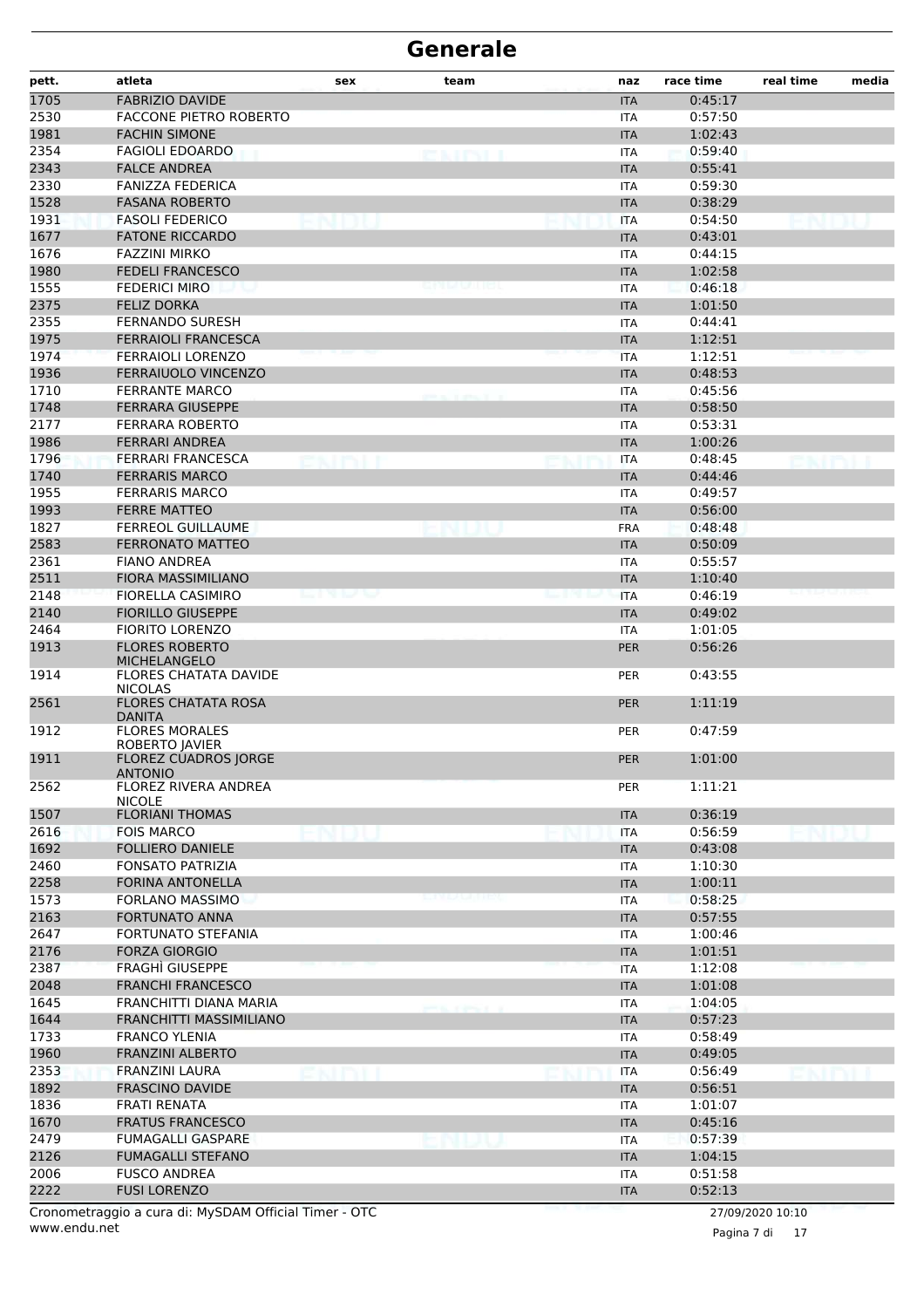| pett.        | atleta                                            | sex | team                 | naz               | race time          | real time | media |
|--------------|---------------------------------------------------|-----|----------------------|-------------------|--------------------|-----------|-------|
| 2367         | <b>GAGGIA ILIO</b>                                |     |                      | <b>ITA</b>        | 0:59:59            |           |       |
| 2607         | <b>GAGNA BENEDETTA</b>                            |     |                      | <b>ITA</b>        | 1:01:49            |           |       |
| 2281         | <b>GALANO GIULIA</b>                              |     |                      | <b>ITA</b>        | 0:52:03            |           |       |
| 2476         | <b>GALANTINI MARCO</b>                            |     | exipti               | <b>ITA</b>        | 1:02:03            |           |       |
| 2414         | <b>GALBIATI EMANUELA</b>                          |     |                      | <b>ITA</b>        | 1:07:20            |           |       |
| 2489         | <b>GALEAZZO VITTORIO</b>                          |     |                      | ITA               | 0:56:36            |           |       |
| 2175         | <b>GALETTI EMANUELA</b>                           |     |                      | <b>ITA</b>        | 0:58:28            |           |       |
| 1961         | GALIMBERTI SABRINA                                |     |                      | <b>ITA</b>        | 0:49:00            |           |       |
| 2262         | <b>GALLI ANNA</b>                                 |     |                      | <b>ITA</b>        | 0:55:00            |           |       |
| 1978         | <b>GALLI ROBERTO MARIO</b>                        |     |                      | <b>ITA</b>        | 0:56:51            |           |       |
| 2033         | <b>GALLO EGIDIO</b>                               |     |                      | <b>ITA</b>        | 0:51:27            |           |       |
| 2268         | <b>GALLUR CHRISTIAN</b>                           |     |                      | PHI               | 0:55:36            |           |       |
| 1611         | <b>GAMBARÈ PAOLO</b>                              |     |                      | <b>ITA</b>        | 0:50:28            |           |       |
| 2334         | <b>GANASSA FABIO</b>                              |     |                      | <b>ITA</b>        | 0:56:29            |           |       |
| 2127         | <b>GANDELLINI PAOLO</b>                           |     |                      | <b>ITA</b>        | 0:57:02            |           |       |
| 1673         | <b>GARBUJO LUCIANO</b>                            |     |                      | <b>ITA</b>        | 0:52:47            |           |       |
| 2632         | <b>GASPARETTO RICCARDO</b><br><b>ANTONIO</b>      |     |                      | <b>ITA</b>        | 0:54:55            |           |       |
| 2059         | <b>GASTALDELLI ENRICO</b>                         |     |                      | <b>ITA</b>        | 0:59:15            |           |       |
| 2013         | <b>GATTI ADALBERTO</b>                            |     |                      | <b>ITA</b>        | 1:36:37            |           |       |
| 1789         | <b>GATTI ALESSANDRA</b>                           |     |                      | <b>ITA</b>        | 0:52:47            |           |       |
| 1690         | <b>GAUDENZI IVAN</b>                              |     |                      | <b>ITA</b>        | 0:46:33            |           |       |
| 1934         | <b>GAUDENZI MARCO</b>                             |     |                      | <b>ITA</b>        | 0:53:17            |           |       |
| 2630         | <b>GENTILE GIANCARLO</b>                          |     |                      | <b>ITA</b>        | 0:46:13            |           |       |
| 2237         | <b>GENTILE MARIO</b>                              |     |                      | <b>ITA</b>        | 0:54:20            |           |       |
| 1844         | <b>GERONIMI ENRICO</b>                            |     |                      | <b>ITA</b>        | 0:53:55            |           |       |
| 1845         | <b>GERONIMI JOAO</b>                              |     |                      | <b>ITA</b>        | 0:54:42            |           |       |
| 2037         | <b>GERRA FRANCESCO</b>                            |     |                      | <b>ITA</b>        | 0:59:50            |           |       |
| 2566         | <b>GHERARDI ELISA</b>                             |     |                      |                   | 1:13:26            |           |       |
| 1716         | <b>GHERARDI PIETRO</b>                            |     |                      | ITA<br><b>ITA</b> | 0:51:28            |           |       |
| 2205         | <b>GIACOMELLI ROBERTO</b>                         |     |                      | <b>ITA</b>        | 0:54:03            |           |       |
| 2201         | <b>GIAMMARA ROBERTA</b>                           |     |                      | <b>ITA</b>        | 1:01:50            |           |       |
| 1557         | <b>GIANOLA ANDREA</b>                             |     |                      | <b>ITA</b>        | 0:46:59            |           |       |
| 1773         | <b>GIBELLINI MAURIZIO</b>                         |     |                      | <b>ITA</b>        | 0:55:10            |           |       |
| 1739         | <b>GILARDI DAVIDE</b>                             |     |                      | ITA               | 0:53:16            |           |       |
| 3344         | <b>GIORGI MARCO</b>                               |     |                      | <b>ITA</b>        | 0:47:17            |           |       |
| 1751         | <b>GIORGINI LUCA</b>                              |     |                      | <b>ITA</b>        | 0:54:47            |           |       |
| 1501         | <b>GIOTTA ANGELA</b>                              |     |                      | <b>ITA</b>        | 1:13:09            |           |       |
| 1883         | <b>GIOVIDELLI MARCO</b>                           |     |                      | <b>ITA</b>        | 0:53:12            |           |       |
| 1875         | <b>GIROTTI GIANLUIGI</b>                          |     |                      | <b>ITA</b>        | 0:56:45            |           |       |
| 2490         | <b>GIUDICI ALBERTO</b>                            |     |                      | <b>ITA</b>        | 1:19:31            |           |       |
| 1502         | <b>GIUDICI MARCO</b>                              |     |                      | <b>ITA</b>        | 0:32:39            |           |       |
| 2690         | <b>GIULIANO SILVIA</b>                            |     |                      | <b>ITA</b>        | 1:26:13            |           |       |
| 2498         | <b>GIULIETTI CORRADO</b>                          |     |                      | <b>ITA</b>        | 1:02:38            |           |       |
| 2629         | <b>GIUMELLI ALESSANDRO</b>                        |     |                      | <b>ITA</b>        | 0:54:52            |           |       |
| 1798         | <b>GIUSIO ALESSANDRO</b>                          |     |                      | <b>ITA</b>        | 0:52:46            |           |       |
| 2685         | <b>GORDON RICKY</b>                               |     |                      | ITA               | 0:45:20            |           |       |
| 2202         | <b>GOTTI ROBERTA</b>                              |     |                      | <b>ITA</b>        | 0:58:30            |           |       |
| 1686         | <b>GRAMENDOLA ANTONIO</b>                         |     |                      | ITA               | 0:40:50            |           |       |
|              | ALESSANDRO<br><b>GRAMMATICO ANTONINO</b>          |     |                      |                   |                    |           |       |
| 1593<br>1971 | <b>GRANELLO VIOLA SOFIA</b>                       |     |                      | <b>ITA</b>        | 0:46:44<br>0:52:26 |           |       |
| 2336         |                                                   |     |                      | <b>ITA</b>        |                    |           |       |
|              | <b>GRAPPASONNI GIORGIO</b>                        |     |                      | <b>ITA</b>        | 0:56:17            |           |       |
| 2660         | <b>GRASSI MATTIA</b>                              |     |                      | <b>ITA</b>        | 0:51:06            |           |       |
| 2331         | <b>GREGGIO SIMONA</b>                             |     |                      | <b>ITA</b>        | 0:58:41            |           |       |
| 1735         | <b>GRIMALDI MARCO</b><br><b>GRINZI VITTORIO</b>   |     |                      | <b>ITA</b>        | 0:53:35            |           |       |
| 1835         | <b>GRIONI ELENA</b>                               |     |                      | <b>ITA</b>        | 0:51:19<br>1:02:30 |           |       |
| 2275         |                                                   |     |                      | ITA               |                    |           |       |
| 1671         | <b>GRISA GABRIELE</b>                             |     |                      | <b>ITA</b>        | 0:45:16            |           |       |
| 1537         | <b>GRISOTTI GIUSEPPE</b>                          |     |                      | <b>ITA</b>        | 0:38:48            |           |       |
| 2638         | <b>GRITTI PAOLA</b>                               |     |                      | <b>ITA</b>        | 0:50:50            |           |       |
| 1714<br>2649 | <b>GROLLINO BRUNO</b><br><b>GUALTIERI ROBERTO</b> |     | <b>BALLAS DE SAN</b> | <b>ITA</b>        | 0:51:33<br>0:57:18 |           |       |
|              |                                                   |     |                      | <b>ITA</b>        |                    |           |       |
| 1666         | <b>GUARNACCIA JACOPO</b>                          |     |                      | <b>ITA</b>        | 0:54:42            |           |       |
| 2206         | <b>GUARNERI GIANANTONIO</b>                       |     |                      | <b>ITA</b>        | 0:45:42            |           |       |

Pagina 8 di 17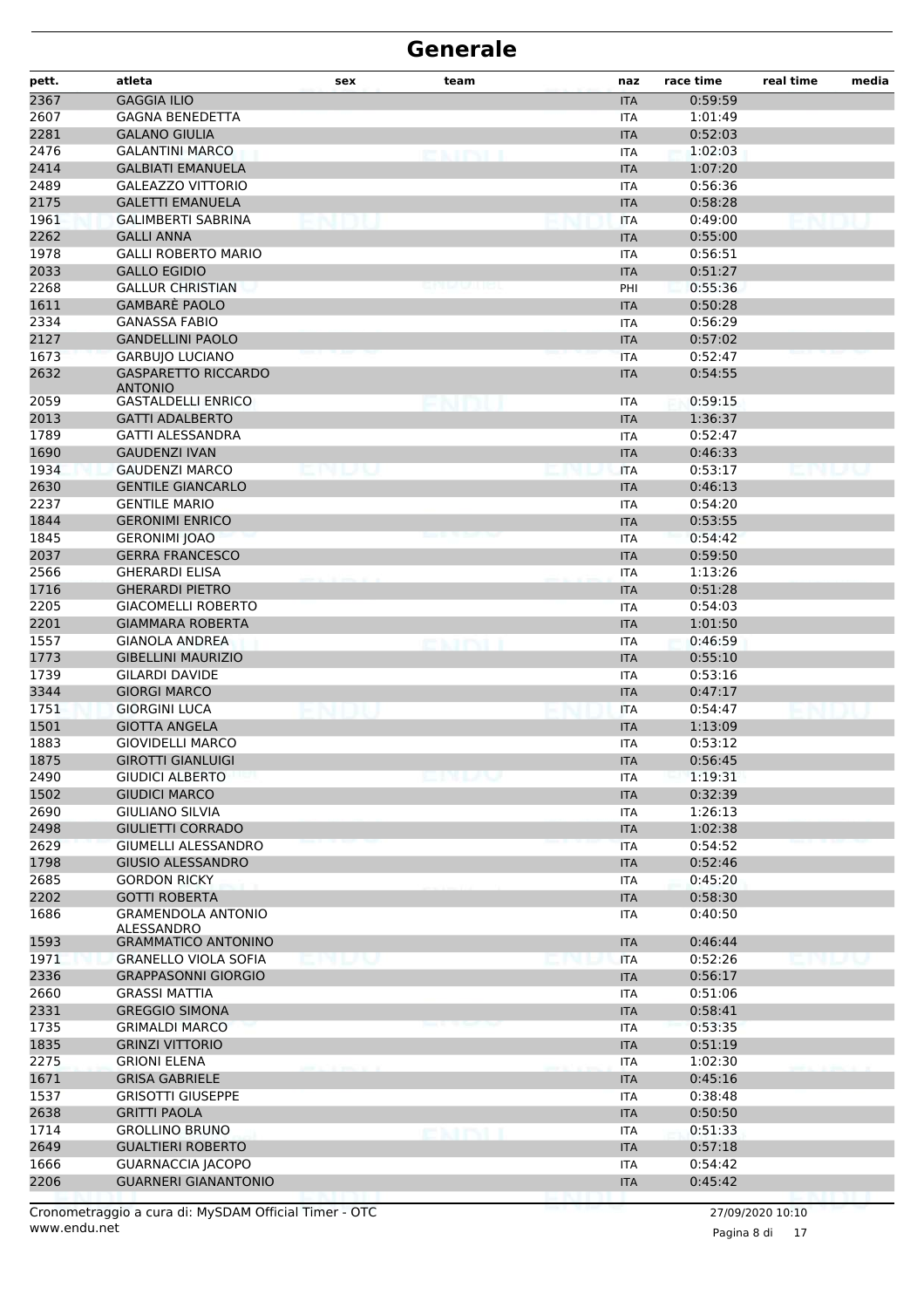| pett. | atleta                                   | sex  | team | naz        | race time | real time | media |
|-------|------------------------------------------|------|------|------------|-----------|-----------|-------|
| 1761  | <b>GUARNIERI DAVIDE</b>                  |      |      | <b>ITA</b> | 0:55:20   |           |       |
| 2313  | <b>GUATTEO MAURIZIO</b>                  |      |      | <b>ITA</b> | 0:55:35   |           |       |
| 2168  | <b>GUERINONI CRISTIANO</b>               |      |      | <b>ITA</b> | 0:55:54   |           |       |
| 2153  | <b>GUERRIERI DIEGO</b>                   |      |      | <b>ITA</b> | 0:53:50   |           |       |
| 2043  | <b>GUFFANTI MAURO</b>                    |      |      | <b>ITA</b> | 1:02:46   |           |       |
| 1964  | <b>GUIDI GIAN LUCA</b>                   |      |      | <b>SMR</b> | 0:54:17   |           |       |
| 1562  | <b>GUNNARSSON JOHANNES</b>               |      |      | <b>SWE</b> | 0:43:41   |           |       |
| 1704  | <b>GUZZETTI ALESSANDRO</b>               |      |      | <b>ITA</b> | 0:42:07   |           |       |
| 2696  | <b>HERRERA WILSON</b>                    |      |      | <b>ITA</b> | 0:53:45   |           |       |
| 2682  | HERRERA ACUNA WENDY                      |      |      | ITA        | 0:57:00   |           |       |
| 1900  | <b>HINOSTROSA ALICIA</b>                 |      |      | <b>PER</b> | 0:50:52   |           |       |
| 1581  | <b>IEFFA SIMONA</b>                      |      |      | <b>ITA</b> | 1:03:35   |           |       |
| 2235  | <b>IMBRIGLIO GIONI</b>                   |      |      | <b>ITA</b> | 1:10:05   |           |       |
| 1891  | <b>IMPERIALE MARCO</b>                   |      |      | <b>ITA</b> | 1:06:06   |           |       |
| 2320  | <b>IORIO ANTONIO</b>                     |      |      | <b>ITA</b> | 1:05:47   |           |       |
| 2240  | KALALI ILKER AHMET                       |      |      | <b>ITA</b> | 0:54:58   |           |       |
| 2622  | <b>LA PLACA CARLO</b>                    |      |      | <b>ITA</b> | 0:56:25   |           |       |
| 1788  | LA ROSA FEDERICO                         |      |      | <b>ITA</b> | 0:52:23   |           |       |
| 2106  | LA ROSA LUIGI                            |      |      | <b>ITA</b> | 0:55:24   |           |       |
| 2293  | LA ROSA STEFANIA                         |      |      | <b>ITA</b> | 1:01:50   |           |       |
| 1888  | LABO RAFFAELE                            |      |      | <b>ITA</b> | 0:54:10   |           |       |
| 2247  | LABONIA RAFFAELE MARIA                   |      |      | <b>ITA</b> | 1:01:49   |           |       |
| 2497  | <b>LUIGI</b><br><b>LACCONE MICHELE</b>   |      |      | <b>ITA</b> | 0:57:40   |           |       |
| 2698  | LACITIGNOLA MAURO                        |      |      | <b>ITA</b> | 0:54:07   |           |       |
| 2423  | LAFFRANCHI EUGENIO                       |      |      | <b>ITA</b> | 1:04:42   |           |       |
| 2608  | LAGRASTA MARIELLA                        |      |      | <b>ITA</b> | 1:20:55   |           |       |
| 2614  | LALLO GIUSEPPE                           |      |      | <b>ITA</b> | 1:04:53   |           |       |
| 2613  | LALLO VALENTINA                          |      |      | <b>ITA</b> | 1:04:54   |           |       |
| 1781  | LAMBERTINI PAOLO                         |      |      | <b>ITA</b> | 0:50:30   |           |       |
| 2510  | <b>LANCINI IRENE</b>                     |      |      | <b>ITA</b> | 1:10:40   |           |       |
| 2663  | <b>LANDAU STEFANO</b>                    |      |      | <b>ITA</b> | 1:02:07   |           |       |
| 2348  | LANDI SARA                               |      |      | <b>ITA</b> | 1:15:04   |           |       |
| 2221  | LANDI STEFANO                            |      |      | <b>ITA</b> | 0:58:57   |           |       |
| 2617  | LANZINI ANNA                             |      |      | <b>ITA</b> | 1:09:40   |           |       |
| 2193  | <b>LAURIA NADIA</b>                      |      |      | <b>ITA</b> | 0:57:14   |           |       |
| 2612  | <b>LECCA MATTEO</b>                      |      |      | <b>ITA</b> | 1:00:26   |           |       |
| 1685  | <b>LEIDI ALESSANDRO</b>                  |      |      | <b>ITA</b> | 0:48:42   |           |       |
| 2102  | LEIDI GIACOMO                            |      |      | <b>ITA</b> | 0:55:08   |           |       |
| 2200  | <b>LENTINI GIOVANNA</b>                  |      |      | <b>ITA</b> | 1:04:19   |           |       |
| 1905  | <b>LENTINI GIULIANA</b>                  |      | emuu | ITA        | 0:50:50   |           |       |
| 2155  | <b>LEOGRANDE FABRIZIO</b>                |      |      | <b>ITA</b> | 0:57:18   |           |       |
| 2623  | <b>LEONE FRANCESCO</b>                   |      |      | <b>ITA</b> | 1:00:50   |           |       |
| 2625  | <b>LEONE NICOLA</b>                      |      |      | <b>ITA</b> | 1:00:50   |           |       |
| 2324  | LEONI ALESSANDRO                         |      |      | <b>ITA</b> | 0:55:46   |           |       |
| 1757  | <b>LIGORIO MASSIMO</b>                   |      |      | <b>ITA</b> | 0:52:44   |           |       |
| 1771  | LIGUORO FLORIANO                         |      |      | <b>ITA</b> | 0:50:25   |           |       |
| 1650  | LIMONE MASSIMILIANO                      |      |      | <b>ITA</b> | 0:59:56   |           |       |
| 2229  | LIONETTO STEFANIA                        |      |      | <b>ITA</b> | 1:01:35   |           |       |
| 1995  | <b>LIPAROTI ENZO</b>                     |      |      | <b>ITA</b> | 0:49:22   |           |       |
| 1731  | LISO GIOVANNI                            |      |      | ITA        | 0:51:01   |           |       |
| 1967  | <b>LISSI GIOVANNI</b>                    |      |      | <b>ITA</b> | 1:05:17   |           |       |
| 2644  | LOCONTE TAMARA                           |      |      | <b>ITA</b> | 0:55:52   |           |       |
|       | <b>LUCREZIA</b>                          |      |      |            |           |           |       |
| 2113  | <b>LOMBARDI MARCO</b><br><b>VITTORIO</b> |      |      | <b>ITA</b> | 0:57:29   |           |       |
| 2114  | LOMBARDI MARTINA                         |      |      | ITA        | 0:57:31   |           |       |
| 2389  | LOMBARDI TIZIANO                         |      |      | <b>ITA</b> | 1:10:23   |           |       |
| 2610  | LOMBARDI ROMERO                          |      |      | <b>ITA</b> | 1:00:18   | ENJOLJ    |       |
|       | <b>FRANCO</b>                            | ENDU |      |            |           |           |       |
| 2158  | LONETTO CORRADO                          |      |      | <b>ITA</b> | 0:54:59   |           |       |
| 2215  | LONGONI ANDREA                           |      |      | <b>ITA</b> | 1:03:46   |           |       |
| 2456  | <b>LONGONI MASSIMO</b>                   |      |      | <b>ITA</b> | 1:17:46   |           |       |
| 2565  | LOPEZ CASTILLO STEFANY<br>ABIGAIL        |      |      | <b>ESA</b> | 1:05:56   |           |       |
| 1668  | <b>LORENZON FABIO</b>                    |      |      | <b>ITA</b> | 0:44:47   |           |       |
|       |                                          |      |      |            |           |           |       |

Pagina 9 di 17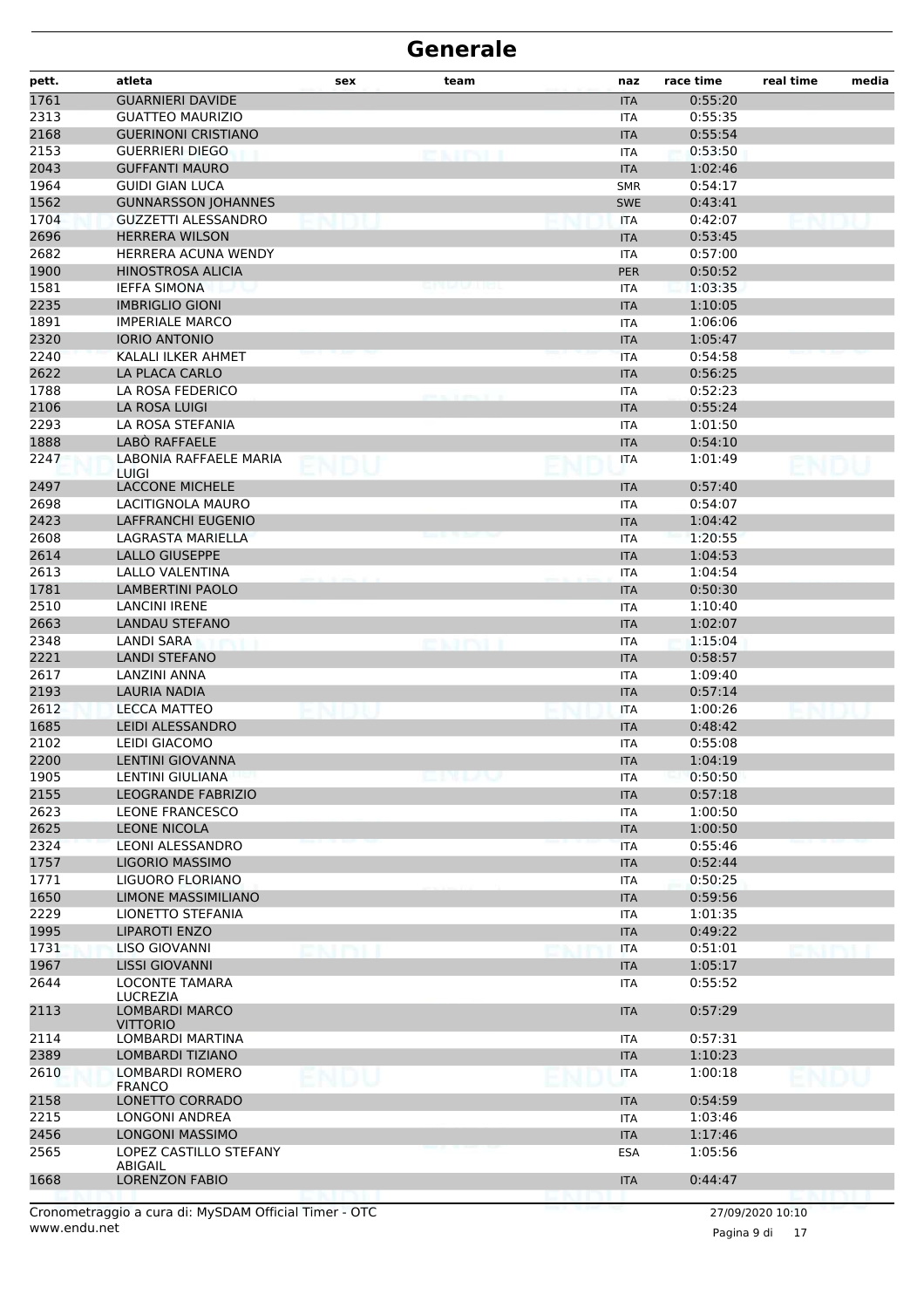| pett. | atleta                                     | sex              | team          | naz                      | race time | real time | media |
|-------|--------------------------------------------|------------------|---------------|--------------------------|-----------|-----------|-------|
| 2668  | LOTTAROLI CLAUDIO                          |                  |               | <b>ITA</b>               | 1:00:09   |           |       |
| 2078  | LUCA' ELISABETTA                           |                  |               | <b>ITA</b>               | 1:01:01   |           |       |
| 2359  | LUNARDELLI DAVIDE                          |                  |               | <b>ITA</b>               | 0:56:42   |           |       |
| 2397  | <b>LUPI MONICA</b>                         |                  |               | <b>ITA</b>               | 1:13:39   |           |       |
| 1840  | <b>LUSCARI CLARA</b>                       |                  |               | <b>ITA</b>               | 0:55:06   |           |       |
| 2501  | <b>LUSIARDI ROBERTA</b>                    |                  |               | <b>ITA</b>               | 1:08:44   |           |       |
| 1655  | <b>MADONNA TONI</b>                        |                  |               | <b>ITA</b>               | 0:56:16   |           |       |
| 2042  | <b>MAFFINI GIANLUIGI</b>                   |                  |               | <b>ITA</b>               | 0:59:44   |           |       |
| 1821  | MAGGIA CLAUDIO ANDREA                      |                  |               | <b>ITA</b>               | 0:54:07   |           |       |
| 2637  | <b>MAGLIONE FRANCESCO</b>                  |                  |               | ITA                      | 0:56:21   |           |       |
| 2337  | <b>MAGNA LAURA</b>                         |                  |               | <b>ITA</b>               | 0:56:41   |           |       |
| 2280  | <b>MAGNANTE FEDERICO</b>                   |                  |               | <b>ITA</b>               | 1:01:41   |           |       |
| 2599  | <b>MAGNI CARLO</b>                         |                  |               | <b>ITA</b>               | 0:58:15   |           |       |
| 1997  | MAIENZA CARLA ANDREA                       |                  |               | <b>ITA</b>               | 1:05:44   |           |       |
| 2379  | <b>MAIENZA MANUEL</b>                      |                  |               | <b>ITA</b>               | 1:14:50   |           |       |
| 2512  | <b>MAIORCA ANTONIO</b>                     |                  |               | <b>ITA</b>               | 1:02:51   |           |       |
| 1930  | <b>MALTZMAN OFIR</b>                       |                  |               | <b>ISR</b>               | 0:52:36   |           |       |
| 2269  | <b>MANALASTAS ROBINSON</b>                 |                  |               | PHI                      | 0:51:03   |           |       |
| 2446  | <b>MANAO ELENA</b>                         |                  |               | <b>ITA</b>               | 1:09:13   |           |       |
| 1870  | MANCA ELENA CAMILLA                        |                  |               | <b>ITA</b>               | 0:53:33   |           |       |
| 1606  | <b>MANCINI MICHELE</b>                     |                  |               | <b>ITA</b>               | 0:47:19   |           |       |
| 2579  | <b>MANCRASSO FEDERICA</b>                  |                  |               | <b>ITA</b>               | 1:05:35   |           |       |
| 1878  | <b>MANELLINI ANDREA</b>                    |                  |               | <b>ITA</b>               | 0:44:52   |           |       |
| 1871  | <b>MANENTI FRANCESCO</b>                   |                  |               | <b>ITA</b>               | 1:04:39   |           |       |
| 2494  | <b>MANFERDINI VERONICA</b>                 |                  |               | <b>ITA</b>               | 0:52:20   |           |       |
| 1793  | MANINI STEFANIA                            |                  |               | <b>ITA</b>               | 0:56:50   |           |       |
| 1571  | <b>MANTOVANI SIMONA</b>                    |                  |               | <b>ITA</b>               | 1:00:40   |           |       |
| 1624  | <b>MARASCO FRANCESCO</b>                   |                  |               | ITA                      | 0:50:35   |           |       |
| 1910  | <b>MARCHESI DAVIDE</b>                     |                  |               | <b>ITA</b>               | 0:51:28   |           |       |
| 2316  | MARCHETTI LUCA MASSIMO                     | en versone       |               | <b>ITA</b>               | 0:56:39   |           |       |
| 1769  | <b>MARCONI FRANCESCO</b>                   |                  |               |                          | 0:58:14   |           |       |
| 2227  | <b>MARCUCCIO CRISTINA</b>                  |                  |               | <b>ITA</b>               | 1:05:41   |           |       |
| 1512  | MARELLA ALEXANDRE                          |                  |               | <b>ITA</b><br><b>ITA</b> | 0:56:45   |           |       |
|       |                                            |                  |               |                          |           |           |       |
| 1638  | <b>MARIANI LUCA</b><br><b>MARIANI SAUL</b> |                  |               | ITA                      | 0:44:21   |           |       |
| 2010  | <b>MARIANI VERONICA</b>                    |                  |               | <b>ITA</b>               | 1:00:41   |           |       |
| 2587  |                                            | <b>KITS-VIII</b> |               | <b>ITA</b>               | 1:21:05   |           |       |
| 1973  | <b>MARINONI MAURO</b>                      |                  |               | <b>ITA</b>               | 1:00:13   |           |       |
| 2054  | <b>MARINONI UMBERTO</b>                    |                  |               | <b>ITA</b>               | 1:09:06   |           |       |
| 2667  | <b>MARTELLINI CLAUDIA</b>                  |                  |               | <b>ITA</b>               | 1:22:18   |           |       |
| 2285  | MARTI MAURO ANTONIO                        |                  |               | <b>ITA</b>               | 0:48:45   |           |       |
| 1963  | <b>MARTINA ANTONELLA</b>                   |                  |               | <b>ITA</b>               | 0:50:16   |           |       |
| 1784  | MARTINELLI DAVIDE PRIMO                    |                  |               | <b>ITA</b>               | 0:52:46   |           |       |
| 2585  | <b>MARTINELLI SILVANO</b>                  |                  |               | <b>ITA</b>               | 1:11:32   |           |       |
| 2079  | <b>MARTINELLI SIMONA ADELE</b>             |                  |               | <b>ITA</b>               | 1:11:21   |           |       |
| 1586  | <b>MARTINELLI SIMONE</b>                   |                  |               | <b>ITA</b>               | 0:43:42   |           |       |
| 1720  | <b>MARTINOTTI MARINA</b>                   |                  |               | <b>ITA</b>               | 1:32:07   |           |       |
| 1790  | <b>MARTOGLIO SIMON</b>                     |                  |               | <b>ITA</b>               | 0:48:55   |           |       |
| 1567  | MARZIALI MAURIZIO                          |                  |               | <b>ITA</b>               | 1:02:24   |           |       |
| 1632  | <b>MARZORATI LUCA</b>                      |                  |               | <b>ITA</b>               | 0:49:55   |           |       |
| 2192  | MASSARI DARIO                              |                  |               | <b>ITA</b>               | 0:55:41   |           |       |
| 1687  | <b>MASSENTI MARCELLO</b>                   |                  |               | <b>ITA</b>               | 0:46:04   |           |       |
| 1825  | <b>MASTROIORIO MAURO</b>                   |                  |               | ITA                      | 0:49:15   |           |       |
| 2515  | <b>MASUCCI VALERIO</b>                     |                  |               | <b>ITA</b>               | 0:53:37   |           |       |
| 2586  | <b>MATINONG MARINY</b>                     |                  | <b>CAIRLI</b> | PHI                      | 1:02:13   |           |       |
| 2046  | <b>MATTIELLO PAOLO</b>                     |                  |               | <b>ITA</b>               | 1:07:13   |           |       |
| 2292  | <b>MAULLION ELDRIN</b>                     |                  |               | PHI                      | 1:02:19   |           |       |
| 2569  | <b>MAURI ALBERTO</b>                       |                  |               | <b>ITA</b>               | 0:59:28   |           |       |
| 2601  | <b>MAURO ROBERTA</b>                       |                  |               | <b>ITA</b>               | 1:20:00   |           |       |
| 2384  | <b>MAVERO CLAUDIO</b><br><b>DOMENICO</b>   |                  |               | <b>ITA</b>               | 1:02:46   |           |       |
| 2416  | MAZZA ANDREA AMBROGIO                      |                  |               | ITA                      | 0:57:39   |           |       |
| 2284  | MAZZANTI ALESSANDRA                        |                  |               | <b>ITA</b>               | 0:57:12   |           |       |
| 1966  | MAZZANTINI FEDERICA                        |                  |               | ITA                      | 1:05:17   |           |       |
| 1667  | MAZZARELLI GIACOMO                         |                  |               | <b>ITA</b>               | 0:50:38   |           |       |
| 1775  | <b>MAZZERI ACHILLE</b>                     | ekiril           |               | <b>ITA</b>               | 0:56:08   | DMINIT    |       |
|       |                                            |                  |               |                          |           |           |       |

www.endu.net Cronometraggio a cura di: MySDAM Official Timer - OTC 27/09/2020 10:10

Pagina 10 di 17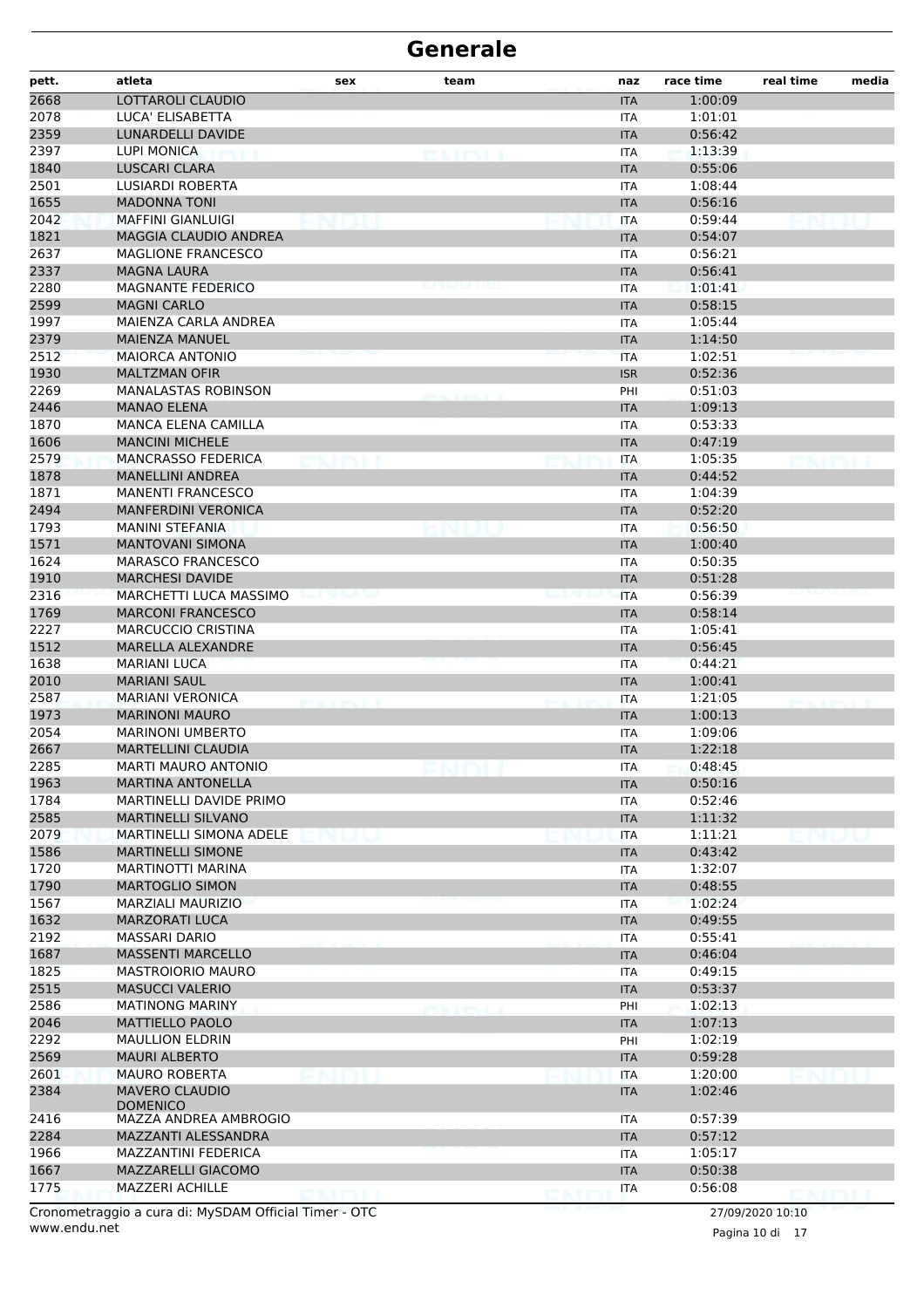| pett.              | atleta                                        | sex                 | team         | naz                      | race time          | real time         | media |
|--------------------|-----------------------------------------------|---------------------|--------------|--------------------------|--------------------|-------------------|-------|
| 1684               | <b>MEDA ANDREA</b>                            |                     |              | <b>ITA</b>               | 0:42:14            |                   |       |
| 2149               | <b>MEDEROS DAMARIS</b>                        |                     |              | <b>ITA</b>               | 1:01:55            |                   |       |
| 1777               | <b>MEJANI FULVIO</b>                          |                     |              | <b>ITA</b>               | 0:59:41            |                   |       |
| 1520               | <b>MELAI ANDREA</b>                           |                     | <b>CAINT</b> | <b>ITA</b>               | 0:53:54            |                   |       |
| 2024               | <b>MELCHIORI DANIELE</b>                      |                     |              | <b>ITA</b>               | 0:52:09            |                   |       |
| 2239               | MELILEO ANNA LISA                             |                     |              | <b>ITA</b>               | 1:01:36            |                   |       |
| 1540               | <b>MELIS FEDERICO</b>                         |                     |              | <b>ITA</b>               | 0:46:24            |                   |       |
| 2676               | <b>MENDICINO TOMMASO</b><br><b>PIETRO</b>     | ENDU                |              | <b>ITA</b>               | 0:56:40            | ENDL              |       |
| 2198               | <b>MENDOLA MARCO</b>                          |                     |              | <b>ITA</b>               | 1:01:34            |                   |       |
| 1762               | <b>MENEGHINI ANDREA</b>                       |                     |              | <b>ITA</b>               | 0:49:40            |                   |       |
| 2080               | <b>MERCALLI ANTONELLA</b>                     |                     |              | <b>ITA</b>               | 1:03:21            |                   |       |
| 2135               | MICCOLIS CATERINA                             |                     |              | <b>ITA</b>               | 1:01:25            |                   |       |
| 1766               | <b>MICELI ZAIRA</b>                           |                     |              | <b>ITA</b>               | 1:14:35            |                   |       |
| 2303               | <b>MILAR MANNY</b>                            | tairtí i            |              | PHI                      | 0:54:37            | <b>PEACE PROF</b> |       |
| 2477               | <b>MIRAMONTI CAROLA</b>                       |                     |              | <b>ITA</b>               | 1:07:10            |                   |       |
| 2598               | MISCI MARIA ANGELA                            |                     |              | ITA                      | 1:06:32            |                   |       |
| 1633               | <b>MOCCIA EUGENIO</b>                         |                     |              | <b>ITA</b>               | 0:46:56            |                   |       |
| 1503               | <b>MONTANARI FABIO</b>                        |                     |              | <b>ITA</b>               | 0:37:14            |                   |       |
| 1937               | <b>MONTANARI MATTEO</b>                       |                     |              | <b>ITA</b>               | 0:53:23            |                   |       |
| 1896               | <b>MONTANI OMAR</b>                           |                     |              | <b>ITA</b>               | 0:52:08            |                   |       |
| 2418               | <b>MORA MONICA</b>                            |                     |              | <b>ITA</b>               | 1:16:18            |                   |       |
| 1578               | MORELLA ELENA                                 |                     |              | <b>ITA</b>               | 0:53:26            |                   |       |
| 2404               | <b>MORESCHI LINDA</b>                         |                     |              | <b>ITA</b>               | 1:12:09            |                   |       |
| 2253               | <b>MORETTI DANIELA</b>                        |                     |              | <b>ITA</b>               | 0:58:09            |                   |       |
| 2051               | <b>MORIGGIA PAOLA BEATRICE</b>                |                     |              | <b>ITA</b>               | 1:24:08            |                   |       |
| 2619               | <b>MORLACCHI MARZIO</b>                       |                     |              | <b>ITA</b>               | 0:49:59            |                   |       |
| 1719               | <b>MORONI DAVIDE</b>                          |                     |              | <b>ITA</b>               | 0:44:40            |                   |       |
| 1590               | <b>MOSCONI MIRKO</b>                          |                     |              | <b>ITA</b>               | 0:53:39            |                   |       |
| 1538               | <b>MOSCONI PIER LUIGI</b>                     |                     |              | <b>ITA</b>               | 0:49:08            |                   |       |
| 1709               | <b>MOSER ROBERTO</b>                          |                     |              | <b>ITA</b>               | 0:43:44            |                   |       |
| 2094               | <b>MOTTO ELEONORA</b>                         |                     |              | <b>ITA</b>               | 1:02:24            |                   |       |
| 2356               | MOTTOLA MAURO                                 |                     | c vityi i    | ITA                      | 1:05:29            |                   |       |
| 1917               | <b>MUCARIA MIRKO</b>                          |                     |              | <b>ITA</b>               | 0:54:51            |                   |       |
| 1542<br>1543       | <b>MUNNO ANDREA</b><br>MUNNO VALENTINO        |                     |              | <b>ITA</b>               | 0:43:33<br>0:43:36 |                   |       |
|                    | <b>MURACA SERAFINO</b>                        |                     |              | <b>ITA</b>               |                    |                   |       |
| 2248               | <b>MUSCOGIURI EUGENIO</b>                     |                     |              | <b>ITA</b>               | 0:57:38<br>0:52:23 |                   |       |
| 1744<br>1547       | MUSSI GIOVANNI BATTISTA                       |                     |              | <b>ITA</b><br><b>ITA</b> | 0:44:42            |                   |       |
| 2605               | NADDEO CHIARA                                 |                     |              |                          | 1:32:57            |                   |       |
| 1563               | NANNAVECCHIA                                  |                     | enuv         | <b>ITA</b>               | 0:46:00            |                   |       |
|                    | SALVATORE LORIS                               |                     |              | ITA                      |                    |                   |       |
| 2546               | <b>NASUTI STEFANIA</b>                        |                     |              | <b>ITA</b>               | 1:04:58            |                   |       |
| 1950               | NICCO CLARA                                   | <b>PERMIT PRINT</b> |              | <b>FRA</b>               | 0:49:35            | e vrem            |       |
| 1909               | NIGRO FRANCO                                  |                     |              | <b>ITA</b>               | 0:50:10            |                   |       |
| 2174               | <b>NIPOTI MARCO</b>                           |                     |              | ITA                      | 0:58:27            |                   |       |
| 1534               | <b>NISCHI ALBERTO</b>                         |                     |              | <b>ITA</b>               | 0:49:15            |                   |       |
| 2655               | <b>NOLLI FILIPPO</b>                          |                     |              | ITA                      | 0:51:27            |                   |       |
| 1738               | <b>NOVATI LUCA</b>                            |                     |              | <b>ITA</b>               | 1:01:03            |                   |       |
| 2074               | OGGIONNI VALENTINA                            |                     |              | <b>ITA</b>               | 0:59:13            |                   |       |
| 2459               | <b>OLDOINI SANDRO</b>                         |                     |              | <b>ITA</b>               | 1:07:36            |                   |       |
| 1635               | <b>OLDRINI CLAUDIO</b>                        | YУ                  |              | <b>ITA</b>               | 0:44:57            |                   |       |
| 1852               | <b>OLIVA SARA</b>                             |                     |              | <b>ITA</b>               | 0:57:13            |                   |       |
| 2486               | <b>OLIVA SIMONA</b>                           |                     |              | ITA                      | 0:57:47            |                   |       |
| 2344               | <b>OLIVETO FABIO ANTONIO</b>                  |                     |              | <b>ITA</b>               | 0:58:34            |                   |       |
| 1519               | <b>OMAR OSMAN ABDI</b>                        |                     |              | <b>ITA</b>               | 0:37:17            |                   |       |
| 2040               | <b>ONESTINGHEL LAURA</b>                      |                     |              | <b>ITA</b>               | 1:11:22            |                   |       |
| 1812               | <b>ORLANDI MARCO</b>                          |                     |              | ITA                      | 0:51:52            |                   |       |
| 2646               | ORSI MASSIMILIANO ENZO<br><b>MARIA</b>        |                     |              | <b>ITA</b>               | 0:59:23            |                   |       |
| 1580               | <b>OSSOLA MARCO</b>                           |                     |              | ITA                      | 0:46:09            |                   |       |
| 2402               | <b>OSTINATO DEBORA</b>                        |                     |              | <b>ITA</b>               | 1:10:47            |                   |       |
| 2241<br>2307       | OTTAVIANI SABINA<br>OTTOLINI MARCO            |                     | n bud        | ITA                      | 1:04:25<br>0:56:15 |                   |       |
| 1541               | <b>OZZELLA CARLO</b>                          |                     |              | <b>ITA</b><br><b>ITA</b> | 0:41:17            |                   |       |
| 2091               | <b>PACINI CHIARA</b>                          |                     |              | <b>ITA</b>               | 0:54:18            |                   |       |
| $C_{\text{conom}}$ | traggio a cura di: MyCDAM Official Timor. OTC |                     |              |                          |                    | $27000000000000$  |       |

www.endu.net Cronometraggio a cura di: MySDAM Official Timer - OTC 27/09/2020 10:10

Pagina 11 di 17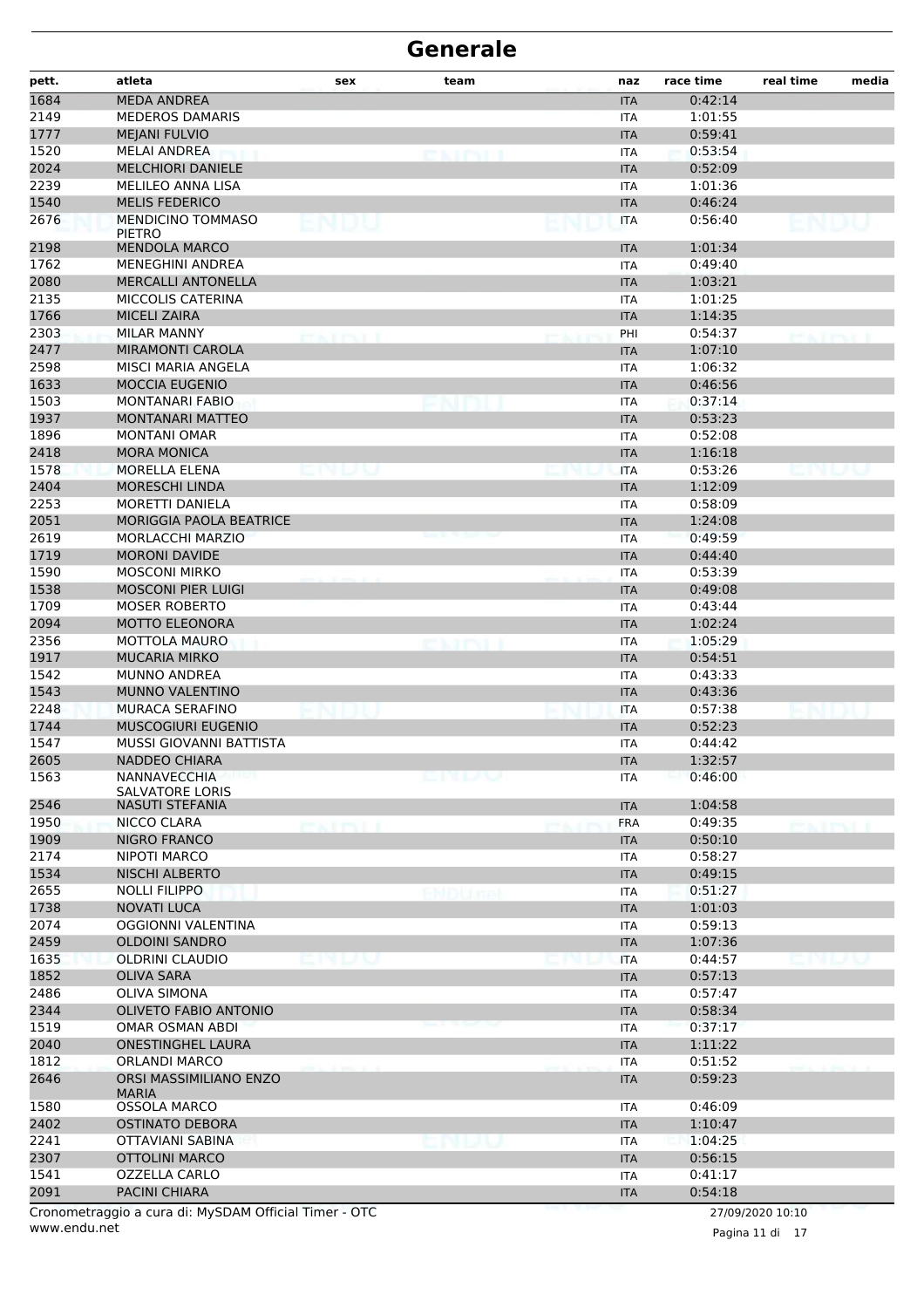| pett. | atleta                                  | sex          | team                | naz                                       | race time | real time                       | media |
|-------|-----------------------------------------|--------------|---------------------|-------------------------------------------|-----------|---------------------------------|-------|
| 2412  | PAGANI MARCO<br><b>ALESSANDRO</b>       |              |                     | <b>ITA</b>                                | 1:05:22   |                                 |       |
| 2568  | PAGANI MARGHERITA                       |              |                     | ITA                                       | 1:05:21   |                                 |       |
| 2161  | PAINO DANIELE                           |              |                     | <b>ITA</b>                                | 1:03:18   |                                 |       |
| 2144  | PAINO STEFANO                           |              |                     | <b>ITA</b>                                | 1:03:17   |                                 |       |
| 1550  | PAJARES SÁNCHEZ<br><b>RICHARD</b>       |              |                     | <b>PER</b>                                | 0:53:43   |                                 |       |
| 1662  | PALAFERRI ARIANNA                       |              |                     | <b>ITA</b>                                | 0:56:54   |                                 |       |
| 1940  | PALAMARA ANTONIO                        |              |                     | <b>ITA</b>                                | 0:47:54   |                                 |       |
| 1546  | PALLA IGOR                              |              |                     | <b>ITA</b>                                | 0:40:38   |                                 |       |
| 2157  | PALLADINI ROBERTO                       |              |                     | <b>ITA</b>                                | 1:02:18   |                                 |       |
| 1560  | PALMIERI CRISTINA<br>MARELLA            |              | ENDULfel            | ITA                                       | 0:59:57   |                                 |       |
| 1524  | PALMIERI FABIO                          |              |                     | <b>ITA</b>                                | 0:37:37   |                                 |       |
| 2318  | PALUMBO MARISA                          |              |                     | ITA                                       | 0:56:35   |                                 |       |
| 1579  | PANGALLO ANTONELLA                      |              |                     | <b>ITA</b>                                | 0:45:33   |                                 |       |
| 2386  | PANIZZARI FABIO                         |              |                     | <b>ITA</b>                                | 0:57:48   |                                 |       |
| 1741  | PANTANO FRANCESCO                       |              |                     | <b>ITA</b>                                | 0:51:31   |                                 |       |
| 2210  | <b>PAOLIN MICHELE</b>                   |              |                     | ITA                                       | 0:55:20   |                                 |       |
| 2245  | PAPAVERO GIUSEPPE                       |              |                     | <b>ITA</b>                                | 0:53:06   |                                 |       |
| 2558  | PAPETTI MARIA CHIARA                    |              |                     | ITA                                       | 0:58:07   |                                 |       |
| 1545  | <b>PAPI MARCO</b>                       |              |                     | <b>ITA</b>                                | 0:47:37   |                                 |       |
| 1628  | PAPPALETTERA FEDERICO                   |              |                     | ITA                                       | 0:55:20   |                                 |       |
| 1626  | PAPPALETTERA LUCA                       |              |                     | <b>ITA</b>                                | 0:43:54   |                                 |       |
| 1627  | PAPPALETTERA RICCARDO                   |              |                     | <b>ITA</b>                                | 0:44:04   |                                 |       |
| 2547  | PARI ELISA                              |              |                     | <b>ITA</b>                                | 1:06:28   |                                 |       |
| 1693  | PARIS MARCO                             |              |                     | ITA                                       | 0:47:59   |                                 |       |
| 2319  | PAROLINI MAURIZIO                       |              |                     | <b>ITA</b>                                | 0:56:37   |                                 |       |
| 2500  | PARROTTA CATERINA                       |              |                     | <b>ITA</b>                                | 1:00:18   |                                 |       |
| 2557  | <b>PASINI GAETANO</b>                   |              |                     | <b>ITA</b>                                | 0:58:07   |                                 |       |
| 2350  | PASSABI FRANCESCO                       | en uu        |                     | <b>ITA</b>                                | 0:59:34   |                                 |       |
| 2073  | PASSERINI ELISA                         |              |                     | <b>ITA</b>                                | 0:58:19   |                                 |       |
| 2372  | <b>PASTORI FABRIZIO</b>                 |              |                     | ITA                                       | 1:04:03   |                                 |       |
| 1991  | PATETTA SAVINO                          |              |                     | <b>ITA</b>                                | 0:56:10   |                                 |       |
| 1568  | PATRAGNONI FABIO                        |              |                     | <b>ITA</b>                                | 0:41:24   |                                 |       |
| 2220  | PATTARO STEFANO                         |              |                     | <b>ITA</b>                                | 0:58:27   |                                 |       |
| 2016  | PAVANATI ANDREA                         |              |                     | ITA                                       | 0:50:47   |                                 |       |
| 2098  | PECCINI NICOLA                          |              |                     | <b>ITA</b>                                | 1:05:14   |                                 |       |
| 2055  | PECIS GIOVANNI                          |              |                     | ITA                                       | 0:59:51   |                                 |       |
| 2099  | PECORELLA ENZO                          |              |                     | <b>ITA</b>                                | 0:56:47   |                                 |       |
| 1620  | PEDANTE SANDRA                          |              |                     | 11 A                                      | 1:00:27   |                                 |       |
| 2450  | PEDRUSCINI NICOLA                       |              |                     | <b>ITA</b>                                | 1:04:05   |                                 |       |
| 2550  | PELENGHI STEFANO                        |              |                     | <b>ITA</b>                                | 0:59:11   |                                 |       |
| 2370  | PELLEGATTA LAURA                        |              |                     | <b>ITA</b>                                | 1:10:31   |                                 |       |
| 2392  | PEPE BENEDETTA                          |              |                     | <b>ITA</b>                                | 1:07:47   |                                 |       |
| 1737  | PEREGO GIANLUCA                         |              |                     | <b>ITA</b>                                | 0:53:22   |                                 |       |
| 2009  | PEREGO STEFANO                          |              |                     | <b>ITA</b>                                | 0:58:53   |                                 |       |
| 1939  | PERESSINI FRANCESCO                     |              |                     | <b>ITA</b>                                | 0:48:07   |                                 |       |
| 2444  | PERFETTI MATTEO                         |              |                     | <b>ITA</b>                                | 1:04:58   |                                 |       |
| 2160  | PERGOLA ARMANDO                         |              |                     | <b>ITA</b>                                | 1:01:57   |                                 |       |
| 1869  | PERGOLESI LUCA                          |              |                     | <b>ITA</b>                                | 0:48:38   |                                 |       |
| 2658  | PERI ENRICO                             |              |                     | <b>ITA</b>                                | 0:56:00   |                                 |       |
| 2111  | PERIN FRANCESCA                         |              |                     | <b>ITA</b>                                | 1:08:59   |                                 |       |
| 1998  | PERISSINOTTO STEFANO                    |              |                     | <b>ITA</b>                                | 1:02:20   |                                 |       |
| 1576  | PERRUCCI ALBERTO                        |              |                     | ITA                                       | 0:54:07   |                                 |       |
| 2019  | PERUGINI MARILENA                       |              | <b>SULPHINE AND</b> | <b>ITA</b>                                | 1:13:22   |                                 |       |
| 1990  | PERUSELLI ENRICO                        |              |                     | <b>ITA</b>                                | 0:52:49   |                                 |       |
| 1574  | PESSOA MACHADO CARLOS<br><b>AUGUSTO</b> |              |                     | <b>ITA</b>                                | 1:02:44   |                                 |       |
| 2045  | PETRALIA PAOLA                          | en de la vil |                     | <b>ITA</b><br><b>Louis II (79) (Louis</b> | 0:59:52   | <b>March 1980 Block Program</b> |       |
| 2147  | PETRUCCI ISACCO                         |              |                     | <b>ITA</b>                                | 1:10:23   |                                 |       |
| 2150  | PETRUCCI LUCA                           |              |                     | <b>ITA</b>                                | 0:53:23   |                                 |       |
| 2507  | PEZZANO RAFFAELE                        |              |                     | <b>ITA</b>                                | 1:15:54   |                                 |       |
| 1651  | PIACENTE PETRA                          |              |                     | <b>ITA</b>                                | 0:59:29   |                                 |       |
| 2378  | PIACENTINI GIORGIO                      |              |                     | <b>ITA</b>                                | 1:14:00   |                                 |       |
| 1521  | PIANAREL PAOLO                          |              |                     | <b>ITA</b>                                | 0:42:42   |                                 |       |
|       |                                         | ENDIL        |                     |                                           |           | <b>DMDII</b>                    |       |

Pagina 12 di 17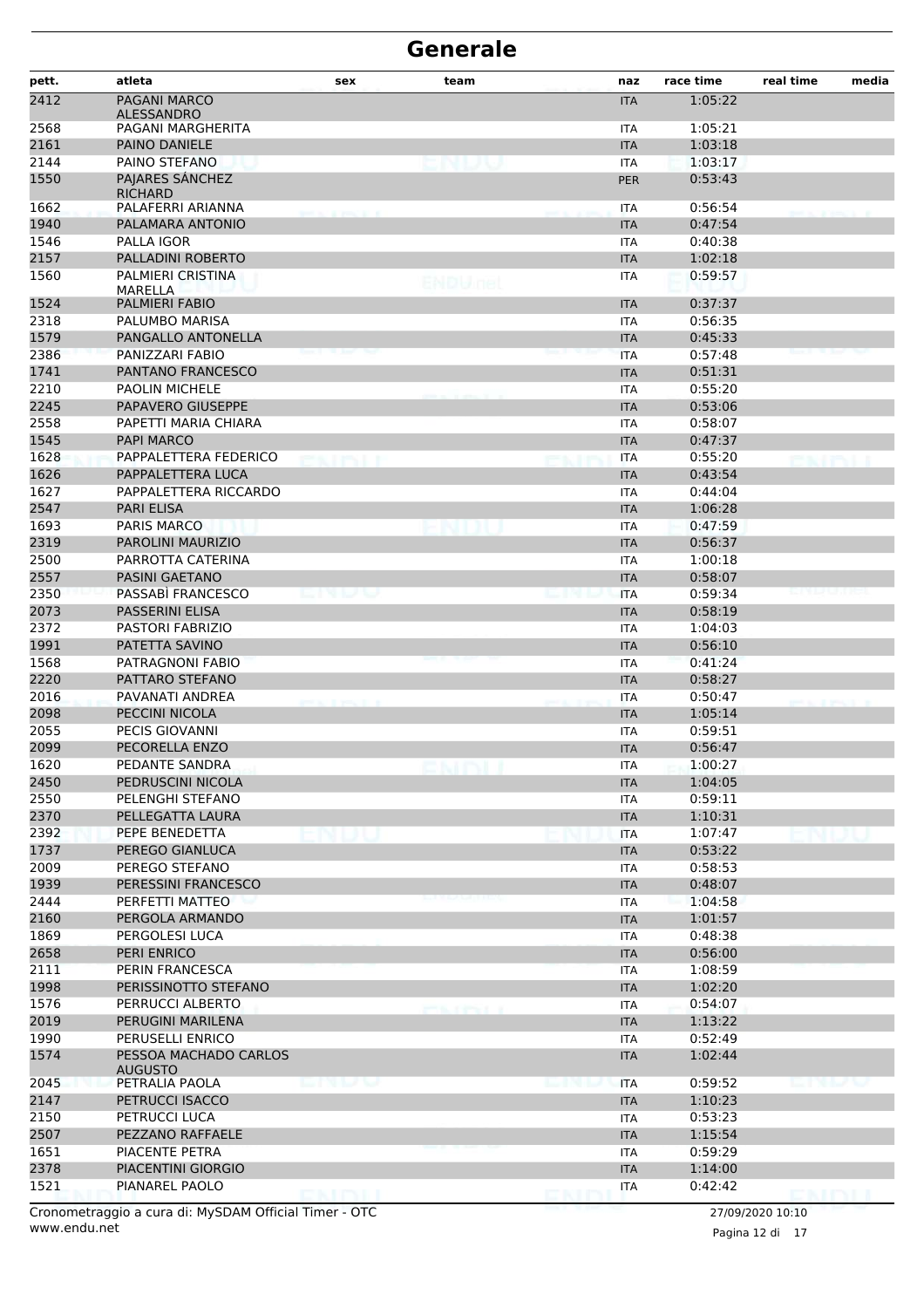| pett. | atleta                    | sex              | team         | naz        | race time | real time | media |
|-------|---------------------------|------------------|--------------|------------|-----------|-----------|-------|
| 2406  | PIANO CLAUDIO             |                  |              | <b>ITA</b> | 1:17:03   |           |       |
| 2255  | PIAZZESE ANDREA           |                  |              | <b>ITA</b> | 0:58:50   |           |       |
| 2597  | PICCIONI ANDREA           |                  |              | <b>ITA</b> | 0:51:16   |           |       |
| 2516  | PICHIERRI ROBERTA         |                  | <b>CAINT</b> | <b>ITA</b> | 0:59:12   |           |       |
| 2119  | PIERI GAIA GIULIA         |                  |              | <b>ITA</b> | 1:03:21   |           |       |
| 2090  | PIERI VALENTINA           |                  |              | <b>ITA</b> | 0:56:52   |           |       |
| 2653  | PIETROBON GIACOMO         |                  |              | <b>ITA</b> | 0:54:30   |           |       |
| 2342  | PIGNATARO MARIO           |                  |              | <b>ITA</b> | 1:06:11   |           |       |
| 2270  | PINEDA ALVIN              |                  |              | PHI        | 0:55:35   |           |       |
| 1922  | PIRAINO FILIPPO           |                  |              | <b>ITA</b> | 0:55:16   |           |       |
| 2588  | PIROLA EMILIO             |                  |              | <b>ITA</b> | 1:03:38   |           |       |
| 2309  | PISANO IGNAZIO            |                  |              | <b>ITA</b> | 0:49:22   |           |       |
| 1708  | PITTA' PAOLO              |                  |              | <b>ITA</b> | 0:50:47   |           |       |
| 1621  | PITTAMEGLIO SIMONE        |                  |              | <b>ITA</b> | 0:50:13   |           |       |
| 2381  | PIVA IVE                  |                  |              | <b>ITA</b> | 1:05:42   |           |       |
| 2684  | <b>PIZZI FRANCESCO</b>    |                  |              | <b>ITA</b> | 0:37:27   |           |       |
| 2411  | PIZZOCOLO LUCA            |                  |              | <b>ITA</b> | 1:00:51   |           |       |
| 2487  | POCHETTINO PAOLO          |                  |              | <b>ITA</b> | 0:38:26   |           |       |
| 1518  | POGGIA EMANUELE           |                  |              | <b>ITA</b> | 0:38:01   |           |       |
| 2540  | POGUTZ PAOLO POGUTZ       |                  |              | <b>ITA</b> | 0:51:28   |           |       |
| 2694  | POLETTI CHIARA            |                  |              | <b>ITA</b> | 0:58:43   |           |       |
| 1837  | POLETTO MARCO             |                  |              | <b>ITA</b> | 0:51:47   |           |       |
| 1778  | <b>POLIMENI GABRIELLA</b> |                  |              | <b>ITA</b> | 0:57:03   |           |       |
| 1951  | POLOTTO DAVIDE            |                  |              | <b>ITA</b> | 0:56:31   |           |       |
| 1887  | PONENTE MANFREDI          |                  |              | <b>ITA</b> | 0:50:53   |           |       |
| 1972  | PONTI CHIARA              |                  |              | <b>ITA</b> | 1:03:05   |           |       |
| 2018  | PONTI FRANCESCO           |                  |              | <b>ITA</b> | 0:57:46   |           |       |
| 1968  | PONTI MARCO               |                  |              | <b>ITA</b> | 0:59:14   |           |       |
| 2362  | PORTA KRISTIAN            |                  |              | <b>ITA</b> | 1:03:46   |           |       |
| 2088  | POZZI FABIO               | ey new text text |              | <b>ITA</b> | 0:55:45   |           |       |
| 1768  | POZZI ISOTTA              |                  |              | <b>ITA</b> | 0:54:25   |           |       |
| 2469  | POZZI ROBERTO             |                  |              | <b>ITA</b> | 1:02:01   |           |       |
| 1759  | PRANDONI FRANCESCO        |                  |              | <b>ITA</b> | 0:52:15   |           |       |
| 2047  | PREMOSELLI SILVIA         |                  |              | <b>ITA</b> | 0:59:52   |           |       |
| 2131  | PREVIDI DAVIDE ANTONIO    |                  |              | <b>ITA</b> | 0:53:44   |           |       |
| 2410  | PRISACARI NATASHA         |                  |              | <b>ITA</b> | 0:59:04   |           |       |
| 2409  | PRIVILEGGIO GIANLUIGI     |                  |              | <b>ITA</b> | 1:00:21   |           |       |
| 1933  | PROVERA LUCYE             |                  |              | <b>USA</b> | 0:46:29   |           |       |
| 2492  | PROVERBIO DAVIDE          |                  |              | <b>ITA</b> | 1:06:59   |           |       |
| 2180  | PUGGIONI SERGIO           |                  |              | ITA        | 0:55:53   |           |       |
| 2533  | PULCINA ANNA              |                  |              | <b>ITA</b> | 1:06:51   |           |       |
| 1797  | RACITI ELENA              |                  |              | <b>ITA</b> | 0:52:18   |           |       |
| 2577  | RADLOWSKA MAGDALENA       |                  |              | <b>ITA</b> | 1:11:25   |           |       |
| 2323  | RAMOS MARY SHIRLEY ANN    |                  |              | PHI        | 0:56:30   |           |       |
| 2000  | RAMPOLDI GIOVANNA         |                  |              | <b>ITA</b> | 0:59:26   |           |       |
| 2693  | RAMUNDO MICOL             |                  |              | <b>ITA</b> | 0:38:30   |           |       |
| 1992  | RANCATI FRANCESCO         |                  |              | <b>ITA</b> | 0:52:56   |           |       |
| 1689  | RAPALLI MASSIMO           |                  |              | <b>ITA</b> | 0:49:51   |           |       |
| 2260  | <b>RAPPA VINCENZO</b>     |                  |              | <b>ITA</b> | 0:59:07   |           |       |
| 1880  | <b>RAQUIN PHILIPPE</b>    |                  |              | <b>FRA</b> | 0:58:24   |           |       |
| 1881  | RAQUIN SOPHIE             |                  |              | <b>FRA</b> | 0:58:24   |           |       |
| 1927  | RASTRO SALVATORE          |                  |              | <b>ITA</b> | 0:50:47   |           |       |
| 1715  | <b>RATTI MARCO</b>        |                  |              | <b>ITA</b> | 0:44:02   |           |       |
| 2044  | RAVIZZOLI LUCA            |                  | <b>CAIDI</b> | <b>ITA</b> | 0:59:23   |           |       |
| 2322  | <b>RAZON GLENN</b>        |                  |              | PHI        | 0:52:36   |           |       |
| 2537  | <b>REALINI PIETRO</b>     |                  |              | ITA        | 1:10:03   |           |       |
| 2002  | <b>REBUGHINI STEFANO</b>  |                  |              | <b>ITA</b> | 0:56:24   |           |       |
| 2291  | RECON THEDDY GLENN        |                  |              | PHI        | 1:02:18   |           |       |
| 2553  | REPETTI ALESSANDRA        |                  |              | <b>ITA</b> | 1:01:26   |           |       |
| 2429  | RIBOLDI PAOLO             |                  |              | <b>ITA</b> | 0:57:50   |           |       |
| 1876  | <b>RICCI MICHELE</b>      |                  |              | <b>ITA</b> | 0:50:01   |           |       |
| 2107  | RICCO ISABELLA            |                  |              | ITA        | 0:55:24   |           |       |
| 1843  | RIGAMONTI FRANCESCO       |                  |              | <b>ITA</b> | 0:53:48   |           |       |
| 2430  | RIGAMONTI SIMONA          |                  |              | ITA        | 1:03:08   |           |       |
|       |                           |                  |              |            |           |           |       |

Pagina 13 di 17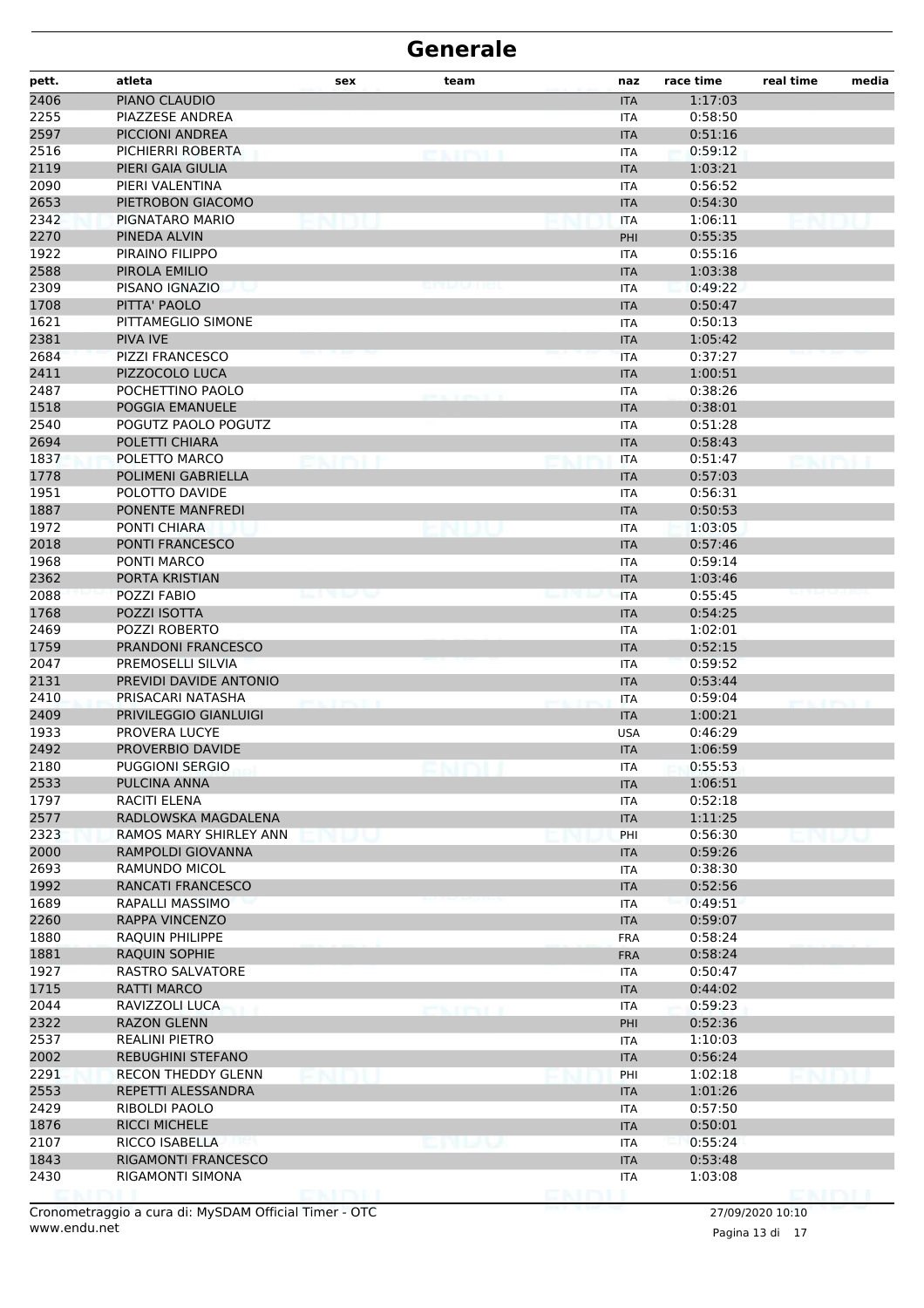| pett.        | atleta                                                           | sex  | team              | naz                      | race time          | real time | media |
|--------------|------------------------------------------------------------------|------|-------------------|--------------------------|--------------------|-----------|-------|
| 2199         | RIGVAVA NATALYA                                                  |      |                   | <b>ITA</b>               | 1:01:33            |           |       |
| 1805         | RINAUDO SANTIAGO                                                 |      |                   | <b>ITA</b>               | 0:43:33            |           |       |
| 2582         | <b>RISO GIUSEPPE</b>                                             |      |                   | <b>ITA</b>               | 1:24:34            |           |       |
| 2219         | <b>RIVA ANDREA</b>                                               |      | <b>ENTRY</b>      | <b>ITA</b>               | 0:57:47            |           |       |
| 1647         | <b>RIVAS MORALES ANDRES</b>                                      |      |                   | <b>ITA</b>               | 0:58:18            |           |       |
| 2141         | RIVETTA MIRKO GIANLUCA<br><b>DAVIDE</b>                          |      |                   | <b>ITA</b>               | 0:59:11            |           |       |
| 1592         | RIZZI FABRIZIO                                                   |      |                   | <b>ITA</b>               | 0:49:03            |           |       |
| 2052         | ROBBIANO JOSEPH                                                  |      |                   | <b>ITA</b>               | 1:01:58            |           |       |
| 2589         | ROCCATAGLIATA DARIA<br><b>VALERIA</b>                            |      |                   | <b>ITA</b>               | 1:01:44            |           |       |
| 1862         | ROCCHETTA FILIPPO                                                |      | <b>CALIBULIAN</b> | <b>ITA</b>               | 1:04:40            |           |       |
| 1861         | ROCCHETTA GIULIANO                                               |      |                   | <b>ITA</b>               | 0:58:21            |           |       |
| 1977         | ROCCHETTI LORENZO                                                |      |                   | <b>ITA</b>               | 0:55:39            |           |       |
| 2315         | RODA FABRIZIO                                                    |      |                   | <b>ITA</b>               | 0:58:13            |           |       |
| 2287         | <b>ROGAI ROBERTO</b>                                             |      |                   | <b>ITA</b>               | 1:13:26            |           |       |
| 2380         | ROJAS DANIELA                                                    |      |                   | <b>VEN</b>               | 1:13:59            |           |       |
| 2195         | ROMAGNOLI MARCO                                                  |      |                   | <b>ITA</b>               | 1:01:22            |           |       |
| 1953         | <b>RONCIONE SALVATORE</b>                                        |      |                   | <b>ITA</b>               | 0:48:25            |           |       |
| 2488         | ROSEO RAFFAELLA                                                  |      | نہ جو رہ رہے      | <b>ITA</b>               | 1:15:12            |           |       |
| 2398         | ROSSETTI MAURO                                                   |      |                   | <b>ITA</b>               | 1:13:58            |           |       |
| 2097         | <b>ROSSI ELISA</b>                                               |      |                   | <b>ITA</b>               | 1:08:57            |           |       |
| 1721         | <b>ROSSO CINZIA</b>                                              |      |                   | <b>ITA</b>               | 0:54:34            |           |       |
| 1522         | ROSSONI CLAUDIO                                                  |      |                   | <b>ITA</b>               | 0:37:51            |           |       |
| 1813         | <b>ROTTIGNI CRISTINA</b>                                         |      |                   | <b>ITA</b>               | 0:56:24            |           |       |
| 1984         | ROVEDATTI FABIOLA                                                |      | en al service d   | <b>ITA</b>               | 1:00:51            |           |       |
| 2593         | ROVELLI OSCAR                                                    |      |                   | <b>ITA</b>               | 0:57:29            |           |       |
| 2681         | <b>RUBINO MANILA</b>                                             |      |                   | <b>ITA</b>               | 1:01:59            |           |       |
| 2181         | <b>RUGGERI ANDREA</b>                                            |      |                   | <b>ITA</b>               | 0:51:30            |           |       |
| 1906         | RUGGERI MARTA                                                    |      |                   | <b>ITA</b>               | 0:51:09            | ENDHIMA   |       |
| 2103<br>1851 | <b>RUSCONI MABKHOUT</b><br><b>NAWAIM</b><br><b>RUSSO ROBERTO</b> |      |                   | <b>ITA</b><br><b>ITA</b> | 1:07:57<br>0:46:16 |           |       |
| 2634         | SABATINI ALESSANDRO                                              |      |                   | <b>ITA</b>               | 0:47:36            |           |       |
| 2493         | SABETTA ANNAMARIA                                                |      |                   | <b>ITA</b>               | 1:06:59            |           |       |
| 2431         | <b>SACCHI GIANLUCA</b>                                           |      |                   | <b>ITA</b>               | 1:05:17            |           |       |
| 2544         | SACCHI MICAELA                                                   |      |                   | <b>ITA</b>               | 1:24:23            |           |       |
| 1799         | <b>SAFFIOTI ROCCO</b>                                            |      |                   | <b>ITA</b>               | 0:55:51            |           |       |
| 2204         | <b>SAGGIN STEFANIA</b>                                           |      |                   | <b>ITA</b>               | 0:52:15            |           |       |
| 2576         | <b>SAGLIA GIULIANO</b>                                           |      |                   | <b>ITA</b>               | 1:05:27            |           |       |
| 1791         | SALA DAVIDE                                                      |      |                   | <b>ITA</b>               | 0:49:50            |           |       |
| 1838         | SALDARINI ELISABETTA                                             |      |                   | <b>ITA</b>               | 0:53:18            |           |       |
| 2528         | SALERNO FRANCESCO                                                |      |                   | ITA                      | 1:14:10            |           |       |
| 2189         | <b>SALIZZONI DAVIDE</b>                                          |      |                   | <b>ITA</b>               | 0:49:45            |           |       |
| 2424         | <b>SALVADOR RODRIGUES</b>                                        | ENDU |                   | <b>ITA</b>               | 1:06:04            | ENDU      |       |
| 1514         | <b>GARDENIA</b><br>SAMMATARO MASSIMO                             |      |                   | <b>ITA</b>               | 0:41:02            |           |       |
| 2481         | SANCHEZ DARIO OMAR                                               |      |                   | <b>ITA</b>               | 0:51:50            |           |       |
| 2600         | SANTANA MARTINEZ<br><b>IONATHAN</b>                              |      |                   | <b>ITA</b>               | 1:05:12            |           |       |
| 2061         | SANZÒ CLAUDIO                                                    |      |                   | <b>ITA</b>               | 0:52:03            |           |       |
| 2295         | SARMIENTO MARIO JR                                               |      |                   | PHI                      | 0:51:04            |           |       |
| 1643         | <b>SARTORI ROBERTO</b>                                           |      |                   | <b>ITA</b>               | 1:16:28            |           |       |
| 2571         | <b>SAVI IACOPO</b>                                               |      |                   | <b>ITA</b>               | 0:56:54            |           |       |
| 1996         | SAVINO EDOARDO ANDREA                                            |      |                   | <b>ITA</b>               | 0:56:54            |           |       |
| 1564         | <b>SBATTELLA MATTEO</b>                                          |      |                   | <b>ITA</b>               | 0:41:28            |           |       |
| 2376         | SCARAZZATI SETTIMIO                                              |      |                   | <b>ITA</b>               | 0:59:41            |           |       |
| 2058         | <b>SCARIN JULIANA</b>                                            |      |                   | <b>ITA</b>               | 1:14:18            |           |       |
| 1918         | <b>SCARSI LUCA</b>                                               |      |                   | <b>ITA</b>               | 0:50:01            |           |       |
| 1749         | <b>SCARUFFI PAOLO</b>                                            |      |                   | <b>ITA</b>               | 0:50:40            |           |       |
| 2661         | SCHENA DINO NICOLAQ                                              |      |                   | <b>ITA</b>               | 0:51:26            |           |       |
| 2373         | SCHIATTARELLA RAFFAELE                                           |      |                   | <b>ITA</b>               | 1:04:35            |           |       |
| 1774         | <b>SCHIAVONE ANGELO</b>                                          |      | ektri             | <b>ITA</b>               | 0:55:41            |           |       |
| 1728         | <b>SCHINCAGLIA DAVIDE</b>                                        |      |                   | <b>ITA</b>               | 0:56:29            |           |       |
| 2591         | <b>SCHIONA FEDERICA</b>                                          |      |                   | ITA                      | 1:03:08            |           |       |
| 1613         | <b>SCHNEIDER LUIGI</b>                                           |      |                   | <b>ITA</b>               | 0:48:32            |           |       |
|              |                                                                  |      |                   |                          |                    |           |       |

Pagina 14 di 17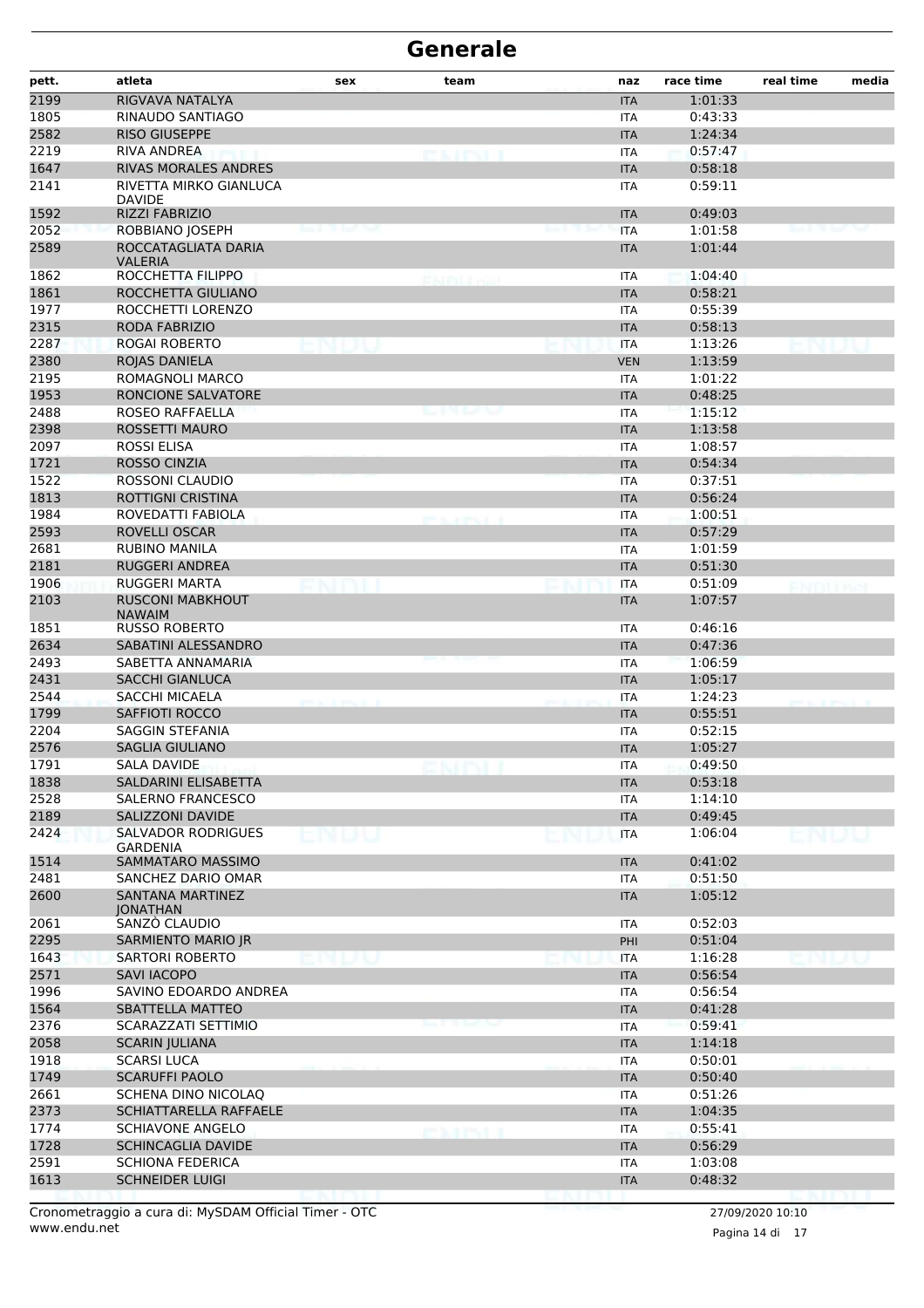| pett.            | atleta                                           | sex           | team          | naz        | race time | real time | media |
|------------------|--------------------------------------------------|---------------|---------------|------------|-----------|-----------|-------|
| $\frac{1}{2401}$ | <b>SCIANCA MARCO</b>                             |               |               | <b>ITA</b> | 1:05:31   |           |       |
| 2403             | <b>SCIANCA MAURO</b>                             |               |               | <b>ITA</b> | 1:00:43   |           |       |
| 1894             | <b>SCIARRABBA ANDREA</b>                         |               |               | <b>ITA</b> | 0:51:28   |           |       |
| 2225             | <b>SCOPECE FELICE</b>                            |               |               | <b>ITA</b> | 0:53:42   |           |       |
| 2166             | <b>SCOPELLITI SANTO</b>                          |               |               | <b>ITA</b> | 0:47:50   |           |       |
| 1954             | <b>SCOPELLITI SAVERIO</b>                        |               |               | <b>ITA</b> | 0:53:40   |           |       |
| 1607             | <b>SCOTTI CLAUDIO</b>                            |               |               | <b>ITA</b> | 0:44:25   |           |       |
| 1742             | SCOTTI PAOLO                                     |               |               | <b>ITA</b> | 0:48:46   |           |       |
| 2068             | <b>SCRIGNER MASSIMILIANO</b>                     |               |               | <b>ITA</b> | 1:03:10   |           |       |
| 1505             | <b>SCRIMAGLIA MATTIA</b>                         |               |               | <b>ITA</b> | 0:35:03   |           |       |
| 2335             | <b>SEBASTIANI MARCO</b>                          |               |               | <b>ITA</b> | 0:59:20   |           |       |
| 2066             | <b>SEGALLI ANDREA</b>                            |               | DI LA CAULUS. | <b>ITA</b> | 0:54:17   |           |       |
| 1958             | <b>SELLITTO ERNESTO</b>                          |               |               | <b>ITA</b> | 0:50:15   |           |       |
| 1506             | SELVA GIOVANNA                                   |               |               | <b>ITA</b> | 0:37:08   |           |       |
| 2251             | <b>SERAFINI VALTER</b>                           |               |               | <b>ITA</b> | 0:56:33   |           |       |
| 1867             | <b>SERINO FRANCESCO</b>                          |               |               | <b>ITA</b> | 0:55:53   |           |       |
| 2517             | <b>SERRA OMAR</b>                                |               |               | <b>ITA</b> | 0:56:59   |           |       |
| 2036             | SICCHIERO FABRIZIO                               |               |               | <b>ITA</b> | 1:02:22   |           |       |
| 1658             | <b>SIMONE LUCA</b>                               |               |               | <b>ITA</b> | 0:43:32   |           |       |
| 2390             | SIMONI SARA                                      |               |               | <b>ITA</b> | 1:10:23   |           |       |
| 2015             | <b>SINA CAUSH</b>                                |               |               | <b>ITA</b> | 0:47:24   |           |       |
| 2532             | <b>SIOLI CRISTINA</b>                            |               |               | <b>ITA</b> | 1:33:55   |           |       |
| 2341             | <b>SODERI GIULIA</b>                             |               |               | <b>ITA</b> | 0:58:42   |           |       |
| 2692             | SOLENGHI PATRIZIA<br><b>CAROLINA</b>             |               |               | <b>ITA</b> | 1:25:57   |           |       |
| 2305             | SOMIGLI CECILIA                                  |               |               | <b>ITA</b> | 0:58:13   |           |       |
| 1856             | SORBELLO SANTO MARIA                             |               |               | <b>ITA</b> | 0:46:45   |           |       |
| 2669             | SORBO VITO MAURIZIO                              |               |               | <b>ITA</b> | 1:11:48   |           |       |
| 2120             | SORDA DARIO                                      |               |               | <b>ITA</b> | 0:52:07   |           |       |
| 1599             | SORDELLI ROBERTO                                 |               |               | <b>ITA</b> | 0:54:12   |           |       |
| 2426             | <b>SORIANO GIANNI</b>                            |               |               | ITA        | 1:00:49   |           |       |
| 1712             | <b>SPADANO DANIELE</b><br><b>RAFFAELE</b>        |               |               | <b>ITA</b> | 0:46:41   |           |       |
| 1810             | SPERA ALBERTO                                    |               |               | <b>ITA</b> | 0:51:14   |           |       |
| 2123             | <b>SPERA ALESSIO</b>                             |               |               | <b>ITA</b> | 0:53:15   |           |       |
| 2366             | SPIGOLON ROBERTO                                 |               |               | <b>ITA</b> | 0:57:19   |           |       |
| 2217             | <b>SPINELLI LUNA</b>                             |               |               | <b>ITA</b> | 1:02:32   |           |       |
| 2531             | SPINELLI SARA                                    |               |               | <b>ITA</b> | 1:33:55   |           |       |
| 1956             | <b>SPINOLA DAVIDE</b>                            |               |               | <b>ITA</b> | 0:53:19   |           |       |
| 2475             | <b>SPOSATO ANGELO</b>                            |               |               | ITA        | 1:08:10   |           |       |
| 2294             | <b>SQUINZI MARCO</b>                             |               |               | <b>ITA</b> | 0:58:51   |           |       |
| 1982             | STARA ALESSANDRO                                 |               |               | <b>ITA</b> | 1:00:24   |           |       |
| 2592             | <b>STEFANO IRENE</b>                             |               |               | <b>ITA</b> | 1:03:10   |           |       |
| 1857             | <b>STEVENS KARL</b>                              | <b>EXTENT</b> |               | <b>FRA</b> | 0:52:18   |           |       |
| 1957             | <b>STICCA ANGELO</b>                             |               |               | <b>ITA</b> | 0:46:48   |           |       |
| 1570             | STRAZZULLO SALVATORE                             |               |               | <b>ITA</b> | 0:57:37   |           |       |
| 1818             | <b>STRETTI MAURO</b>                             |               |               | <b>ITA</b> | 0:51:56   |           |       |
| 2656             | SUOZZO ANTONIO                                   |               |               | <b>ITA</b> | 0:58:37   |           |       |
| 1701             | SUPENA EUSTAQUIO                                 |               |               | PHI        | 0:44:18   |           |       |
| 2514             | SURIANO ROBERTO                                  |               |               | <b>ITA</b> | 1:00:12   |           |       |
| 2520             | TAEGGI ALESSANDRA                                |               |               | <b>ITA</b> | 1:03:06   |           |       |
| 2686             | <b>TAFURI ANTONIO</b>                            | MUM           |               | <b>ITA</b> | 0:56:44   | o nu u v  |       |
| 1588             | <b>TAGLIABUE CALIMERO</b>                        |               |               | <b>ITA</b> | 0:55:41   |           |       |
| 1886             | <b>TAGLIABUE MATTEO</b>                          |               |               | <b>ITA</b> | 0:48:20   |           |       |
| 2250             | <b>TAHIRAJ OSJON</b>                             |               |               | <b>ITA</b> | 0:57:55   |           |       |
| 2243             | <b>TAHIRAJ SIBORA</b>                            |               |               | <b>ITA</b> | 1:01:38   |           |       |
| 2223             | <b>TALLARITA LUCIA</b>                           |               |               | <b>ITA</b> | 1:22:04   |           |       |
| 2286             | <b>TARLAZZI ELENA</b>                            |               |               | <b>ITA</b> | 1:04:42   |           |       |
| 1901             | <b>TAVERNA RICCARDO</b>                          |               |               | <b>ITA</b> | 0:48:27   |           |       |
| 2186             | <b>TAVOLAZZI MATTEO</b>                          |               |               | <b>ITA</b> | 0:57:33   |           |       |
| 1697             | <b>TEMPORITI MARCO</b><br><b>TERAZZI ROBERTO</b> |               |               | <b>ITA</b> | 0:48:39   |           |       |
| 1932             | <b>TERENGHI STEFANO</b>                          |               |               | <b>ITA</b> | 1:17:59   |           |       |
| 1920<br>2541     | <b>TESSITORE LUCA</b>                            |               |               | <b>ITA</b> | 0:49:07   |           |       |
|                  |                                                  |               |               | <b>ITA</b> | 1:02:51   |           |       |
| 1649             | <b>TESTONI VALENTINA</b>                         |               |               | <b>ITA</b> | 0:56:09   |           |       |

Pagina 15 di 17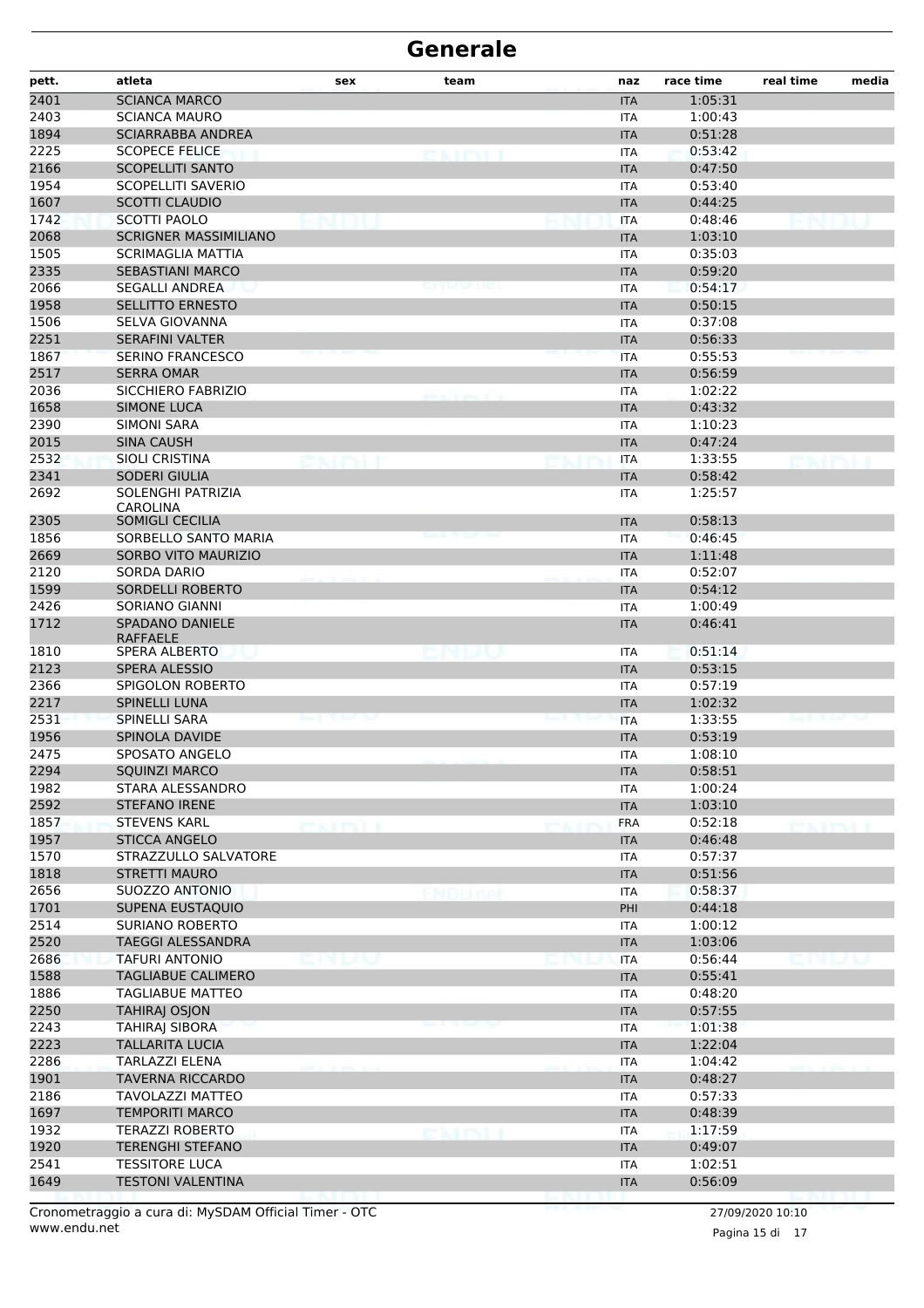| pett.        | atleta                                                | sex | team                | naz                      | race time          | real time        | media |
|--------------|-------------------------------------------------------|-----|---------------------|--------------------------|--------------------|------------------|-------|
| 2496         | THIELLA MARIANO                                       |     |                     | <b>ITA</b>               | 1:11:41            |                  |       |
| 1533         | <b>TINO STEFANIA</b>                                  |     |                     | <b>ITA</b>               | 0:48:30            |                  |       |
| 1691         | <b>TIROZZI FRANCESCA</b>                              |     |                     | <b>ITA</b>               | 0:49:41            |                  |       |
| 2053         | <b>TISTI ATTILIO</b>                                  |     | en de la porta de   | <b>ITA</b>               | 0:55:19            |                  |       |
| 1623         | <b>TISTI NICOLÒ</b>                                   |     |                     | <b>ITA</b>               | 0:45:42            |                  |       |
| 2677         | <b>TODESCHINI LUCA</b>                                |     |                     | <b>ITA</b>               | 0:58:32            |                  |       |
| 2084         | <b>TOGLIANI SIMONETTA</b>                             |     |                     | <b>ITA</b>               | 1:03:25            |                  |       |
| 1893         | <b>TOMA GABRIELE</b>                                  |     |                     | <b>ITA</b>               | 0:51:02            |                  |       |
| 1608         | <b>TOMASONI ANDREA</b>                                |     |                     | <b>ITA</b>               | 0:43:57            |                  |       |
| 2399         | <b>TOMASONI CLAUDIA</b>                               |     |                     | <b>ITA</b>               | 1:22:08            |                  |       |
| 1609         | <b>TOMASONI FABIO</b>                                 |     |                     | <b>ITA</b>               | 0:44:21            |                  |       |
| 2358         | TOMBOLATO FABIO                                       |     |                     | <b>ITA</b>               | 0:57:55            |                  |       |
| 2003         | <b>TONANI MARCO</b>                                   |     |                     | <b>ITA</b>               | 1:00:10            |                  |       |
| 1630         | <b>TORCHIANI GIANLUIGI</b>                            |     |                     | <b>ITA</b>               | 0:46:09            |                  |       |
| 2296         | <b>TORRE CASNEDI</b><br><b>NICOLETTA</b>              |     |                     | <b>ITA</b>               | 1:01:09            |                  |       |
| 1703         | TORROMACCO NICOLA<br><b>FABIO</b>                     |     |                     | <b>ITA</b>               | 0:48:14            |                  |       |
| 1723         | <b>TOSCANO CINZIA</b>                                 |     |                     | <b>ITA</b>               | 1:32:07            |                  |       |
| 1946         | <b>TOSCANO MAURIZIO</b>                               |     | ومیں رہی ہے         | <b>ITA</b>               | 1:00:22            |                  |       |
| 1944         | <b>TOSCANO SERENA</b>                                 |     |                     | <b>ITA</b>               | 1:00:40            |                  |       |
| 1523         | <b>TOSCHI FRANCESCA</b>                               |     |                     | <b>ITA</b>               | 0:41:25            |                  |       |
| 1839         | <b>TOSCO GIOVANNI</b>                                 |     |                     | <b>ITA</b>               | 0:50:27            |                  |       |
| 1988         | <b>TOSETTI RAFFAELLA</b>                              |     |                     | <b>ITA</b>               | 0:53:21            |                  |       |
| 2279         | TOTARO ALESSANDRO                                     |     |                     | <b>ITA</b>               | 1:01:40            |                  |       |
| 2671         | <b>TOTARO DARIO</b>                                   |     | and the contract of | <b>ITA</b>               | 1:10:25            |                  |       |
| 2672         | <b>TOTARO MAURO</b>                                   |     |                     | <b>ITA</b>               | 0:55:00            |                  |       |
| 2673         | <b>TOTARO RICCARDO</b>                                |     |                     | <b>ITA</b>               | 1:01:22            |                  |       |
| 2642         | <b>TREVISAN GIORGIO</b>                               |     |                     | <b>ITA</b>               | 0:55:35            |                  |       |
| 2670         | <b>TREZZI GIUSEPPE</b>                                |     |                     | <b>ITA</b>               | 0:59:20            | EN BH J 952      |       |
| 1730         | <b>TREZZI SERGIO</b>                                  |     |                     | <b>ITA</b>               | 0:57:20            |                  |       |
| 1516         | <b>TRIA PAOLO</b>                                     |     |                     | <b>ITA</b>               | 0:40:06            |                  |       |
| 2383         | <b>TRIGIANI GIUSEPPE</b>                              |     |                     | <b>ITA</b>               | 1:13:41            |                  |       |
| 2328         | TRIMBOLI RAGUSEO<br><b>MASSIMO</b>                    |     | ENDV                | <b>ITA</b>               | 0:55:07            |                  |       |
| 2615         | <b>TRITONE VANESSA</b>                                |     |                     | <b>ITA</b>               | 1:17:08            |                  |       |
| 2314         | <b>TRIVINO SERGIO</b>                                 |     |                     | <b>ESP</b>               | 0:55:34            |                  |       |
| 1695         | <b>TROMBELLI MARCO</b>                                |     |                     | <b>ITA</b>               | 0:48:45            |                  |       |
| 2213         | TURATTI IVANO                                         |     |                     | <b>ITA</b>               | 1:00:16            |                  |       |
| 2028         | UNGARELLI VALENTINA                                   |     |                     | <b>ITA</b>               | 1:05:23            |                  |       |
| 2679         | VAGHI VALERIO                                         |     |                     | <b>ITA</b>               | 0:57:07            |                  |       |
| 2448         | <b>VALASSINA GABRIELLA</b>                            |     |                     | <b>ITA</b>               | 1:23:11            |                  |       |
| 2301         | VALENTE RITA                                          |     |                     | <b>ITA</b>               | 0:56:03            |                  |       |
| 2191         | <b>VALENTINO RUGGERO</b>                              |     |                     | <b>ITA</b>               | 1:09:45            |                  |       |
| 2216         | <b>VALFRE' FEDERICO</b>                               |     |                     | <b>ITA</b>               | 1:15:37            |                  |       |
| 1724         | <b>VALTOLINA PAOLO</b>                                |     |                     | <b>ITA</b>               | 0:45:54            |                  |       |
| 2207         | VAN DER MADEN KIM                                     |     |                     | <b>ITA</b>               | 0:59:40            |                  |       |
| 1921         | <b>VANZULLI LUCA</b>                                  |     |                     | <b>ITA</b>               | 0:45:18            |                  |       |
| 1736         | <b>VARESI ILARIA</b>                                  |     |                     | <b>ITA</b>               | 0:53:19            |                  |       |
| 2352         | <b>VASSALLI FABIO</b>                                 |     |                     | <b>ITA</b>               | 0:56:00            |                  |       |
| 1582         | VAUDO DAVIDE                                          |     |                     | <b>ITA</b>               | 0:51:41            |                  |       |
| 2172         | <b>VENEROSO FRANCESCA</b>                             |     |                     | <b>ITA</b>               | 0:55:55            |                  |       |
| 1866         | <b>VERDERAME GIULIA</b>                               |     |                     | <b>ITA</b>               | 0:53:16            |                  |       |
| 2142         | <b>VICENZI LORENZO</b>                                |     |                     | <b>ITA</b>               | 0:51:45            |                  |       |
| 1848         | <b>VIDA GIANLUIGI</b>                                 |     |                     | <b>ITA</b>               | 0:53:59            |                  |       |
| 1868         | <b>VIGANO ANDREA</b>                                  |     |                     | <b>ITA</b>               | 0:49:44            |                  |       |
| 1612         | VIGANÓ STEFANO                                        |     |                     | <b>ITA</b>               | 1:06:46            |                  |       |
| 2004         | <b>VIGGIANI LUCA</b>                                  |     |                     | <b>ITA</b>               | 0:44:13            |                  |       |
| 1614         | <b>VIGNATI FABRIZIO</b>                               |     |                     | <b>ITA</b>               | 0:45:45            |                  |       |
| 2485         | <b>VILLA EMILIO DOMENICO</b>                          |     |                     | <b>ITA</b>               | 1:01:57            |                  |       |
| 2606         | <b>VILLA SIMONA</b>                                   |     |                     | <b>ITA</b>               | 1:09:40            |                  |       |
| 2304         | VILLANUEVA PANFILO JR                                 |     |                     | PHI                      | 0:55:35            |                  |       |
| 2683<br>1898 | VIOLA PIERLUIGI<br><b>VIOLANTE LORENZO</b>            |     | n bata              | <b>ITA</b><br><b>ITA</b> | 0:55:06<br>0:50:50 |                  |       |
| 2581         | <b>VIRDIS MARTINA</b>                                 |     |                     | <b>ITA</b>               | 1:09:48            |                  |       |
| 1615         | <b>VIRELLI MATTEO</b>                                 |     |                     | <b>ITA</b>               | 0:48:56            |                  |       |
|              | Cronometraggio a cura di: MySDAM Official Timer - OTC |     |                     |                          |                    |                  |       |
|              |                                                       |     |                     |                          |                    | 27/09/2020 10:10 |       |

www.endu.net

Pagina 16 di 17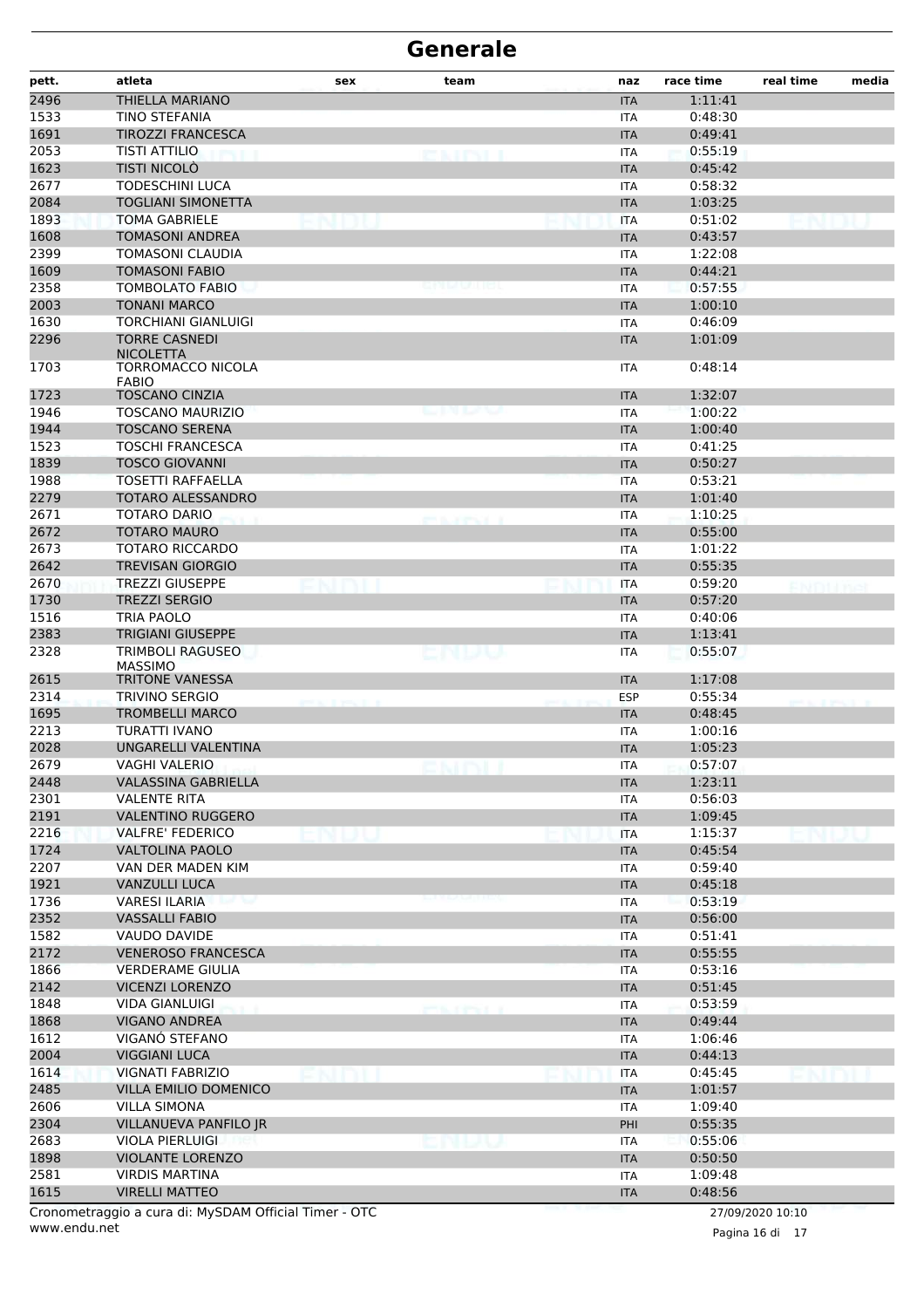| pett. | atleta                                   | sex            | team             | naz        | race time | real time | media |
|-------|------------------------------------------|----------------|------------------|------------|-----------|-----------|-------|
| 2039  | <b>VIRZÍ ANGELA</b>                      |                |                  | <b>ITA</b> | 1:02:03   |           |       |
| 2236  | <b>VISCHI ALBERTO</b>                    |                |                  | <b>ITA</b> | 0:53:28   |           |       |
| 1872  | <b>VISCIANO IRENE</b>                    |                |                  | <b>ITA</b> | 0:59:56   |           |       |
| 2445  | <b>VISCONTI ANDREA</b>                   |                | <b>CAITYLE</b>   | <b>ITA</b> | 1:01:06   |           |       |
| 2121  | <b>VISCONTI MARTINA MARIA</b>            |                |                  | <b>ITA</b> | 0:57:27   |           |       |
| 2471  | <b>VITALE LETIZIA</b>                    |                |                  | <b>ITA</b> | 1:10:32   |           |       |
| 2347  | <b>VITALI MARIO</b>                      |                |                  | <b>ITA</b> | 0:56:00   |           |       |
| 2277  | <b>VITALI MASSIMO</b>                    |                |                  | <b>ITA</b> | 1:01:58   |           |       |
| 2408  | <b>VITARI ENRICO</b>                     |                |                  | <b>ITA</b> | 1:00:59   |           |       |
| 2556  | <b>VITTORI GRETA</b>                     |                |                  | <b>ITA</b> | 1:13:22   |           |       |
| 1924  | <b>VOLPE FRANCESCO</b>                   |                |                  | <b>ITA</b> | 0:52:52   |           |       |
| 1752  | <b>VORAZZO MANUELA</b>                   |                | e po la call ret | <b>ITA</b> | 0:55:41   |           |       |
| 2596  | <b>WAIMAN MALGORZATA</b><br><b>HELEN</b> |                |                  | <b>ITA</b> | 1:04:43   |           |       |
| 2441  | <b>WOJCIK LIDIA</b>                      | George Printer |                  | POL        | 1:02:13   |           |       |
| 2288  | YANGA ROBERTO                            |                |                  | PHI        | 0:57:21   |           |       |
| 1698  | <b>ZABELLI ANGELO</b>                    |                |                  | <b>ITA</b> | 0:46:38   |           |       |
| 2128  | <b>ZAFFARONI LUCA</b>                    |                |                  | <b>ITA</b> | 0:56:30   |           |       |
| 2643  | <b>ZAGO FEDERICA</b>                     |                |                  | <b>ITA</b> | 1:08:14   |           |       |
| 1772  | <b>ZAMBELLI LUCA</b>                     |                |                  | <b>ITA</b> | 0:50:09   |           |       |
| 1952  | <b>ZAMPETTI GIOVANNI</b>                 |                |                  | <b>ITA</b> | 0:47:20   |           |       |
| 1948  | <b>ZAMPETTI LUCA</b>                     |                |                  | <b>ITA</b> | 0:50:24   |           |       |
| 2242  | <b>ZANCHETTA GIULIA</b>                  |                |                  | <b>ITA</b> | 1:04:25   |           |       |
| 2064  | ZANELLA RENATO ATTILIO                   |                |                  | <b>ITA</b> | 1:02:26   |           |       |
| 1926  | ZANETTI ROBERTO                          |                |                  | <b>ITA</b> | 0:57:19   |           |       |
| 1566  | ZANGIROLAMI ROBERTO                      |                |                  | <b>ITA</b> | 1:12:00   |           |       |
| 2396  | <b>ZANI DANIELE</b>                      |                |                  | <b>ITA</b> | 1:04:10   |           |       |
| 2069  | <b>ZAVATARELLI IVAN</b>                  |                |                  | <b>ITA</b> | 0:56:15   |           |       |
| 1815  | <b>ZAVATTONI PAOLO</b>                   |                |                  | <b>ITA</b> | 0:57:05   |           |       |
| 2283  | <b>ZENI MARCO</b>                        |                |                  | <b>ITA</b> | 0:55:20   |           |       |
| 1681  | <b>ZERBINI ANDREA</b><br><b>LEONARDO</b> |                |                  | <b>ITA</b> | 0:50:46   |           |       |
| 2011  | ZUCCHI ALESSANDRO                        |                |                  | <b>ITA</b> | 0:42:41   |           |       |
| 1734  | <b>ZUCCOTTI MATTEO</b>                   |                | endu             | <b>ITA</b> | 0:48:56   |           |       |

|                | <b>ENDU</b>         |             | ENDU |             | ENDU    |                |
|----------------|---------------------|-------------|------|-------------|---------|----------------|
| <b>ENDU</b>    |                     | <b>ENDU</b> |      | <b>ENDU</b> |         | <b>ENDU</b>    |
|                | ENDU <sub>nel</sub> |             | ENDU |             | ENDUmet |                |
| <b>EXITYLE</b> |                     |             |      | ENDI        |         | <b>DISTINT</b> |

 $\overline{a}$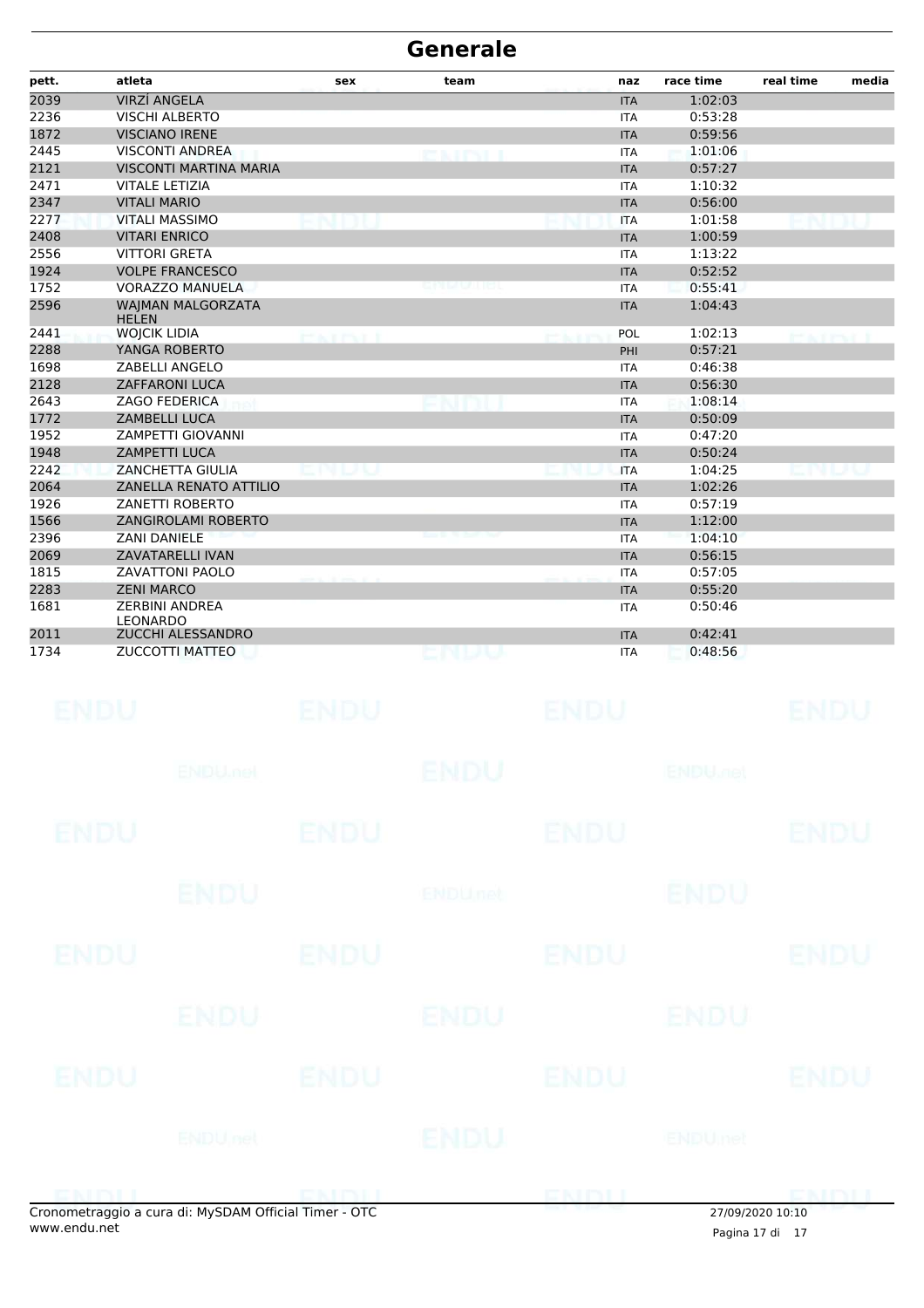# **Salomon Running Milano 2020**

*Gara* **5k - Non Competitiva** *Data* **27/09/2020**

| <b>Generale</b><br><b>ETAN HENGELE</b><br><b>POLE PALL</b> |                                             |                              |        |  |            |           |           |       |  |  |
|------------------------------------------------------------|---------------------------------------------|------------------------------|--------|--|------------|-----------|-----------|-------|--|--|
| pett.                                                      | atleta                                      | sex                          | team   |  | naz        | race time | real time | media |  |  |
| 3219                                                       | <b>ADAMI NICOLETTA</b>                      |                              |        |  | <b>ITA</b> | 0:58:47   |           |       |  |  |
| 3280                                                       | <b>AGNIFILI CHIARA</b>                      | announce a                   |        |  | <b>ITA</b> | 0:53:44   |           |       |  |  |
| 3063                                                       | <b>AGOSTI LUCA</b>                          |                              |        |  | <b>ITA</b> | 0:34:55   |           |       |  |  |
| 3121                                                       | <b>ALBANO LUISA</b>                         |                              |        |  | <b>ITA</b> | 1:05:51   |           |       |  |  |
| 3338                                                       | <b>ALOISI FRANCESCO</b>                     |                              |        |  | <b>ITA</b> | 0:29:54   |           |       |  |  |
| 3193                                                       | <b>ANDREASI ELISA</b>                       |                              | rnuha  |  | <b>ITA</b> | 0:42:14   |           |       |  |  |
| 3194                                                       | <b>ANDREASI VALENTINA</b>                   |                              |        |  | <b>ITA</b> | 0:33:48   |           |       |  |  |
| 3216                                                       | <b>ANDREINI DANIELE</b>                     |                              |        |  | <b>ITA</b> | 0:36:34   |           |       |  |  |
| 3116                                                       | <b>ANIELLO FULVIO</b>                       |                              |        |  | <b>ITA</b> | 0:29:09   |           |       |  |  |
| 3058                                                       | ARALLA MARINA                               |                              |        |  | <b>ITA</b> | 0:57:23   |           |       |  |  |
| 3276                                                       | <b>ARCANGELI ANTONIO</b>                    |                              |        |  | <b>ITA</b> | 1:01:49   |           |       |  |  |
| 3036                                                       | <b>ARNONE MARCO</b>                         |                              |        |  | <b>ITA</b> | 0:33:38   |           |       |  |  |
| 3288                                                       | <b>ATAIE ELHAM</b>                          |                              |        |  | <b>ITA</b> | 1:01:05   |           |       |  |  |
| 3110                                                       | <b>BALCONI ALICE</b>                        |                              |        |  | <b>ITA</b> | 0:40:32   |           |       |  |  |
| 3164                                                       | <b>BALDASSARRE ANDREA</b>                   |                              |        |  | <b>ITA</b> | 0:33:47   |           |       |  |  |
| 3228                                                       | <b>BALLARIN ELIANA EMMA</b>                 |                              |        |  | ITA        | 0:39:00   |           |       |  |  |
|                                                            | LUIGIA                                      | skimi i                      |        |  |            |           | BRIDI.    |       |  |  |
| 3240                                                       | <b>BARTOLOMUCCI LAURA</b>                   |                              |        |  | <b>ITA</b> | 0:48:57   |           |       |  |  |
| 3241                                                       | <b>BARTOLOMUCCI LAURA</b>                   |                              |        |  | <b>ITA</b> | 0:48:56   |           |       |  |  |
| 3314                                                       | <b>BELLI LAURA</b>                          |                              |        |  | <b>ITA</b> | 0:34:53   |           |       |  |  |
| 3057                                                       | <b>BERTONI GIOVANNI</b>                     |                              |        |  | <b>ITA</b> | 0:29:02   |           |       |  |  |
| 3002                                                       | <b>BERTULETTI FINOTELLO</b><br><b>ANDRE</b> |                              |        |  | <b>ITA</b> | 0:41:58   |           |       |  |  |
| 3266                                                       | <b>BETTINELLI BRUNO</b>                     |                              |        |  | <b>ITA</b> | 0:26:46   |           |       |  |  |
| 3292                                                       | <b>BIAGIOLI VIVIANA</b>                     |                              |        |  | <b>ITA</b> | 0:37:28   |           |       |  |  |
| 3016                                                       | <b>BIANCHI GIANNI</b>                       |                              |        |  | <b>ITA</b> | 0:55:13   |           |       |  |  |
| 3118                                                       | <b>BICCHIERI FRANCESCO</b>                  |                              |        |  | <b>ITA</b> | 0:59:33   |           |       |  |  |
| 3117                                                       | <b>BICCHIERI GIOVANNA</b>                   |                              | emmi   |  | <b>ITA</b> | 0:59:32   |           |       |  |  |
| 3181                                                       | <b>BOGGIO STEFANIA</b>                      |                              |        |  | <b>ITA</b> | 0:31:36   |           |       |  |  |
| 3096                                                       | <b>BOLIS ELENORA</b>                        |                              |        |  | <b>ITA</b> | 1:00:20   |           |       |  |  |
| 3098                                                       | <b>BOLLERI CRISTINA</b>                     |                              |        |  | <b>ITA</b> | 0:32:05   |           |       |  |  |
| 3091                                                       | <b>BONAITI ROBERTA</b>                      |                              |        |  | <b>ITA</b> | 1:00:16   |           |       |  |  |
| 3092                                                       | <b>BONANOMI GIOVANNA</b>                    |                              |        |  | <b>ITA</b> | 1:00:19   |           |       |  |  |
| 3093                                                       | <b>BONANOMI MARILENA</b>                    |                              |        |  | <b>ITA</b> | 1:00:20   |           |       |  |  |
| 3218                                                       | <b>BONFIGLIOLI ROBERTA</b>                  |                              |        |  | <b>ITA</b> | 0:58:46   |           |       |  |  |
| 3145                                                       | <b>BONO SIMONETTA</b>                       |                              | 80 U V |  | <b>ITA</b> | 0:33:31   |           |       |  |  |
| 3171                                                       | BONORA GIOVANNA                             |                              |        |  | <b>ITA</b> | 0:42:03   |           |       |  |  |
| 3028                                                       | <b>BORGHESI RICCARDO</b>                    |                              |        |  | ITA        | 0:23:17   |           |       |  |  |
| 3217                                                       | <b>BRAGANTE SIMONA</b>                      |                              |        |  | <b>ITA</b> | 0:58:47   |           |       |  |  |
| 3038                                                       | <b>BRAGHINI PAOLA</b>                       |                              |        |  | <b>ITA</b> | 0:40:19   |           |       |  |  |
| 3026                                                       | <b>BRANCHI GIORGIO</b>                      |                              |        |  | <b>ITA</b> | 0:38:20   |           |       |  |  |
| 3046                                                       | BRONZI ELISABETTA                           |                              |        |  | ITA        | 0:41:42   |           |       |  |  |
| 3235                                                       | <b>BRUSELLES RICCARDO</b>                   |                              |        |  | <b>ITA</b> | 0:21:33   |           |       |  |  |
| 3003                                                       | <b>BULFAMANTE FABIO</b>                     |                              |        |  | <b>ITA</b> | 0:32:36   |           |       |  |  |
| 3152                                                       | <b>CAGLIO ALICE</b>                         |                              |        |  | <b>ITA</b> | 0:36:38   |           |       |  |  |
| 3220                                                       | CALDI MARIATERESA                           |                              |        |  | <b>ITA</b> | 1:00:48   |           |       |  |  |
| 3329                                                       | <b>CALI' CONCETTA</b>                       |                              |        |  | <b>ITA</b> | 1:00:25   |           |       |  |  |
| 3147                                                       | CALIANNO EDOARDO                            |                              |        |  | ITA        | 0:38:31   |           |       |  |  |
| 3018                                                       | CAMPANA DANIELA                             |                              |        |  | <b>ITA</b> | 0:39:40   |           |       |  |  |
| 3127                                                       | CANTONI IVANA CATERINA                      |                              |        |  | ITA        | 0:56:51   |           |       |  |  |
| 3236                                                       | <b>CAPPELLINI SARA</b>                      |                              |        |  | <b>ITA</b> | 0:32:07   |           |       |  |  |
| 3293                                                       | CARBUCICCHIO CORRADO                        |                              |        |  | <b>ITA</b> | 0:37:26   |           |       |  |  |
| 3023                                                       | <b>CARLETTO MADDALENA</b>                   |                              |        |  | <b>ITA</b> | 0:38:47   |           |       |  |  |
| 3337                                                       | CARRILLO SARAVIN<br><b>GABRIELA</b>         | <b>March 1980 Block Team</b> |        |  | <b>ITA</b> | 0:34:41   |           |       |  |  |
| 3316                                                       | CASTELLARI ANDREA                           |                              |        |  | <b>ITA</b> | 0:43:39   |           |       |  |  |
| 3044                                                       | CASTELLI ILARIA                             |                              | exmi   |  | <b>ITA</b> | 0:45:54   |           |       |  |  |
| 3180                                                       | CATALANO LUIGI                              |                              |        |  | <b>ITA</b> | 0:33:40   |           |       |  |  |
| 3243                                                       | CATALLO SAMUELE                             |                              |        |  | <b>ITA</b> | 0:32:26   |           |       |  |  |
| 3067                                                       | <b>CERA FRANCESCA MICOL</b>                 |                              |        |  | <b>ITA</b> | 0:40:21   |           |       |  |  |
|                                                            |                                             |                              |        |  |            |           |           |       |  |  |

Pagina 1 di 5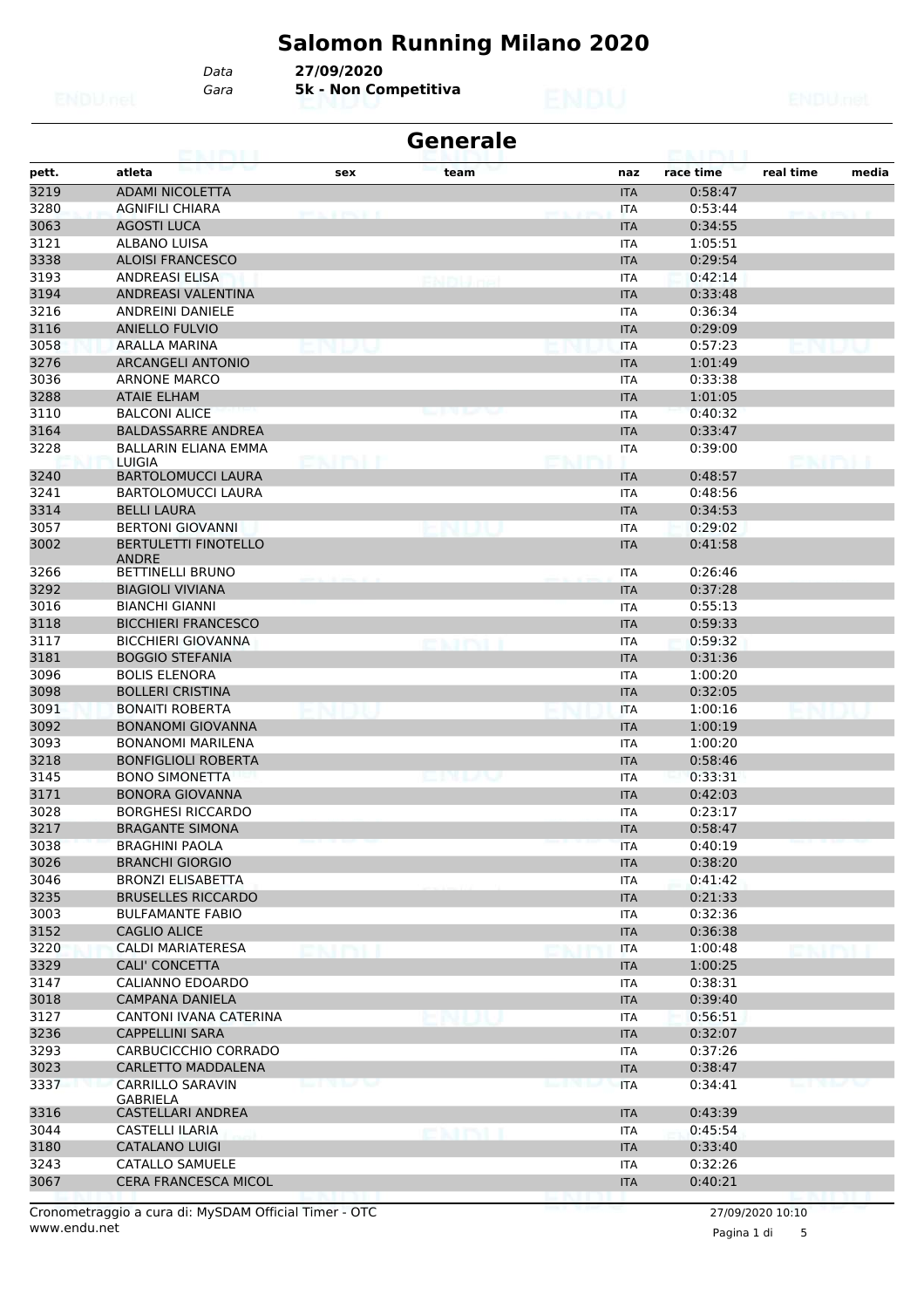| pett. | atleta                                  | sex | team     | naz        | race time | real time | media |
|-------|-----------------------------------------|-----|----------|------------|-----------|-----------|-------|
| 3047  | <b>CHIUSI MANUELA</b>                   |     |          | <b>ITA</b> | 0:33:33   |           |       |
| 3035  | CIPRIANI ITALIA                         |     |          | <b>ITA</b> | 0:35:01   |           |       |
| 3103  | <b>CIRIGNONI LETIZIA</b>                |     |          | <b>ITA</b> | 0:36:45   |           |       |
| 3010  | COLLIA SONIA                            |     | evityi i | <b>ITA</b> | 0:31:18   |           |       |
| 3255  | <b>COLOMBO MARTINA</b>                  |     |          | <b>ITA</b> | 0:58:10   |           |       |
| 3192  | <b>COLOMBO SUSANNA</b>                  |     |          | <b>ITA</b> | 0:57:57   |           |       |
| 3198  | <b>COLOMBO VALENTINA</b>                |     |          | <b>ITA</b> | 0:57:55   |           |       |
| 3289  | COLOMBO WONDI                           |     |          | <b>ITA</b> | 0:25:53   |           |       |
| 3197  | <b>COMI GIANLUIGI</b>                   |     |          | <b>ITA</b> | 0:34:32   |           |       |
| 3259  | <b>CONFORTI FABIO</b>                   |     |          | <b>ITA</b> | 0:38:06   |           |       |
| 3339  | <b>CONSONNI MARIO</b>                   |     |          | <b>ITA</b> | 0:34:37   |           |       |
| 3006  | <b>CORMANO NICOLA</b>                   |     |          | ITA        | 0:33:42   |           |       |
| 3012  | <b>COSTA STEFANIA</b>                   |     |          | <b>ITA</b> | 0:40:26   |           |       |
| 3129  | COSTANZO CARMELA                        |     |          | <b>ITA</b> | 0:56:45   |           |       |
| 3211  | <b>CRISCUOLO LUIGI</b>                  |     |          | <b>ITA</b> | 0:46:46   |           |       |
| 3104  | DALLA VECCHIA VIRGILIO                  |     |          | <b>ITA</b> | 0:33:15   |           |       |
| 3273  | DAMARCO CLAUDIO                         |     |          | <b>ITA</b> | 0:50:25   |           |       |
| 3169  | DE BERTI ANNA                           |     |          | <b>ITA</b> | 0:37:13   |           |       |
| 3130  | DEL CONFETTO LICIA MARIA                |     |          | <b>ITA</b> | 1:14:51   |           |       |
| 3177  | <b>DEL FRATE BEATRICE</b>               |     |          | <b>ITA</b> | 0:36:49   |           |       |
| 3262  | DEL VECCHIO CLAUDIO                     |     |          | <b>ITA</b> | 0:40:09   |           |       |
| 3105  | DELLA FIORENTINA FABIO                  |     |          | <b>ITA</b> | 0:38:16   |           |       |
|       | <b>GIOVANNI</b>                         |     |          |            |           |           |       |
| 3011  | DELLA RAGIONE DANIELA                   |     |          | <b>ITA</b> | 0:32:15   |           |       |
| 3165  | DELLERMA NICOLETTA                      |     |          | ITA        | 0:32:27   |           |       |
| 3281  | <b>DELVECCHIO RUGGERO</b>               |     |          | <b>ITA</b> | 0:52:27   |           |       |
| 3064  | DEMURU GIOVANNI                         |     |          | ITA        | 0:42:23   |           |       |
| 3053  | DI FILIPPO GIULIA ELENA                 |     |          | <b>ITA</b> | 0:36:19   |           |       |
| 3055  | DI FILIPPO MARTINO FABIO                |     |          | <b>ITA</b> | 0:36:16   |           |       |
| 3229  | <b>DI FIORE LUIGI</b>                   |     |          | <b>ITA</b> | 0:30:33   |           |       |
| 3149  | DISTEFANO BARBARA                       |     |          | <b>ITA</b> | 0:53:47   |           |       |
| 3000  | DONDI DAVIDE                            |     |          | <b>ITA</b> | 0:40:24   |           |       |
| 3283  | DUQUEL GENESIS DEON                     |     |          | PHI        | 0:37:38   |           |       |
| 3085  | <b>ESPOSITO CHIARA</b>                  |     |          | <b>ITA</b> | 0:48:01   |           |       |
| 3189  | <b>FABBRI DANIELA</b>                   |     |          | <b>ITA</b> | 0:55:56   |           |       |
| 3245  | FARABELLA GINA DIOMINA                  |     |          | <b>ITA</b> | 0:39:14   |           |       |
| 3187  | <b>FARAONE CHIARA</b>                   |     |          | <b>ITA</b> | 0:38:25   |           |       |
| 3308  | <b>FASANELLA FABIO</b>                  |     |          | <b>ITA</b> | 0:53:26   |           |       |
| 3069  | <b>FASOLO VALERIA</b>                   |     |          | <b>ITA</b> | 0:35:32   |           |       |
| 3252  | <b>FAURE ELISE</b>                      |     |          | $\sf ITA$  | 0:33:51   |           |       |
| 3072  | <b>FELCINI FRANCESCA</b>                |     | emuv     | <b>SMR</b> | 0:35:51   |           |       |
| 3106  | <b>FERRARESE FABIOLA</b>                |     |          | <b>ITA</b> | 0:38:16   |           |       |
| 3034  | <b>FERRARESE MORRIS</b>                 |     |          | <b>ITA</b> | 0:36:23   |           |       |
| 3048  | <b>FERRARI AGGRADI</b>                  |     |          | <b>ITA</b> | 0:32:29   |           |       |
| 3037  | <b>ANTONIA</b><br><b>FERRARIS DIEGO</b> |     |          | ITA        | 0:40:18   |           |       |
| 3340  | FINOCCHIARO FABIANO                     |     |          | <b>ITA</b> | 0:28:01   |           |       |
| 3136  | <b>FRANCESCONI LORENZO</b>              |     |          | ITA        | 0:32:08   |           |       |
| 3068  | <b>FRATUS MARIA ROSA</b>                |     |          | <b>ITA</b> | 0:40:20   |           |       |
| 3083  | <b>FRIGERIO DAVIDE</b>                  |     |          | <b>ITA</b> | 0:21:50   |           |       |
| 3224  | <b>FRIZZA ROBERTA</b>                   |     |          | <b>ITA</b> | 0:57:57   |           |       |
| 3150  | <b>FUGATTI ANDREA</b>                   |     |          | <b>ITA</b> | 0:29:10   |           |       |
| 3332  | <b>GALEOTTI DAVIDE</b>                  |     |          | <b>ITA</b> | 0:26:08   |           |       |
| 3073  | <b>GALLO BARBARA</b>                    |     |          | ITA        | 1:05:58   |           |       |
| 3310  | <b>GANZI ELIA</b>                       |     |          | <b>ITA</b> | 0:24:09   |           |       |
| 3178  | <b>GAZZARRI ALDIS</b>                   |     |          | <b>ITA</b> | 0:38:54   |           |       |
| 3107  | <b>GERACI EMANUELA</b>                  |     |          | <b>ITA</b> | 0:33:45   |           |       |
| 3253  | <b>GERBAZ GIAMPAOLO</b>                 |     |          | <b>ITA</b> | 0:34:01   |           |       |
| 3331  | <b>GEROLDI GIANCARLO</b>                |     |          | <b>ITA</b> | 0:53:34   |           |       |
| 3212  | <b>GHETTI CARLOTTA</b>                  |     |          | ITA        | 0:46:47   |           |       |
| 3174  | GIANGASPERO BARBARA                     |     |          | <b>ITA</b> | 0:54:42   |           |       |
| 3183  | <b>GIARDINA ROBERTO</b>                 |     | emini    | <b>ITA</b> | 0:34:02   |           |       |
| 3196  | <b>GIOIA GABRIELE</b>                   |     |          | <b>ITA</b> | 0:34:32   |           |       |
| 3099  | <b>GIRACELLO MARIANO</b>                |     |          | <b>ITA</b> | 0:35:31   |           |       |
| 3112  | <b>GIRONDINI CARLA</b>                  |     |          | <b>ITA</b> | 1:01:03   |           |       |
|       |                                         |     |          |            |           |           |       |

Pagina 2 di 5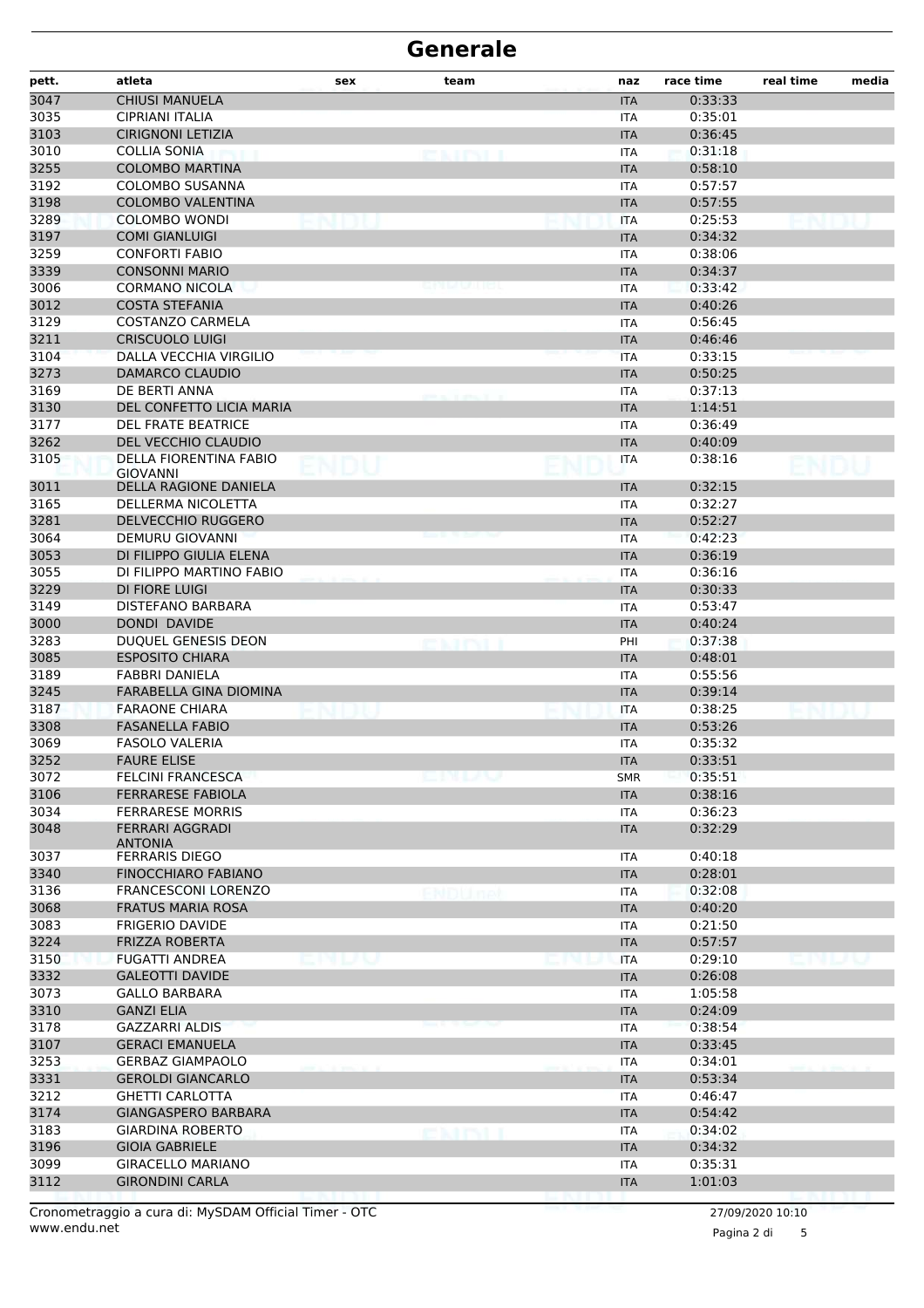| pett.        | atleta                                        | sex   | team                 | naz                      | race time          | real time | media |
|--------------|-----------------------------------------------|-------|----------------------|--------------------------|--------------------|-----------|-------|
| 3125         | <b>GOLDA PERINI MARCO</b>                     |       |                      | <b>ITA</b>               | 0:30:21            |           |       |
| 3052         | <b>GRANA LUCIA</b>                            |       |                      | <b>ITA</b>               | 0:42:27            |           |       |
| 3254         | <b>GRITTINI GIULIA</b>                        |       |                      | <b>ITA</b>               | 0:58:09            |           |       |
| 3251         | GRITTINI MARTA                                |       | <b>LEARCH PROFIT</b> | <b>ITA</b>               | 0:58:10            |           |       |
| 3024         | <b>GROSSI ELISABETTA</b>                      |       |                      | <b>ITA</b>               | 0:37:37            |           |       |
| 3333         | <b>GRUZZA MICHELE</b>                         |       |                      | <b>ITA</b>               | 0:27:46            |           |       |
| 3202         | <b>GUSMEROLI VALENTINO</b>                    |       |                      | <b>ITA</b>               | 0:28:22            |           |       |
| 3232         | <b>HADI OMAR</b>                              |       |                      | <b>ITA</b>               | 0:34:09            |           |       |
| 3221         | <b>IANFASCIA MARCO</b>                        |       |                      | <b>ITA</b>               | 0:26:37            |           |       |
| 3230         | <b>IANNOTTA MARCO</b>                         |       |                      | <b>ITA</b>               | 0:25:37            |           |       |
| 3086         | <b>IKILO MARIANGELA</b>                       |       |                      | <b>NGR</b>               | 1:05:49            |           |       |
| 3210         | <b>INNOCENTI LINDA</b>                        |       |                      | <b>ITA</b>               | 0:40:03            |           |       |
| 3148         | <b>INZAGHI FLORIANA</b>                       |       |                      | <b>ITA</b>               | 1:01:54            |           |       |
| 3041         | INZHYNOVSKA IRINA                             |       |                      | <b>UKR</b>               | 0:46:38            |           |       |
| 3182         | <b>IVANOVA BOYKOVA RAYA</b>                   |       |                      | <b>ITA</b>               | 0:34:22            |           |       |
| 3279         | <b>JOR DOSSENA</b>                            |       |                      | <b>ITA</b>               | 0:52:47            |           |       |
| 3300         | LEONE ALESSANDRO                              |       |                      | <b>ITA</b>               | 0:35:37            |           |       |
| 3341         | <b>LEONE ISABELLA</b>                         |       |                      | <b>ITA</b>               | 0:48:01            |           |       |
| 3070         | <b>LOCCI MONICA</b>                           |       |                      | <b>ITA</b>               | 0:44:30            |           |       |
| 3013         | LODO LENKA                                    |       |                      | <b>FRA</b>               | 0:40:26            |           |       |
| 3311         | <b>LOMBARDI GIANCARLO</b>                     |       |                      | <b>ITA</b>               | 0:33:57            |           |       |
| 3205         | LONGARETTI CONSUELO                           |       |                      | <b>ITA</b>               | 0:53:49            |           |       |
| 3108         | <b>LOPEZ LOURDES</b>                          |       |                      | <b>ITA</b>               | 0:39:58            |           |       |
| 3090         | LOSA MARIA TERESA                             |       |                      | <b>ITA</b>               | 1:00:15            |           |       |
| 3094         | <b>LOSA MONICA</b>                            |       |                      | <b>ITA</b>               | 1:00:19            |           |       |
| 3264         | LUPO MASSIMILIANO                             |       |                      | <b>ITA</b>               | 0:50:21            |           |       |
| 3265         | <b>MAGNANI SAMUELE</b>                        |       |                      | <b>ITA</b>               | 0:26:31            |           |       |
| 3209<br>3123 | MAIOCCHI BARBARA<br><b>MALLAMACI GABRIELE</b> |       |                      | <b>ITA</b>               | 1:00:47<br>1:05:42 |           |       |
|              | <b>MALLAMACI GIADA</b>                        | -1317 |                      | <b>ITA</b>               | 1:05:52            |           |       |
| 3124<br>3275 | <b>MANDELLI LUISA</b>                         |       |                      | <b>ITA</b>               | 0:33:57            |           |       |
| 3115         | <b>MANDRINO MASSIMO</b>                       |       |                      | <b>ITA</b><br><b>ITA</b> | 0:32:09            |           |       |
| 3001         | MANGILI GIAMPIETRO                            |       |                      | <b>ITA</b>               | 0:30:12            |           |       |
| 3312         | <b>MARAZZI MARCO</b>                          |       |                      | <b>ITA</b>               | 0:27:14            |           |       |
| 3140         | MARZOLI MASSIMO DAVIDE                        |       |                      | <b>ITA</b>               | 0:24:46            |           |       |
| 3299         | <b>MASSIMINO FRANCESCA</b>                    |       |                      | <b>ITA</b>               | 0:44:42            |           |       |
| 3095         | <b>MAZZOLENI ILARIA</b>                       |       |                      | <b>ITA</b>               | 1:00:14            |           |       |
| 3321         | <b>MEDI MARTA</b>                             |       |                      | <b>ITA</b>               | 0:55:28            |           |       |
| 3176         | <b>MONTANI RENATO</b>                         |       |                      | <b>ITA</b>               | 0:32:03            |           |       |
| 3186         | MORI BRIGITTA                                 |       |                      | ITA                      | 0:50:55            |           |       |
| 3214         | <b>MORIN LAURA</b>                            |       |                      | <b>ITA</b>               | 0:38:18            |           |       |
| 3138         | <b>MORINI MARZIA</b>                          |       |                      | <b>ITA</b>               | 0:40:29            |           |       |
| 3029         | MOROTTI VALERIA                               |       |                      | <b>ITA</b>               | 0:38:37            |           |       |
| 3158         | MORRA PASQUALE                                |       |                      | <b>ITA</b>               | 0:27:27            |           |       |
| 3043         | <b>MOSCA DANIELA</b>                          |       |                      | <b>ITA</b>               | 0:45:53            |           |       |
| 3282         | NAMJOU MANELI                                 |       |                      | <b>IRN</b>               | 1:01:05            |           |       |
| 3081         | NASTA MARIA TERESA                            |       |                      | <b>ITA</b>               | 0:42:58            |           |       |
| 3306         | <b>NASUTI PATRIZIA</b>                        |       |                      | <b>ITA</b>               | 0:35:03            |           |       |
| 3114         | <b>OGGIONI LAURA</b>                          |       |                      | <b>ITA</b>               | 0:32:10            |           |       |
| 3261         | OLDANI ALESSANDRO                             |       |                      | <b>ITA</b>               | 0:34:20            |           |       |
| 3244         | <b>OLEKSIYENKO OLGA</b>                       |       |                      | <b>UKR</b>               | 0:39:43            |           |       |
| 3032         | <b>OLIVA EMANUELA</b>                         |       |                      | <b>ITA</b>               | 0:36:23            |           |       |
| 3170         | <b>OLIVETO IVAN GIUSEPPE</b>                  |       |                      | <b>ITA</b>               | 0:28:28            |           |       |
| 3015         | OREFICE ROSANNA                               |       | <b>CAIREL</b>        | <b>ITA</b>               | 0:55:09            |           |       |
| 3258         | PALA LAURA                                    |       |                      | <b>ITA</b>               | 0:38:06            |           |       |
| 3215         | PANTANO GIAMPIETRO                            |       |                      | <b>ITA</b>               | 0:32:31            |           |       |
| 3225         | PAPARELLA ANGELO                              |       |                      | <b>ITA</b>               | 0:57:52            |           |       |
| 3191         | PAPARELLA THEA                                |       |                      | <b>ITA</b>               | 0:57:55            |           |       |
| 3025         | PAPINI PAOLO                                  |       |                      | <b>ITA</b>               | 0:38:39            |           |       |
| 3257         | PASINI MARGHERITA                             |       |                      | <b>ITA</b>               | 0:27:35            |           |       |
| 3120         | <b>PASTORE MARCO</b>                          |       |                      | <b>ITA</b>               | 0:33:14            |           |       |
| 3160         | PATRUCCO CRISTINA                             |       | ana kula             | <b>ITA</b>               | 0:43:16            |           |       |
| 3199         | PECORARI SIMONA                               |       |                      | <b>ITA</b>               | 0:57:55            |           |       |
| 3172         | PERILLO DESIREE DANE                          |       |                      | ITA                      | 0:59:47            |           |       |
|              |                                               |       |                      |                          |                    |           |       |

Pagina 3 di 5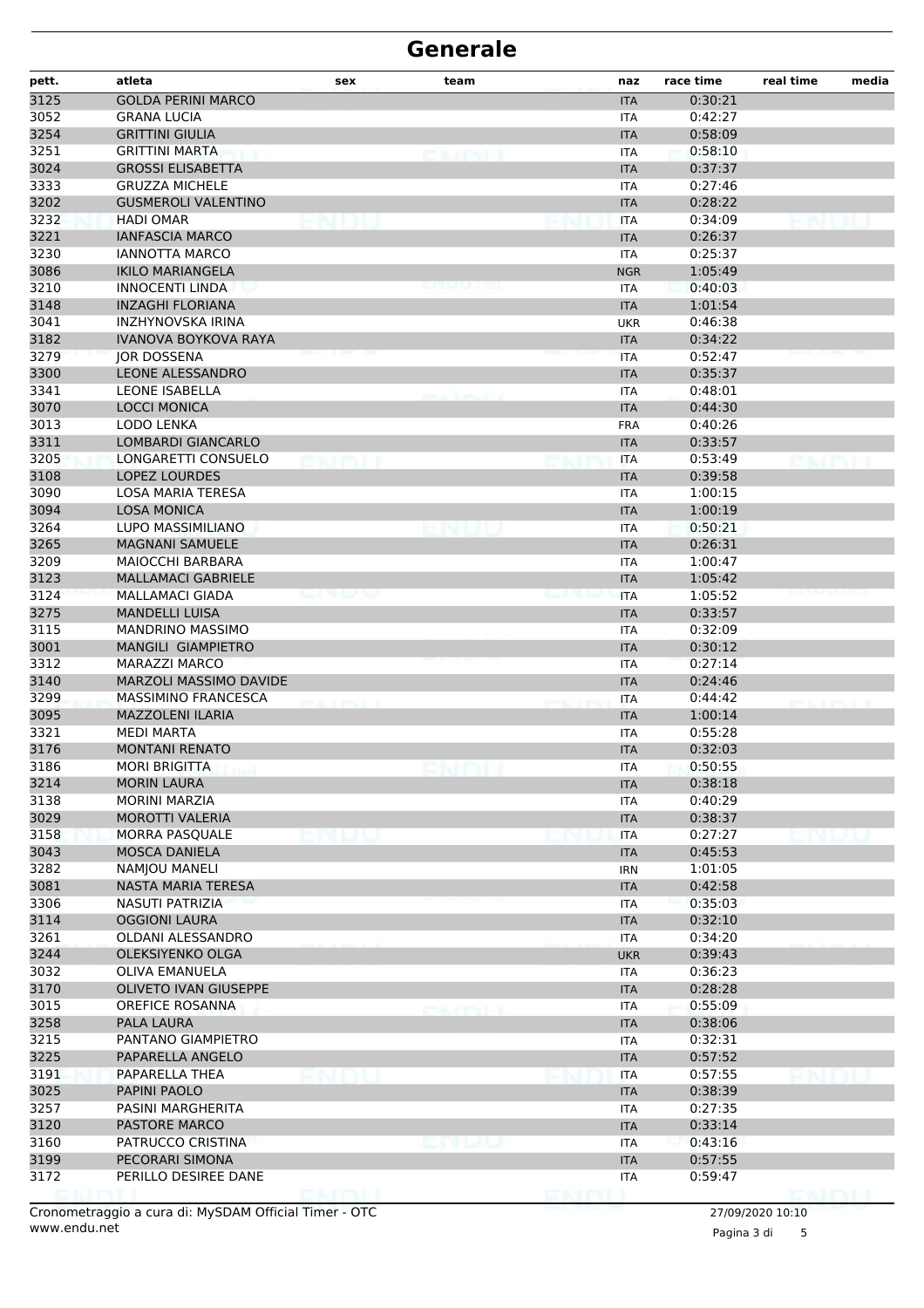| pett.        | atleta                                                | sex               | team  | naz                      | race time          | real time           | media |
|--------------|-------------------------------------------------------|-------------------|-------|--------------------------|--------------------|---------------------|-------|
| 3144         | PERUFFO ALESSANDRO                                    |                   |       | <b>ITA</b>               | 0:26:47            |                     |       |
| 3020         | PETRANCA VALERIA                                      |                   |       | ITA                      | 0:55:21            |                     |       |
| 3260         | PIERRETTORI LUCA                                      |                   |       | <b>ITA</b>               | 0:27:18            |                     |       |
| 3309         | PIERUCCI ELENA                                        |                   |       | <b>ITA</b>               | 0:53:28            |                     |       |
| 3272         | PIGNATTAI LUIGI                                       |                   |       | <b>ITA</b>               | 0:39:22            |                     |       |
| 3022         | PILOTTI SUSI                                          |                   |       | <b>ITA</b>               | 0:38:41            |                     |       |
| 3088         | PINETTI FEDERICA                                      |                   |       | <b>ITA</b>               | 0:36:16            |                     |       |
| 3008         | PINNA STEFANO                                         |                   |       | <b>ITA</b>               | 0:40:33            |                     |       |
| 3166         | POLAZZI ANDREA                                        |                   |       | <b>ITA</b>               | 0:37:08            |                     |       |
| 3139         | POMPILIO GIULIO                                       |                   |       | <b>ITA</b>               | 0:37:20            |                     |       |
| 3271         | PORTA DANIELA                                         |                   |       | <b>ITA</b>               | 0:47:55            |                     |       |
| 3278         | POSA EMANUELA                                         |                   |       | <b>ITA</b>               | 0:53:47            |                     |       |
| 3109         | PRINETTI SIMONE                                       |                   |       | <b>ITA</b>               | 0:40:40            |                     |       |
| 3143         | PROFETA TERESA                                        |                   |       | <b>ITA</b>               | 0:56:10            |                     |       |
| 3213         | <b>PUGLIESE CLAUDIA</b>                               |                   |       | <b>ITA</b>               | 0:38:49            |                     |       |
| 3184         | <b>PUSCEDDU PIETRO</b>                                |                   |       | <b>ITA</b>               | 0:26:26            |                     |       |
| 3307         | RADAELLI ANDREA                                       |                   |       | <b>ITA</b>               | 0:29:09            |                     |       |
| 3031         | RAFFAELE ALEXIS                                       |                   |       | <b>ITA</b>               | 0:44:29            |                     |       |
| 3200         | <b>RAQUIN IRIS</b>                                    |                   |       | <b>FRA</b>               | 0:34:56            |                     |       |
| 3234         | RECANATI PAMELA                                       |                   |       | <b>ITA</b>               | 0:53:49            |                     |       |
| 3009         | RICCARDELLI LUDOVICO                                  |                   |       | <b>ITA</b>               | 0:33:36            |                     |       |
| 3100         | <b>RIDINGER GAYLE</b>                                 |                   |       | <b>ITA</b>               | 1:03:30            |                     |       |
| 3113         | RIGO ALBERTO                                          |                   |       | <b>ITA</b>               | 1:01:05            |                     |       |
| 3111         | RIGO ANNACHIARA                                       |                   |       | <b>ITA</b>               | 0:42:40            |                     |       |
| 3342         | <b>RIPAMONTI MARIO</b>                                |                   |       | <b>ITA</b>               | 0:48:00<br>0:55:29 |                     |       |
| 3294         | RIPAMONTI MONICA<br><b>RISI CONCETTINA</b>            |                   |       | <b>ITA</b>               | 0:55:13            |                     |       |
| 3019<br>3246 | <b>RIZZO ANNA</b>                                     |                   |       | <b>ITA</b><br><b>ITA</b> | 0:39:23            |                     |       |
| 3065         | ROMANIELLO ROBERTA                                    |                   |       | <b>ITA</b>               | 0:40:21            |                     |       |
| 3074         | <b>ROSSETTI CARLO</b>                                 | en voe            |       | <b>ITA</b>               | 1:05:54            |                     |       |
| 3079         | ROSSI ALESSANDRO                                      |                   |       | <b>ITA</b>               | 0:35:49            |                     |       |
| 3336         | <b>ROSSI GIANLUCA</b>                                 |                   |       | <b>ITA</b>               | 0:46:15            |                     |       |
| 3328         | <b>ROSSI JLENIA</b>                                   |                   |       | <b>ITA</b>               | 1:00:25            |                     |       |
| 3033         | ROVERSI FRANCESCA                                     |                   |       | <b>ITA</b>               | 0:44:49            |                     |       |
| 3051         | <b>RUSCELLI FABIO</b>                                 |                   |       | <b>ITA</b>               | 0:42:26            |                     |       |
| 3313         | SABATINI MARTINA                                      | <b>CONTRACTOR</b> |       | <b>ITA</b>               | 1:01:54            | per a la prociación |       |
| 3277         | <b>SALGARO VACCARO</b><br><b>MICHELE</b>              |                   |       | <b>ITA</b>               | 0:31:28            |                     |       |
| 3179         | SALVI CATERINA                                        |                   |       | <b>ITA</b>               | 0:51:04            |                     |       |
| 3274         | <b>SANDON BUITRON YSELA</b><br><b>YVONNE</b>          |                   |       | <b>PER</b>               | 0:50:25            |                     |       |
| 3298         | SANDRINI DANIELE                                      |                   |       | ITA                      | 0:34:43            |                     |       |
| 3295         | <b>SANDRINI LEONARDO</b>                              |                   |       | <b>ITA</b>               | 0:47:04            |                     |       |
| 3296         | SANDRINI REBECCA                                      |                   |       | ITA                      | 0:32:57            |                     |       |
| 3066         | SANGALLI MASSIMILIANO                                 |                   |       | <b>ITA</b>               | 0:24:01            |                     |       |
| 3137         | SARANITI FABRIZIO                                     |                   |       | <b>ITA</b>               | 0:32:27            |                     |       |
| 3173         | SAVINI VALENTINA                                      |                   |       | <b>ITA</b>               | 0:59:51            |                     |       |
| 3167         | <b>SBERNA SILVIA</b>                                  |                   | NDUmr | <b>ITA</b>               | 0:37:08            |                     |       |
| 3122         | SBRIZIOLO WALTER                                      |                   |       | <b>ITA</b>               | 0:28:05            |                     |       |
| 3263         | <b>SCALERA SELENA</b>                                 |                   |       | <b>ITA</b>               | 0:38:54            |                     |       |
| 3054         | <b>SCHIRRIPA GIORGIO</b>                              |                   |       | <b>ITA</b>               | 0:36:20            |                     |       |
| 3185         | SOBIESIAK DOROTA                                      | MUJNJ             |       | <b>ITA</b>               | 0:50:55            | e politika          |       |
| 3327         | SOLDATO PATRIZIA                                      |                   |       | <b>ITA</b>               | 0:57:32            |                     |       |
| 3077         | SPIZZICA ANTONIA MARIA                                |                   |       | <b>ITA</b>               | 0:57:48            |                     |       |
| 3135         | <b>SQUADRONI LIDIA</b>                                |                   |       | <b>ITA</b>               | 0:32:28            |                     |       |
| 3042         | SUCCI ANDREA GUIDO                                    |                   |       | ITA                      | 0:38:14            |                     |       |
| 3346         | <b>TAGLIAPIETRA MAURO</b>                             |                   |       | <b>ITA</b>               | 0:41:11            |                     |       |
| 3286         | TALLARICO GUGLIELMA                                   |                   |       | <b>ITA</b>               | 1:00:23            |                     |       |
| 3168         | TARABORRELLI VALERIA                                  |                   |       | <b>ITA</b>               | 0:37:13            |                     |       |
| 3248         | <b>TARANTINO MARCO</b>                                |                   |       | <b>ITA</b>               | 0:36:46            |                     |       |
| 3231         | <b>TATASCIORE CHRISTIAN</b>                           |                   |       | <b>ITA</b>               | 0:53:49            |                     |       |
| 3201         | TAVAZZA EMANUELA<br><b>TERESA</b>                     |                   |       | ITA                      | 0:47:27            |                     |       |
| 3056         | <b>TESTORI MARIA CHIARA</b>                           |                   |       | <b>ITA</b>               | 0:45:40            |                     |       |
| 3320         | TIMUR KUCENOVIC                                       |                   |       | <b>ITA</b>               | 0:46:15            |                     |       |
| 3267         | TINNIRELLO VALENTINA                                  |                   |       | <b>ITA</b>               | 0:50:20            |                     |       |
|              | Cronometraggio a cura di: MySDAM Official Timer - OTC |                   |       |                          |                    | 27/09/2020 10:10    |       |

www.endu.net

Pagina 4 di 5